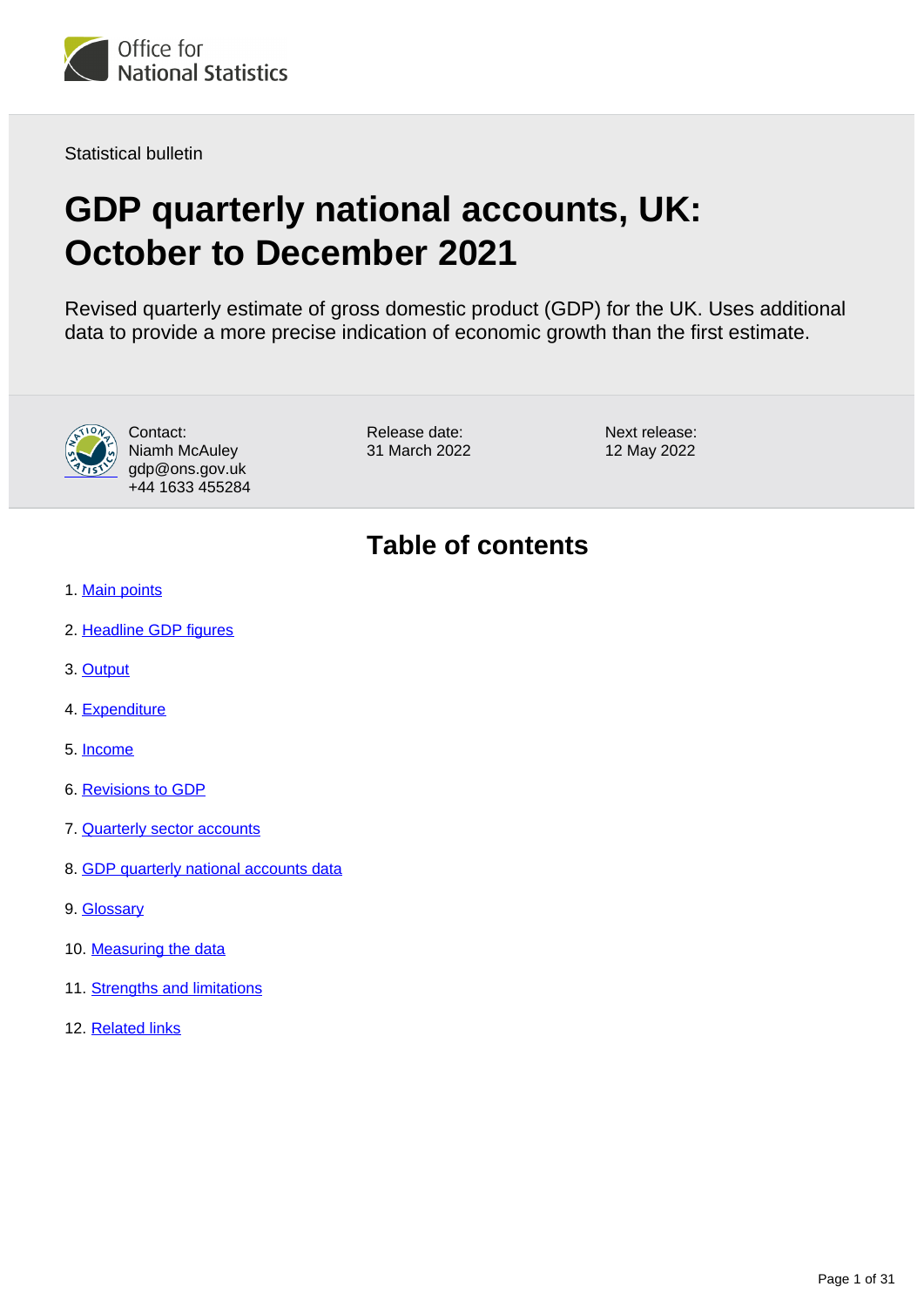# <span id="page-1-0"></span>**1 . Main points**

- UK gross domestic product (GDP) is estimated to have increased by 1.3% in Quarter 4 (Oct to Dec) 2021, upwardly revised from the first quarterly estimate of a 1.0% increase.
- The level of GDP is now 0.1% below where it was pre-coronavirus (COVID-19) at Quarter 4 2019, revised from the previous estimate of 0.4% below.
- Annual GDP in 2021 is now estimated to have increased by a revised 7.4% (previously 7.5%), following a revised 9.3% decline in 2020 (previously 9.4% fall).
- In output terms, the largest contributors to the Quarter 4 increase were from human health and social work activities, driven by increased GP visits at the start of the quarter, and a large increase in coronavirus testing and tracing activities, and the extension of the vaccination programme.
- The UK'snetborrowing position with the rest of the world reduced to negative 1.3% as a percentage of GDP in Quarter 4 2021 compared with negative 5.1% of GDP in Quarter 3 (July to Sept) 2021.
- The household saving ratio decreased to 6.8% in Quarter 4 2021 compared with 7.5% in Quarter 3 2021.

GDP estimates for Quarter 4 2021 are subject to [more uncertainty than usual](https://www.ons.gov.uk/economy/nationalaccounts/uksectoraccounts/articles/coronavirusandtheeffectsonukgdp/2020-05-06#practical-challenges) as a result of the challenges we faced estimating GDP in the current conditions.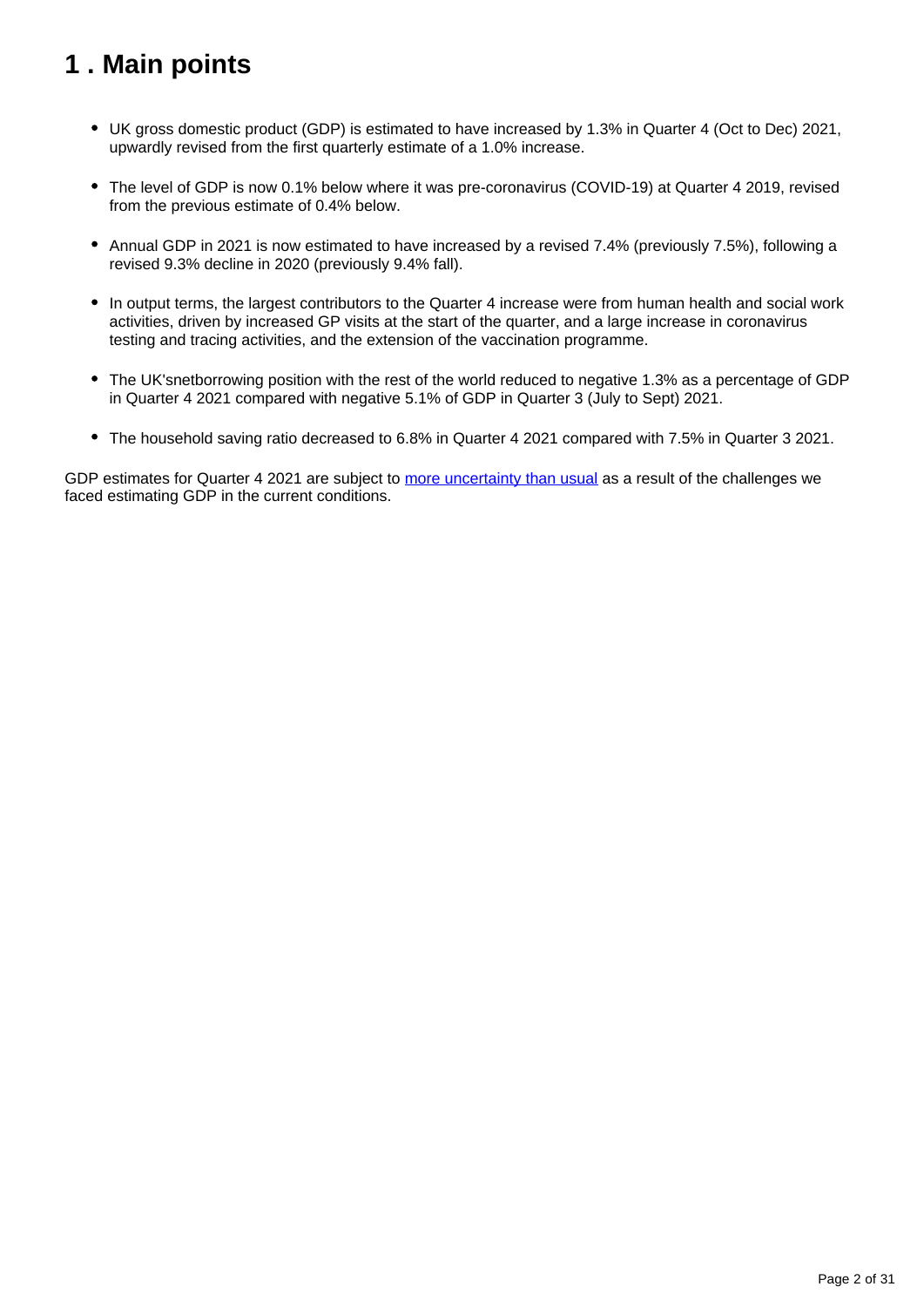# <span id="page-2-0"></span>**2 . Headline GDP figures**

UK gross domestic product (GDP) is estimated to have increased by 1.3% in Quarter 4 (Oct to Dec) 2021, upwardly revised from the first quarterly estimate of 1.0% (Figure 1), because of broad-based revisions across the services sector. These revised estimates show that UK GDP is now 0.1% below its pre-coronavirus (COVID-19) levels.

The [indicative monthly GDP path](https://www.ons.gov.uk/economy/grossdomesticproductgdp/datasets/indicativemonthlygdpconsistentwithquarterlynationalaccounts) shows that [GDP in December 2021](https://www.ons.gov.uk/economy/grossdomesticproductgdp/bulletins/gdpmonthlyestimateuk/december2021) fell by 0.2%, with reports that the Omicron variant of COVID-19 impacted certain industries, retailing and hospitality in particular.

Annual GDP growth was marginally revised for both 2020 and 2021. Following the 9.3% fall in 2020, which reflected the initial impact of the coronavirus pandemic and public health restrictions, there was a rebound in GDP, which saw an annual rise of 7.4% in 2021. This was the largest annual increase in GDP since the Second World War according to [Bank of England estimates](https://www.bankofengland.co.uk/-/media/boe/files/statistics/research-datasets/a-millennium-of-macroeconomic-data-for-the-uk.xlsx?la=en&hash=73ABBFB603A709FEEB1FD349B1C61F11527F1DE4) (XLSX, 28.4MB).

#### **Figure 1: Real GDP increased by 1.3% in Quarter 4 2021 and is now estimated to be 0.1% below its precoronavirus level (Quarter 4 2019)**

#### **UK, Quarter 4 (Oct to Dec) 2019 to Quarter 4 2021**

Figure 1: Real GDP increased by 1.3% in Ouarter 4 2021 and is now estimated to be 0.1% below its pre-coronavirus level (Quarter 4 2019)



UK, Ouarter 4 (Oct to Dec) 2019 to Ouarter 4 2021

#### **Source: Office for National Statistics – GDP quarterly national accounts**

#### **Notes:**

- 1. Q1 refers to Quarter 1 (Jan to Mar), Q2 refers to Quarter 2 (Apr to June), Q3 refers to Quarter 3 (July to Sept) and Q4 refers to Quarter 4 (Oct to Dec).
- 2. Index is referenced to Quarter 4 (Oct to Dec) 2019 and rounded to 1 decimal place.
- 3. Please note, this release sees revisions to to Quarter 1 2020 to Quarter 4 2021 quarters in line with the [National Accounts revision policy.](https://www.ons.gov.uk/methodology/methodologytopicsandstatisticalconcepts/revisions/revisionspoliciesforeconomicstatistics/nationalaccountsrevisionspolicyupdateddecember2017#:~:text=The%20National%20Accounts%20Revisions%20Policy,is%20not%20a%20simple%20matter.) For more information, see the revisions to GDP section.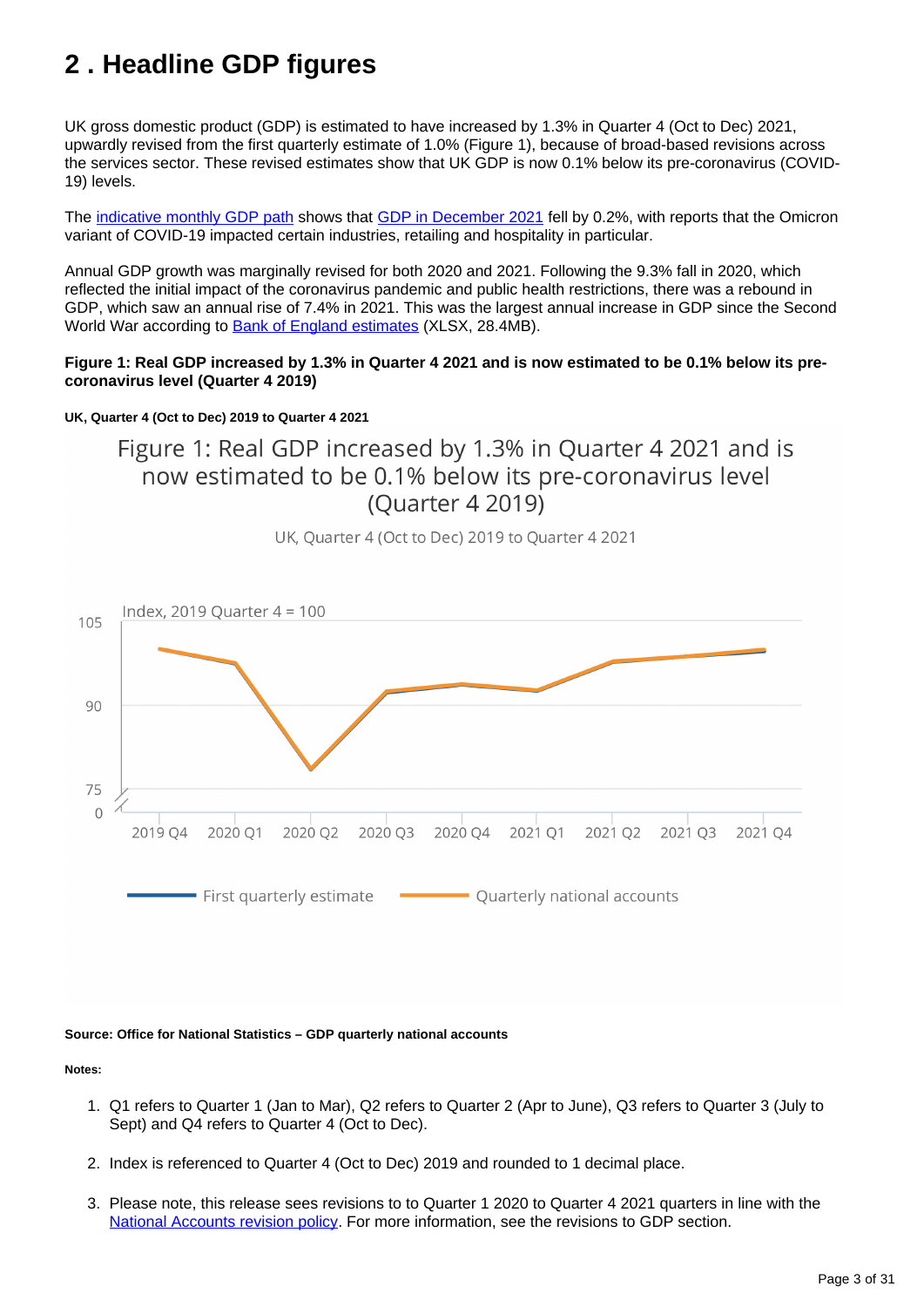Nominal GDP rose by 3.0% in Quarter 4 2021, revised upwards from 1.5%. It is now a revised 5.9% above its Quarter 4 2019 levels.

The implied GDP deflator rose by 1.7% in Quarter 4 2021 (compared with Quarter 3 (July to Sept) 2021), upwardly revised from a first quarterly estimate of 0.6%. The quarterly change primarily reflected a revised increase in the implied price of household consumption.

Compared with the same quarter a year ago, the implied GDP deflator rose by 1.7%, revised from 0.8%. This was mainly driven by the 4.4% increase in the implied price of household consumption. This deflator represents the broadest measure of inflation in the domestic economy, reflecting changes in the price of all goods and services that comprise GDP.

Table 1: Headline national accounts indicators for the UK

#### % growth<sup>1</sup>

|                            |            | <b>Chained volume measures</b>   |                             | <b>Current market prices</b>               |               |                                      |                     |  |
|----------------------------|------------|----------------------------------|-----------------------------|--------------------------------------------|---------------|--------------------------------------|---------------------|--|
|                            | <b>GDP</b> | Household<br>expenditure capital | Gross<br>fixed<br>formation | <b>GDP</b><br>per head <sup>3</sup> GDP of |               | <b>Compensation GDP</b><br>employees | implied<br>deflator |  |
| <b>Seasonally adjusted</b> |            |                                  |                             |                                            |               |                                      |                     |  |
| 2020                       |            | $-9.3 - 10.5$                    | $-9.5$                      | $-9.7$                                     | $-4.7$ 2.9    |                                      | 5.1                 |  |
| 2021                       | 7.4 6.2    |                                  | 5.9                         | 6.7                                        | 7.8 5.9       |                                      | 0.3                 |  |
| $2020$ Q1 -2.5 -2.8        |            |                                  | $-2.7$                      | $-2.6$                                     | $-1.2$ 0.9    |                                      | 1.4                 |  |
| 2020 Q2 -19.4 -20.0        |            |                                  | $-18.4$                     | $-19.5$                                    | $-13.1 - 2.8$ |                                      | 7.9                 |  |
| 2020 Q3 17.6 19.6          |            |                                  | 16.5                        | 17.4                                       | 11.8 4.0      |                                      | $-4.9$              |  |
| 2020 Q4 1.5 -1.6           |            |                                  | 3.6                         | 1.3                                        | $1.7$ 2.7     |                                      | 0.2                 |  |
| 2021 Q1 -1.2 -3.4          |            |                                  | $-0.9$                      | $-1.3$                                     | 0.1           | 0.1                                  | 1.3                 |  |
| 2021 Q2 5.6                |            | 8.5                              | 1.7                         | 5.4                                        | 3.6           | 1.9                                  | $-1.9$              |  |
| 2021 Q3 0.9                |            | 2.6                              | 0.4                         | 0.9                                        | 1.6           | 1.4                                  | 0.6                 |  |
| 2021 Q4 1.3                |            | 0.5                              | 1.1                         | 1.3                                        | 3.0           | 1.1                                  | 1.7                 |  |

Source: Office for National Statistics – GDP quarterly national accounts

#### **Notes**

- 1. Percentage change on previous period.
- 2. Q1 refers to Quarter 1 (Jan to Mar), Q2 refers to Quarter 2 (Apr to June), Q3 refers to Quarter 3 (July to Sept) and Q4 refers to Quarter 4 (Oct to Dec).
- 3. Population data are consistent with the mid-2020 estimates published on 25 June 2021.

Figure 2 shows the latest nominal and real GDP estimates for a selection of developed economies up to the end of 2021. The United States, France and Canada are above their pre-coronavirus level of real GDP. Recent analysis highlights the [challenges of making international comparisons of GDP at this time](https://www.ons.gov.uk/economy/grossdomesticproductgdp/articles/internationalcomparisonsofgdpduringthecoronaviruscovid19pandemic/2021-02-01) and suggests it may be useful to compare nominal and real estimates of GDP, as well as estimates excluding government expenditure.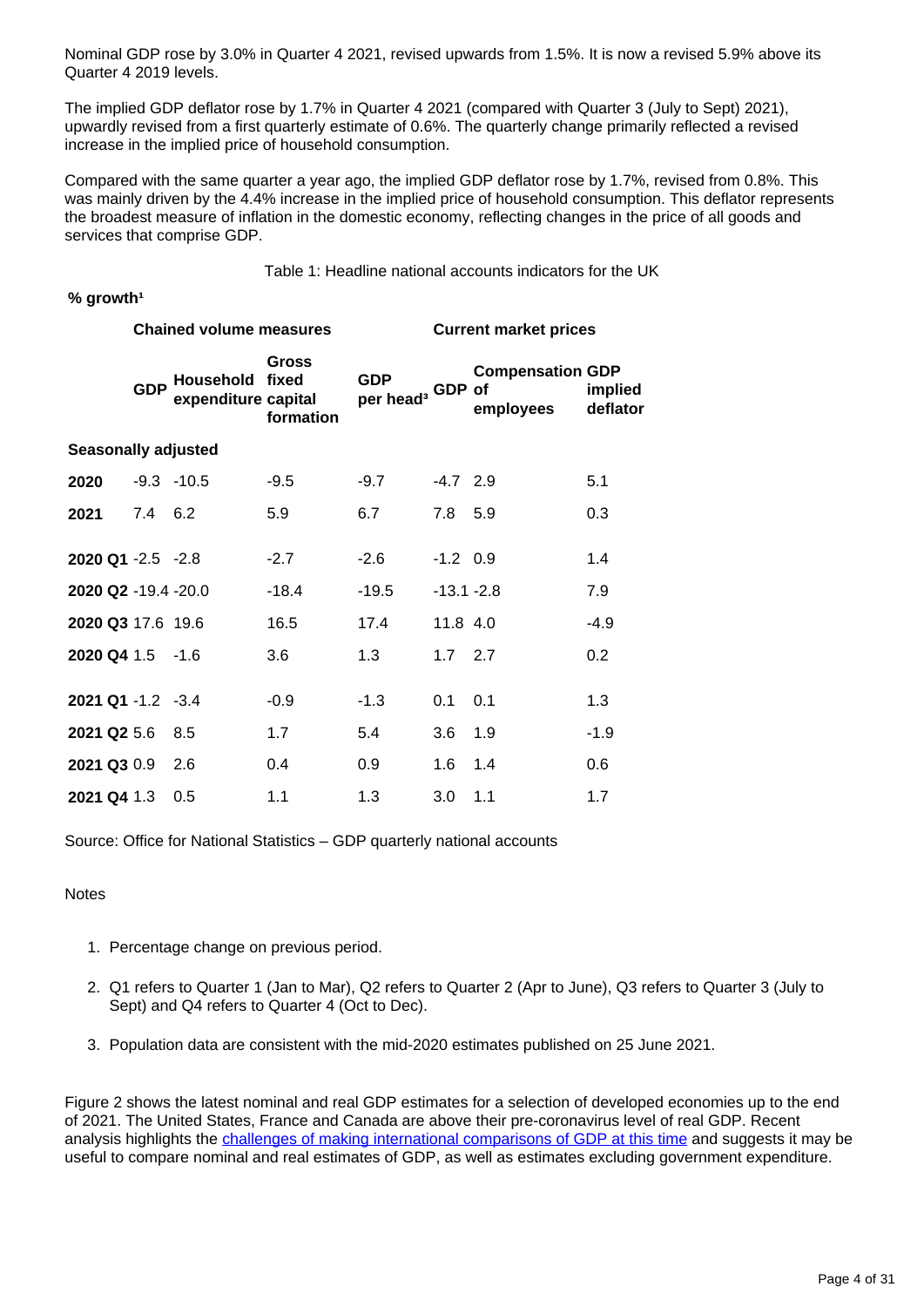#### **Figure 2: International comparisons show that most of the G7 countries are now near their real GDP precoronavirus levels (Quarter 4 2019)**

#### **Percentage change, nominal and real GDP, Quarter 4 (Oct to Dec) 2019 to Quarter 4 2021**

# Figure 2: International comparisons show that most of the G7 countries are now near their real GDP pre-coronavirus levels (Quarter 4 2019)

Percentage change, nominal and real GDP, Quarter 4 (Oct to Dec) 2019 to Quarter 4 2021



**Source: Office for National Statistics – GDP quarterly national accounts and Organisation for Economic Co-operation and Development**

#### **Notes:**

- 1. The chart shows the percentage change in nominal and real GDP in Quarter 4 (Oct to Dec) 2021 compared with pre-coronavirus Quarter 4 (Oct to Dec) 2019.
- 2. Data as of 28 March 2022.

#### **More about economy, business and jobs**

- All ONS analysis, summarised in our [economy, business and jobs roundup.](https://www.ons.gov.uk/economy/economicoutputandproductivity/output/articles/ukeconomylatest/2021-01-25)
- Explore the latest trends in employment, prices and trade in our [economic dashboard.](https://www.ons.gov.uk/economy/nationalaccounts/articles/dashboardunderstandingtheukeconomy/2017-02-22)
- View [all economic data](https://www.ons.gov.uk/economy/datalist?filter=datasets).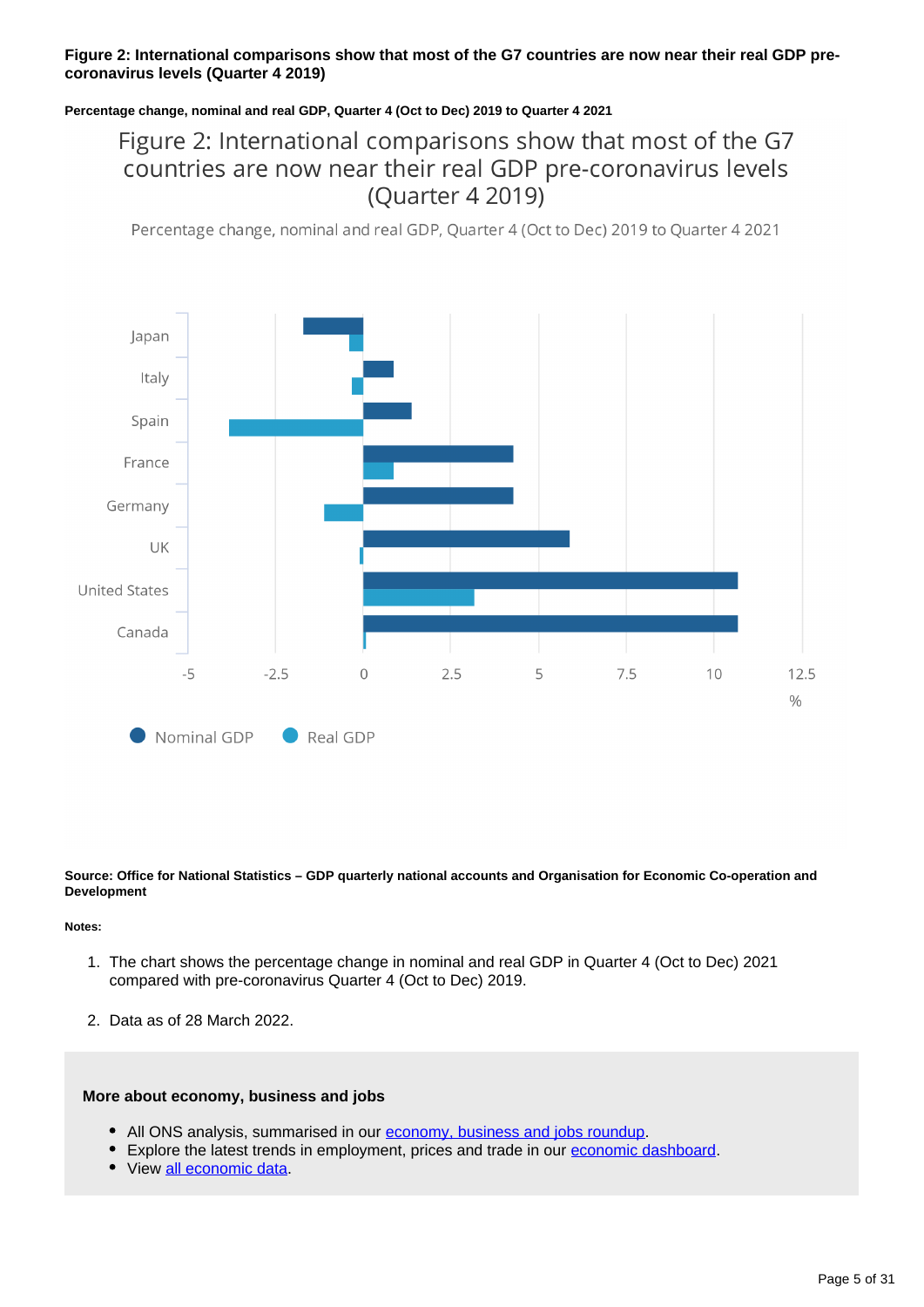# <span id="page-5-0"></span>**3 . Output**

Output rose by 1.3% in Quarter 4 (Oct to Dec) 2021, revised up from a first quarterly estimate of 1.0%, reflecting broad-based revisions in the latest quarter. There was a quarterly increase in services and construction output, while production output fell in the latest quarter.

## **Services**

There was a rise in services output of 1.5% in Quarter 4 2021, revised up from a first quarterly estimate of 1.2%. The upward revision was driven by improvements across a range of services sub-industries. Services output is now 0.9% above Quarter 4 2019 levels.

There was a marked increase in output for human health and social work activities (4.3%) in Quarter 4 2021 – more information is provided in [Section 4: Expenditure.](https://www.dp-prod.aws.onsdigital.uk/economy/grossdomesticproductgdp/bulletins/quarterlynationalaccounts/octobertodecember2021#expenditure) There was also strong growth of 4.3% across the professional, scientific and technical activities sector.

Growth in administration and support service activities (6.4%) was driven by high activity from employment agencies, travel agents and office administration. The quarterly increase in transport and storage (7.7%) was driven by increased retail activity during this period, because of stronger than usual Black Friday sales and online activity in the build-up to Christmas, leading to higher deliveries of goods. This was partially offset by falls in accommodation and food services (3.6%), which was adversely impacted by the emergence of the Omicron COVID-19 variant towards the end of the quarter, and education (1.8%).

The revised estimates of services output over the course of 2020 and 2021 have left the cumulative industry-level impacts broadly unchanged (Figure 3). Other service activities, which includes personal services such as hairdressers, saw a marked upward revision. This revision was driven by the updated Value Added Tax (VAT) data up to Quarter 3 2021, the latest seasonal adjustment review and updated Monthly Business Survey (MBS) data in the latest quarter.

#### **Figure 3: The services sector in Quarter 4 2021 is now a revised 0.9% above its precoronavirus level (Quarter 4 2019)**

**Percentage change, Quarter 4 (Oct to Dec) 2019 to Quarter 4 2021**

#### **Notes:**

1. Chart shows the percentage change in the services sector in Quarter 4 (Oct to Dec) 2021 compared with Quarter 4 2019.

#### **Download the data**

[.xlsx](https://www.ons.gov.uk/visualisations/dvc1895/fig3/datadownload.xls)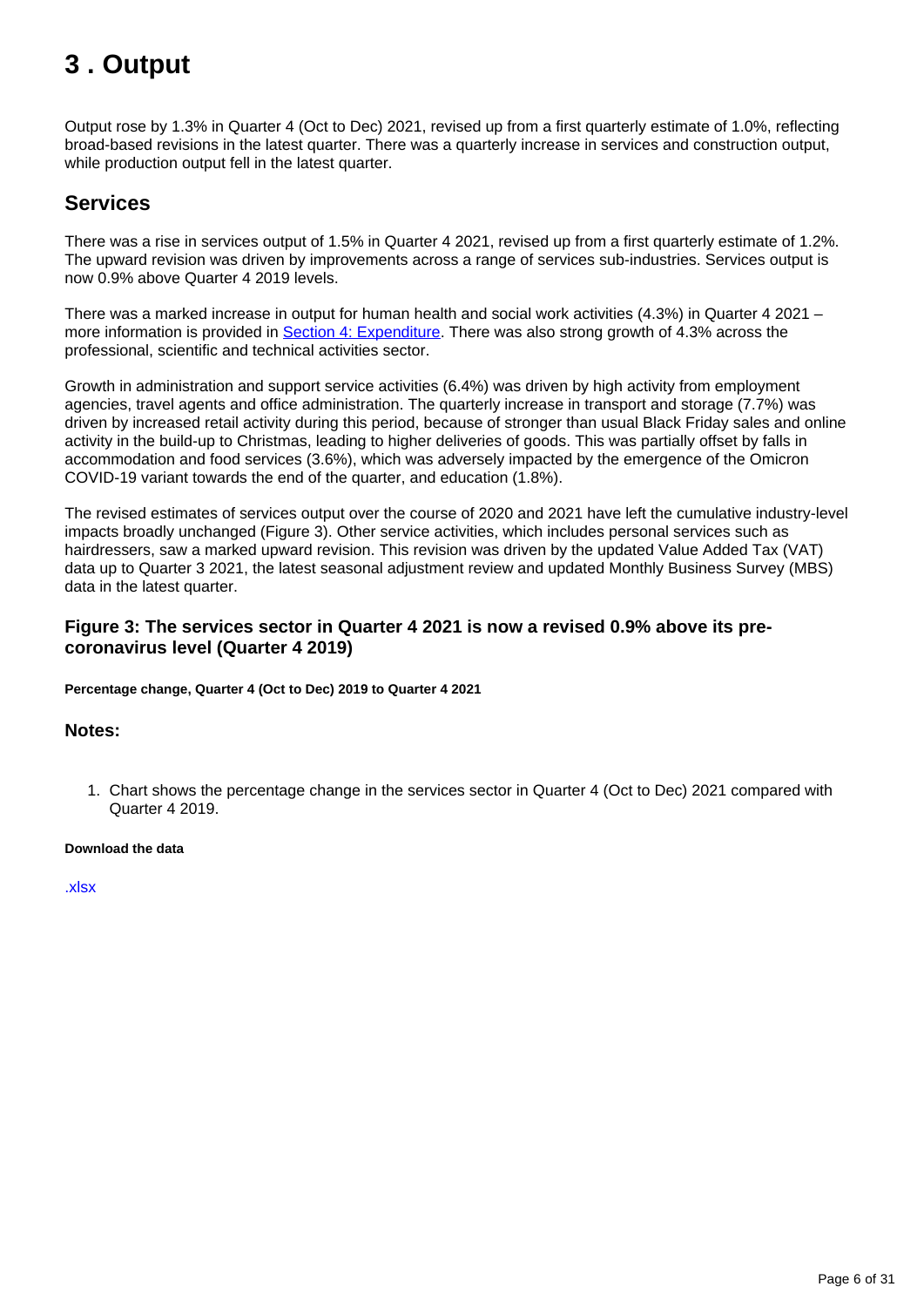# **Production**

Production output fell by 0.2% in Quarter 4 2021, despite seeing a slight upward revision from its first quarterly estimate. Production output is now a revised 3.0% below its pre-coronavirus levels (Figure 4).

The fall in production output in the latest quarter was driven by electricity, gas, steam and air conditioning supply (3.8%) and mining and quarrying (5.3%). The fall in energy in Quarter 4 follows exceptionally high output levels in May 2021, mainly resulting from adverse weather conditions boosting demand for energy. The fall in mining and quarrying was driven by a fall in extraction of crude petroleum and natural gas, because of planned maintenance of oil fields throughout the year.

The 0.4% rise in manufacturing in Quarter 4 was largely driven by rises in the manufacture of basic pharmaceuticals. Anecdotal evidence in the [October 2021 monthly gross domestic product \(GDP\) release](https://www.ons.gov.uk/economy/grossdomesticproductgdp/bulletins/gdpmonthlyestimateuk/october2021) found that businesses in some industries, including manufacturing of machinery and equipment, reported difficulties in sourcing supplies, which have led to them producing less output, despite seeing an increase in orders.

The revised estimates of the production sectors over the course of 2020 and 2021 are broadly unchanged (Figure 4). Water supply and sewerage (7.7% above) is the only production industry to have recovered above its precoronavirus levels, while mining and quarrying (16.3% below) and electricity, gas, steam and air conditioning (12.0% below) remain the furthest away from their Quarter 4 2019 levels. Manufacturing remains 1.5% below precoronavirus levels.

#### **Figure 4: The production sector in Quarter 4 2021 is now a revised 3.0% below its precoronavirus level (Quarter 4 2019)**

#### **Percentage change, breakdown of the production sector, Quarter 4 (Oct to Dec) 2019 to Quarter 4 2021**

#### **Notes:**

1. Chart shows the percentage change in the production sector in Quarter 4 (Oct to Dec) 2021 compared with Quarter 4 2019.

#### **Download the data**

[.xlsx](https://www.ons.gov.uk/visualisations/dvc1895/fig4/datadownload.xls)

### **Construction**

Construction output rose by 1.0% in Quarter 4 2021. Construction output saw revisions in all quarters except for the latest quarter, mainly because of updated seasonal adjustment parameters. VAT data were taken on for Quarter 3 2021 for the first time and had minimal impact, with Quarter 3 2021 revised down 0.1 percentage points to a fall of 1.5%. Construction output remains 1.8% below its pre-coronavirus levels.

More timelier estimates for [construction output](https://www.ons.gov.uk/businessindustryandtrade/constructionindustry/bulletins/constructionoutputingreatbritain/january2022) saw growth of 1.1% in January 2022, with anecdotal evidence suggesting the easing of sourcing construction product issues in the latter half of 2021. In addition, total new [orders](https://www.ons.gov.uk/businessindustryandtrade/constructionindustry/bulletins/constructionoutputingreatbritain/december2021) in the construction industry are at their highest level since Quarter 3 2017, recovering above their precoronavirus level, reflecting higher demand for all types of work across the industry.

# <span id="page-6-0"></span>**4 . Expenditure**

Expenditure rose by 1.3% in Quarter 4 (Oct to Dec) 2021. Private consumption is now 1.1% below its precoronavirus (COVID-19) level, while government expenditure is 8.6% above (Figure 5).

#### **Figure 5: Private consumption is now a revised 1.1% below its pre-coronavirus level (Quarter 4 2019)**

**Percentage change, breakdown of the main expenditure components, Quarter 4 (Oct to Dec) 2019 to Quarter 4 2021**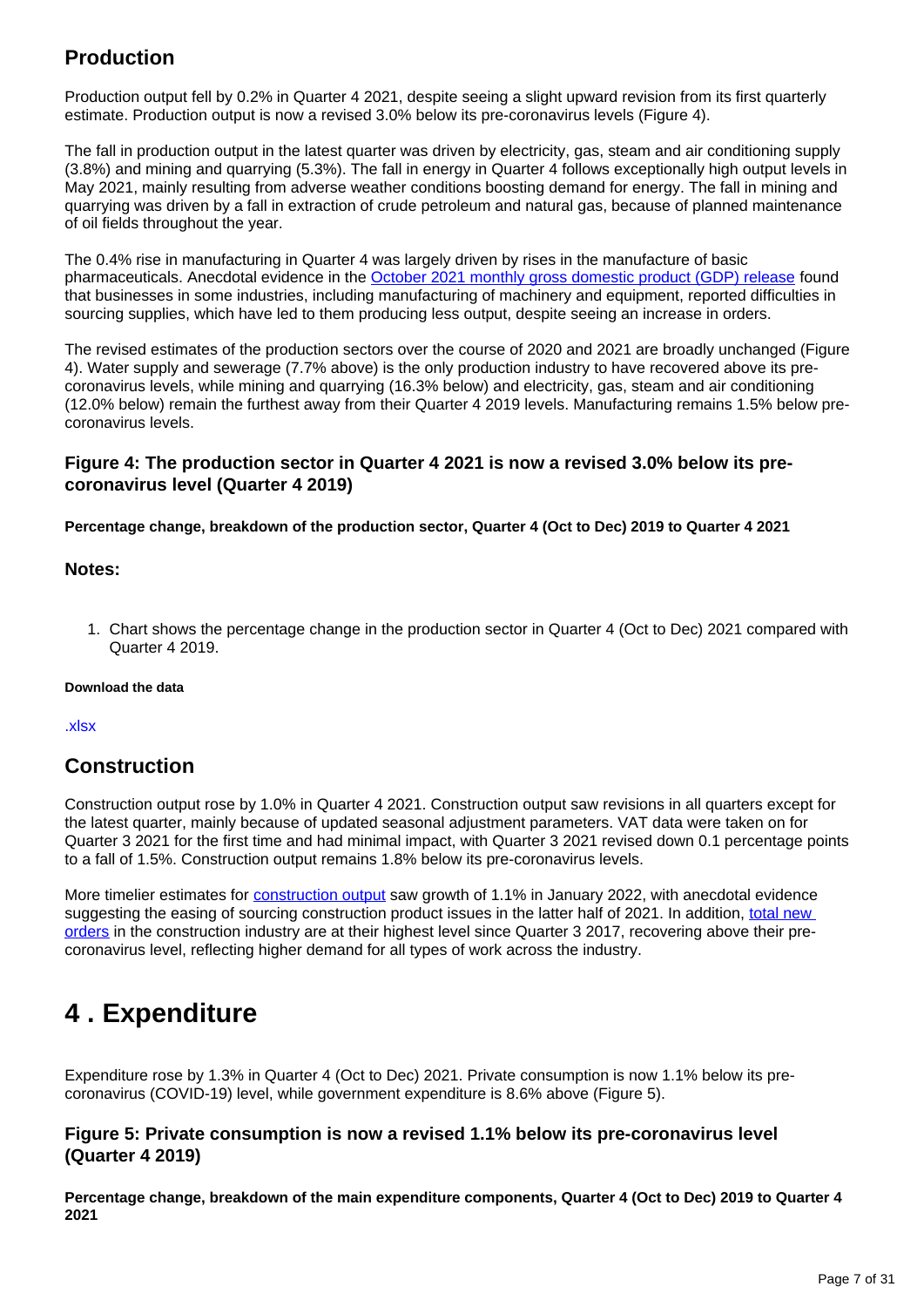#### **Notes:**

- 1. Chart shows the percentage change in expenditure components in Quarter 4 (Oct to Dec) 2021 compared with Quarter 4 2019.
- 2. The chart for presentation purposes excludes changes in inventories and acquisitions less disposable of assets.
- 3. Private consumption comprises households and non-profit institution serving households.

#### **Download the data**

[.xlsx](https://www.ons.gov.uk/visualisations/dvc1895/fig5/datadownload.xlsx)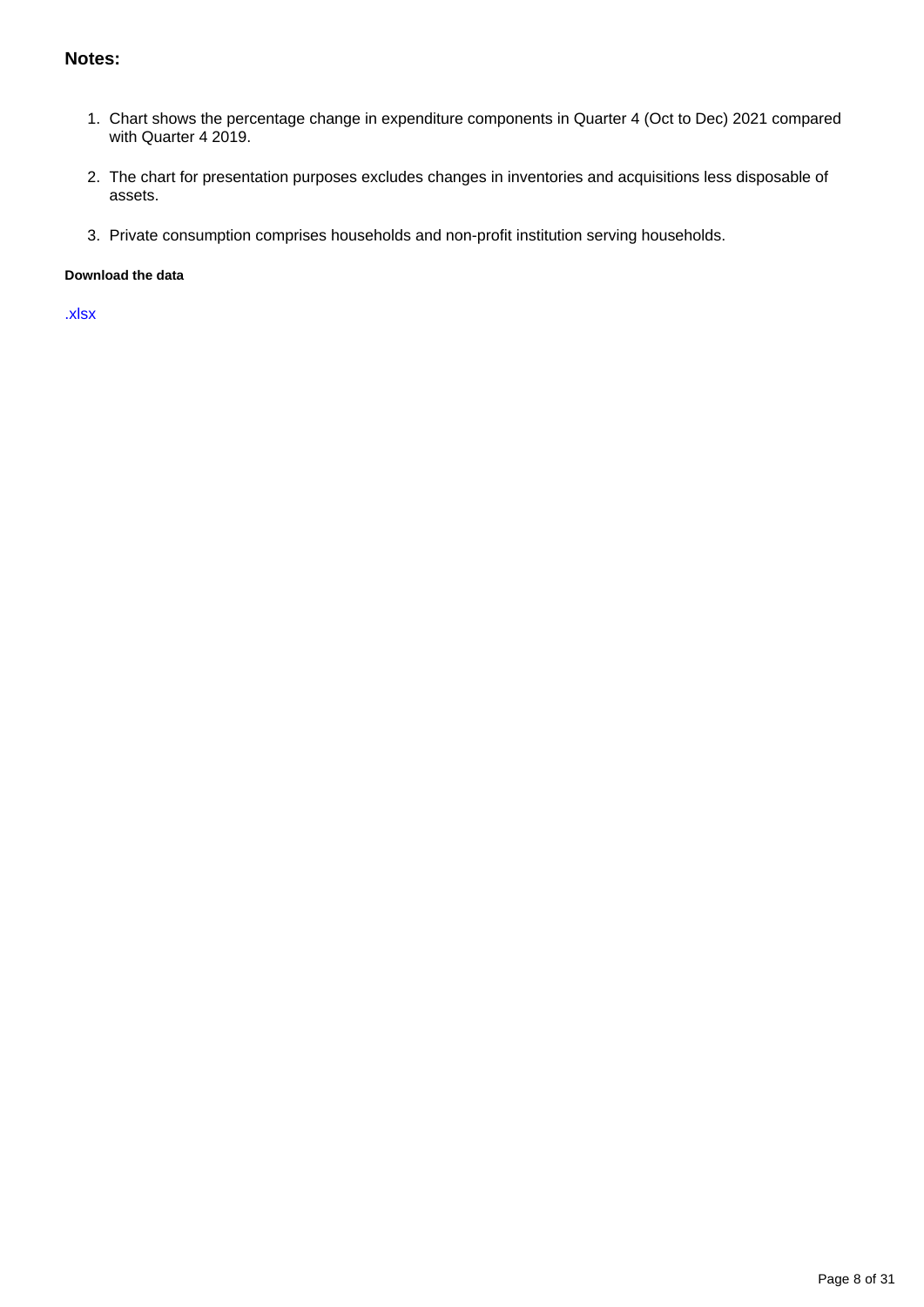## **Private consumption**

Within private consumption, household expenditure rose by 0.5% in Quarter 4 2021, revised down from a first quarterly estimate of 1.2%, mainly because of downward revisions in transport spending.

The increase in household spending in the latest quarter was driven by rises in transport, [net tourism](https://www.ons.gov.uk/economy/nationalaccounts/uksectoraccounts/articles/nationalaccountsarticles/treatmentoftourismintheuknationalaccounts), and clothing and footwear. This was partly offset by falls in spending on household goods and services, food and drink, and alcohol and tobacco.

Household consumption is now 1.0% below its pre-coronavirus levels. Figure 6 shows how spending on different categories compares with its pre-coronavirus levels. Spending on household goods and services is 12.7% higher, while transport spending is 15.6% below its pre-coronavirus levels. Household spending on restaurants and hotels has now recovered to above its pre-coronavirus level.

#### **Figure 6: Household consumption in Quarter 4 2021 is now a revised 1.0% below its pre-coronavirus level (Quarter 4 2019)**

**Percentage change, breakdown of household consumption, Quarter 4 (Oct to Dec) 2019 to Quarter 4 2021**

**Source: Office for National Statistics – GDP quarterly national accounts**

**Notes:**

1. Chart shows a detailed breakdown of the percentage change in household consumption in Quarter 4 (Oct to Dec) 2021 compared with Quarter 4 2019.

## **Consumption of government goods and services**

Real government consumption increased by 1.5% in Quarter 4 2021, revised down from a first quarterly estimate of 1.9%. The rise in government spending in the latest quarter was driven by an increase in health spending of 4.6%, reflecting a rise in the [NHS Test and Trace and COVID-19 vaccination programmes,](https://www.ons.gov.uk/releases/measuringtheeconomicoutputofcovid19testingtracingandvaccinations) including the booster programme.

Within the quarter, there was also strong non-COVID-19 health activity, with an increase in face-to-face appointments at GP surgeries and a continuation of the increased use of telephone consultations. Since Quarter 2 (Apr to June) 2020, the Office for National Statistics (ONS) has used data from the [Appointments in General](https://digital.nhs.uk/data-and-information/publications/statistical/appointments-in-general-practice)  [Practice bulletin](https://digital.nhs.uk/data-and-information/publications/statistical/appointments-in-general-practice), published by NHS Digital, to inform our estimates of primary care services. These data incorporate the full range of services offered by GP practices in England. Excluded from these numbers are any activity relating to GP surgery-based COVID-19 vaccinations; these are captured in the COVID-19 vaccination programme output estimates.

Education consumption fell by a revised 1.5% in Quarter 4 2021 and is 5.9% below its pre-coronavirus level. The fall in the latest quarter reflects a decrease in student attendance towards the end of Quarter 4.

In current price terms, government consumption was revised downwards in 2021 to 7.0%. This was partly driven by downward revision to health expenditure. There were also downward revisions to current price expenditure on public administration and defence in 2021.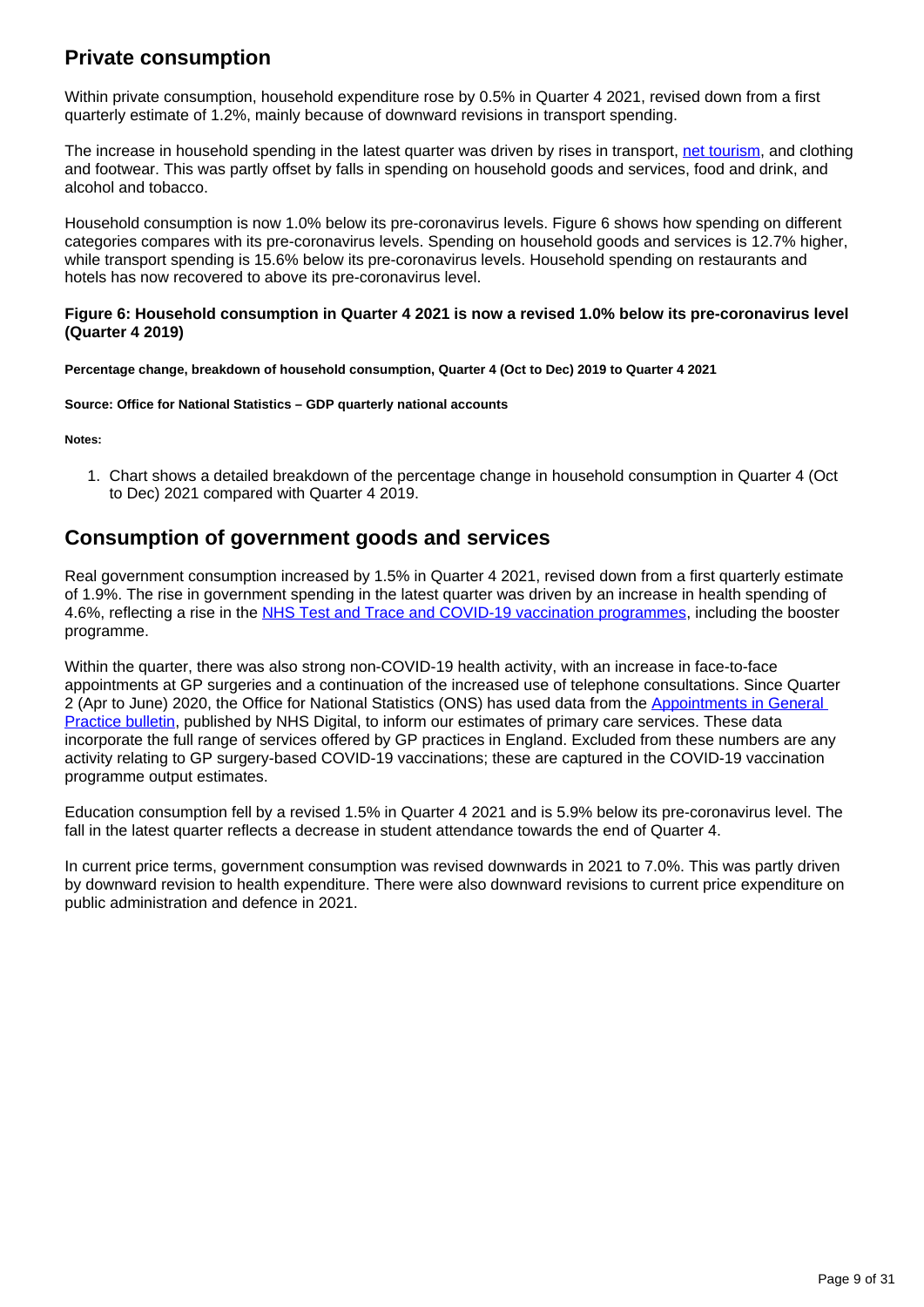## **Gross capital formation**

Gross fixed capital formation increased by a revised 1.1% in Quarter 4 2021 and remains 1.9% below its precoronavirus levels. The rise in gross fixed capital formation in the latest quarter was driven by increased investment in transport equipment and dwellings.

The increase in capital expenditure on transport equipment in Quarter 4 reflects spending on vehicles as new licence plates were released; while the increase in dwellings investment partly reflects a rise in new housing orders following pent-up coronavirus demand. This was partly offset by falls in investment on other buildings and structures, and other machinery and equipment.

There was a rise of 1.0% in business investment in Quarter 4 2021, which is now 8.6% below pre-coronavirus levels, up from a first quarterly estimate of being 10.4% below. Similarly, a Bank of England survey reported that [business investment was expected to have been 11% lower in Quarter 4 2021 than normal](https://www.bankofengland.co.uk/decision-maker-panel/2021/december-2021) because of pandemic effects.

Excluding the alignment and balancing adjustments, inventories fell by £3.6 billion in Quarter 4 2021, revised from a first quarterly estimate rise in inventories.

Including balancing adjustments, inventories in real terms fell by £1.1 billion in Quarter 4 2021, whereas inventories in current prices saw an increase of £890 million, which reflects movements in oil and gas prices.

Note that alignment and balancing adjustments are typically applied to the inventories component to help balance the different approaches to gross domestic product (GDP). More detail can be found in Section 10: Measuring the [data](https://www.ons.gov.uk/economy/grossdomesticproductgdp/bulletins/quarterlynationalaccounts/octobertodecember2021#measuring-the-data). Therefore, the unadjusted data can provide a better understanding of the change in the inventory position of businesses in the whole economy.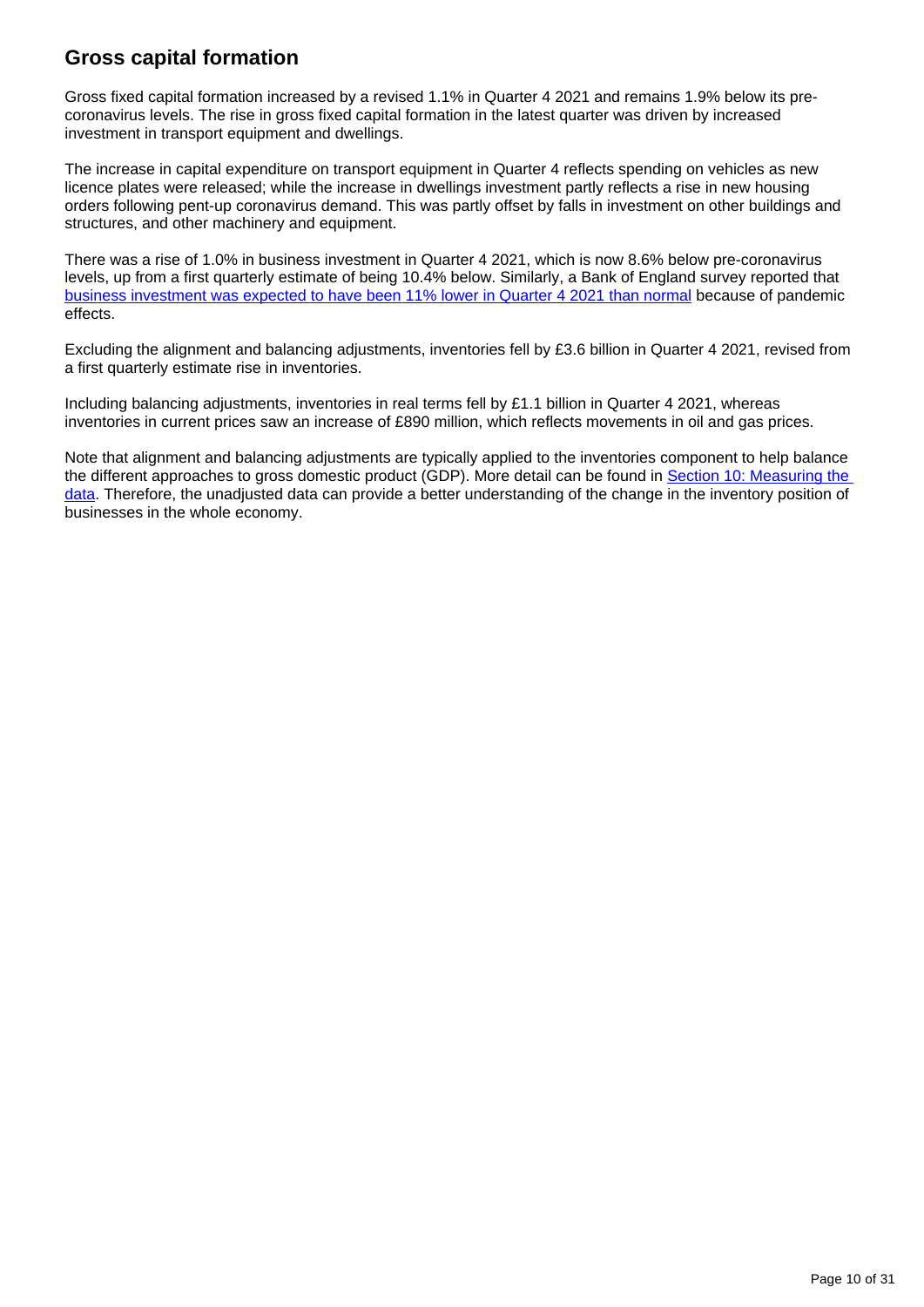Table 2: Change in inventories, including and excluding balancing and alignment adjustments UK, Quarter 1 (Jan to Mar) 2020 to Quarter 4 (Oct to Dec) 2021

|                                     | Change in Of which Of which<br>inventories alignment balancing |         |      | Change in<br>inventories<br>excluding<br>alignment and<br>balancing |
|-------------------------------------|----------------------------------------------------------------|---------|------|---------------------------------------------------------------------|
| 2020 Q1 Current price               | -2890                                                          | 90      |      | -2980                                                               |
| Chained volume measure -2460        |                                                                | 76      |      | $-2536$                                                             |
| 2020 Q2 Current price               | $-2323$                                                        | $-932$  |      | $-1391$                                                             |
| <b>Chained volume measure -5928</b> |                                                                | $-859$  |      | -5069                                                               |
| 2020 Q3 Current price               | -8417                                                          | $-1038$ |      | $-7379$                                                             |
| Chained volume measure -5706        |                                                                | $-1005$ |      | -4701                                                               |
| 2020 Q4 Current price               | 4669                                                           | 1880    | 500  | 2289                                                                |
| Chained volume measure 5117         |                                                                | 1788    | 500  | 2829                                                                |
| 2021 Q1 Current price               | $-172$                                                         | $-536$  | 500  | $-136$                                                              |
| Chained volume measure 672          |                                                                | -498    | 500  | 670                                                                 |
| 2021 Q2 Current price               | -3768                                                          | $-2906$ |      | $-862$                                                              |
| Chained volume measure -3754        |                                                                | $-2777$ |      | $-977$                                                              |
| 2021 Q3 Current price               | 755                                                            | 906     | 1000 | -1151                                                               |
| Chained volume measure 2011         |                                                                | 880     | 1000 | 131                                                                 |
| 2021 Q4 Current price               | 3426                                                           | 2536    | 2500 | $-1610$                                                             |
| Chained volume measure 1290         |                                                                | 2395    | 2500 | $-3605$                                                             |

Source: Office for National Statistics – GDP quarterly national accounts

#### Notes

- 1. Data are in £ millions.
- 2. Q1 refers to Quarter 1 (Jan to Mar), Q2 refers to Quarter 2 (Apr to June), Q3 refers to Quarter 3 (July to Sept) and Q4 refers to Quarter 4 (Oct to Dec).
- 3. Alignment adjustments typically have a target limit of plus or minus £3,000 million on any quarter. However, in periods where the data sources are particularly difficult to balance, larger alignment adjustments are sometimes needed.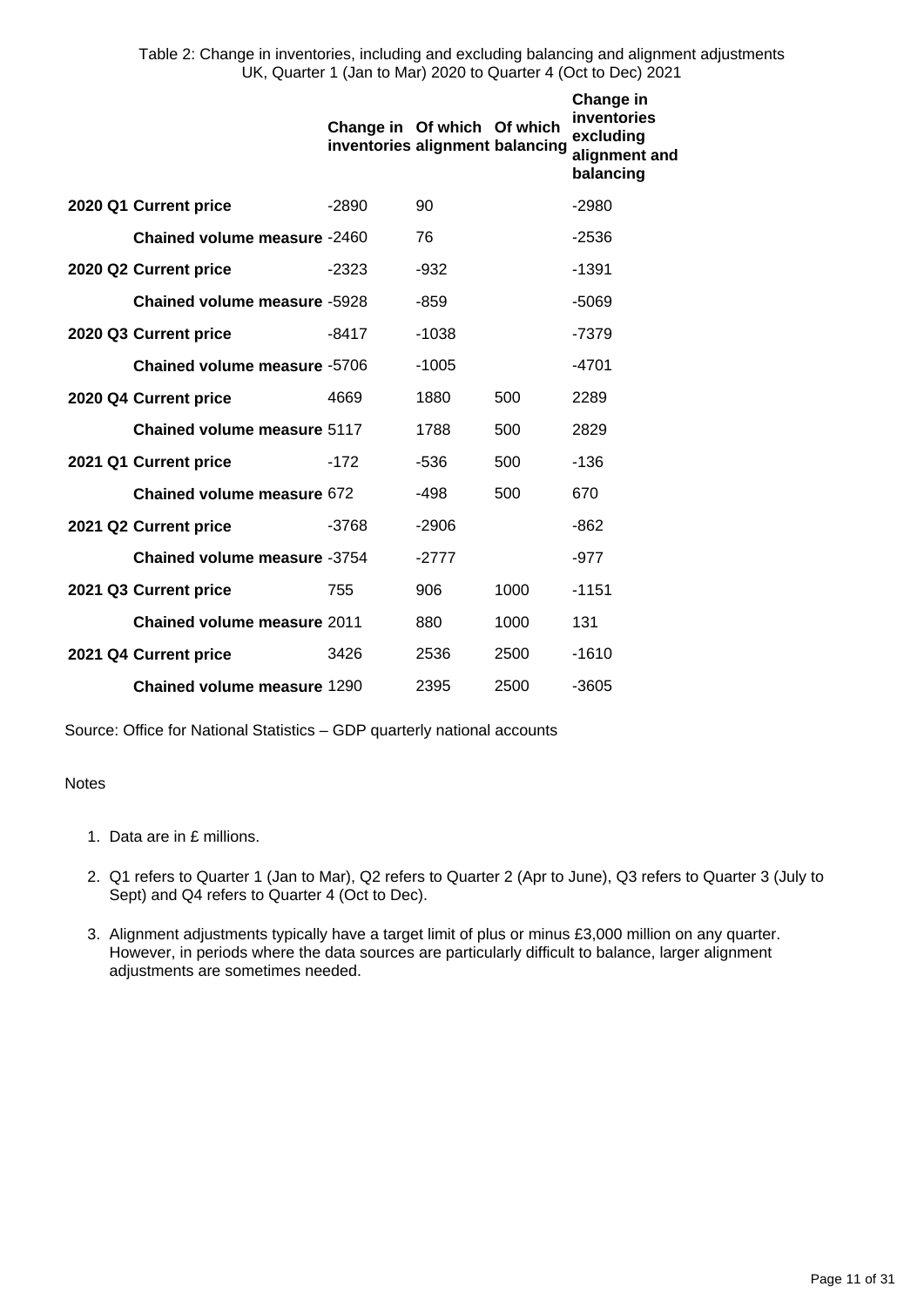## **Net trade**

The UK's trade deficit was 1.0% of GDP in Quarter 4 2021, a narrowing from the 2.8% deficit of nominal GDP in Quarter 3 2021. However, movements in non-monetary gold have been particularly volatile in recent quarters and excluding this, the UK trade deficit in Quarter 4 2021 is 1.7% of nominal GDP, an improvement from 2.3% in the previous quarter.

Revisions to trade estimates primarily reflect updated [International Trade in Services Survey](https://www.ons.gov.uk/businessindustryandtrade/internationaltrade/methodologies/internationaltradeinservicesqmi) data.

Total export volumes rose by a revised 6.9% in Quarter 4 2021, from a first quarterly estimate of 4.9%. The increase was driven by a 9.6% increase in the exports of goods, particularly in unspecified goods, fuels, and chemicals. Service exports increased by 4.0% in Quarter 4 2021, revised from a fall of 1.8%. This quarterly increase reflected a rise in other business services, telecommunications, and intellectual property.

Total import volumes rose by a revised 0.3% in Quarter 4 2021, from a first quarterly estimate of a 1.5% fall. The increase in service imports of 1.1% in Quarter 4 2021 was driven by rises in other business services; and sea transport, partially offset by falls in intellectual properties, and air transport. Goods imports was broadly flat in the fourth quarter with rises in fuels, and chemicals that was offset by falls in unspecified goods, and crude materials.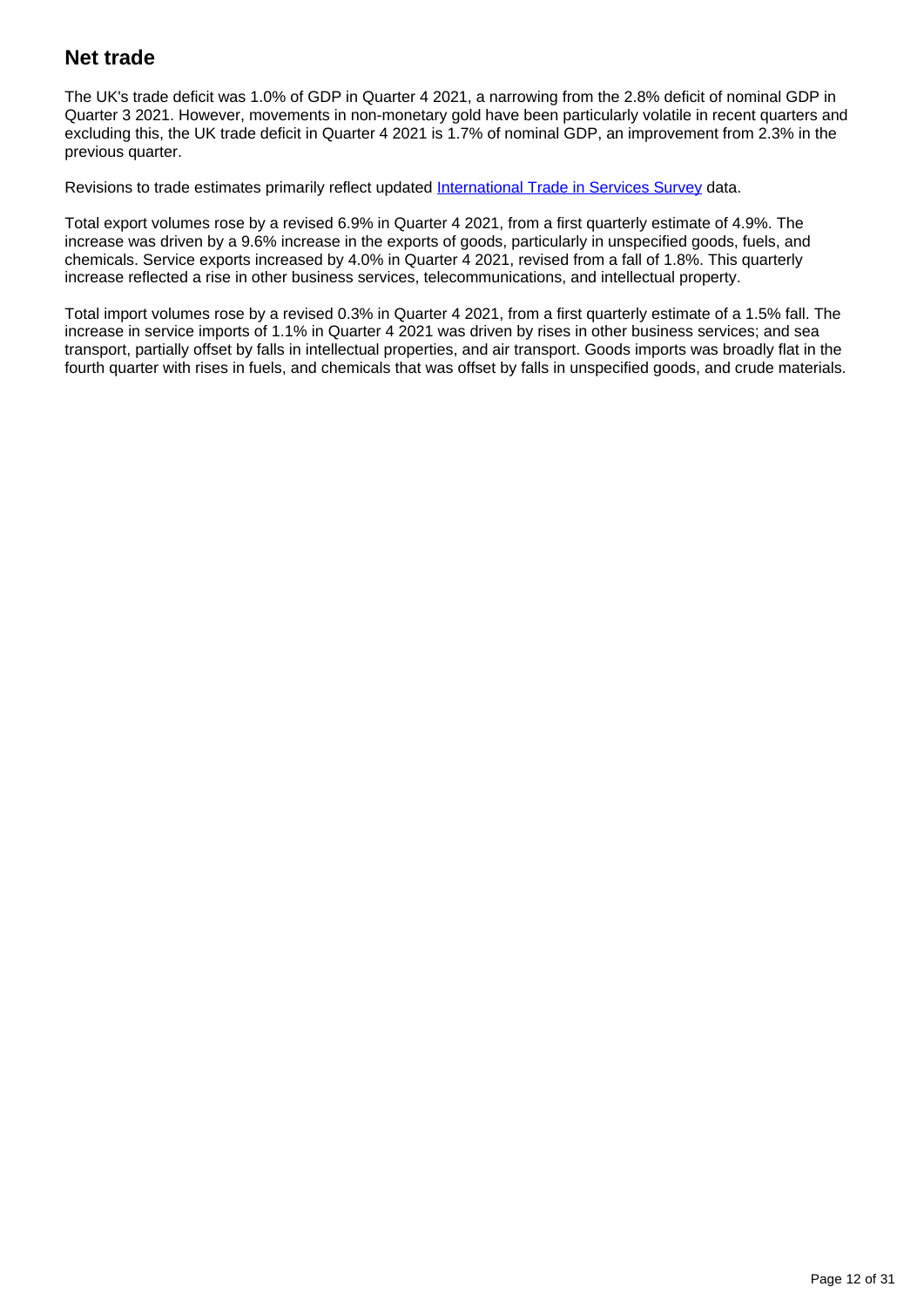# <span id="page-12-0"></span>**5 . Income**

Nominal gross domestic product (GDP) rose by 3.0% in Quarter 4 (Oct to Dec) 2021, revised from 1.5% in the first quarterly estimate. The rise in nominal GDP was driven by an increase in all the main components of income (Figure 7). Nominal GDP is now 5.9% above its pre-coronavirus (COVID-19) pandemic levels.

Compensation of employees rose by a revised 1.1% in Quarter 4 2021. Growth in Quarter 4 2021 was driven by a revised 1.7% rise in wages and salaries. Revisions to public and private sector wages and salaries are because of updated survey and admin data. Employers' contributions fell by a revised 1.8% in Quarter 4 2021, driven by falls in redundancy payments.

Taxes less subsidies rose in Quarter 4 2021 by 7.8%, from an initial estimate of 4.1%.

There was a fall in subsidies in Quarter 4 2021, primarily driven by reduced payments through the Coronavirus Job Retention Scheme (CJRS) and residual Self-Employment Income Support Scheme (SEISS). Taxes in Quarter 4 2021 fell, driven by reductions in Value Added Tax (VAT) receipts, Insurance Premium Tax and Fuel Duty.

#### **Figure 7: Nominal GDP increased by 3.0% in Quarter 4 2021**

#### **UK, Quarter 4 (Oct to Dec) 2019 to Quarter 4 2021**

## Figure 7: Nominal GDP increased by 3.0% in Quarter 4 2021

UK, Quarter 4 (Oct to Dec) 2019 to Quarter 4 2021



#### **Source: Office for National Statistics – GDP quarterly national accounts**

**Notes:**

- 1. Q1 refers to Quarter 1 (Jan to Mar), Quarter 2 refers to Quarter 2 (Apr to June), Q3 refers to Quarter 3 (July to Sept) and Q4 refers to Quarter 4 (Oct to Dec).
- 2. Index is referenced to Quarter 4 (Oct to Dec) 2019.
- 3. Please note, the alignment adjustment is included in the gross operating surplus of nominal GDP.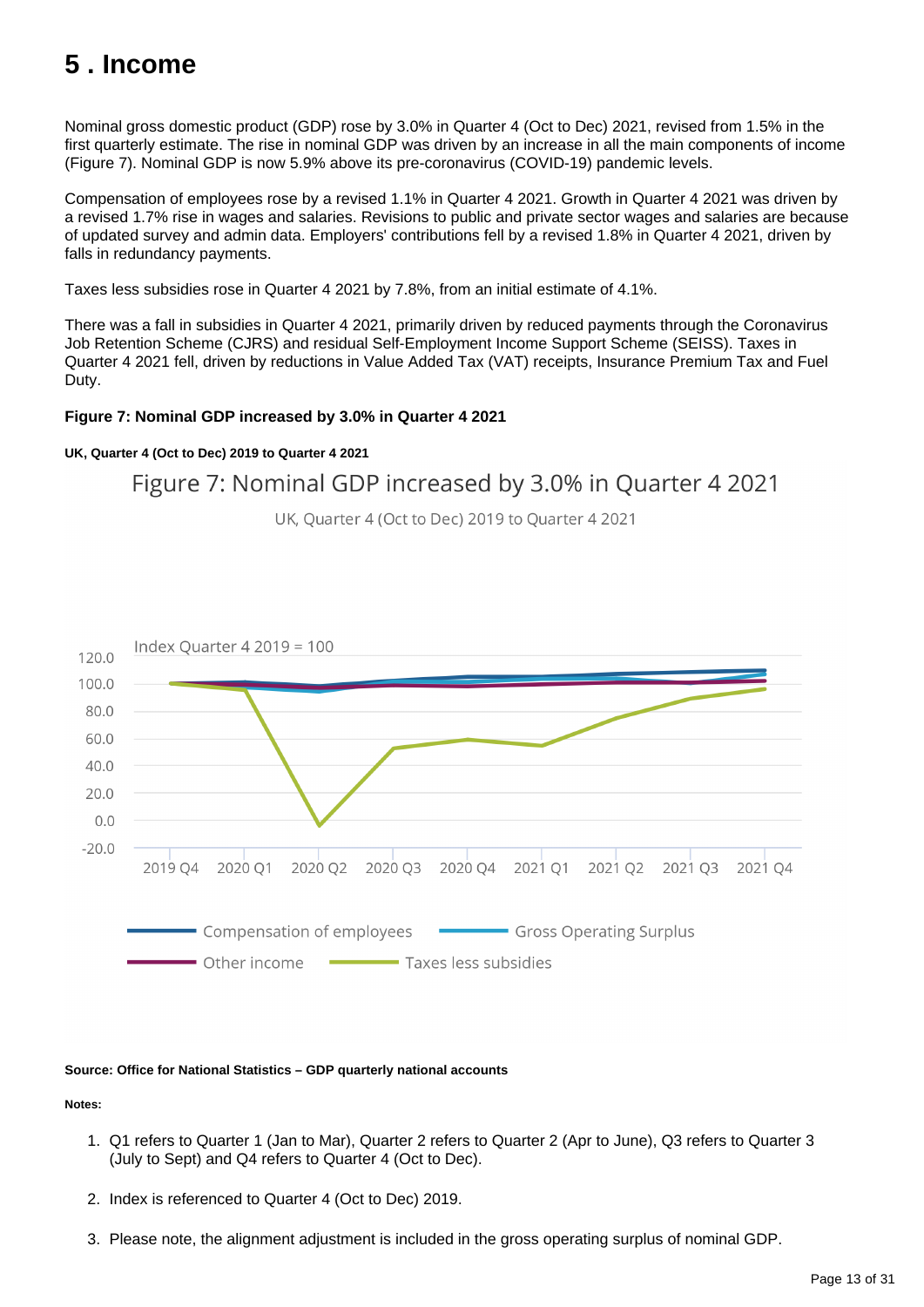Total gross operating surplus (GOS) rose by 6.7% in Quarter 4 2021. Excluding the alignment adjustment, GOS increased by 1.6% (Table 3). Note that alignment and balancing adjustments are typically applied to the GOS component to help balance the different approaches to GDP.

We previously referred to [practical challenges in balancing GDP](https://www.ons.gov.uk/economy/nationalaccounts/uksectoraccounts/articles/coronavirusandtheeffectsonukgdp/2020-05-06) during the coronavirus pandemic. This in part reflects large government interventions in response to the pandemic in areas such as employment costs via the CJRS subsidy to businesses and the SEISS payment to the self-employed. These schemes, alongside various business grants, tax deferrals and the VAT rate cut for the hospitality sector, have all made the measurement of income more challenging across 2020 and 2021.

For these reasons, rather than forcing a GDP balance for income by adjusting the income components, we show the best estimate of each underlying component of income at this stage.

In doing so, this means that the alignment adjustment, used to align income to average GDP, is larger than normal in Quarter 3 2021 (Table 3). This both preserves the component level movements and shows the current level of challenge and uncertainty within the income approach to GDP. We will continue to review this over the coming quarters as and when more information becomes available, and when the quarters are open to revision.

Table 3: Gross operating surplus of corporations, including and excluding balancing and alignment adjustments UK, Quarter 1 (Jan to Mar) 2020 to Quarter 4 (Oct to Dec) 2021

|                       | <b>Gross operating</b><br>surplus of<br>corporations | Of which | Gross<br>operating<br>surplus of<br>alignment corporations<br>excluding<br>alignment | Gross<br>operating<br>surplus of<br>corporations<br>excluding<br>alignment |
|-----------------------|------------------------------------------------------|----------|--------------------------------------------------------------------------------------|----------------------------------------------------------------------------|
|                       | Quarter-on-quarter growth                            |          |                                                                                      |                                                                            |
| 2020 Q1 120938        |                                                      | $-2799$  | 123737                                                                               | $-2.1$                                                                     |
| 2020 Q2 117026        |                                                      | 2397     | 114629                                                                               | $-7.4$                                                                     |
| 2020 Q3 126208        |                                                      | 1073     | 125135                                                                               | 9.2                                                                        |
| 2020 Q4 125810        |                                                      | -671     | 126481                                                                               | 1.1                                                                        |
| <b>2021 Q1</b> 128782 |                                                      | 1595     | 127187                                                                               | 0.6                                                                        |
| 2021 Q2 129070        |                                                      | 188      | 128882                                                                               | 1.3                                                                        |
| 2021 Q3 124587        |                                                      | -4053    | 128640                                                                               | $-0.2$                                                                     |
| 2021 Q4 132985        |                                                      | 2270     | 130715                                                                               | 1.6                                                                        |

Source: Office for National Statistics – GDP quarterly national accounts

#### **Notes**

- 1. Data are in £ millions unless labelled otherwise. Growth rates are percentage movements.
- 2. Q1 refers to Quarter 1 (Jan to Mar), Q2 refers to Quarter 2 (Apr to June), Q3 refers to Quarter 3 (July to Sept) and Q4 refers to Quarter 4 (Oct to Dec).
- 3. Alignment adjustments typically have a target limit of plus or minus £3,000 million on any quarter. However, in periods where the data sources are particularly difficult to balance, larger alignment adjustments are sometimes needed.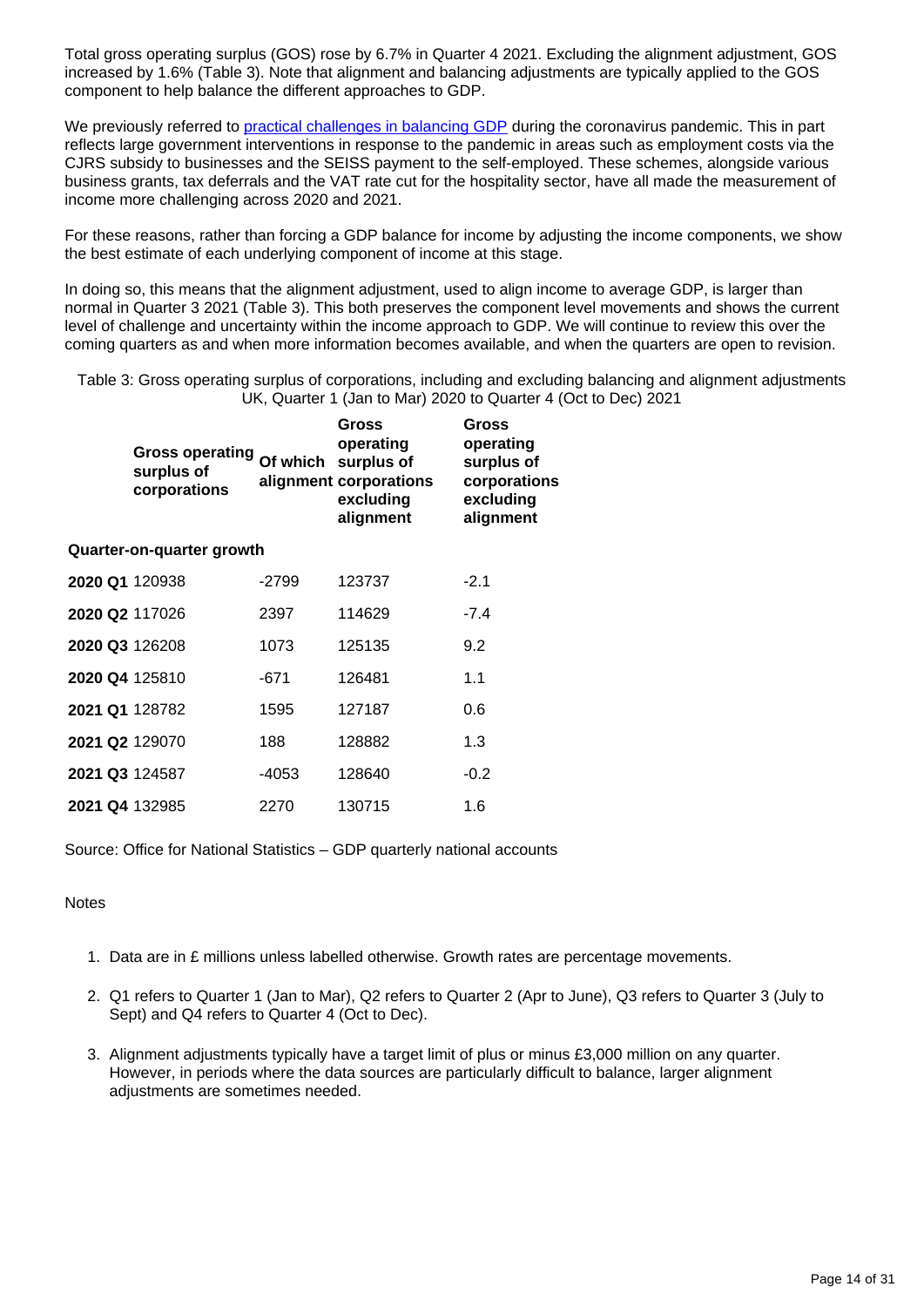# <span id="page-14-0"></span>**6 . Revisions to GDP**

The dataset is open to revision back to Quarter 1 (Jan to Mar) 2020 as part of this publication. The standard approach based on our **National Accounts Revision Policy** would have seen the Quarter 4 (Oct to Dec) 2021 quarterly national accounts release only open to revision for one year (2021). However, in this publication we have also opened 2020 to allow for the processing of annual data for 2020 and 2021 so as to incorporate the latest available data.

We have also incorporated Value Added Tax (VAT) turnover data up to Quarter 3 (July to Sept) 2021, which estimates the output of small businesses for some industries in the output approach to GDP. VAT turnover has only been used to estimate growth rates, with the overall level of output still derived from the Annual Business Survey and other annual benchmark sources.

In addition to the annual benchmarks and integration of VAT turnover, there are also revisions in this release because of the replacement of forecasts with actual survey or external source data and new seasonal adjustment factors.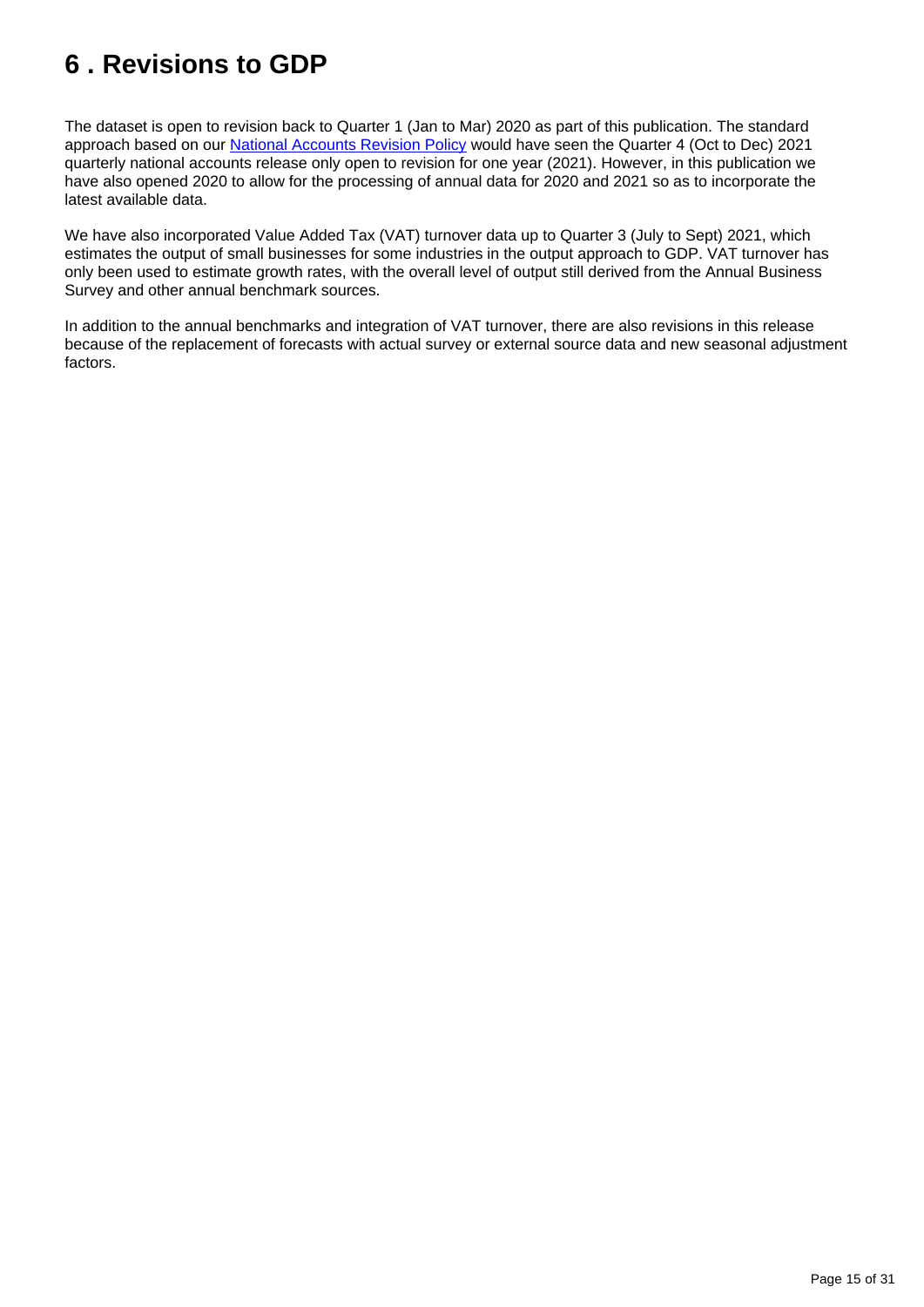Table 4: Revisions to quarter-on-quarter growth for components of GDP Quarter 1 (Jan to Mar) 2020 to Quarter 4 (Oct to Dec) 2021, percentage points

|                                                     | <b>Percentage points</b> |        |                                |        |                |        |                                  |                |  |
|-----------------------------------------------------|--------------------------|--------|--------------------------------|--------|----------------|--------|----------------------------------|----------------|--|
|                                                     | Q <sub>1</sub>           | Q2     | 2020 2020 2020 2020 2021<br>Q3 | Q4     | Q <sub>1</sub> | Q2     | 2021 2021 2021<br>Q <sub>3</sub> | Q <sub>4</sub> |  |
| Average GDP in chained volume measures              | 0.1                      | 0.0    | 0.0                            | 0.0    | 0.0            | 0.0    | $-0.1$                           | 0.3            |  |
| Output                                              |                          |        |                                |        |                |        |                                  |                |  |
| <b>Production</b>                                   | $-0.1$                   | $-0.4$ | 0.6                            | 0.2    | 0.0            | $-0.1$ | 0.2                              | 0.2            |  |
| <b>Construction</b>                                 | $-0.3$                   | 0.1    | 0.2                            | 0.3    | $-0.6$         | 0.6    | $-0.1$                           | 0.0            |  |
| <b>Services</b>                                     | 0.0                      | $-0.1$ | 0.3                            | $-0.1$ | 0.1            | 0.0    | $-0.1$                           | 0.3            |  |
| <b>Expenditure</b>                                  |                          |        |                                |        |                |        |                                  |                |  |
| <b>Households</b>                                   | $-0.1$                   | 0.0    | 0.0                            | 0.0    | 0.5            | $-0.3$ | $-0.3$                           | $-0.7$         |  |
| Non-profit institutions serving households          | $-1.4$                   | $-4.5$ | 5.5                            | 0.0    | $-2.8$         | 2.7    | 1.3                              | 0.7            |  |
| <b>General government</b>                           | $-0.6$                   | $-0.4$ | 0.6                            | 0.3    | $-0.7$         | 0.8    | $-0.6$                           | $-0.4$         |  |
| <b>Gross capital formation</b>                      | $-1.3$                   | 0.8    | 0.1                            | 0.8    | $-2.2$         | $-0.3$ | 2.2                              | 4.2            |  |
| <b>Total exports</b>                                | 0.9                      | 0.1    | 0.3                            | $-0.3$ | $-0.9$         | 0.2    | 0.6                              | 2.0            |  |
| <b>Total imports</b>                                | $-0.5$                   | 0.0    | 1.3                            | 0.8    | $-1.4$         | 0.6    | 1                                | 1.8            |  |
| <b>Average GDP in current prices</b>                | $-0.2$                   | 0.0    | $-0.1$                         | 0.1    | $-0.1$         | $-0.4$ | 0.2                              | 1.5            |  |
| <b>Income</b>                                       |                          |        |                                |        |                |        |                                  |                |  |
| <b>Compensation of employees</b>                    | 0.0                      | $-0.2$ | 0.1                            | 0.1    | 0.0            | $-0.3$ | $-0.1$                           | 0.3            |  |
| Gross operating surplus of corporations             | $-0.6$                   | 1.1    | $-1.0$                         | 1.0    | $-0.3$         | $-2.5$ | 0.8                              | 4.5            |  |
| <b>Other income</b>                                 | 0.0                      | 0.0    | 0.0                            | 0.0    | $-0.1$         | $-0.1$ | $-0.1$                           | 0.0            |  |
| Taxes on products and production less subsidies 0.6 |                          | $-0.1$ | 34.4                           | $-1.7$ | 1.6            | 1.8    | $-0.3$                           | 3.7            |  |

Source: Office for National Statistics – GDP quarterly national accounts

Notes

- 1. Q1 refers to Quarter 1(Jan to Mar) Q2 refers to Quarter 2 (Apr to June) Q3 refers to Quarter 3 (July to Sept) and Q4 refers to Quarter 4 (Oct to Dec).
- 2. Revisions are between the GDP first quarterly estimate published 11 February 2022 and quarterly national accounts published 31 March 2022.
- 3. Please note, revisions are rounded to 1 decimal place.

# <span id="page-15-0"></span>**7 . Quarterly sector accounts**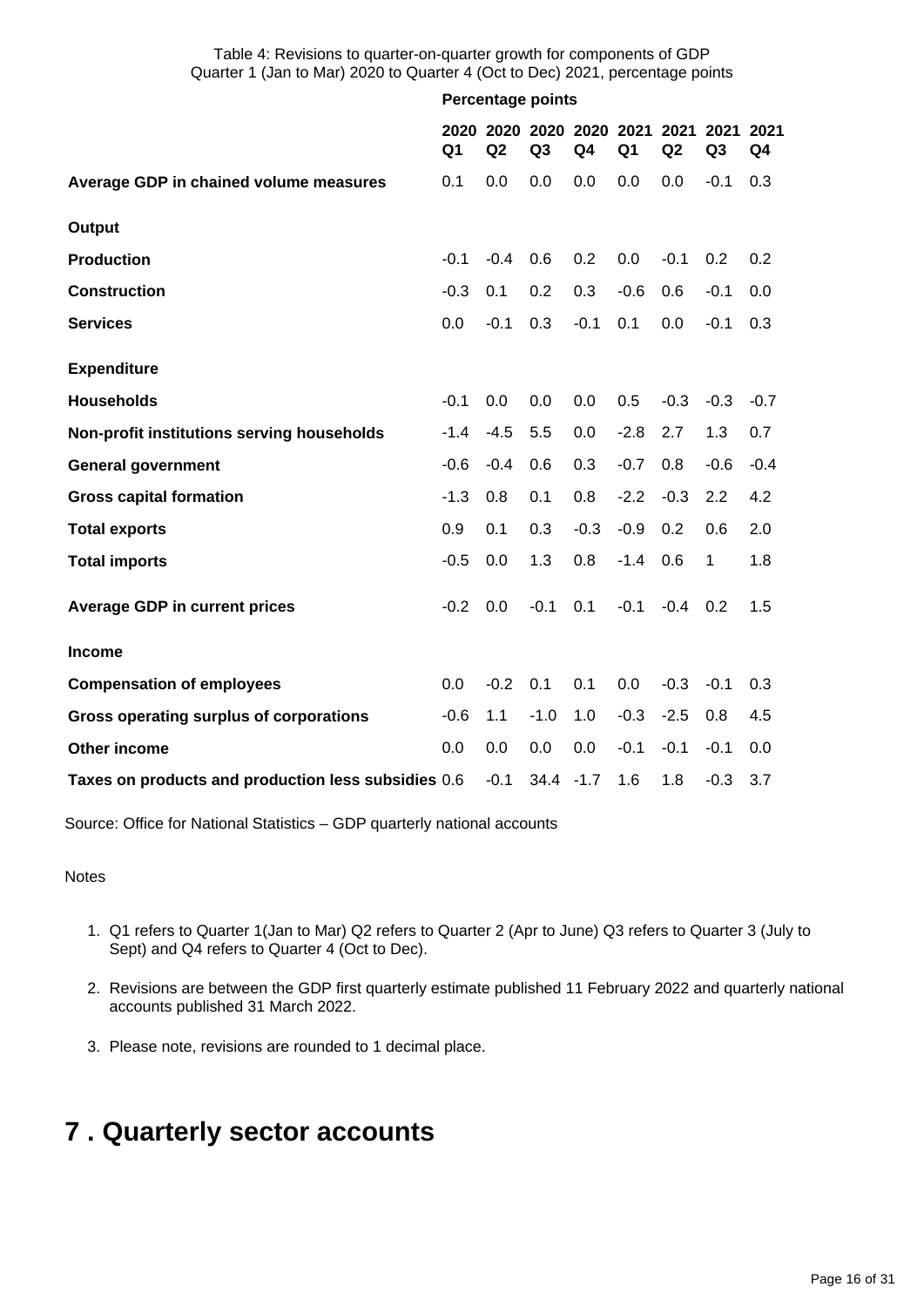## **Non-financial account net lending and borrowing (seasonally adjusted)**

In the non-financial account, the UK's borrowing position with the rest of the world was negative 1.3% as a percentage of gross domestic product (GDP) in Quarter 4 (Oct to Dec) 2021, UK borrowing decreasing from negative 5.1% of GDP in Quarter 3 (July to Sept) 2021 (Figure 8). This was driven by an increase in the amount of earnings on direct investment paid to the UK by the rest of the world. In addition, the UK's trade deficit narrowed to £6.2 billion, from a deficit of £16.5 billion in Quarter 3 2021, driven by increases in exports of both goods and services.

Households saw a decrease in their net lending position to 0.6% as a percentage of GDP in Quarter 4 2021, down from 1.7% of GDP in the previous quarter. This was driven by an increase in household spending of £6.9 billion, a 1.9% increase on Quarter 3 2021, following on from a 3.9% rise in spending in the previous quarter. Household spending increased on transport, net tourism, and housing and utilities. This was partially offset by a rise in wages and salaries of £4.2 billion, which itself was driven by earnings growth in the private sector.

General government decreased its net borrowing position to negative 5.1% as a percentage of GDP in Quarter 4 2021, from negative 6.6% of GDP in Quarter 3 2021. Within this, central government saw a fall in subsidies paid of £5.7 billion, as COVID support schemes continued to wind down. This was partially offset by a rise in central government final consumption expenditure of £2.3 billion, driven by increased spending on health.

Non-financial corporations increased their net lending position to 3.4% of GDP in Quarter 4 2021 from 0.3% of GDP in Quarter 3 2021. Within non-financial corporations, private non-financial corporations (PNFCs) increased their net property income by £13.1 billion, driven by decreased dividend payments of £11.6 billion. This was partially offset by a rise in gross capital formation of £3.5 billion.

Financial corporations increased their net lending position to 0.8% of GDP in Quarter 4 2021, from 0.4% of GDP in the previous quarter. This was driven by a fall in gross capital formation of £6.6 billion, itself driven by increased exports of valuables, mainly non-monetary gold, of £6.7 billion. This was partially offset by a fall in net property income of £2.6 billion.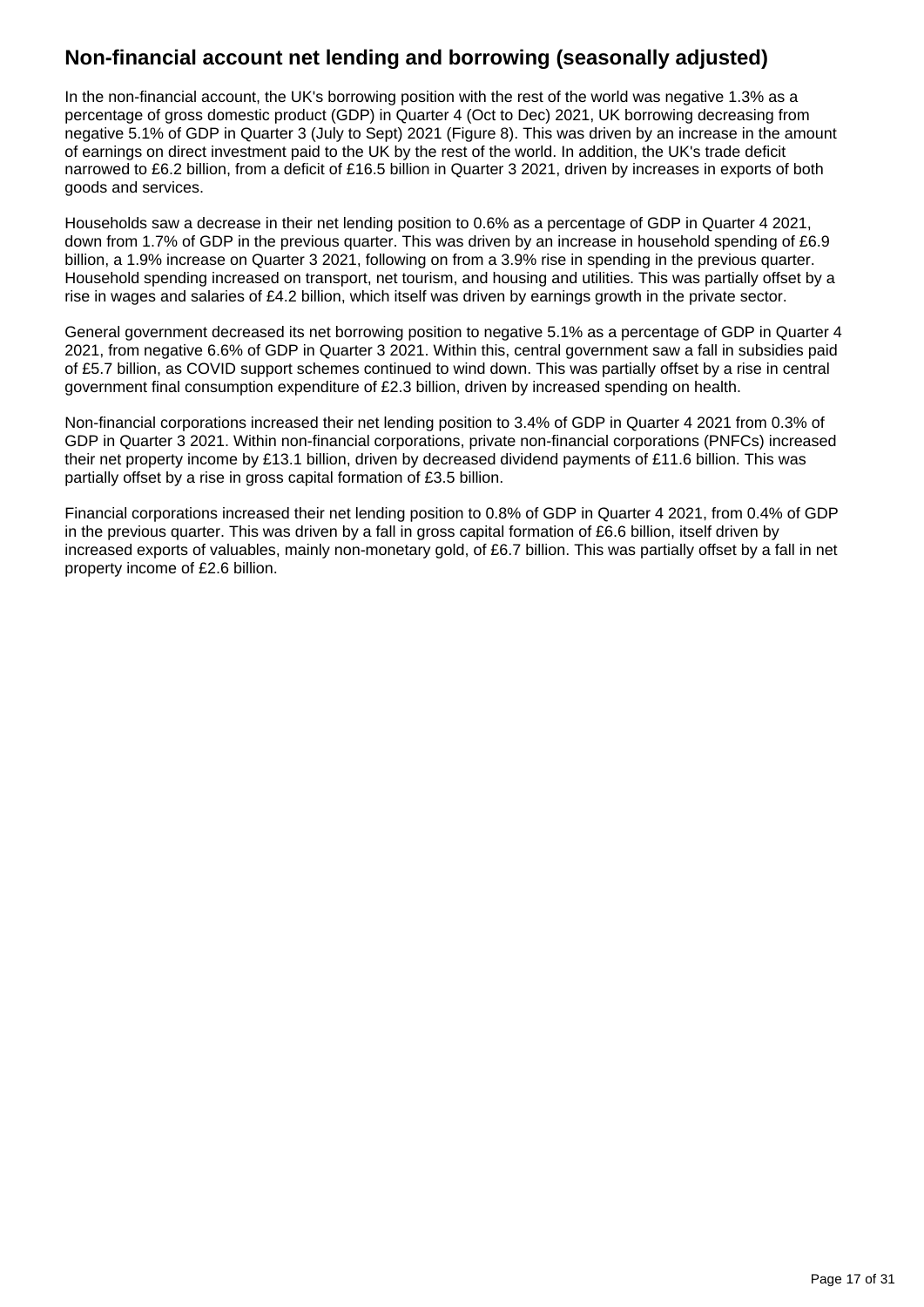#### **Figure 8: The decrease in UK net borrowing was driven by decreased government borrowing and increased lending by non-financial corporations**

**Net lending (+) or borrowing (-) position by institutional sector as a percentage of GDP, seasonally adjusted, Quarter 1 (Jan to Mar) 2015 to Quarter 4 (Oct to Dec) 2021**

Figure 8: The decrease in UK net borrowing was driven by decreased government borrowing and increased lending by non-financial corporations

Net lending (+) or borrowing (-) position by institutional sector as a percentage of GDP, seasonally adjusted, Ouarter 1 (Jan to Mar) 2015 to Ouarter 4 (Oct to Dec) 2021



#### **Source: Office for National Statistics – Quarterly sector accounts**

#### **Notes:**

- 1. Q1 refers to Quarter 1(Jan to Mar) Q2 refers to Quarter 2 (Apr to June) Q3 refers to Quarter 3 (July to Sept) and Q4 refers to Quarter 4 (Oct to Dec).
- 2. NPISH refers to Non-profit institutions serving households.

The household saving ratio decreased to 6.8% in the latest quarter, from 7.5% in Quarter 3 2021 (Figure 9). Households' gross disposable income grew by 1.3% on the previous quarter but households' final consumption expenditure increased by 1.9% from the previous quarter, as spending on transport, net tourism, and housing and utilities rose. Real household disposable income fell by negative 0.1% this quarter, nominal households' gross disposable income grew 1.3% but this was offset by quarterly household inflation of 1.4%.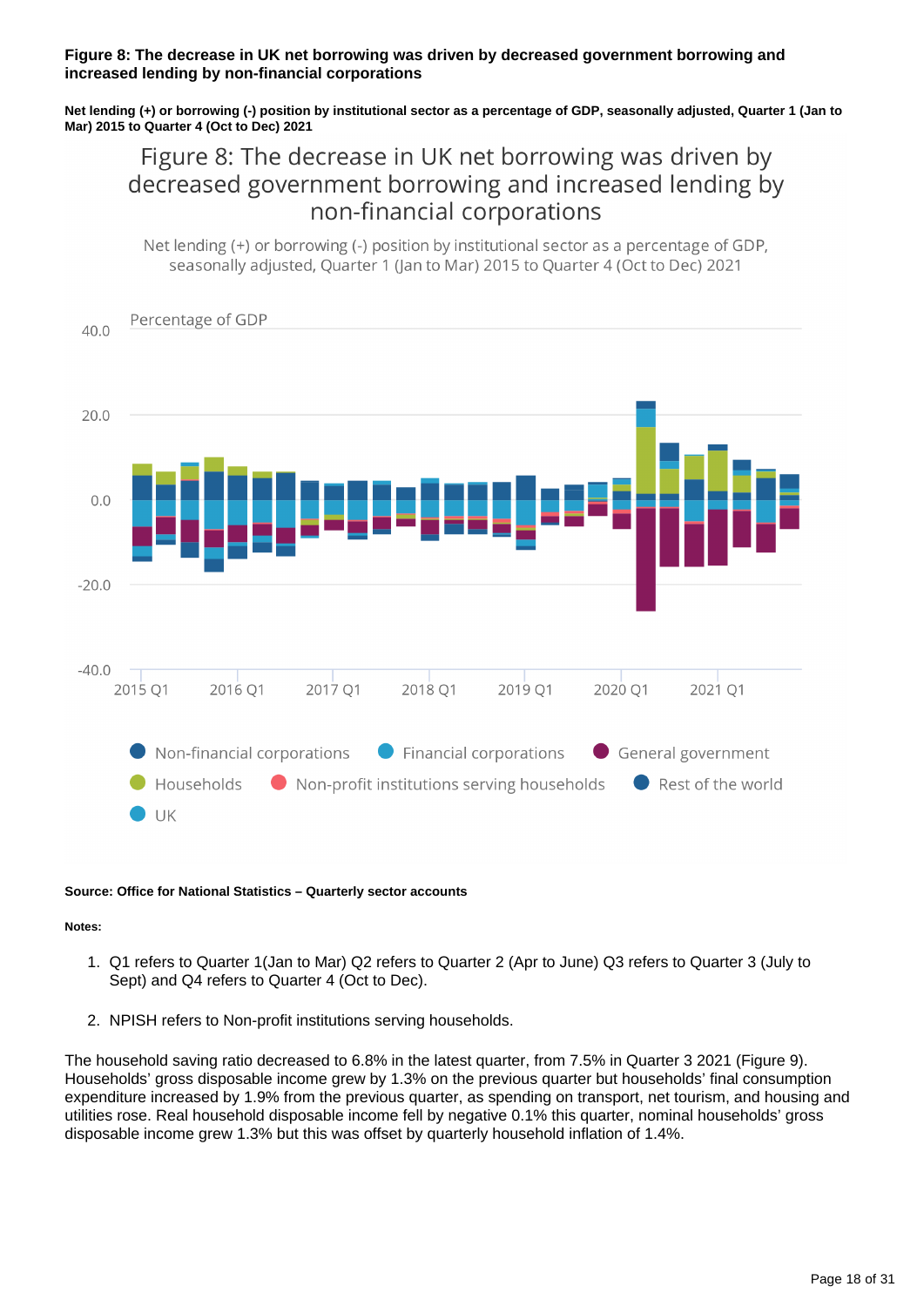#### **Figure 9: Household saving ratio decreased to 6.8% in Quarter 4 2021 compared with 7.5% in the previous quarter**

#### **UK household saving ratio, percentage, Quarter 1 (Jan to Mar) 2015 to Quarter 4 (Oct to Dec) 2021**

# Figure 9: Household saving ratio decreased to 6.8% in Quarter 4 2021 compared with 7.5% in the previous quarter

UK household saving ratio, percentage, Quarter 1 (Jan to Mar) 2015 to Quarter 4 (Oct to Dec) 2021



#### **Source: Office for National Statistics – Quarterly sector accounts**

**Notes:**

1. Q1 refers to Quarter 1 (Jan to Mar) Q2 refers to Quarter 2 (Apr to June) Q3 refers to Quarter 3 (July to Sept) and Q4 refers to Quarter 4 (Oct to Dec).

## **Financial account net lending and borrowing (not seasonally adjusted)**

Households decreased their net lending position by £9.0 billion on the quarter to £14.3 billion in Quarter 4 2021. This was driven by a fall in other accounts receivable of £10.3 billion. Households' net disposals of equity and investment fund shares also increased by £8.7 billion. This was partially offset by a £8.0 billion fall in the acquisition of loans.

General government decreased their net borrowing position by £3.8 billion to £37.6 billion and central government decreased their net borrowing position by £9.7 billion to £32.2 billion in Quarter 4 2021. This was driven by a fall in other accounts payable of £23.5 billion. This was partially offset by a decrease in net deposits of £8.5 billion.

Non-financial corporations switched to net borrowing of £3.3 billion in Quarter 4 2021, following a net lending position of £7.6 billion in the previous quarter. Private non-financial corporations (PNFCs), a subsector of nonfinancial corporations, switched to net borrowing of £4.1 billion in Quarter 4 2021, following a net lending position of £6.9 billion in Quarter 3 2021. PNFCs experienced a fall in other accounts receivable of £23.6 billion. This was partially offset by a £12.8 billion increase in deposits with UK monetary financial institutions.

Financial corporations switched to net lending of £13.9 billion in Quarter 4 2021, following net borrowing of £12.2 billion in Quarter 3 2021. This was driven by a £142.0 billion decrease in loan liabilities with the rest of world, partially offset by a £78.6 billion decrease in net deposits and a £51.4 billion increase in debt securities liabilities.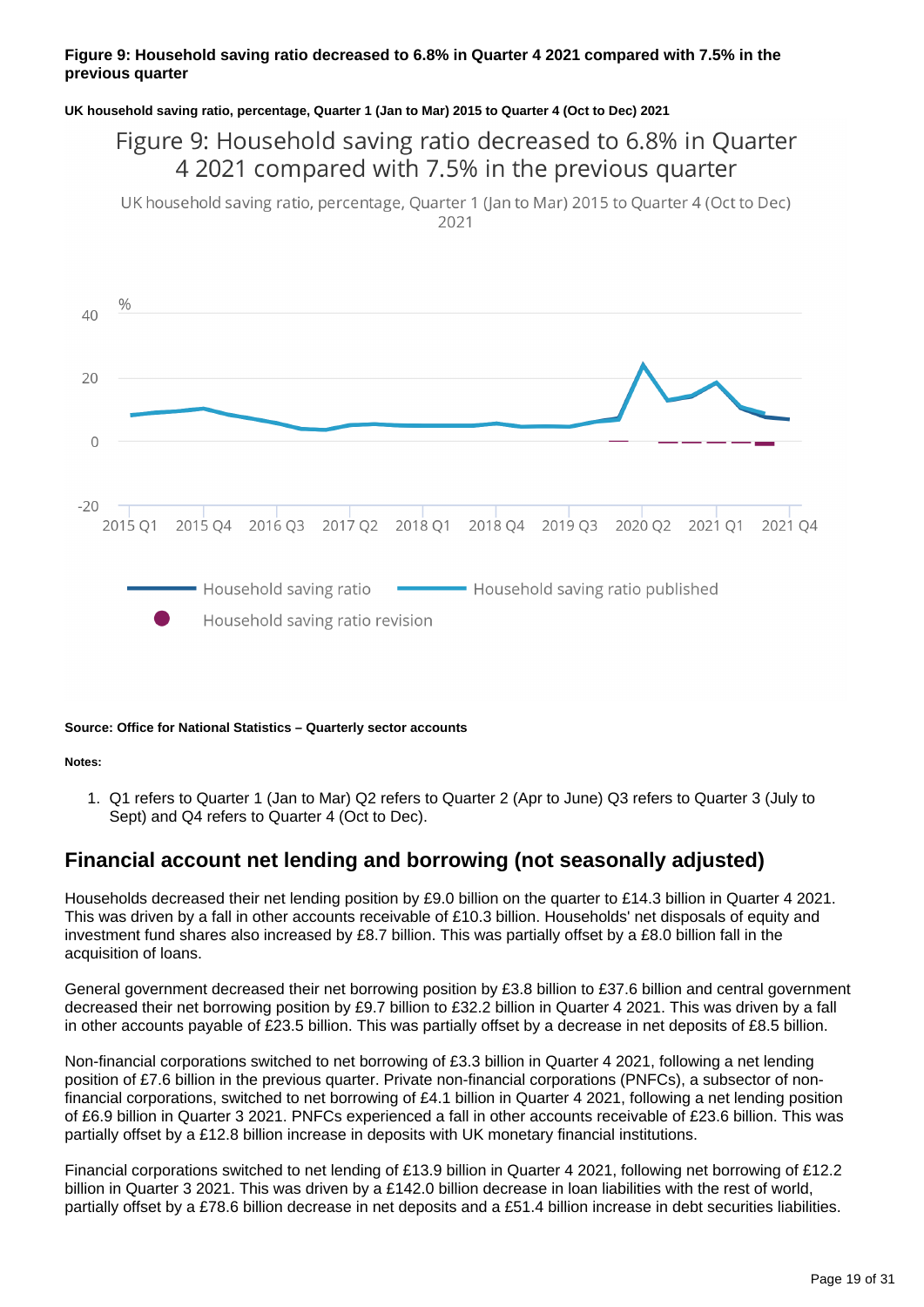## **Quarterly sector accounts annex table**

Significant government interventions affecting the non-financial account of the sector accounts from Quarter 2 (Apr to June) 2020:

- Coronavirus Job Retention Scheme (CJRS) was implemented by the government to support employers maintaining their employees on the payroll
- Self-Employment Income Support Scheme (SEISS) is a grant scheme to support the self-employed with the intention of supporting their business operations and compensating for loss of income
- Small Business Grant Fund and the Retail, Hospitality and Leisure Grant Fund; two grants intended to help businesses with a fall in sales or increased costs as a result of coronavirus (COVID-19)

The flow of these interventions through the UK's institutional sectors is shown in Table 5.

Table 5: Flow of interventions UK, Quarter 2 (Apr to June) 2020 to Quarter 4 (Oct to Dec) 2021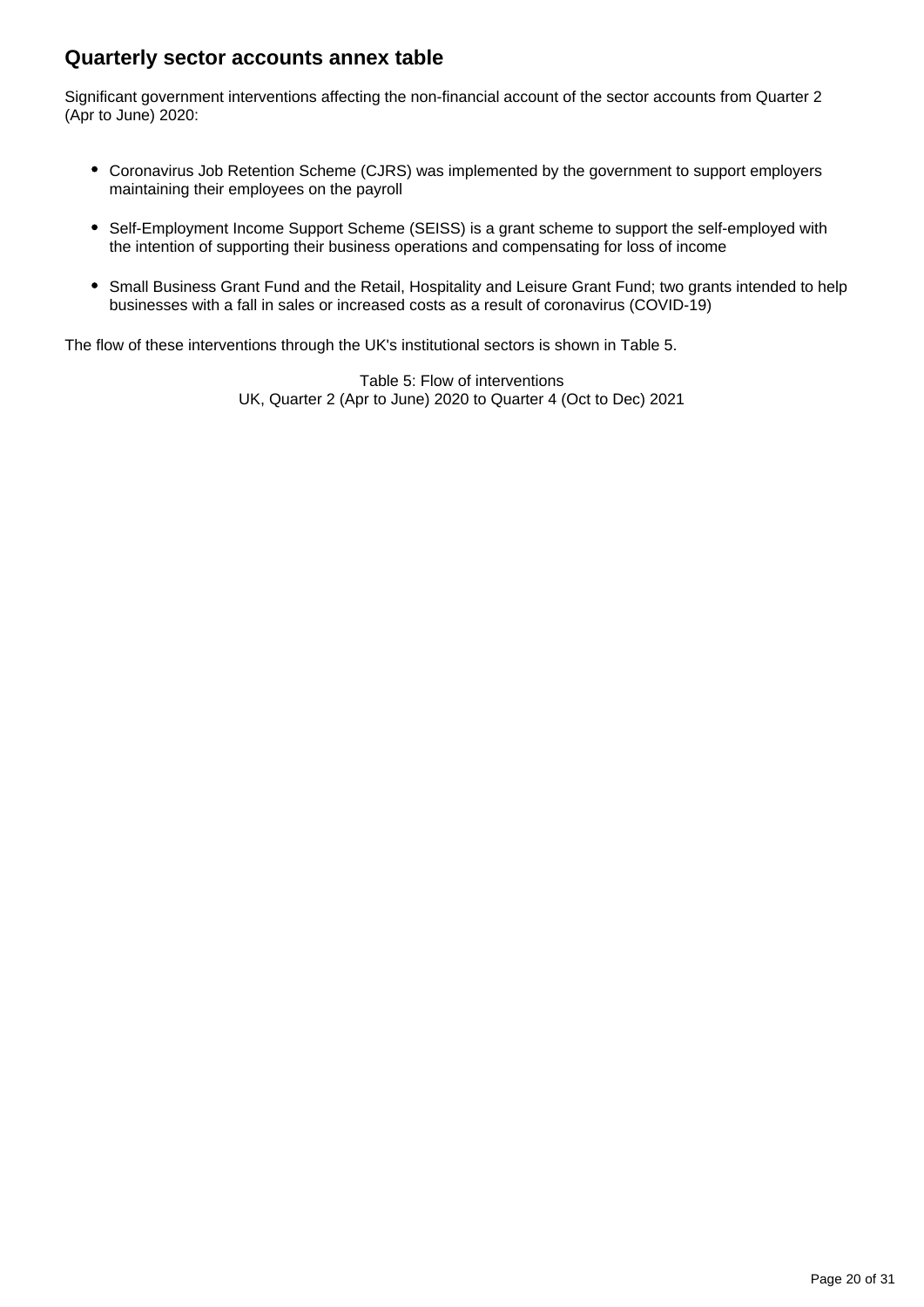| Non-<br><b>Financial</b><br><b>Account</b>                                         | <b>Transactions 2020 Q2</b>                        |                                 |                                                 |                                             |                               |                                                                                                         |
|------------------------------------------------------------------------------------|----------------------------------------------------|---------------------------------|-------------------------------------------------|---------------------------------------------|-------------------------------|---------------------------------------------------------------------------------------------------------|
| <b>Intervention Transaction</b>                                                    |                                                    | <b>Central</b><br>sector        | Local<br><b>Government Government</b><br>sector | All<br>sectors<br>(excluding sector<br>RoW) | Households Notes:             |                                                                                                         |
| <b>Coronavirus</b><br>Job<br><b>Retention</b><br><b>Scheme</b>                     | Subsidy on<br><b>Production</b><br>(D.39 U)        | 28.2bn                          |                                                 |                                             |                               |                                                                                                         |
|                                                                                    | Subsidy on<br><b>Production</b><br>(D.39 R)        |                                 |                                                 | 28.2bn                                      |                               |                                                                                                         |
|                                                                                    | <b>Wages and</b><br><b>Salaries</b><br>(D.11 U)    |                                 |                                                 | 28.2bn                                      |                               | <b>Gross Operating Surplus</b><br>neutral                                                               |
|                                                                                    | <b>Wages and</b><br><b>Salaries</b><br>(D.11 R)    |                                 |                                                 |                                             | 28.2bn                        | HH Wages boosted                                                                                        |
| Intervention                                                                       |                                                    |                                 |                                                 |                                             |                               |                                                                                                         |
| Self-<br><b>Employment Subsidy on</b><br>Income<br><b>Support</b><br><b>Scheme</b> | <b>Production</b><br>(D.39 U)                      | 7.4bn                           |                                                 |                                             |                               |                                                                                                         |
|                                                                                    | Subsidy on<br><b>Production</b><br>(D.39 R)        |                                 |                                                 |                                             | 7.4bn                         |                                                                                                         |
|                                                                                    | <b>Mixed</b><br>Income<br>(B.3g)                   |                                 |                                                 |                                             | 7.4bn                         | Households mixed income<br>boosted                                                                      |
| Intervention                                                                       |                                                    |                                 |                                                 |                                             |                               |                                                                                                         |
| <b>Small</b><br><b>Business</b><br><b>Grant Fund</b>                               | Subsidy on<br><b>Production</b><br>(D.39 U)        |                                 | 12.2bn                                          |                                             |                               |                                                                                                         |
|                                                                                    | Subsidy on<br><b>Production</b><br>(D.39 R)        |                                 |                                                 | 12.2bn                                      |                               |                                                                                                         |
|                                                                                    | <b>Gross</b><br><b>Operating</b><br>Surplus (B.2g) |                                 |                                                 | 12.2bn                                      |                               | Corporations gross<br>operating surplus boosted<br>& contributor to increased<br>deposits in FA (F22 A) |
| Non-<br><b>Financial</b><br><b>Account</b>                                         | <b>Transactions 2020 Q3</b>                        |                                 |                                                 |                                             |                               |                                                                                                         |
| <b>Intervention Transaction</b>                                                    |                                                    | Central<br>Government<br>sector | Local<br>Government (excl RoW) sector<br>sector |                                             | All sectors Households Notes: |                                                                                                         |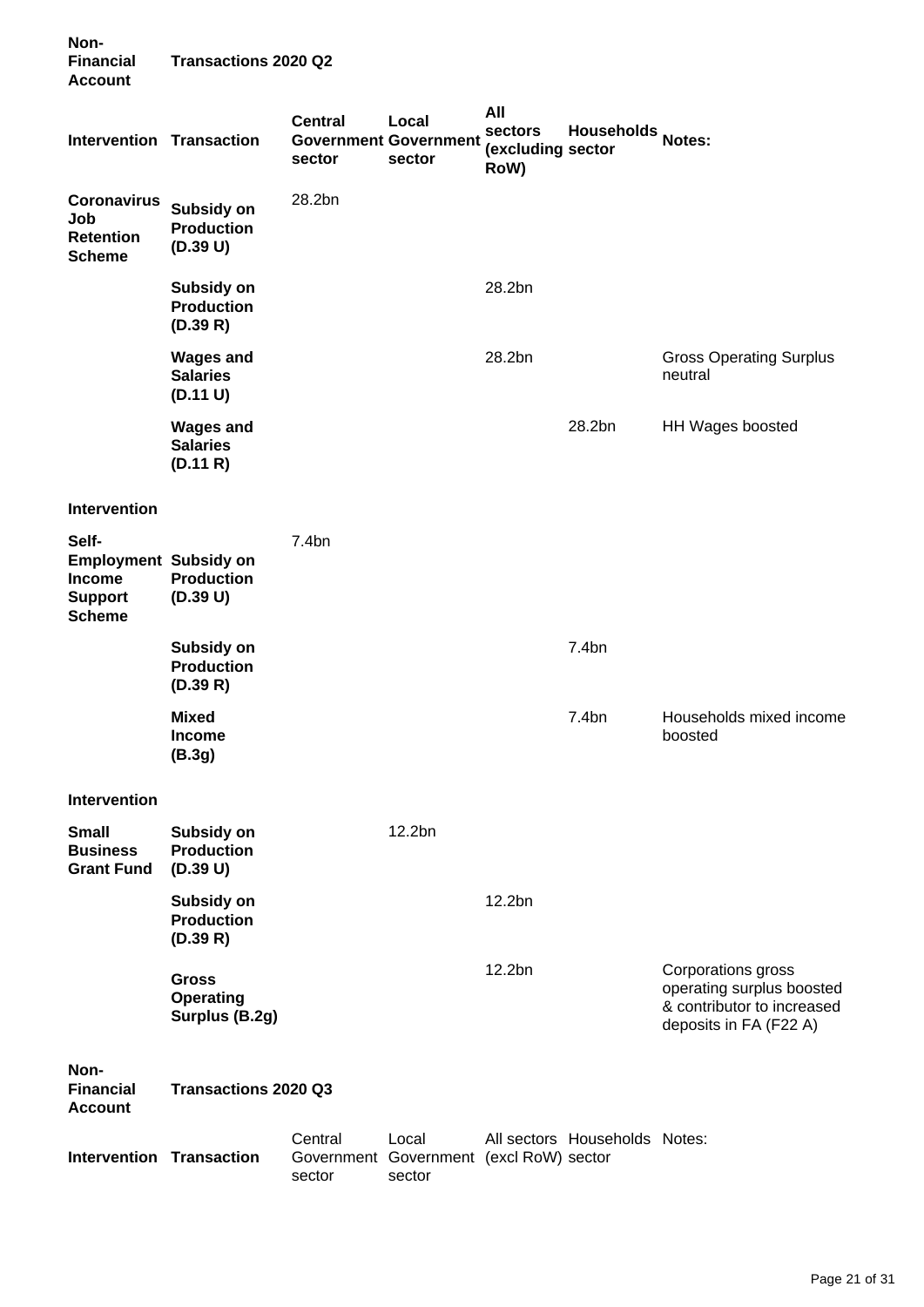| <b>Coronavirus</b><br>Job<br><b>Retention</b><br><b>Scheme</b>                            | Subsidy on<br><b>Production</b><br>(D.39 U)        | 11.0bn            |                                                            |                   |                               |                                                                                                         |
|-------------------------------------------------------------------------------------------|----------------------------------------------------|-------------------|------------------------------------------------------------|-------------------|-------------------------------|---------------------------------------------------------------------------------------------------------|
|                                                                                           | Subsidy on<br><b>Production</b><br>(D.39 R)        |                   |                                                            | 11.0bn            |                               |                                                                                                         |
|                                                                                           | <b>Wages and</b><br><b>Salaries</b><br>(D.11 U)    |                   |                                                            | 11.0bn            |                               | <b>Gross Operating Surplus</b><br>neutral                                                               |
|                                                                                           | <b>Wages and</b><br><b>Salaries</b><br>(D.11 R)    |                   |                                                            |                   | 11.0bn                        | HH Wages boosted                                                                                        |
| Intervention                                                                              |                                                    |                   |                                                            |                   |                               |                                                                                                         |
| Self-<br><b>Employment Subsidy on</b><br><b>Income</b><br><b>Support</b><br><b>Scheme</b> | <b>Production</b><br>(D.39 U)                      | 5.9bn             |                                                            |                   |                               |                                                                                                         |
|                                                                                           | Subsidy on<br><b>Production</b><br>(D.39 R)        |                   |                                                            |                   | 5.9bn                         |                                                                                                         |
|                                                                                           | <b>Mixed</b><br><b>Income</b><br>(B.3g)            |                   |                                                            |                   | 5.9bn                         | Households mixed income<br>boosted                                                                      |
| Intervention                                                                              |                                                    |                   |                                                            |                   |                               |                                                                                                         |
| <b>Small</b><br><b>Business</b><br><b>Grant Fund</b>                                      | Subsidy on<br><b>Production</b><br>(D.39 U)        |                   | 0.5 <sub>bn</sub>                                          |                   |                               |                                                                                                         |
|                                                                                           | Subsidy on<br><b>Production</b><br>(D.39 R)        |                   |                                                            | 0.5 <sub>bn</sub> |                               |                                                                                                         |
|                                                                                           | <b>Gross</b><br><b>Operating</b><br>Surplus (B.2g) |                   |                                                            | 0.5 <sub>bn</sub> |                               | Corporations gross<br>operating surplus boosted<br>& contributor to increased<br>deposits in FA (F22 A) |
| Non-<br><b>Financial</b><br><b>Account</b>                                                | <b>Transactions 2020 Q4</b>                        |                   |                                                            |                   |                               |                                                                                                         |
| <b>Intervention Transaction</b>                                                           |                                                    | Central<br>sector | Local<br>Government Government (excl RoW) sector<br>sector |                   | All sectors Households Notes: |                                                                                                         |
| <b>Coronavirus</b><br>Job<br><b>Retention</b><br><b>Scheme</b>                            | Subsidy on<br><b>Production</b><br>(D.39 U)        | 7.4bn             |                                                            |                   |                               |                                                                                                         |
|                                                                                           | Subsidy on<br><b>Production</b><br>(D.39 R)        |                   |                                                            | 7.4bn             |                               |                                                                                                         |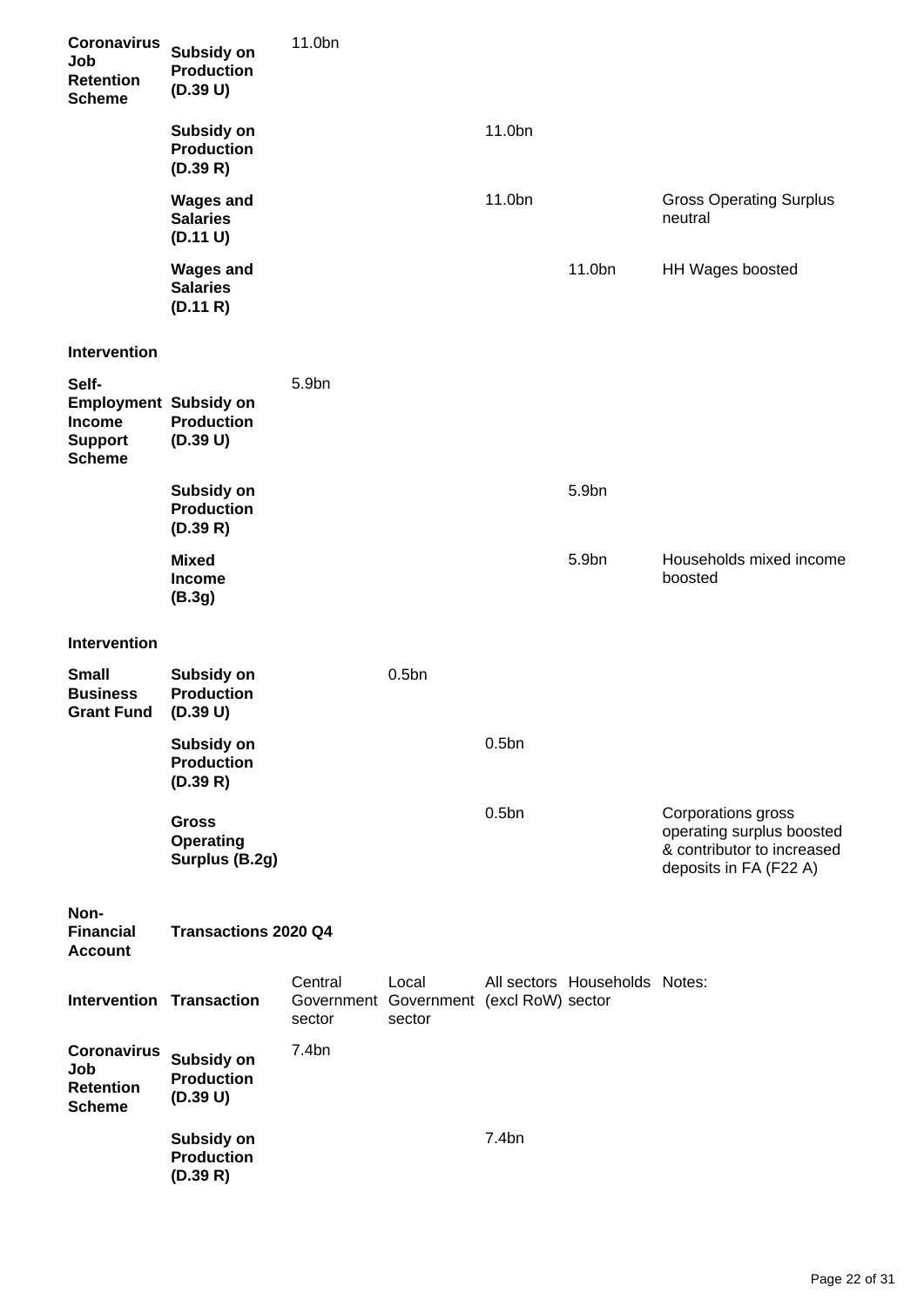|                                                                                           | <b>Wages and</b><br><b>Salaries</b><br>(D.11 U)    |                   |                                                            | 7.4bn             |                               | <b>Gross Operating Surplus</b><br>neutral                                                               |
|-------------------------------------------------------------------------------------------|----------------------------------------------------|-------------------|------------------------------------------------------------|-------------------|-------------------------------|---------------------------------------------------------------------------------------------------------|
|                                                                                           | <b>Wages and</b><br><b>Salaries</b><br>(D.11 R)    |                   |                                                            |                   | 7.4bn                         | HH Wages boosted                                                                                        |
| <b>Intervention</b>                                                                       |                                                    |                   |                                                            |                   |                               |                                                                                                         |
| Self-<br><b>Employment Subsidy on</b><br><b>Income</b><br><b>Support</b><br><b>Scheme</b> | <b>Production</b><br>(D.39 U)                      | 5.5bn             |                                                            |                   |                               |                                                                                                         |
|                                                                                           | Subsidy on<br><b>Production</b><br>(D.39 R)        |                   |                                                            |                   | 5.5bn                         |                                                                                                         |
|                                                                                           | <b>Mixed</b><br><b>Income</b><br>(B.3g)            |                   |                                                            |                   | 5.5bn                         | Households mixed income<br>boosted                                                                      |
| <b>Intervention</b>                                                                       |                                                    |                   |                                                            |                   |                               |                                                                                                         |
| <b>Small</b><br><b>Business</b><br><b>Grant Fund</b>                                      | Subsidy on<br><b>Production</b><br>(D.39 U)        |                   | 2.6 <sub>bn</sub>                                          |                   |                               |                                                                                                         |
|                                                                                           | Subsidy on<br><b>Production</b><br>(D.39 R)        |                   |                                                            | 2.6 <sub>bn</sub> |                               |                                                                                                         |
|                                                                                           | <b>Gross</b><br><b>Operating</b><br>Surplus (B.2g) |                   |                                                            | 2.6 <sub>bn</sub> |                               | Corporations gross<br>operating surplus boosted<br>& contributor to increased<br>deposits in FA (F22 A) |
| Non-<br><b>Financial</b><br><b>Account</b>                                                | <b>Transactions 2021 Q1</b>                        |                   |                                                            |                   |                               |                                                                                                         |
| <b>Intervention Transaction</b>                                                           |                                                    | Central<br>sector | Local<br>Government Government (excl RoW) sector<br>sector |                   | All sectors Households Notes: |                                                                                                         |
| <b>Coronavirus</b><br>Job<br><b>Retention</b><br><b>Scheme</b>                            | Subsidy on<br><b>Production</b><br>(D.39 U)        | 11.5bn            |                                                            |                   |                               |                                                                                                         |
|                                                                                           | Subsidy on<br><b>Production</b><br>(D.39 R)        |                   |                                                            | 11.5bn            |                               |                                                                                                         |
|                                                                                           | <b>Wages and</b><br><b>Salaries</b><br>(D.11 U)    |                   |                                                            | 11.5bn            |                               | <b>Gross Operating Surplus</b><br>neutral                                                               |
|                                                                                           | <b>Wages and</b><br><b>Salaries</b><br>(D.11 R)    |                   |                                                            |                   | 11.5bn                        | HH Wages boosted                                                                                        |

**Intervention**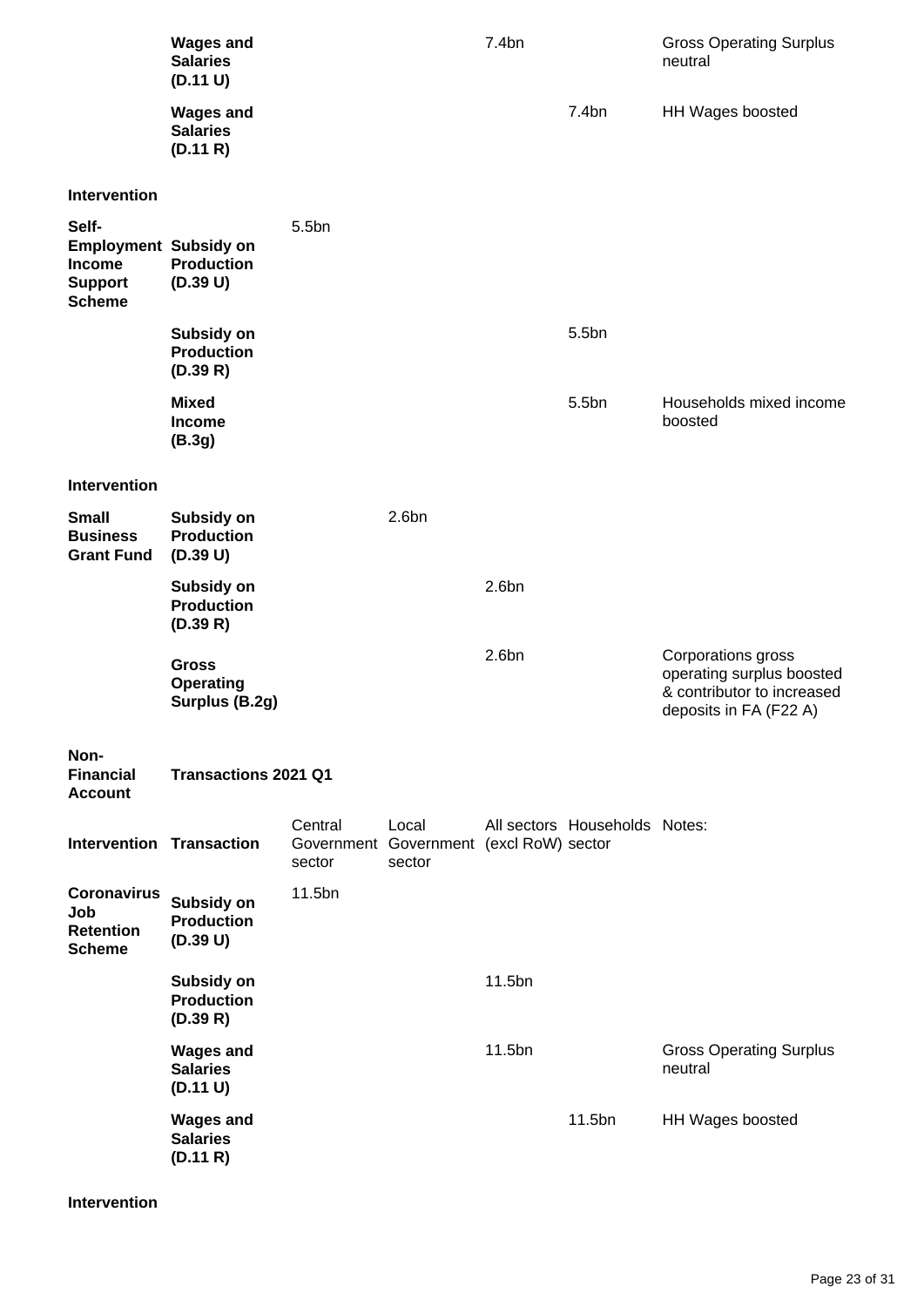| Self-<br><b>Employment Subsidy on</b><br><b>Income</b><br><b>Support</b><br><b>Scheme</b> | <b>Production</b><br>(D.39 U)                      | 0.9 <sub>bn</sub> |                                                            |       |                               |                                                                                                         |
|-------------------------------------------------------------------------------------------|----------------------------------------------------|-------------------|------------------------------------------------------------|-------|-------------------------------|---------------------------------------------------------------------------------------------------------|
|                                                                                           | Subsidy on<br><b>Production</b><br>(D.39 R)        |                   |                                                            |       | 0.9 <sub>bn</sub>             |                                                                                                         |
|                                                                                           | <b>Mixed</b><br>Income<br>(B.3g)                   |                   |                                                            |       | 0.9 <sub>bn</sub>             | Households mixed income<br>boosted                                                                      |
| <b>Intervention</b>                                                                       |                                                    |                   |                                                            |       |                               |                                                                                                         |
| <b>Small</b><br><b>Business</b><br><b>Grant Fund</b>                                      | Subsidy on<br><b>Production</b><br>(D.39 U)        |                   | 4.5bn                                                      |       |                               |                                                                                                         |
|                                                                                           | Subsidy on<br><b>Production</b><br>(D.39 R)        |                   |                                                            | 4.5bn |                               |                                                                                                         |
|                                                                                           | <b>Gross</b><br><b>Operating</b><br>Surplus (B.2g) |                   |                                                            | 4.5bn |                               | Corporations gross<br>operating surplus boosted<br>& contributor to increased<br>deposits in FA (F22 A) |
| Non-<br><b>Financial</b><br><b>Account</b>                                                | <b>Transactions 2021 Q2</b>                        |                   |                                                            |       |                               |                                                                                                         |
|                                                                                           |                                                    |                   |                                                            |       |                               |                                                                                                         |
| <b>Intervention Transaction</b>                                                           |                                                    | Central<br>sector | Local<br>Government Government (excl RoW) sector<br>sector |       | All sectors Households Notes: |                                                                                                         |
| <b>Coronavirus</b><br>Job<br><b>Retention</b><br><b>Scheme</b>                            | Subsidy on<br><b>Production</b><br>(D.39 U)        | 5.9bn             |                                                            |       |                               |                                                                                                         |
|                                                                                           | Subsidy on<br><b>Production</b><br>(D.39 R)        |                   |                                                            | 5.9bn |                               |                                                                                                         |
|                                                                                           | <b>Wages and</b><br><b>Salaries</b><br>(D.11 U)    |                   |                                                            | 5.9bn |                               | <b>Gross Operating Surplus</b><br>neutral                                                               |
|                                                                                           | <b>Wages and</b><br><b>Salaries</b><br>(D.11 R)    |                   |                                                            |       | 5.9bn                         | HH Wages boosted                                                                                        |
| Intervention                                                                              |                                                    |                   |                                                            |       |                               |                                                                                                         |
| Self-<br><b>Employment Subsidy on</b><br>Income<br><b>Support</b><br><b>Scheme</b>        | <b>Production</b><br>(D.39 U)                      | 5.5bn             |                                                            |       |                               |                                                                                                         |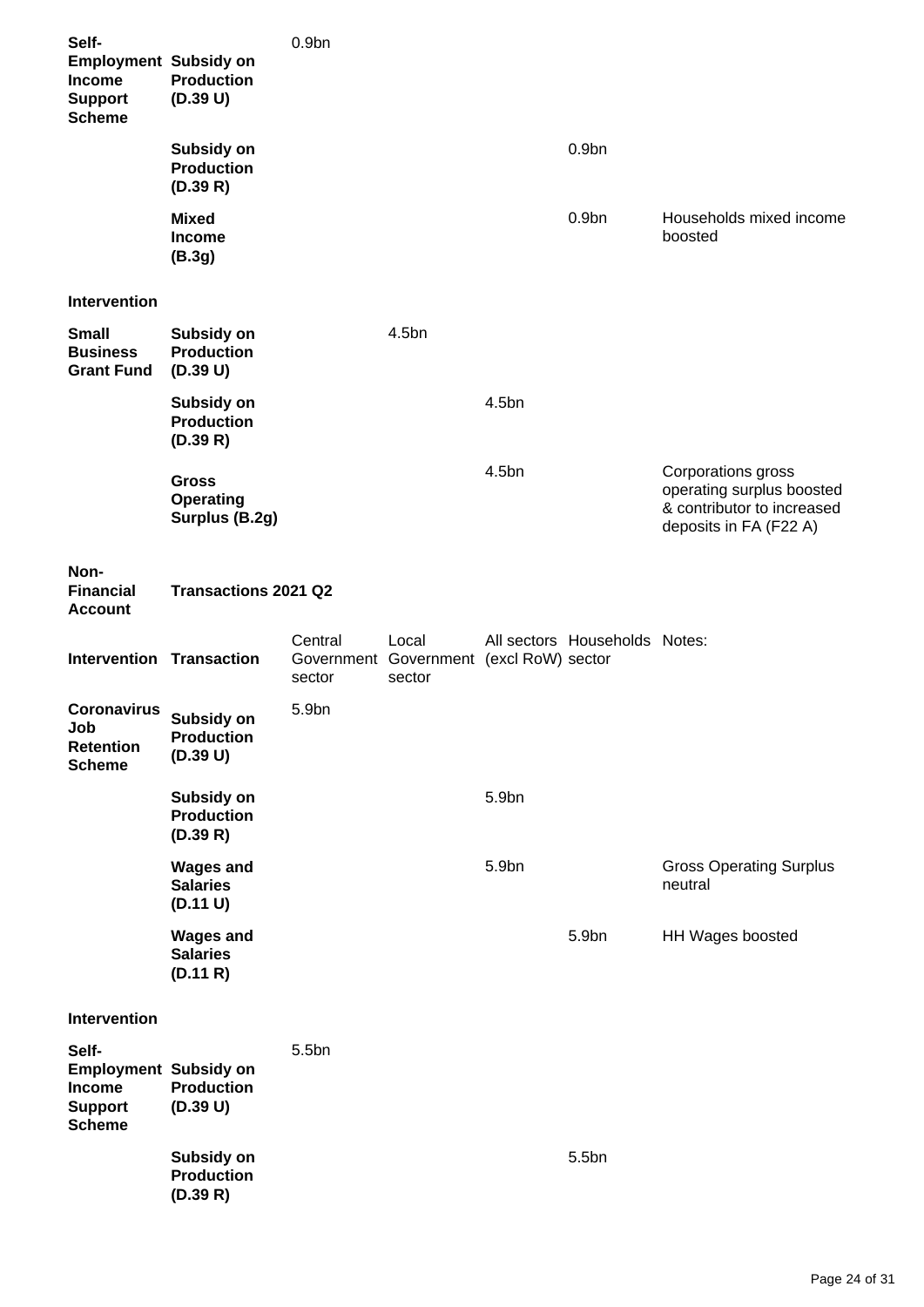|                                                                                    | <b>Mixed</b><br>Income<br>(B.3g)                   |                   |                                                            |                   | 5.5bn                         | Households mixed income<br>boosted                                                                      |
|------------------------------------------------------------------------------------|----------------------------------------------------|-------------------|------------------------------------------------------------|-------------------|-------------------------------|---------------------------------------------------------------------------------------------------------|
| <b>Intervention</b>                                                                |                                                    |                   |                                                            |                   |                               |                                                                                                         |
| <b>Small</b><br><b>Business</b><br><b>Grant Fund</b>                               | Subsidy on<br><b>Production</b><br>(D.39 U)        |                   | 1.2bn                                                      |                   |                               |                                                                                                         |
|                                                                                    | Subsidy on<br><b>Production</b><br>(D.39 R)        |                   |                                                            | 1.2bn             |                               |                                                                                                         |
|                                                                                    | <b>Gross</b><br><b>Operating</b><br>Surplus (B.2g) |                   |                                                            | 1.2bn             |                               | Corporations gross<br>operating surplus boosted<br>& contributor to increased<br>deposits in FA (F22 A) |
| Non-<br><b>Financial</b><br><b>Account</b>                                         | <b>Transactions 2021 Q3</b>                        |                   |                                                            |                   |                               |                                                                                                         |
| <b>Intervention Transaction</b>                                                    |                                                    | Central<br>sector | Local<br>Government Government (excl RoW) sector<br>sector |                   | All sectors Households Notes: |                                                                                                         |
| <b>Coronavirus</b><br>Job<br><b>Retention</b><br><b>Scheme</b>                     | Subsidy on<br><b>Production</b><br>(D.39 U)        | 2.6 <sub>bn</sub> |                                                            |                   |                               |                                                                                                         |
|                                                                                    | Subsidy on<br><b>Production</b><br>(D.39 R)        |                   |                                                            | 2.6 <sub>bn</sub> |                               |                                                                                                         |
|                                                                                    | <b>Wages and</b><br><b>Salaries</b><br>(D.11 U)    |                   |                                                            | 2.6 <sub>bn</sub> |                               | <b>Gross Operating Surplus</b><br>neutral                                                               |
|                                                                                    | <b>Wages and</b><br><b>Salaries</b><br>(D.11 R)    |                   |                                                            |                   | 2.6 <sub>bn</sub>             | HH Wages boosted                                                                                        |
| Intervention                                                                       |                                                    |                   |                                                            |                   |                               |                                                                                                         |
| Self-<br><b>Employment Subsidy on</b><br>Income<br><b>Support</b><br><b>Scheme</b> | <b>Production</b><br>(D.39 U)                      | 2.7 <sub>bn</sub> |                                                            |                   |                               |                                                                                                         |
|                                                                                    | Subsidy on<br><b>Production</b><br>(D.39 R)        |                   |                                                            |                   | 2.7 <sub>bn</sub>             |                                                                                                         |
|                                                                                    | <b>Mixed</b><br>Income<br>(B.3g)                   |                   |                                                            |                   | 2.7 <sub>bn</sub>             | Households mixed income<br>boosted                                                                      |
| Intervention                                                                       |                                                    |                   |                                                            |                   |                               |                                                                                                         |
| <b>Small</b><br><b>Business</b><br><b>Grant Fund</b>                               | Subsidy on<br><b>Production</b><br>(D.39 U)        |                   | 0.1bn                                                      |                   |                               |                                                                                                         |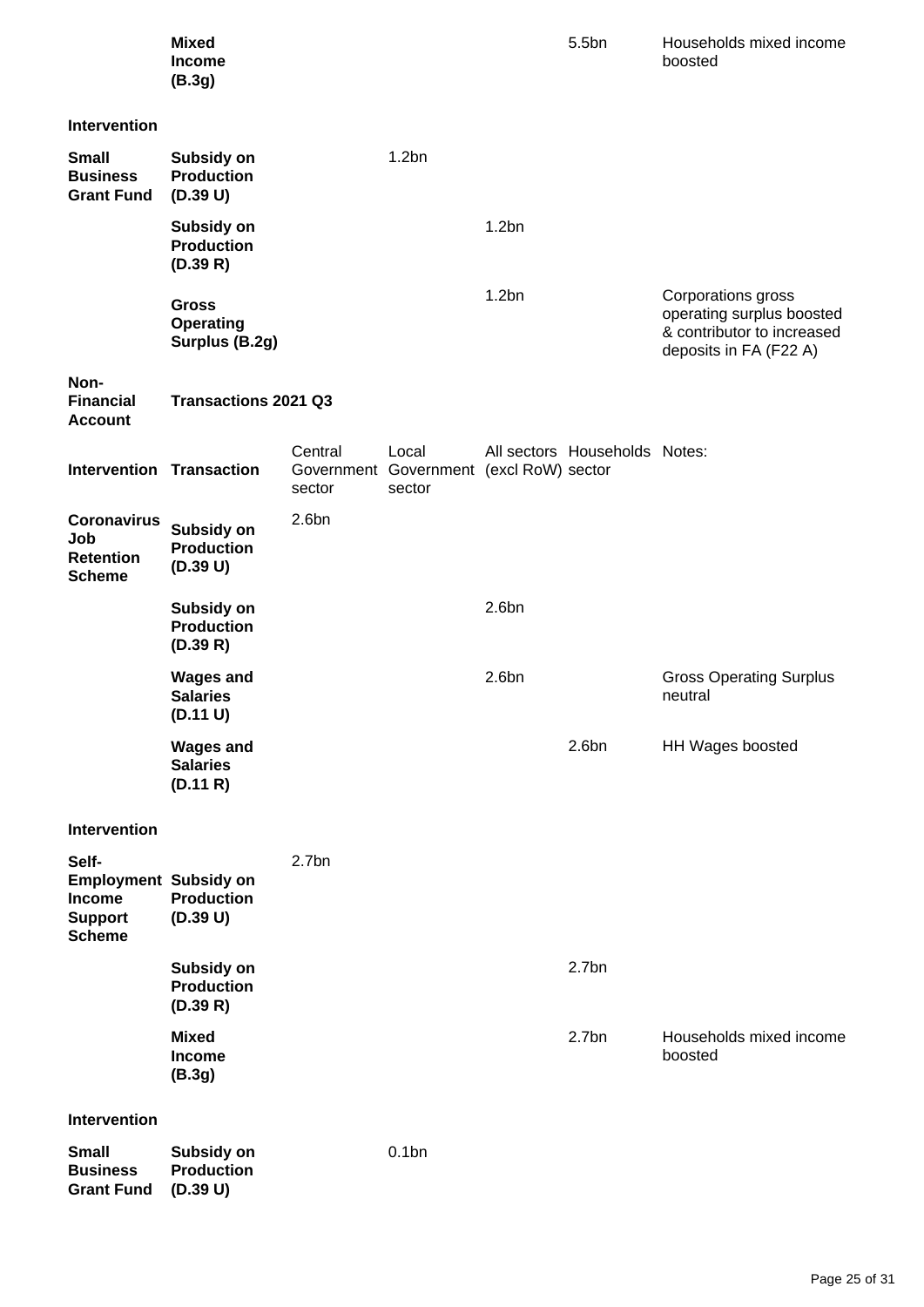|                                                                                           | Subsidy on<br><b>Production</b><br>(D.39 R)        |                   |                                                            | 0.1bn    |                               |                                                                                                              |
|-------------------------------------------------------------------------------------------|----------------------------------------------------|-------------------|------------------------------------------------------------|----------|-------------------------------|--------------------------------------------------------------------------------------------------------------|
|                                                                                           | <b>Gross</b><br><b>Operating</b><br>Surplus (B.2g) |                   |                                                            | $0.1$ bn |                               | Corporations gross<br>operating surplus boosted<br>and contributor to<br>increased deposits in FA<br>(F22 A) |
| Non-<br><b>Financial</b><br><b>Account</b>                                                | <b>Transactions 2021 Q4</b>                        |                   |                                                            |          |                               |                                                                                                              |
| <b>Intervention Transaction</b>                                                           |                                                    | Central<br>sector | Local<br>Government Government (excl RoW) sector<br>sector |          | All sectors Households Notes: |                                                                                                              |
| <b>Coronavirus</b><br>Job<br><b>Retention</b><br><b>Scheme</b>                            | Subsidy on<br><b>Production</b><br>(D.39 U)        |                   |                                                            |          |                               |                                                                                                              |
|                                                                                           | Subsidy on<br><b>Production</b><br>(D.39 R)        |                   |                                                            |          |                               |                                                                                                              |
|                                                                                           | <b>Wages and</b><br><b>Salaries (D.11</b><br>U)    |                   |                                                            |          |                               |                                                                                                              |
|                                                                                           | <b>Wages and</b><br><b>Salaries (D.11</b><br>R)    |                   |                                                            |          |                               |                                                                                                              |
| Intervention                                                                              |                                                    |                   |                                                            |          |                               |                                                                                                              |
| Self-<br><b>Employment Subsidy on</b><br><b>Income</b><br><b>Support</b><br><b>Scheme</b> | Production (D.<br>39 U)                            | 0.2bn             |                                                            |          |                               |                                                                                                              |
|                                                                                           | Subsidy on<br><b>Production</b><br>(D.39 R)        |                   |                                                            |          | 0.2bn                         |                                                                                                              |
|                                                                                           | <b>Mixed Income</b><br>(B.3g)                      |                   |                                                            |          | 0.2bn                         | Households mixed income<br>boosted                                                                           |
| <b>Intervention</b>                                                                       |                                                    |                   |                                                            |          |                               |                                                                                                              |
| <b>Small</b><br><b>Business</b><br><b>Grant Fund</b>                                      | Subsidy on<br><b>Production</b><br>(D.39 U)        |                   |                                                            |          |                               |                                                                                                              |
|                                                                                           | Subsidy on<br><b>Production</b><br>(D.39 R)        |                   |                                                            |          |                               |                                                                                                              |
|                                                                                           | <b>Gross</b><br><b>Operating</b><br>Surplus (B.2g) |                   |                                                            |          |                               |                                                                                                              |

Source: Office for National Statistics – GDP quarterly sector accounts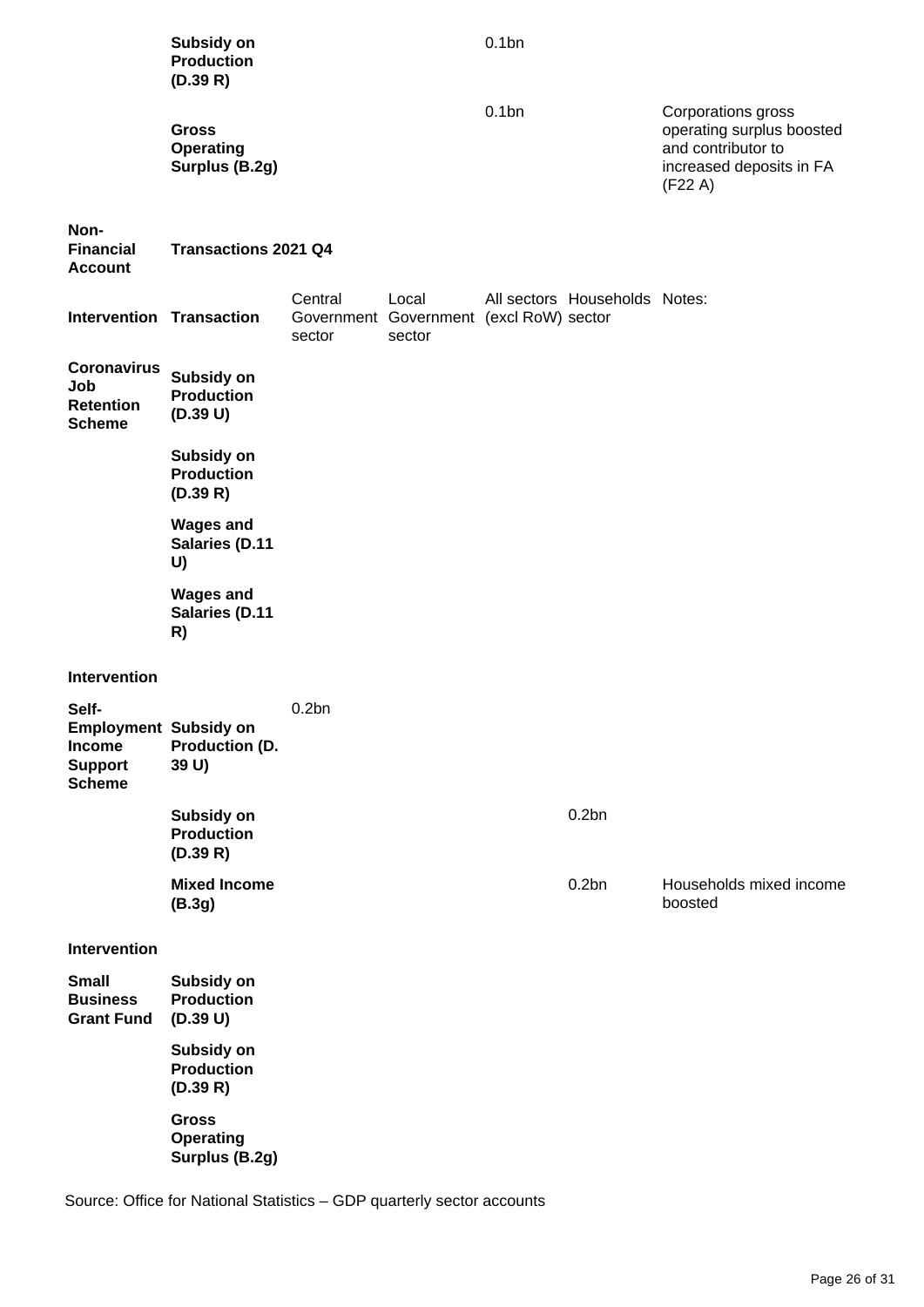# <span id="page-26-0"></span>**8 . GDP quarterly national accounts data**

#### [GDP – data tables](https://www.ons.gov.uk/economy/grossdomesticproductgdp/datasets/uksecondestimateofgdpdatatables)

Dataset | Released 31 March 2022 Annual and quarterly data for UK gross domestic product (GDP) estimates, in chained volume measures and current market prices.

[GDP in chained volume measures – real-time database \(ABMI\)](https://www.ons.gov.uk/economy/grossdomesticproductgdp/datasets/realtimedatabaseforukgdpabmi) Dataset | Released 31 March 2022 Quarterly levels for UK gross domestic product (GDP) at current market prices.

[GDP at current prices – real-time database \(YBHA\)](https://www.ons.gov.uk/economy/grossdomesticproductgdp/datasets/realtimedatabaseforukgdpybha) Dataset | Released 31 March 2022 Quarterly levels for UK gross domestic product (GDP) at current market prices.

# <span id="page-26-1"></span>**9 . Glossary**

## **Contribution to growth**

Contribution to growth indicates how many percentage points a sector or industry is adding or removing from a given growth rate, usually headline GDP growth.

### **Chained volume measure**

Data in chained volume measures (CVM) within this bulletin have had the effect of price changes removed (in other words, the data are deflated), except for income data, which are only available in current prices.

## **Gross domestic product (GDP)**

A measure of the economic activity produced by a country or region. Gross domestic product (GDP) growth is the main indicator of economic performance. There are three approaches used to measure GDP:

- the output approaches
- the expenditure approach
- the income approach

#### **Index numbers**

Data relative to a given base value, which typically refers to a particular year or quarter.

For further definitions, please see the **[Glossary of economic terms](https://www.ons.gov.uk/economy/nationalaccounts/uksectoraccounts/methodologies/glossaryofeconomicterms)**.

# <span id="page-26-2"></span>**10 . Measuring the data**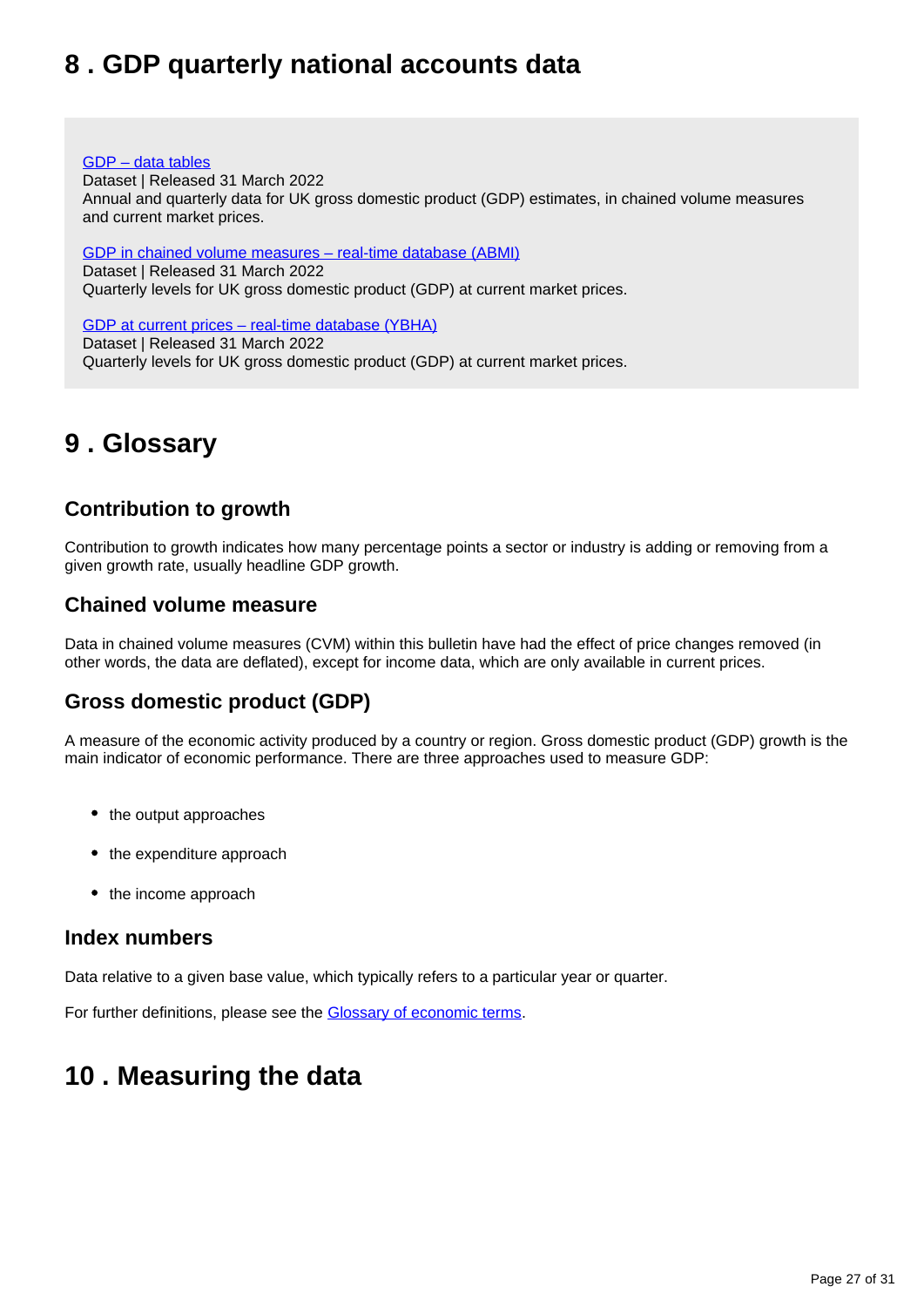# **Reaching the GDP balance**

The different data content and quality of the three approaches – the output approach, the expenditure approach and the income approach – dictates the approach taken in balancing quarterly data. In the UK, there are more data available on output in the short-term than in either of the other two approaches. However, to obtain the best estimate of GDP (the published figure), the estimates from all three approaches are balanced to produce an average, except in the latest two quarters where the output data take the lead because of the larger data content.

Because of quarterly GDP being a balanced measure of the three approaches and the output approach focusing solely on growth in gross value added (GVA) and output as a proxy for GDP, there is a difference in 2020 and 2021 data (in both levels and growths terms) between the quarterly publications (average GDP) and the GDP [monthly estimate](https://www.ons.gov.uk/economy/grossdomesticproductgdp/bulletins/gdpmonthlyestimateuk/latest) (output approach to GDP). Quarterly GDP is the lead measure of GDP because of its higher data content and inclusion of variables, which enable the conversion from a GVA concept to a GDP basis.

Information on the methods we use for **Balancing the output, income and expenditure approaches to measuring** [GDP](http://webarchive.nationalarchives.gov.uk/20160105160709/http:/www.ons.gov.uk/ons/rel/naa1-rd/united-kingdom-national-accounts/the-blue-book--2012-edition/art---balancing-the-three-approaches-to-measuring-gdp.html) is available.

Alignment adjustments, found in Table M of the [GDP quarterly national accounts data tables,](https://www.ons.gov.uk/economy/grossdomesticproductgdp/datasets/uksecondestimateofgdpdatatables) have a target limit of plus or minus £3,000 million on any quarter.

To achieve a balanced GDP dataset through alignment, balancing adjustments are applied to the components of GDP where data content is particularly weak in a given quarter because of a higher level of forecast content. The balancing adjustments applied in this estimate are shown in Table 6. The resulting series should be considered accordingly.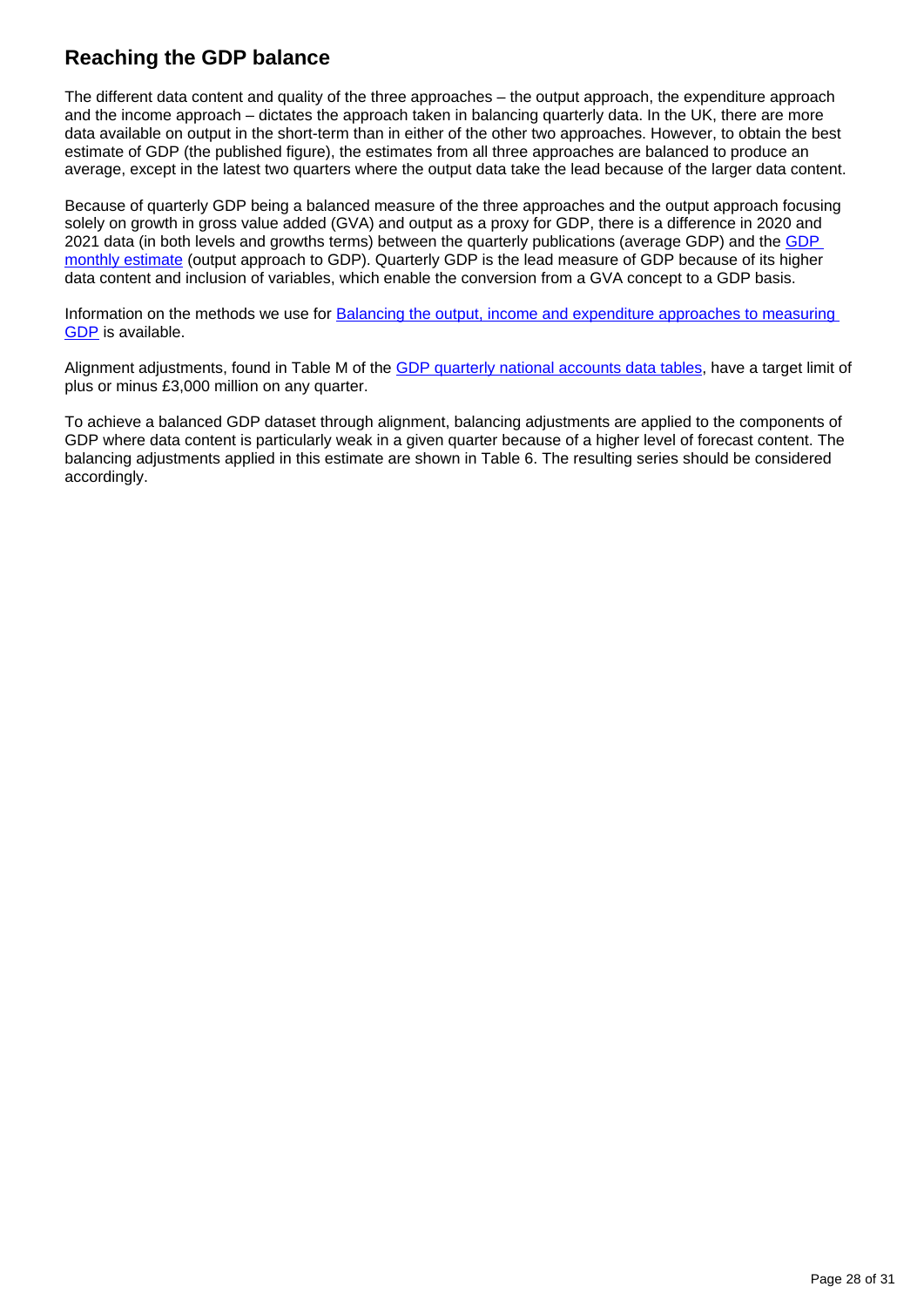Table 6: Balancing adjustments applied to the GDP quarterly national accounts dataset Quarter 1 (Jan to Mar) 2020 to Quarter 4 (Oct to Dec) 2021

| GDP measurement approach<br>and component adjustment<br>applied to |                                                    |  | Q <sub>2</sub><br>2020 2020 2020 2020 2021 2021 | Q3 | Q4      | Q1  | Q <sub>2</sub> | Q3<br>2021 2021 | Q4        |
|--------------------------------------------------------------------|----------------------------------------------------|--|-------------------------------------------------|----|---------|-----|----------------|-----------------|-----------|
| <b>Expenditure</b>                                                 |                                                    |  |                                                 |    |         |     |                |                 |           |
| <b>Trade in</b><br>services                                        | <b>Current prices</b>                              |  | -500 -3100 -500 2300                            |    |         |     |                |                 |           |
|                                                                    | <b>Chained volume measure -500 -3100 -500 2300</b> |  |                                                 |    |         |     |                |                 |           |
| Change in<br>inventories                                           | <b>Current prices</b>                              |  |                                                 |    | 500 500 |     |                |                 | 1000 2500 |
|                                                                    | <b>Chained volume measure</b>                      |  |                                                 |    | 500 500 |     |                |                 | 1000 2500 |
| Household<br>consumption                                           | <b>Current prices</b>                              |  |                                                 |    | 1000    |     | $-1000$ 1500   |                 |           |
|                                                                    | <b>Chained volume measure</b>                      |  |                                                 |    | 1000    |     | $-1000$ 1500   |                 |           |
| <b>Income</b>                                                      |                                                    |  |                                                 |    |         |     |                |                 |           |
| <b>Private</b><br>non-financial<br>corporations GOS                | <b>Current prices</b>                              |  |                                                 |    |         |     | $-250 - 250$   |                 |           |
| Compensation<br>of employees                                       | <b>Current prices</b>                              |  |                                                 |    |         | 500 |                |                 |           |

Source: Office for National Statistics – GDP quarterly national accounts

Notes

- 1. Adjustments are in £ million.
- 2. Q1 refers to Quarter 1 (Jan to Mar), Q2 refers to Quarter 2 (Apr to June), Q3 refers to Quarter 3 (July to Sept) and Q4 refers to Quarter 4 (Oct to Dec).

### **GDP monthly estimate**

On 11 March 2022, estimates of [Monthly GDP](https://www.ons.gov.uk/economy/grossdomesticproductgdp/bulletins/gdpmonthlyestimateuk/previousReleases) were published for January 2022. The [Index of Services,](https://www.ons.gov.uk/economy/economicoutputandproductivity/output/bulletins/indexofservices/previousReleases) Index of [Production](https://www.ons.gov.uk/economy/economicoutputandproductivity/output/bulletins/indexofproduction/previousReleases) and [Construction output in Great Britain](https://www.ons.gov.uk/businessindustryandtrade/constructionindustry/bulletins/constructionoutputingreatbritain/previousReleases) publications covering January 2022 are also available.

This release sees revisions from Quarter 1 (Jan to Mar) 2020 to Quarter 4 (Oct to Dec) 2021. Although this release focuses on providing the best quarterly estimate of GDP, an indicative monthly path for the Quarter 1 2020 and Quarter 4 2021 is provided in the [dataset.](https://www.ons.gov.uk/economy/grossdomesticproductgdp/datasets/indicativemonthlygdpconsistentwithquarterlynationalaccounts)

A full breakdown of the monthly data consistent with this quarterly release will be available in the next monthly GDP release (on 11 April 2022).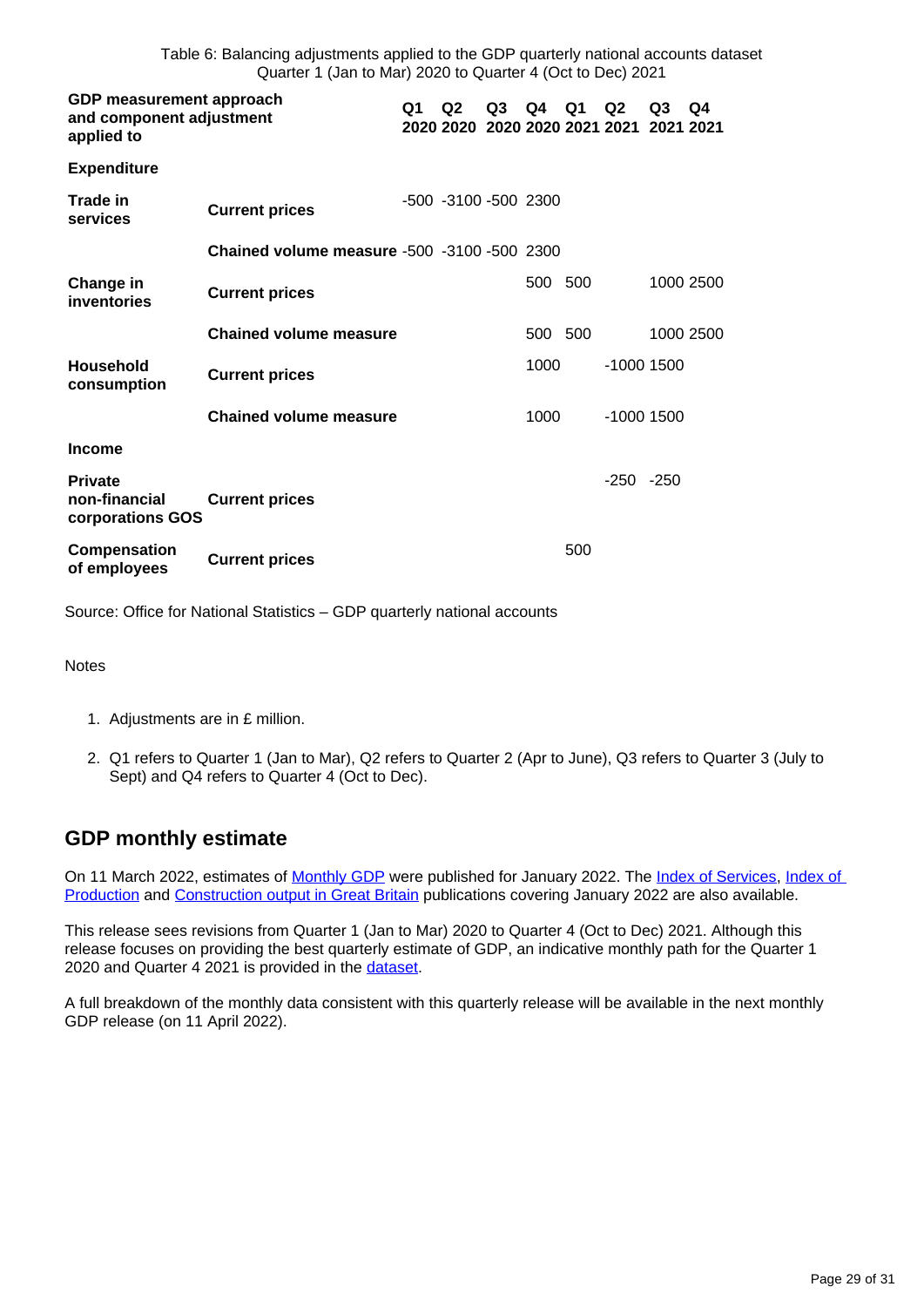## **Pre-coronavirus comparisons of quarterly GDP**

We previously referred to the [challenges of measuring GDP](https://www.ons.gov.uk/economy/grossdomesticproductgdp/articles/measuringmonthlyandquarterlyukgrossdomesticproductduringthecoronaviruscovid19pandemic/2021-11-11) during the coronavirus (COVID-19) pandemic and the different levels of uncertainty surrounding each measurement approach.

With downward revisions in the expenditure measure and upward revisions in the output measure in 2021, there is a difference between monthly and quarterly GDP measurements relative to the Quarter 4 (Oct to Dec) 2019 pre-coronavirus level (Table 7).

This is further highlighted in Table C2 in the [GDP quarterly national accounts data tables](https://www.ons.gov.uk/economy/grossdomesticproductgdp/datasets/uksecondestimateofgdpdatatables) with the 2021 expenditure statistical discrepancy.

Table 7: Comparison of three measures and average GDP, quarter-on-quarter and cumulative growth in comparison with Quarter 4 2019

#### **Average GDP Expenditure Income Output**

#### **Quarter on quarter growth rates**

| 2019 Q4                    | 0       | 0       | $\Omega$ | 0       |
|----------------------------|---------|---------|----------|---------|
| 2020 Q1                    | $-2.5$  | $-2.7$  | $-2.2$   | $-2.7$  |
| 2020 Q2                    | $-19.4$ | $-18.7$ | $-20.4$  | $-19.3$ |
| 2020 Q3                    | 17.6    | 16.9    | 18       | 17.9    |
| 2020 Q4                    | 1.5     | 1.2     | 1.8      | 1.5     |
| 2021 Q1                    | $-1.2$  | $-1.3$  | -1       | $-1.3$  |
| 2021 Q2                    | 5.6     | 5.5     | 5.7      | 5.5     |
| 2021 Q3                    | 0.9     | 0.9     | 0.9      | 0.9     |
| 2021 Q4                    | 1.3     | 1.3     | 1.3      | 1.3     |
| <b>Cumulative position</b> |         |         |          |         |
| 2019 Q4 to 2021 Q4         | $-0.1$  | $-0.4$  | 0.1      | 0.1     |

Source: Office for National Statistics – GDP quarterly national accounts

**Notes** 

- 1. Estimates of monthly GDP are comparable with the output-based estimates.
- 2. The headline GDP figure for Quarter 1 2020 to Quarter 2 2021 is the average of the expenditure, income and output GDP unrounded growth rates.

# <span id="page-29-0"></span>**11 . Strengths and limitations**

The UK National Accounts are drawn together using data from many different sources. This ensures that they are comprehensive and provide different perspectives on the economy, for example, sales by retailers and purchases by households. Further information on measuring gross domestic product (GDP) can be found in the Guide to the [UK National Accounts](https://www.ons.gov.uk/economy/nationalaccounts/uksectoraccounts/methodologies/aguidetotheuknationalaccountsmarch2020) and more quality and methodology information is available in the [Gross domestic product](https://www.ons.gov.uk/economy/grossdomesticproductgdp/qmis/grossdomesticproductgdpqmi)  [\(GDP\) QMI](https://www.ons.gov.uk/economy/grossdomesticproductgdp/qmis/grossdomesticproductgdpqmi).

### **Important quality information**

There are common pitfalls in interpreting data series, and these include: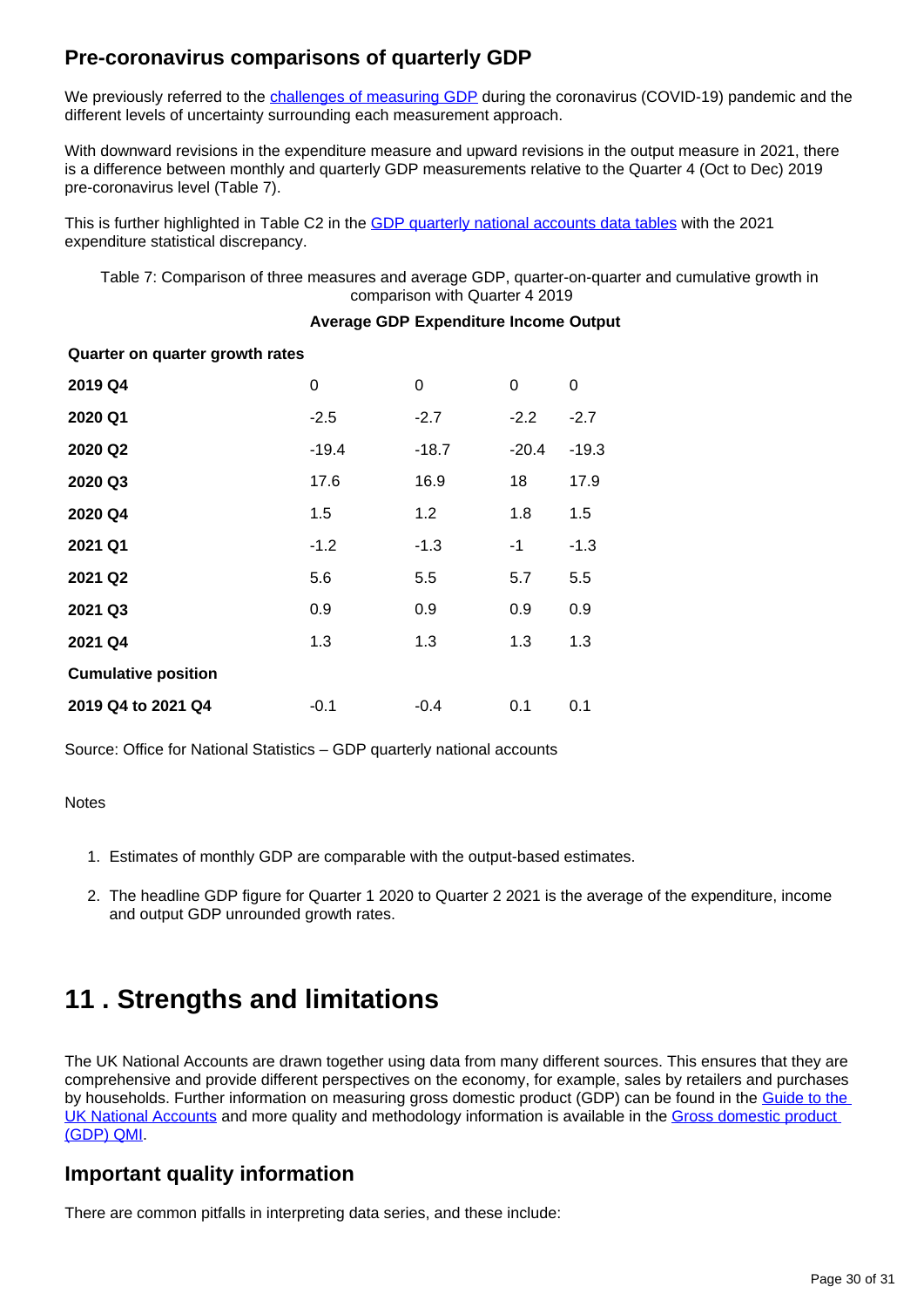- expectations of accuracy and reliability in early estimates are often too high
- revisions are an inevitable consequence of the trade-off between timeliness and accuracy
- early estimates are based on incomplete data

Very few statistical revisions arise as a result of "errors" in the popular sense of the word. All estimates, by definition, are subject to statistical "error".

Many different approaches can be used to summarise revisions; the "Accuracy and reliability" section in the [Gross](http://www.ons.gov.uk/economy/grossdomesticproductgdp/qmis/grossdomesticproductgdpqmi)  [domestic product \(GDP\) QMI](http://www.ons.gov.uk/economy/grossdomesticproductgdp/qmis/grossdomesticproductgdpqmi) analyses the mean average revision and the mean absolute revision for GDP estimates over data publication iterations.

GDP estimates for Quarter 4 (Oct to Dec) 2021 are subject to [more uncertainty than usual](https://www.ons.gov.uk/economy/nationalaccounts/uksectoraccounts/articles/coronavirusandtheeffectsonukgdp/2020-05-06#practical-challenges) as a result of the challenges we faced estimating GDP in the current conditions. Differences in the methods for estimating the output of health and education services across different countries mean GDP may be less internationally comparable during the coronavirus (COVID-19) pandemic and recovery than usual, so should be made with increased caution. For more information, please refer to our recently published [blog](https://blog.ons.gov.uk/2021/02/01/minding-the-gap-why-has-uk-gdp-fallen-so-sharply-in-the-pandemic/) on why has UK GDP fallen so sharply in the pandemic?

# <span id="page-30-0"></span>**12 . Related links**

#### [GDP first quarterly estimate, UK: July to September 2021](https://www.ons.gov.uk/economy/grossdomesticproductgdp/bulletins/gdpfirstquarterlyestimateuk/julytoseptember2021)

Bulletin | Released 11 February 2022

First quarterly estimate of gross domestic product (GDP). Contains current and constant price data on the value of goods and services to indicate the economic performance of the UK.

#### [Coronavirus and the effects on GDP](https://www.ons.gov.uk/economy/nationalaccounts/uksectoraccounts/articles/coronavirusandtheeffectsonukgdp/2020-05-06)

Article | Released 6 May 2020

How the global coronavirus (COVID-19) pandemic and the wider containment efforts are expected to impact on UK gross domestic product (GDP) as well as some of the challenges that National Statistical Institutes are likely to face.

#### [GDP monthly estimates, UK: January 2022](https://www.ons.gov.uk/economy/grossdomesticproductgdp/bulletins/gdpmonthlyestimateuk/january2022)

Bulletin | Released 11 March 2022 Gross domestic product (GDP) measures the value of goods and services produced in the UK. It estimates the size of and growth in the economy.

[Measuring monthly and quarterly gross domestic product in the coronavirus \(COVID-19\) pandemic](https://www.ons.gov.uk/economy/grossdomesticproductgdp/articles/measuringmonthlyandquarterlyukgrossdomesticproductduringthecoronaviruscovid19pandemic/2021-11-11) Article | Released 11 November 2021

How we produce monthly and quarterly estimates of UK gross domestic product and why this affects estimating where the economy is relative to its pre-coronavirus (COVID-19) pandemic level.

[International comparisons of GDP during the coronavirus \(COVID-19\) pandemic](https://www.ons.gov.uk/economy/grossdomesticproductgdp/articles/internationalcomparisonsofgdpduringthecoronaviruscovid19pandemic/2021-02-01)

Article | Released 1 February 2021

The coronavirus (COVID-19) pandemic has led to record declines in gross domestic product (GDP) in advanced economies in 2020. International comparisons show that the UK has experienced the largest contraction in volume GDP amongst the G7 countries. However, international comparisons have also been complicated by how National Statistical Institutes (NSIs) record non-market output.

[Coronavirus and the impact on measures of UK government education output: March 2020 to February 2021](https://www.ons.gov.uk/economy/grossdomesticproductgdp/articles/coronavirusandtheimpactonmeasuresofukgovernmenteducationoutput/march2020tofebruary2021) Article | Released 31 March 2021

An update on our approach to measuring education output in the UK during the coronavirus (COVID-19) pandemic. Includes a summary of our approach to measuring changes in teaching from March 2020, and the data used to inform our estimates of education output in the UK National Accounts.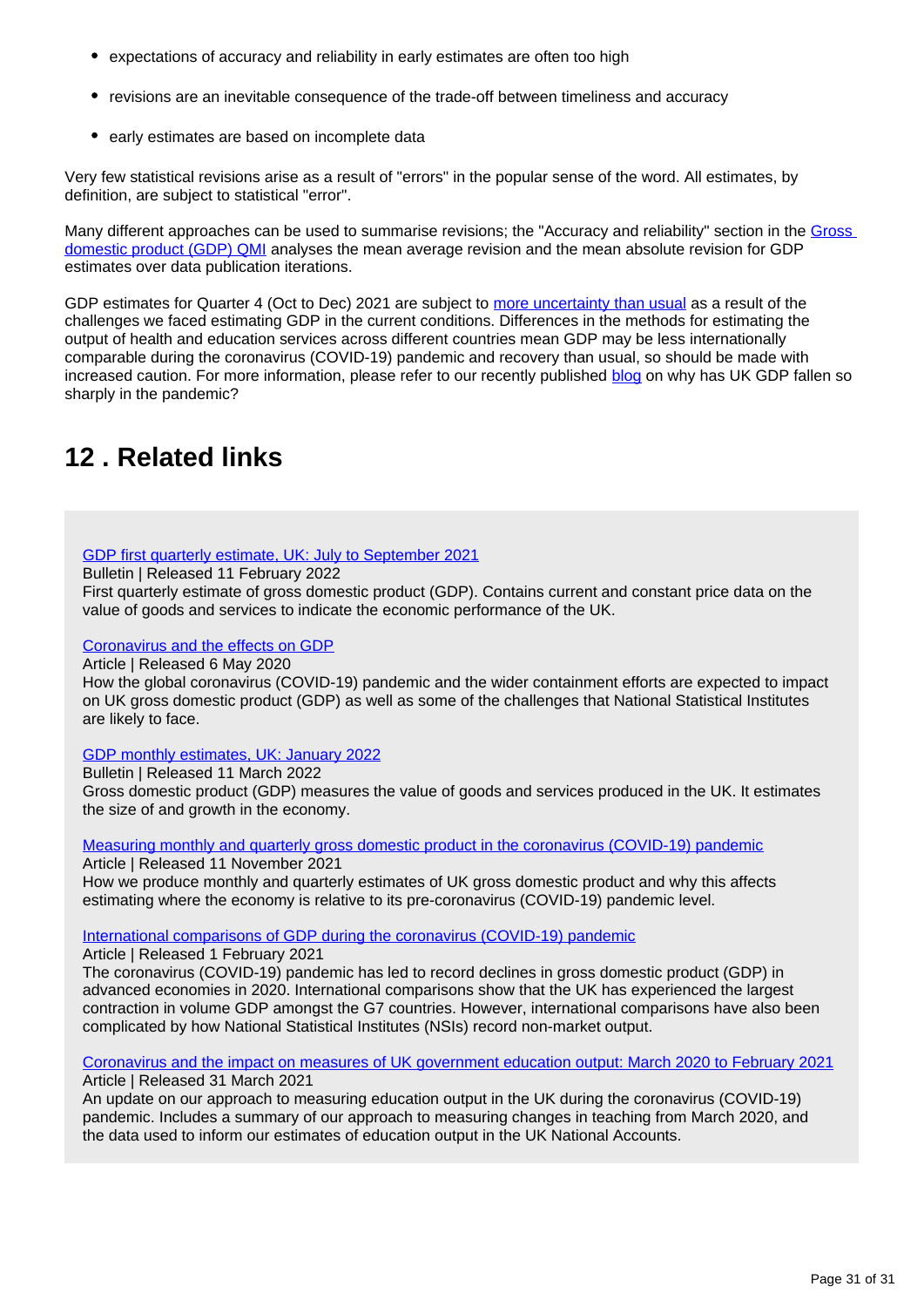# **A1 National accounts aggregates1,2**

|                                              | Value indices at current prices                                             |                                         |                                                  |                                         | Chained volume indices                                     |                                       | Implied deflators <sup>3</sup>         |                                                  |                                            |  |
|----------------------------------------------|-----------------------------------------------------------------------------|-----------------------------------------|--------------------------------------------------|-----------------------------------------|------------------------------------------------------------|---------------------------------------|----------------------------------------|--------------------------------------------------|--------------------------------------------|--|
|                                              | Gross<br>domestic<br>product at<br>market prices                            | Gross value<br>added at<br>basic prices | Gross<br>domestic<br>product at<br>market prices | Gross value<br>added at<br>basic prices | Gross national<br>disposable<br>income at<br>market prices | Market sector<br>gross value<br>added | Gross<br>national<br>expenditure       | Gross<br>domestic<br>product at<br>market prices | Gross value<br>added at<br>basic<br>prices |  |
| 2019<br>2020<br>2021                         | YBEU<br>100.0<br>95.3<br>102.7                                              | YBEX<br>100.0<br>96.4<br>103.3          | YBEZ<br>100.0<br>90.7<br>97.5                    | CGCE<br>100.0<br>90.7<br>97.4           | <b>YBFP</b><br>100.0<br>89.9<br>97.9                       | L48H<br>100.0<br>89.4<br>95.8         | <b>YBFV</b><br>100.0<br>104.9<br>105.3 | YBGB<br>100.0<br>105.1<br>105.4                  | <b>CGBV</b><br>100.0<br>106.3<br>106.0     |  |
| Seasonally adjusted                          |                                                                             |                                         |                                                  |                                         |                                                            |                                       |                                        |                                                  |                                            |  |
| 2019 Q3<br>Q4                                | 100.8<br>100.8                                                              | 100.9<br>101.0                          | 100.3<br>100.2                                   | 100.2<br>100.2                          | 99.7<br>100.6                                              | 100.3<br>100.1                        | 100.8<br>100.5                         | 100.5<br>100.5                                   | 100.7<br>100.8                             |  |
| 2020 Q1<br>Q2<br>Q <sub>3</sub><br>Q4        | 99.6<br>86.6<br>96.8<br>98.4                                                | 99.8<br>88.1<br>98.2<br>99.4            | 97.7<br>78.7<br>92.6<br>93.9                     | 97.7<br>78.7<br>92.5<br>93.9            | 97.2<br>76.2<br>93.1<br>93.4                               | 97.3<br>76.7<br>91.3<br>92.3          | 101.4<br>110.4<br>104.4<br>104.6       | 101.9<br>110.0<br>104.6<br>104.8                 | 102.1<br>112.0<br>106.2<br>105.9           |  |
| 2021 Q1<br>Q2<br>Q3<br>Q4                    | 98.5<br>102.1<br>103.6<br>106.7                                             | 99.6<br>102.3<br>103.8<br>107.5         | 92.8<br>98.0<br>98.9<br>100.2                    | 92.8<br>97.9<br>98.9<br>100.1           | 93.3<br>98.2<br>98.5<br>101.8                              | 91.3<br>96.0<br>97.2<br>98.6          | 106.1<br>103.9<br>104.8<br>106.5       | 106.1<br>104.1<br>104.8<br>106.5                 | 107.3<br>104.5<br>105.0<br>107.3           |  |
|                                              | Percentage change, latest year on previous year                             |                                         |                                                  |                                         |                                                            |                                       |                                        |                                                  |                                            |  |
| 2019<br>2020<br>2021                         | <b>IHYM</b><br>3.7<br>$-4.7$<br>7.8                                         | KGL6<br>3.8<br>$-3.6$<br>7.2            | <b>IHYP</b><br>1.7<br>$-9.3$<br>7.4              | KGM7<br>1.8<br>$-9.3$<br>7.4            | KH6X<br>2.8<br>$-10.1$<br>8.9                              | L489<br>1.7<br>$-10.6$<br>7.1         | KH7D<br>1.7<br>4.9<br>0.4              | <b>IHYS</b><br>2.0<br>5.1<br>0.3                 | KGM4<br>2.0<br>6.3<br>$-0.2$               |  |
|                                              | Percentage change, latest quarter on previous quarter                       |                                         |                                                  |                                         |                                                            |                                       |                                        |                                                  |                                            |  |
| 2019 Q3<br>Q4                                | <b>IHYN</b><br>1.2<br>$-0.1$                                                | KGL8<br>1.6<br>0.1                      | <b>IHYQ</b><br>0.5                               | KGM9<br>0.3                             | KH6Z<br>$-0.4$<br>0.9                                      | 0.3<br>$-0.2$                         | KH7E<br>1.0<br>$-0.3$                  | <b>IHYT</b><br>0.8<br>$\overline{\phantom{0}}$   | KGM5<br>1.3<br>0.1                         |  |
| 2020 Q1<br>Q <sub>2</sub><br>$\frac{Q3}{Q4}$ | $-1.2$<br>$-13.1$<br>11.8<br>1.7                                            | $-1.2$<br>$-11.7$<br>11.4<br>1.2        | $-2.5$<br>$-19.4$<br>17.6<br>1.5                 | $-2.5$<br>$-19.5$<br>17.6<br>1.5        | $-3.4$<br>$-21.6$<br>22.2<br>0.3                           | $-2.8$<br>$-21.2$<br>19.0<br>1.1      | 0.9<br>8.8<br>$-5.4$<br>0.3            | 1.4<br>7.9<br>$-4.9$<br>0.2                      | 1.3<br>9.7<br>$-5.2$<br>$-0.3$             |  |
| 2021 Q1<br>Q2<br>Q3<br>Q <sub>4</sub>        | 0.1<br>3.6<br>1.6<br>3.0                                                    | 0.2<br>2.8<br>1.5<br>3.5                | $-1.2$<br>5.6<br>0.9<br>1.3                      | $-1.2$<br>5.6<br>0.9<br>1.3             | $-0.1$<br>5.3<br>0.3<br>3.4                                | $-1.1$<br>5.1<br>$1.2$<br>1.4         | 1.4<br>$-2.0$<br>0.8<br>1.6            | 1.3<br>$-1.9$<br>0.6<br>1.7                      | 1.4<br>$-2.7$<br>0.5<br>2.2                |  |
|                                              | Percentage change, latest quarter on corresponding quarter of previous year |                                         |                                                  |                                         |                                                            |                                       |                                        |                                                  |                                            |  |
| 2019 Q3<br>Q4                                | <b>IHYO</b><br>4.0<br>3.1                                                   | KGM2<br>4.1<br>3.4                      | <b>IHYR</b><br>1.6<br>1.2                        | KGN3<br>1.6<br>1.1                      | <b>KH73</b><br>2.2<br>2.1                                  | L48D<br>1.6<br>0.9                    | KH7F<br>2.2<br>1.7                     | <b>IHYU</b><br>2.3<br>1.9                        | KGM6<br>2.4<br>2.3                         |  |
| 2020 Q1<br>Q2<br>Q3<br>Q4                    | 0.7<br>$-13.1$<br>$-4.0$<br>$-2.3$                                          | 0.9<br>$-11.2$<br>$-2.7$<br>$-1.6$      | $-2.0$<br>$-21.1$<br>$-7.7$<br>$-6.3$            | $-2.0$<br>$-21.3$<br>$-7.7$<br>$-6.3$   | $-2.5$<br>$-23.9$<br>$-6.6$<br>$-7.2$                      | $-2.3$<br>$-23.3$<br>$-9.0$<br>$-7.8$ | 2.4<br>10.6<br>3.6<br>4.2              | 2.8<br>10.2<br>4.0<br>4.2                        | $3.0$<br>12.7<br>5.5<br>5.0                |  |
| 2021 Q1<br>Q2<br>$\frac{Q3}{Q4}$             | $-1.0$<br>17.9<br>7.1<br>8.4                                                | $-0.2$<br>16.1<br>5.7<br>8.1            | -5.0<br>24.5<br>6.9<br>6.6                       | $-5.0$<br>24.5<br>6.9<br>6.6            | $-4.0$<br>28.9<br>5.8<br>9.0                               | $-6.2$<br>25.1<br>6.5<br>6.8          | 4.7<br>$-5.8$<br>0.4<br>1.8            | 4.1<br>$-5.3$<br>$0.2$<br>1.7                    | 5.1<br>$-6.7$<br>$-1.1$<br>1.4             |  |

 $2019 = 100$ 

1 Estimates cannot be regarded as accurate to the last digit shown.

2 The growth rates are calculated from the £m series and due to the rounded

nature of the index series the growth rates cannot be replicated.

3 Based on the sum of expenditure components of GDP at current prices and in chained volume terms.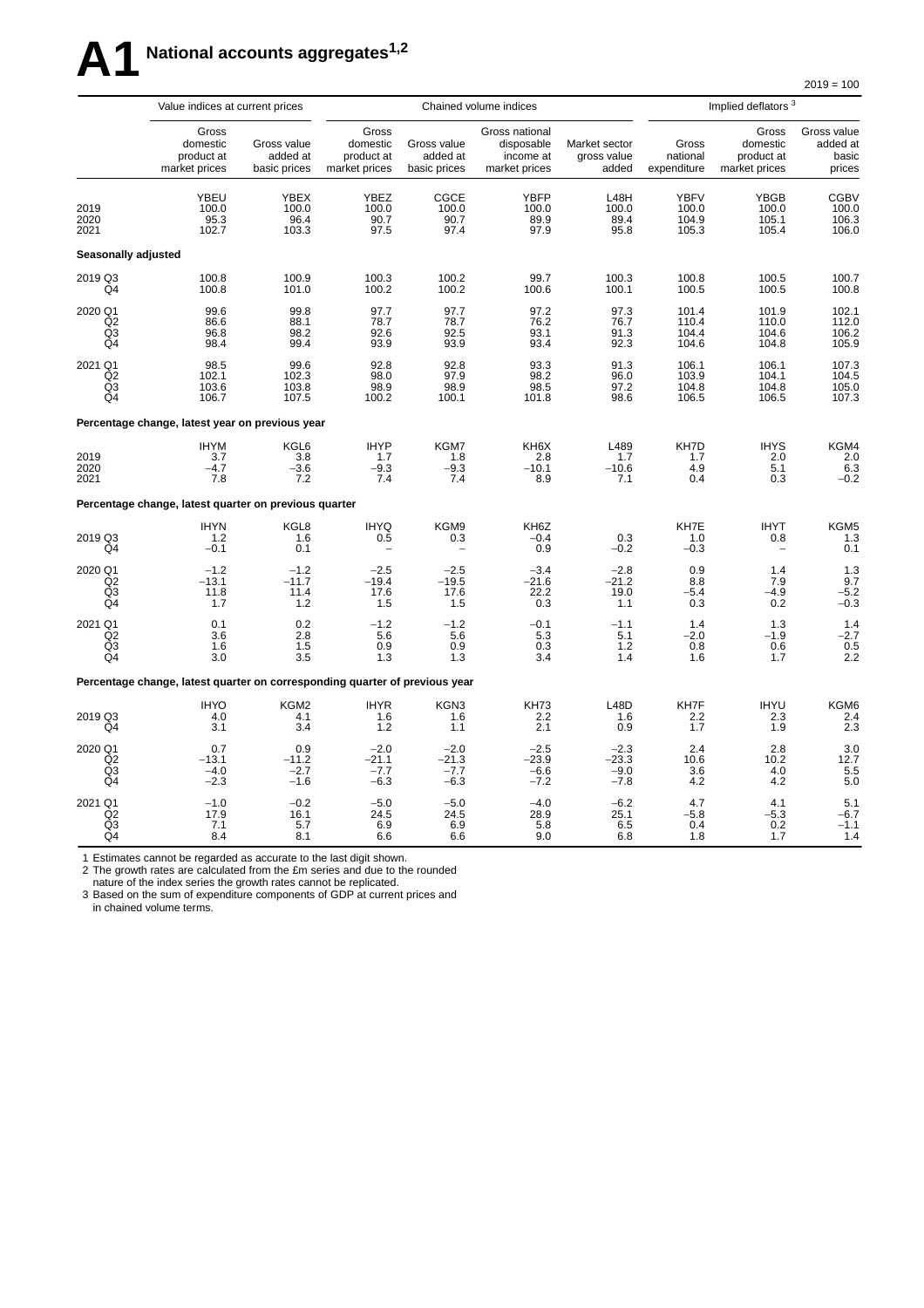# **A2 National accounts aggregates<sup>1</sup>**

£ million

|                                                   |                                                                                            |                                              | <b>Current prices</b>                                |                                                               |                                                  |                                                     |                                                               | Chained Volume Measures (Reference year 2019)    |                                                                   |
|---------------------------------------------------|--------------------------------------------------------------------------------------------|----------------------------------------------|------------------------------------------------------|---------------------------------------------------------------|--------------------------------------------------|-----------------------------------------------------|---------------------------------------------------------------|--------------------------------------------------|-------------------------------------------------------------------|
|                                                   | Gross national<br>income at<br>market prices                                               | Net<br>income<br>from<br>abroad <sup>2</sup> | Gross<br>domestic<br>product<br>at market<br>prices  | less<br><b>Basic</b><br>price<br>adjust-<br>ment <sup>3</sup> | Gross<br>value<br>added<br>at basic<br>prices    | Gross<br>domestic<br>product<br>at market<br>prices | less<br><b>Basic</b><br>price<br>adjust-<br>ment <sup>3</sup> | Gross<br>value<br>added<br>at basic<br>prices    | Gross<br>value<br>added<br>excluding<br>oil & gas <sup>4, 5</sup> |
| 2019<br>2020<br>2021                              | ABMZ<br>2 242 225<br>2 118 676<br>2 305 142                                                | CAES<br>$-13058$<br>$-31705$<br>$-11912$     | <b>YBHA</b><br>2 2 5 2 8 3<br>2 150 381<br>2 317 054 | <b>NTAP</b><br>237 939<br>206 171<br>233 226                  | <b>ABML</b><br>2 017 344<br>1944210<br>2 083 828 | ABMI<br>2 2 5 2 8 3<br>2 046 209<br>2 198 473       | <b>NTAO</b><br>237 939<br>216 841<br>232 999                  | <b>ABMM</b><br>2 017 344<br>1829368<br>1 965 474 | KLS2<br>1 999 160<br>1815131<br>1953390                           |
| Seasonally adjusted                               |                                                                                            |                                              |                                                      |                                                               |                                                  |                                                     |                                                               |                                                  |                                                                   |
| 2019 Q3<br>Q4                                     | 562 616<br>564 482                                                                         | $-5823$<br>$-3637$                           | 568 439<br>568 119                                   | 59 626<br>58 790                                              | 508 813<br>509 329                               | 565 362<br>565 109                                  | 59 855<br>59 794                                              | 505 505<br>505 310                               | 501 281<br>501 463                                                |
| 2020 Q1<br>Q2<br>Q3<br>Q4                         | 552 096<br>472 807<br>543 586<br>550 187                                                   | $-9303$<br>$-15258$<br>$-2280$<br>$-4864$    | 561 399<br>488 065<br>545 866<br>555 051             | 58 250<br>43 649<br>50 579<br>53 693                          | 503 149<br>444 416<br>495 287<br>501 358         | 550 835<br>443 817<br>521 910<br>529 647            | 58 187<br>47 100<br>55 405<br>56 149                          | 492 648<br>396 717<br>466 505<br>473 498         | 488 943<br>392 988<br>463 062<br>470 138                          |
| 2021 Q1<br>Q2<br>Q3<br>Q4                         | 552 157<br>569 269<br>577 373<br>606 343                                                   | $-3458$<br>$-6120$<br>$-7004$<br>4670        | 555 615<br>575 389<br>584 377<br>601 673             | 53 441<br>59 385<br>60 675<br>59 725                          | 502 174<br>516 004<br>523 702<br>541 948         | 523 440<br>552 521<br>557 700<br>564 812            | 55 491<br>58 573<br>59 104<br>59 831                          | 467 949<br>493 948<br>498 596<br>504 981         | 464 744<br>491 477<br>495 300<br>501 869                          |
|                                                   | Percentage change, latest year on previous year                                            |                                              |                                                      |                                                               |                                                  |                                                     |                                                               |                                                  |                                                                   |
| 2019<br>2020<br>2021                              | <b>KH74</b><br>4.6<br>$-5.5$<br>8.8                                                        |                                              | <b>IHYM</b><br>3.7<br>$-4.7$<br>7.8                  |                                                               | KGL6<br>3.8<br>$-3.6$<br>7.2                     | <b>IHYP</b><br>$1.7\,$<br>$-9.3$<br>7.4             |                                                               | KGM7<br>1.8<br>$-9.3$<br>7.4                     | KLH8<br>1.8<br>$-9.2$<br>7.6                                      |
|                                                   | Percentage change, latest quarter on previous quarter                                      |                                              |                                                      |                                                               |                                                  |                                                     |                                                               |                                                  |                                                                   |
| 2019 Q3<br>Q4                                     | <b>KH75</b><br>0.4<br>0.3                                                                  |                                              | <b>IHYN</b><br>1.2<br>$-0.1$                         |                                                               | KGL8<br>1.6<br>0.1                               | <b>IHYQ</b><br>0.5                                  |                                                               | KGM9<br>0.3                                      | 0.4                                                               |
| 2020 Q1<br>Q2<br>Q3<br>Q4                         | $-2.2$<br>$-14.4$<br>15.0<br>1.2                                                           |                                              | $-1.2$<br>$-13.1$<br>11.8<br>1.7                     |                                                               | $-1.2$<br>$-11.7$<br>11.4<br>1.2                 | $-2.5$<br>$-19.4$<br>17.6<br>1.5                    |                                                               | $-2.5$<br>$-19.5$<br>17.6<br>1.5                 | $-2.5$<br>$-19.6$<br>17.8<br>1.5                                  |
| 2021 Q1<br>Q2<br>Q <sub>3</sub><br>Q4             | 0.4<br>3.1<br>1.4<br>5.0                                                                   |                                              | 0.1<br>3.6<br>1.6<br>3.0                             |                                                               | 0.2<br>2.8<br>$1.\overline{5}$<br>3.5            | $-1.2$<br>5.6<br>0.9<br>1.3                         |                                                               | $-1.2$<br>5.6<br>0.9<br>1.3                      | $-1.1$<br>5.8<br>0.8<br>1.3                                       |
|                                                   | Percentage change, latest quarter on corresponding quarter of previous year<br><b>KH76</b> |                                              | ÌHYO                                                 |                                                               | KGM2                                             | <b>IHYR</b>                                         |                                                               | KGN3                                             | KLH9                                                              |
| 2019 Q3<br>Q4                                     | 4.3<br>3.8                                                                                 |                                              | 4.0<br>3.1                                           |                                                               | 4.1<br>3.4                                       | 1.6<br>$1.2$                                        |                                                               | 1.6<br>1.1                                       | 1.9<br>1.7                                                        |
| 2020 Q1<br>Q <sub>2</sub><br>Q <sub>3</sub><br>Q4 | $-0.5$<br>$-15.6$<br>$-3.4$<br>$-2.5$                                                      |                                              | 0.7<br>$-13.1$<br>$-4.0$<br>$-2.3$                   |                                                               | 0.9<br>$-11.2$<br>$-2.7$<br>$-1.6$               | $-2.0$<br>$-21.1$<br>$-7.7$<br>$-6.3$               |                                                               | $-2.0$<br>$-21.3$<br>$-7.7$<br>$-6.3$            | $-1.6$<br>$-21.3$<br>$-7.6$<br>$-6.2$                             |
| 2021 Q1<br>Q2<br>Q3<br>Q4                         | 20.4<br>6.2<br>10.2                                                                        |                                              | $-1.0$<br>17.9<br>7.1<br>8.4                         |                                                               | $-0.2$<br>16.1<br>5.7<br>8.1                     | $-5.0$<br>24.5<br>6.9<br>6.6                        |                                                               | $-5.0$<br>24.5<br>6.9<br>6.6                     | $-4.9$<br>25.1<br>7.0<br>6.7                                      |

1 Estimates are given to the nearest £ million but cannot be regarded as ac-

curate to this degree.

2 Includes employment, entrepreneurial and property income. 3 Taxes on products less subsidies.

4 Calculated by using gross value added at basic prices minus extraction of cr ude petroleum and natural gas

5 Due to challenges in reconciling the quarterly trends with new annuals produced as part of Blue Book 2021 for the oil and gas sector, we have decided to only publish from 2006 onwards. As part of Blue Book 2022, we will continue this transformation and confront the challenges in the oil and gas industry. For more information please refer to the article Impact of Blue Book 2021 changes on quarterly and monthly volume estimates of gross domestic product by industry https://www.ons.gov.uk/economy/grossdomesticproductgdp/articles/ impactofbluebook2021changesonquarterlyandmonthlyvolumeestimatesofgross domesticproductbyindustr y/2021-09-08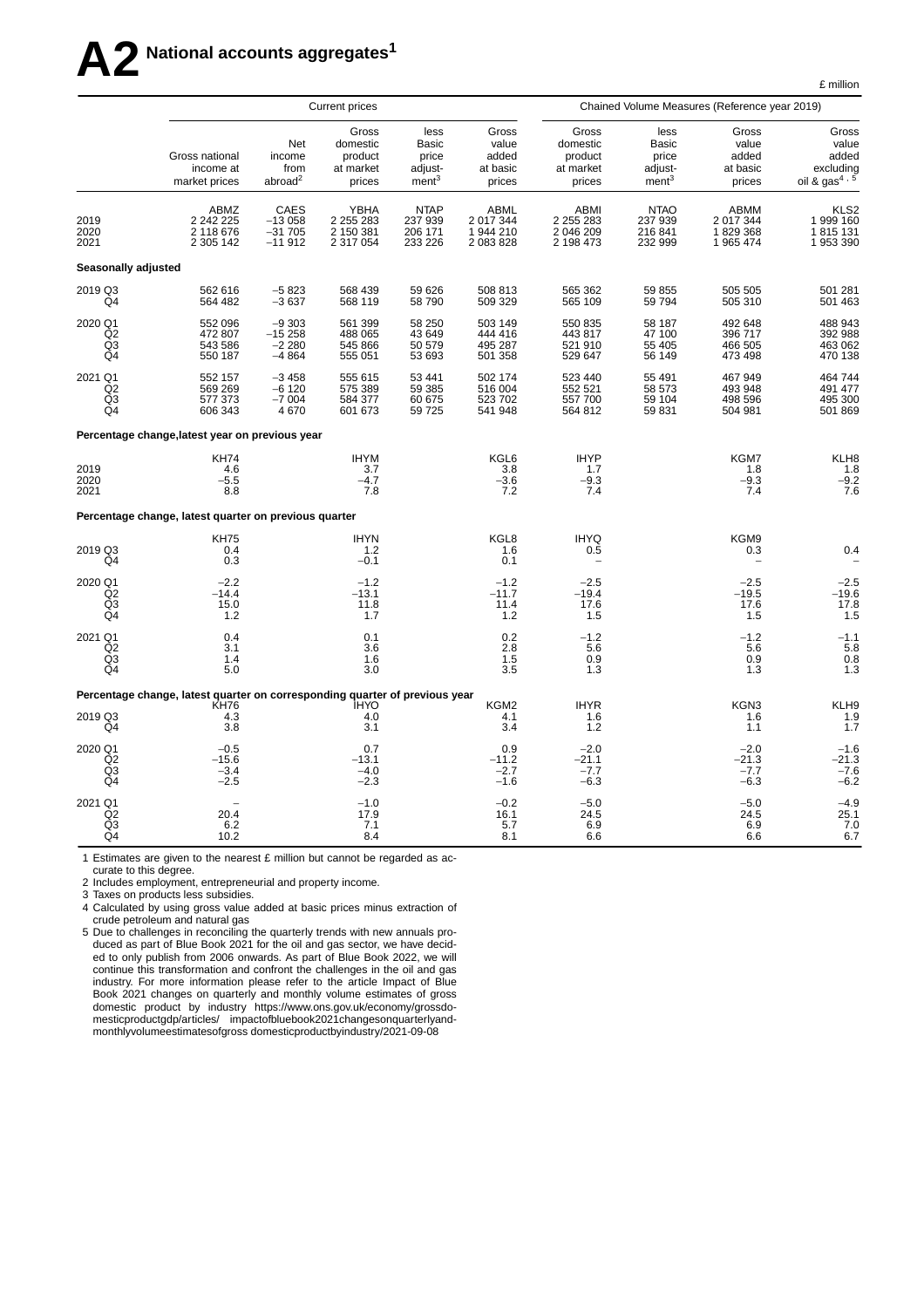|                                                                             |                                                  |                                                      |                                            | Production                          |                                  |                                       |                                        |                                                    |                                                    | Service industries                            |                                          |                                                        |                                       |                                                   |
|-----------------------------------------------------------------------------|--------------------------------------------------|------------------------------------------------------|--------------------------------------------|-------------------------------------|----------------------------------|---------------------------------------|----------------------------------------|----------------------------------------------------|----------------------------------------------------|-----------------------------------------------|------------------------------------------|--------------------------------------------------------|---------------------------------------|---------------------------------------------------|
|                                                                             | Agri-<br>culture,<br>forestry,<br>and<br>fishing | Mining &<br>quarrying<br>inc oil<br>& gas<br>extract | Manu-<br>facturing                         | Electric,<br>gas,<br>steam &<br>air | Water<br>supply,<br>sewerage     | Total                                 | Constr-<br>uction <sup>5</sup>         | Distri-<br>bution,<br>hotels &<br>restaura-<br>nts | Transport<br>storage<br>and<br>commu-<br>nications | <b>Business</b><br>services<br>and<br>finance | Govern-<br>ment and<br>other<br>services | Total                                                  | Gross<br>value<br>added <sup>4</sup>  | Gross<br>value<br>added<br>excluding<br>oil & gas |
| 2019 Weights <sup>3</sup>                                                   | $\overline{7}$                                   | 11                                                   | 99                                         | 15                                  | 12                               | 137                                   | 64                                     | 134                                                | 102                                                | 338                                           | 219                                      | 792                                                    | 1000                                  | 991                                               |
| 2019<br>2020<br>2021                                                        | L <sub>2KL</sub><br>100.0<br>90.2<br>93.8        | L <sub>2</sub> KR<br>100.0<br>80.6<br>71.5           | L <sub>2</sub> KX<br>100.0<br>91.1<br>97.7 | L2MW<br>100.0<br>97.7<br>98.8       | 100.0<br>98.2<br>104.1           | L2N2 L2KQ<br>100.0<br>91.6<br>96.3    | <b>L2N8</b><br>100.0<br>83.9<br>94.7   | L <sub>2</sub> PZ<br>100.0<br>84.7<br>95.1         | KI8M<br>100.0<br>90.0<br>96.2                      | <b>KI8O</b><br>100.0<br>94.6<br>97.9          | KI8Q<br>100.0<br>90.6<br>101.1           | L <sub>2</sub> N <sub>C</sub><br>100.0<br>91.3<br>98.2 | CGCE<br>100.0<br>90.7<br>97.4         | KLH7<br>100.0<br>90.8<br>97.7                     |
| Seasonally adjusted                                                         |                                                  |                                                      |                                            |                                     |                                  |                                       |                                        |                                                    |                                                    |                                               |                                          |                                                        |                                       |                                                   |
| 2019 Q3<br>Q4                                                               | 105.9<br>108.2                                   | 94.4<br>87.3                                         | 99.8<br>99.9                               | 100.0<br>104.9                      | 100.3<br>99.2                    | 99.5<br>99.4                          | 99.3<br>97.4                           | 100.2<br>99.8                                      | 100.6<br>100.1                                     | 100.5<br>100.3                                | 100.4<br>101.3                           | 100.4<br>100.5                                         | 100.2<br>100.2                        | 100.3<br>100.3                                    |
| 2020 Q1<br>Q <sub>2</sub><br>Q3<br>Q4                                       | 100.1<br>85.0<br>88.4<br>87.3                    | 84.1<br>82.0<br>79.1<br>77.0                         | 97.7<br>76.2<br>93.3<br>97.1               | 99.4<br>91.6<br>101.1<br>98.8       | 99.7<br>93.9<br>99.0<br>100.1    | 97.0<br>79.9<br>93.5<br>96.0          | 95.5<br>61.5<br>87.1<br>91.5           | 94.7<br>62.4<br>94.0<br>87.4                       | 97.0<br>81.4<br>89.6<br>92.0                       | 99.3<br>89.6<br>93.8<br>95.7                  | 97.4<br>74.7<br>93.6<br>96.8             | 97.7<br>79.9<br>93.2<br>94.2                           | 97.7<br>78.7<br>92.5<br>93.9          | 97.8<br>78.6<br>92.7<br>94.1                      |
| 2021 Q1<br>$^{Q2}_{Q3}$<br>Q4                                               | 89.7<br>92.2<br>96.4<br>96.9                     | 74.5<br>61.2<br>77.2<br>73.1                         | 96.2<br>98.0<br>98.0<br>98.4               | 101.7<br>105.0<br>96.0<br>92.3      | 102.6<br>103.0<br>103.9<br>106.8 | 95.7<br>96.3<br>96.6<br>96.5          | 92.5<br>96.1<br>94.7<br>95.6           | 80.7<br>98.2<br>101.4<br>100.2                     | 91.7<br>95.1<br>97.3<br>100.8                      | 96.8<br>97.2<br>98.0<br>99.7                  | 93.8<br>102.7<br>102.9<br>105.0          | 92.6<br>98.7<br>99.9<br>101.4                          | 92.8<br>97.9<br>98.9<br>100.1         | 93.0<br>98.3<br>99.1<br>100.4                     |
| Percentage change, latest year on previous year                             |                                                  |                                                      |                                            |                                     |                                  |                                       |                                        |                                                    |                                                    |                                               |                                          |                                                        |                                       |                                                   |
| 2019<br>2020<br>2021                                                        | L3BB<br>15.9<br>$-9.8$<br>4.0                    | L3BH<br>1.3<br>$-19.4$<br>$-11.3$                    | L3BN<br>3.1<br>$-8.9$<br>7.2               | L3DM<br>12.9<br>$-2.2$<br>1.0       | L3DQ<br>$-0.5$<br>$-1.8$<br>6.0  | L3BG<br>3.6<br>$-8.4$<br>5.1          | L3DW<br>$-0.1$<br>$-16.1$<br>12.9      | L3GP<br>0.6<br>$-15.3$<br>12.4                     | KI8L<br>5.4<br>$-10.0$<br>6.9                      | KI8N<br>0.2<br>$-5.4$<br>3.5                  | KI8P<br>2.6<br>$-9.4$<br>11.6            | L3E2<br>1.6<br>$-8.7$<br>7.5                           | KGM7<br>1.8<br>$-9.3$<br>7.4          | KLH8<br>1.8<br>$-9.2$<br>7.6                      |
| Percentage change, latest quarter on previous quarter                       |                                                  |                                                      |                                            |                                     |                                  |                                       |                                        |                                                    |                                                    |                                               |                                          |                                                        |                                       |                                                   |
| 2019 Q3<br>Q4                                                               | 11.5<br>2.2                                      | $-2.9$<br>$-7.5$                                     | 0.2<br>0.1                                 | $-0.9$<br>4.9                       | $-0.7$<br>$-1.2$                 | $-0.1$<br>$-0.1$                      | $-3.6$<br>$-1.9$                       | $-0.4$                                             | 0.4<br>$-0.5$                                      | 0.9<br>$-0.2$                                 | 0.8<br>0.9                               | 0.7<br>0.1                                             | KGM9<br>0.3                           | 0.4                                               |
| 2020 Q1<br>Q2<br>$^{Q3}_{Q4}$                                               | $-7.4$<br>$-15.1$<br>4.0<br>$-1.2$               | $-3.6$<br>$-2.5$<br>$-3.6$<br>-2.6                   | $-2.2$<br>$-22.0$<br>22.5<br>4.1           | $-5.2$<br>$-7.9$<br>10.4<br>$-2.3$  | 0.6<br>$-5.8$<br>5.4<br>1.1      | $-2.5$<br>$-17.7$<br>17.1<br>2.6      | $-1.9$<br>-35.6<br>41.6<br>5.1         | $-5.0$<br>$-34.1$<br>50.6<br>$-7.0$                | $-3.1$<br>$-16.1$<br>10.1<br>2.7                   | $-1.0$<br>$-9.8$<br>4.7<br>2.1                | $-3.8$<br>$-23.3$<br>25.3<br>3.5         | $-2.7$<br>$-18.3$<br>16.7<br>1.0                       | $-2.5$<br>$-19.5$<br>17.6<br>1.5      | $-2.5$<br>$-19.6$<br>17.8<br>1.5                  |
| 2021 Q1<br>Q <sub>2</sub><br>Q3<br>Q4                                       | 2.8<br>2.7<br>4.6<br>0.5                         | $-3.3$<br>$-17.8$<br>26.0<br>$-5.3$                  | $-0.9$<br>1.8<br>0.4                       | 2.9<br>3.3<br>$-8.6$<br>$-3.8$      | 2.4<br>0.4<br>0.9<br>2.7         | $-0.3$<br>0.7<br>0.3<br>$-0.2$        | 1.0<br>4.0<br>$-1.5$<br>1.0            | $-7.7$<br>21.7<br>3.2<br>$-1.2$                    | $-0.3$<br>3.7<br>2.3<br>3.6                        | 1.1<br>0.4<br>0.8<br>1.8                      | $-3.1$<br>9.5<br>0.1<br>2.0              | $-1.6$<br>6.5<br>1.2<br>1.5                            | $-1.2$<br>5.6<br>0.9<br>1.3           | $-1.1$<br>5.8<br>0.8<br>1.3                       |
| Percentage change, latest quarter on corresponding quarter of previous year |                                                  |                                                      |                                            |                                     |                                  |                                       |                                        |                                                    |                                                    |                                               |                                          |                                                        |                                       |                                                   |
| 2019 Q3<br>Q4                                                               | L3ZZ<br>18.4<br>26.6                             | L427<br>$-18.8$<br>$-37.0$                           | <b>L42D</b><br>2.2<br>2.4                  | <b>L44C</b><br>12.9<br>15.9         | <b>L44G</b><br>$-1.0$<br>$-0.8$  | L426<br>1.3<br>$-0.5$                 | <b>L44M</b><br>$-1.3$<br>$-2.8$        | L47F<br>0.6<br>0.4                                 | KII <sub>2</sub><br>4.6<br>2.5                     | KIH9<br>0.7<br>0.4                            | KIH <sub>8</sub><br>2.9<br>3.3           | <b>L44Q</b><br>1.8<br>1.5                              | KGN3<br>1.6<br>1.1                    | KLH9<br>1.9<br>1.7                                |
| 2020 Q1<br>Q2<br>Q3<br>Q4                                                   | 10.2<br>$-10.5$<br>$-16.5$<br>$-19.3$            | $-30.6$<br>$-15.6$<br>$-16.2$<br>$-11.7$             | $-3.0$<br>$-23.5$<br>$-6.5$<br>$-2.8$      | 5.5<br>$-9.2$<br>1.1<br>$-5.8$      | 0.2<br>$-7.0$<br>$-1.3$<br>1.0   | $-4.4$<br>$-19.8$<br>$-6.0$<br>$-3.4$ | $-4.8$<br>$-40.3$<br>$-12.2$<br>$-6.0$ | $-5.2$<br>$-37.6$<br>$-6.1$<br>–12.4               | $-2.2$<br>$-18.8$<br>$-11.0$<br>$-8.0$             | $-0.4$<br>$-10.1$<br>$-6.7$<br>$-4.6$         | $-1.4$<br>$-25.0$<br>$-6.8$<br>$-4.4$    | $-1.7$<br>$-19.9$<br>$-7.1$<br>$-6.3$                  | $-2.0$<br>$-21.3$<br>$-7.7$<br>$-6.3$ | $-1.6$<br>$-21.3$<br>$-7.6$<br>$-6.2$             |
| 2021 Q1<br>Q <sub>2</sub><br>Q3<br>Q4                                       | $-10.4$<br>8.4<br>9.1<br>11.0                    | $-11.5$<br>$-25.3$<br>$-2.4$<br>$-5.1$               | $-1.5$<br>28.7<br>5.0<br>1.3               | 2.3<br>14.7<br>$-5.0$<br>$-6.6$     | 2.9<br>9.6<br>5.0<br>6.6         | $-1.3$<br>20.6<br>3.3<br>0.5          | $-3.2$<br>56.3<br>8.7<br>4.5           | $-14.9$<br>57.3<br>7.8<br>14.6                     | $-5.4$<br>16.8<br>8.6<br>9.5                       | $-2.5$<br>8.5<br>4.5<br>4.1                   | $-3.7$<br>37.6<br>9.9<br>8.4             | $-5.2$<br>23.5<br>7.1<br>7.7                           | $-5.0$<br>24.5<br>6.9<br>6.6          | $-4.9$<br>25.1<br>7.0<br>6.7                      |

1 Estimates cannot be regarded as accurate to the last digit shown. 2 Components of output are valued at basic prices, which excludes taxes and includes subsidies on products.

4 This is a balanced index of UK GVA taking into account data from the Income and Expenditure approaches. Thus it will not necessarily be the weighted sum of the industrial indices.

 $2019 = 100$ 

3 Weights may not sum to the total due to rounding.

5 Please note, as part of Blue Book 2021 double-deflated industry-level GVA was introduced for the first time. As a result, volume estimates in the the monthly GDP and construction outputs releases will differ from 1997 to 2019 because the construction publication measures the volume of construction work (output), while the GDP series measures GVA (that is, output minus intermediate consumption). Construction GVA estimates from January 2020 will be informed by the construction output release but may not exactly align.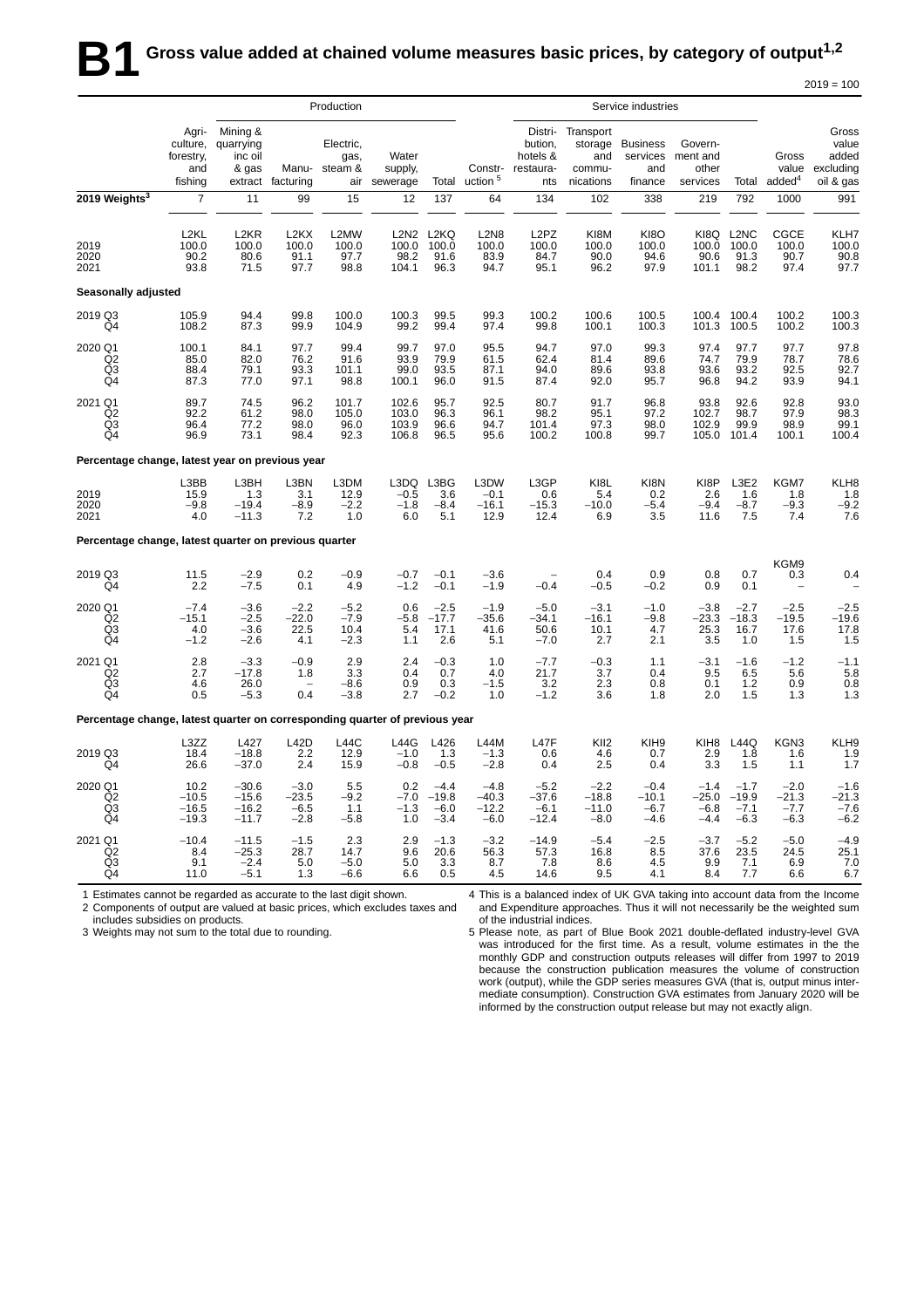|                                                       |                                       |                                                    |                                                                                 |                                             |                                      | Service industries                               |                                                          |                                            |                                             |                                         |                                                   |
|-------------------------------------------------------|---------------------------------------|----------------------------------------------------|---------------------------------------------------------------------------------|---------------------------------------------|--------------------------------------|--------------------------------------------------|----------------------------------------------------------|--------------------------------------------|---------------------------------------------|-----------------------------------------|---------------------------------------------------|
|                                                       | Wholesale<br>and retail<br>trade      | Transport<br>storage<br>and<br>commu-<br>nications | Accommodati-<br>on & food<br>services                                           | Financial<br>and<br>insurance<br>activities | Real estate                          | Professional<br>scientific<br>admin &<br>support | Public<br>admin,<br>defence.<br>social<br>security       | Education                                  | Health<br>and<br>social<br>work             | Other<br>services <sup>4</sup>          | Total<br>services                                 |
| 2019 Weights <sup>3</sup>                             | 105                                   | 102                                                | 29                                                                              | 82                                          | 131                                  | 125                                              | 48                                                       | 59                                         | 76                                          | 35                                      | 792                                               |
| 2019<br>2020<br>2021                                  | L2NE<br>100.0<br>92.3<br>99.6         | KI8M<br>100.0<br>90.0<br>96.2                      | L <sub>2</sub> NQ<br>100.0<br>57.8<br>79.2                                      | L2O6<br>100.0<br>96.9<br>98.6               | <b>L2OC</b><br>100.0<br>99.1<br>98.8 | L <sub>2</sub> OH<br>100.0<br>88.7<br>96.8       | L <sub>2</sub> P <sub>8</sub><br>100.0<br>102.3<br>104.0 | L <sub>2</sub> PA<br>100.0<br>84.1<br>93.2 | L <sub>2</sub> PC<br>100.0<br>94.3<br>113.0 | L2Q5<br>100.0<br>76.9<br>84.1           | L <sub>2</sub> NC<br>$\frac{100.0}{91.3}$<br>98.2 |
| Seasonally adjusted                                   |                                       |                                                    |                                                                                 |                                             |                                      |                                                  |                                                          |                                            |                                             |                                         |                                                   |
| 2019 Q3<br>Q4                                         | 100.0<br>99.7                         | 100.6<br>100.1                                     | 100.2<br>100.6                                                                  | 100.7<br>99.7                               | 100.1<br>100.2                       | 100.7<br>100.9                                   | 100.3<br>101.2                                           | 100.3<br>102.0                             | 100.5<br>100.5                              | 100.3<br>101.6                          | 100.4<br>100.5                                    |
| 2020 Q1<br>Q2<br>Q3<br>Q4                             | 95.8<br>75.9<br>99.7<br>97.7          | 97.0<br>81.4<br>89.6<br>92.0                       | 91.4<br>14.7<br>73.8<br>51.2                                                    | 98.6<br>93.5<br>96.8<br>98.6                | 100.4<br>98.0<br>98.8<br>99.1        | 98.8<br>78.5<br>86.9<br>90.7                     | 101.7<br>102.1<br>102.6<br>102.8                         | 90.4<br>55.7<br>91.7<br>98.4               | 100.8<br>79.8<br>96.1<br>100.3              | 95.2<br>56.7<br>77.9<br>77.8            | 97.7<br>79.9<br>93.2<br>94.2                      |
| 2021 Q1<br>Q2<br>Q3<br>Q4                             | 92.3<br>104.1<br>101.2<br>100.9       | 91.7<br>95.1<br>97.3<br>100.8                      | 39.4<br>77.4<br>101.9<br>98.2                                                   | 100.1<br>98.2<br>98.1<br>97.8               | 99.5<br>98.9<br>98.6<br>98.3         | 92.2<br>95.0<br>97.6<br>102.5                    | 103.7<br>103.9<br>104.1<br>104.1                         | 78.9<br>98.6<br>98.5<br>96.7               | 107.0<br>114.1<br>113.0<br>117.8            | 75.8<br>83.1<br>85.9<br>91.6            | 92.6<br>98.7<br>99.9<br>101.4                     |
| Percentage change, latest year on previous year       |                                       |                                                    |                                                                                 |                                             |                                      |                                                  |                                                          |                                            |                                             |                                         |                                                   |
| 2019<br>2020<br>2021                                  | L3E4<br>$-0.2$<br>$-7.7$<br>8.0       | KI8L<br>5.4<br>$-10.0$<br>6.9                      | L3EG<br>3.4<br>$-42.2$<br>37.2                                                  | L3EU<br>$-1.6$<br>$-3.1$<br>1.7             | L3F2<br>1.2<br>$-0.9$<br>$-0.2$      | L3F7<br>0.3<br>$-11.3$<br>9.2                    | L3FW<br>3.5<br>2.3<br>1.6                                | L3FY<br>5.2<br>$-16.0$<br>10.9             | L3G2<br>0.8<br>$-5.7$<br>19.9               | L3GT<br>0.7<br>$-23.1$<br>9.3           | L3E2<br>1.6<br>$-8.7$<br>7.5                      |
| Percentage change, latest quarter on previous quarter |                                       |                                                    |                                                                                 |                                             |                                      |                                                  |                                                          |                                            |                                             |                                         |                                                   |
| 2019 Q3<br>Q4                                         | $-0.1$<br>$-0.4$                      | 0.4<br>$-0.5$                                      | 0.4<br>0.5                                                                      | 1.2<br>$-1.0$                               | 0.1<br>0.1                           | 1.5<br>0.2                                       | 0.7<br>0.9                                               | 0.7<br>1.7                                 | 0.7                                         | 1.3<br>1.3                              | 0.7<br>0.1                                        |
| 2020 Q1<br>Q2<br>Q3<br>Q4                             | $-3.8$<br>$-20.8$<br>31.2<br>$-2.0$   | $-3.1$<br>$-16.1$<br>10.1<br>2.7                   | $-9.2$<br>$-83.9$<br>403.3<br>$-30.7$                                           | $-1.1$<br>$-5.1$<br>3.5<br>1.9              | 0.2<br>$-2.4$<br>0.8<br>0.3          | $-2.1$<br>$-20.5$<br>10.6<br>4.4                 | 0.5<br>0.4<br>0.5<br>0.1                                 | $-11.4$<br>$-38.3$<br>64.6<br>7.3          | 0.3<br>$-20.8$<br>20.3<br>4.4               | $-6.3$<br>$-40.4$<br>37.3<br>$-0.2$     | $-2.7$<br>$-18.3$<br>16.7<br>1.0                  |
| 2021 Q1<br>Q2<br>Q3<br>Q4                             | $-5.5$<br>12.8<br>$-2.7$<br>$-0.4$    | $-0.3$<br>3.7<br>2.3<br>3.6                        | $-22.9$<br>96.2<br>31.6<br>$-3.6$                                               | 1.5<br>$-2.0$<br>$-0.1$<br>$-0.3$           | 0.5<br>$-0.6$<br>$-0.3$<br>$-0.3$    | 1.7<br>3.1<br>2.6<br>5.1                         | 1.0<br>0.2<br>0.2                                        | $-19.8$<br>24.9<br>$-0.1$<br>$-1.8$        | 6.7<br>6.7<br>$-1.0$<br>4.3                 | $-2.6$<br>9.7<br>3.4<br>6.6             | $-1.6$<br>6.5<br>1.2<br>1.5                       |
|                                                       |                                       |                                                    | Percentage change, latest quarter on corresponding quarter of the previous year |                                             |                                      |                                                  |                                                          |                                            |                                             |                                         |                                                   |
| 2019 Q3<br>Q4                                         | <b>L44S</b><br>$-0.3$<br>$-0.2$       | KII <sub>2</sub><br>4.6<br>2.5                     | L456<br>3.7<br>3.0                                                              | L45K<br>$-0.7$<br>$-1.1$                    | L45Q<br>1.1<br>0.8                   | L45V<br>1.2<br>1.3                               | <b>L46M</b><br>3.3<br>4.1                                | L46O<br>5.2<br>5.1                         | L46Q<br>1.8<br>1.7                          | <b>L47J</b><br>0.8<br>2.7               | L44Q<br>1.8<br>1.5                                |
| 2020 Q1<br>Q2<br>Q3<br>$\overline{Q4}$                | $-4.4$<br>$-24.2$<br>$-0.4$<br>$-2.0$ | $-2.2$<br>$-18.8$<br>$-11.0$<br>$-8.0$             | $-8.1$<br>$-85.3$<br>$-26.3$<br>$-49.2$                                         | $-1.6$<br>$-6.0$<br>$-3.9$<br>$-1.0$        | 0.7<br>$-2.0$<br>$-1.3$<br>$-1.2$    | $-0.4$<br>$-20.8$<br>$-13.8$<br>$-10.1$          | 2.9<br>2.6<br>2.3<br>1.5                                 | $-7.9$<br>$-44.1$<br>$-8.6$<br>$-3.6$      | 1.6<br>$-20.0$<br>$-4.4$<br>$-0.2$          | $-3.8$<br>$-42.7$<br>$-22.3$<br>$-23.5$ | $-1.7$<br>$-19.9$<br>$-7.1$<br>$-6.3$             |
| 2021 Q1<br>Q2<br>Q3<br>Q4                             | $-3.7$<br>37.1<br>1.6<br>3.3          | $-5.4$<br>16.8<br>8.6<br>9.5                       | $-56.8$<br>427.6<br>38.0<br>91.8                                                | 1.6<br>5.0<br>1.3<br>$-0.9$                 | $-0.8$<br>0.9<br>$-0.2$<br>$-0.8$    | $-6.7$<br>21.0<br>12.4<br>13.0                   | 1.9<br>1.7<br>1.4<br>1.3                                 | $-12.7$<br>76.9<br>7.4<br>$-1.7$           | 6.1<br>42.9<br>17.7<br>17.5                 | $-20.5$<br>46.5<br>10.3<br>17.8         | $\frac{-5.2}{23.5}$<br>7.1<br>7.7                 |

1 Estimates cannot be regarded as accurate to the last digit shown.

2 Components of output are valued at basic prices, which excludes taxes and

includes subsidies on products.

3 Weights may not sum to the total due to rounding. 4 Comprising sections R, S and T of SIC(2007).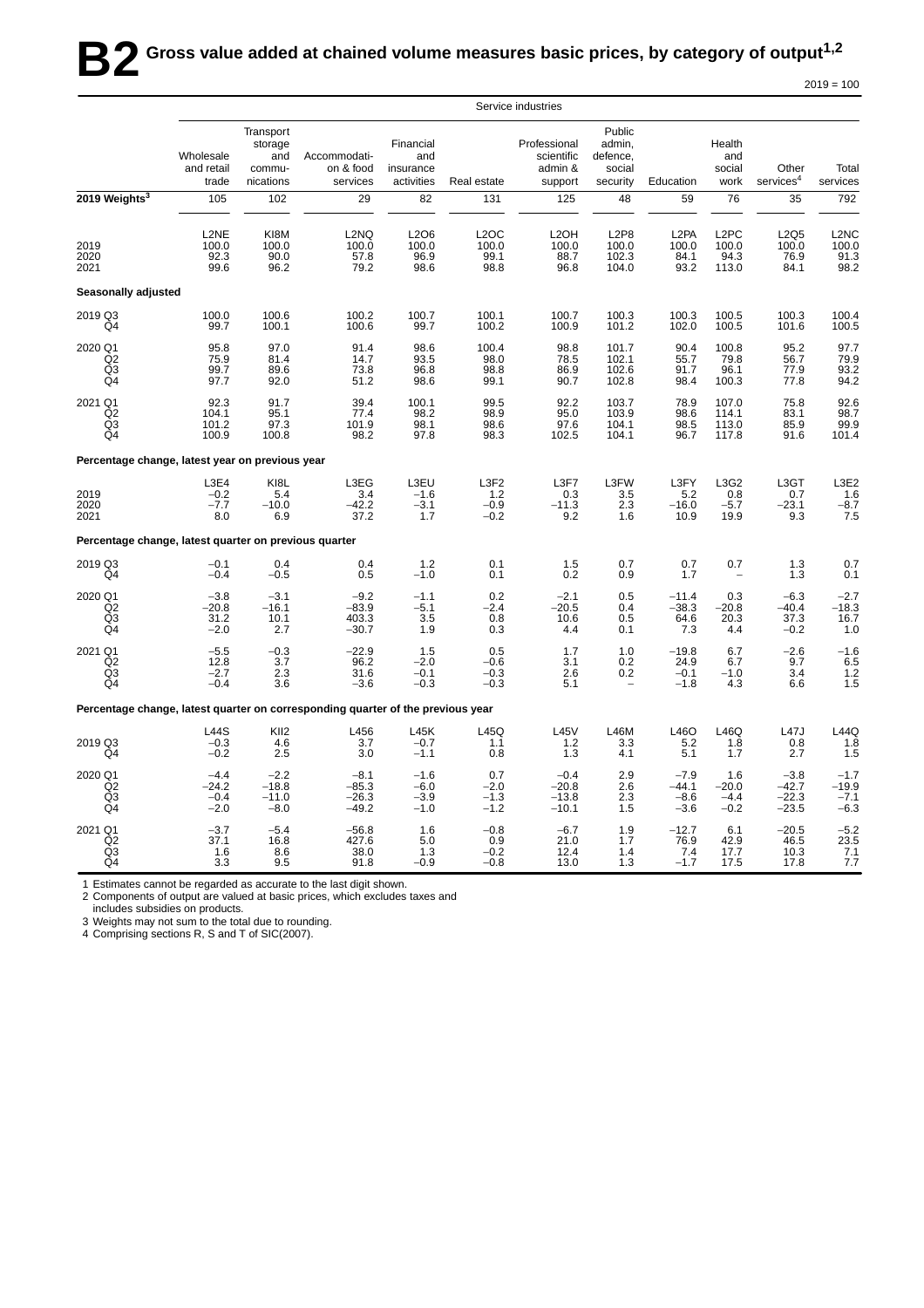|                                                   |                                                                             |                                             | National expenditure on goods and services at market prices |                                               |                                              |                                          |                                                                                              |                                                                                                         |                                                                                                      |                                                                          |                                                                                          |                                         |                                           |                                      |                                                                                                           |
|---------------------------------------------------|-----------------------------------------------------------------------------|---------------------------------------------|-------------------------------------------------------------|-----------------------------------------------|----------------------------------------------|------------------------------------------|----------------------------------------------------------------------------------------------|---------------------------------------------------------------------------------------------------------|------------------------------------------------------------------------------------------------------|--------------------------------------------------------------------------|------------------------------------------------------------------------------------------|-----------------------------------------|-------------------------------------------|--------------------------------------|-----------------------------------------------------------------------------------------------------------|
|                                                   |                                                                             | Final consumption expenditure               |                                                             |                                               |                                              | Gross capital formation                  |                                                                                              |                                                                                                         |                                                                                                      |                                                                          |                                                                                          |                                         |                                           |                                      |                                                                                                           |
|                                                   | Househol-                                                                   | Non-prof-<br>it<br>ds utions <sup>2,7</sup> | General<br>instit- governme-                                | nt formation                                  | Gross Of which<br>$nt^3$                     | tories $4$                               | Of which<br>capital investme- in inven-adjustme-                                             | Acquisit-<br>ions less<br>fixed business Changes alignment disposals<br>οf<br>nt valuables <sup>5</sup> |                                                                                                      | Total<br>Total exports                                                   | Gross<br>final<br>expen-                                                                 | less<br>Total                           | diture imports balance <sup>6</sup>       | Statisti-<br>cal<br>pancy<br>diture) | Gross<br>discre- domestic<br>product<br>Trade (expen- at market<br>prices                                 |
| 2019<br>2020<br>2021                              | ABJQ<br>1 394 457<br>1 256 630<br>1 368 622                                 | HAYE<br>54 620<br>53 015<br>55 7 7 3        | <b>NMRP</b><br>424 006<br>477 856<br>511 269                | <b>NPQS</b><br>399 609<br>367 929<br>395 767  | <b>NPEK</b><br>225 865<br>203 478<br>207 091 | CAEX<br>6 5 0 9<br>$-8961$<br>241        | <b>DMUN</b><br>$\hspace{0.1mm}-\hspace{0.1mm}$<br>$\overline{\phantom{a}}$<br>$\overline{a}$ | <b>NPJQ</b>                                                                                             | <b>YBIL</b><br>-3 230 2 275 971 699 250 2 975 221 719 938<br>576 2 147 045 609 897 2 756 942 603 541 | <b>IKBH</b>                                                              | ABMF                                                                                     | <b>IKBI</b>                             | IKBJ<br>$-20688$                          | <b>GIXM</b>                          | YBHA<br>20 688 - 2 255 283<br>6 356 -3 020 2 150 381<br>784923395216253742964895654481-29107 6640 2317054 |
|                                                   | Seasonally adjusted                                                         |                                             |                                                             |                                               |                                              |                                          |                                                                                              |                                                                                                         |                                                                                                      |                                                                          |                                                                                          |                                         |                                           |                                      |                                                                                                           |
| 2019 Q3<br>Q4                                     | 350 228<br>347 890                                                          | 13749<br>13942                              | 109 568                                                     | 107 365 100 917<br>99 578                     | 57 236<br>56 777                             | $-1989$<br>$-806$                        | 454<br>$-1975$                                                                               | $-79$<br>$-14670$                                                                                       |                                                                                                      | 570 191 177 029<br>555 502 186 333                                       | 747 220 178 781<br>741 835 173 716                                                       |                                         | $-1752$<br>12617                          |                                      | 568 439<br>568 119                                                                                        |
| 2020 Q1<br>Q <sub>2</sub><br>Q <sub>3</sub><br>Q4 | 339 851<br>270 857<br>325 645<br>320 277                                    | 13889<br>12 4 31<br>13 133<br>13562         | 108 007<br>122 327<br>122 350<br>125 172                    | 97 888<br>79 655<br>93 341<br>97 045          | 55 357<br>45 673<br>49 980<br>52 468         | $-2890$<br>$-2323$<br>$-8417$<br>4 6 6 9 | 90<br>$-932$<br>$-1038$<br>1880                                                              | 800<br>$-8719$<br>1 1 3 8<br>7 3 5 7                                                                    |                                                                                                      | 557 545 163 927<br>474 228 143 098<br>547 190 145 835<br>568 082 157 037 | 721 472 160 971<br>617 326 125 502<br>693 025 146 319<br>725 119 170 749                 |                                         | 2956<br>17596<br>$-484$<br>$-13712$       | 898<br>$-3759$<br>$-840$<br>681      | 561 399<br>488 065<br>545 866<br>555 051                                                                  |
| 2021 Q1<br>Q2<br>Q3<br>Q <sub>4</sub>             | 311 302<br>341 239<br>354 608<br>361 473                                    | 13 4 40<br>13865<br>14 142<br>14 3 26       | 129 573<br>125 910<br>126 681                               | 96 918<br>98 236<br>99 445<br>129 105 101 168 | 48773<br>52 260<br>52 877<br>53 181          | $-172$<br>$-3768$<br>755<br>3 4 2 6      | $-536$<br>$-2906$<br>906<br>2 5 3 6                                                          | 8 5 4 3<br>$-635$<br>3 4 3 8<br>$-3497$                                                                 | 599 069 152 425                                                                                      | 559 604 145 723<br>574 847 157 929                                       | 705 327 151 010<br>732 776 159 137<br>751 494 168 887<br>606 001 169 297 775 298 175 447 |                                         | $-5287$<br>$-1208$<br>$-16462$<br>$-6150$ | 1 2 9 8<br>1750<br>1770<br>1822      | 555 615<br>575 389<br>584 377<br>601 673                                                                  |
|                                                   | Percentage change, latest year on previous year                             |                                             |                                                             |                                               |                                              |                                          |                                                                                              |                                                                                                         |                                                                                                      |                                                                          |                                                                                          |                                         |                                           |                                      |                                                                                                           |
| 2019<br>2020<br>2021                              | KGY7<br>2.6<br>$-9.9$<br>8.9                                                | KGZ8<br>3.9<br>$-2.9$<br>5.2                | KH <sub>2</sub> C<br>6.3<br>12.7<br>7.0                     | KG6O<br>3.4<br>$-7.9$<br>7.6                  | KG6N<br>3.9<br>$-9.9$<br>1.8                 |                                          |                                                                                              |                                                                                                         | KGX3<br>3.3<br>-5.7<br>9.0                                                                           | KH <sub>2</sub> O<br>5.4<br>$-12.8$<br>2.5                               | KGV7<br>3.8<br>$-7.3$<br>7.5                                                             | KH3H<br>4.1<br>$-16.2$<br>8.4           |                                           |                                      | <b>IHYM</b><br>3.7<br>$-4.7$<br>7.8                                                                       |
|                                                   | Percentage change, latest quarter on previous quarter                       |                                             |                                                             |                                               |                                              |                                          |                                                                                              |                                                                                                         |                                                                                                      |                                                                          |                                                                                          |                                         |                                           |                                      |                                                                                                           |
| 2019 Q3<br>Q4                                     | KGY8<br>$-0.7$                                                              | KGZ9<br>1.5<br>1.4                          | KH <sub>2</sub> D<br>3.8<br>2.1                             | KG6W<br>1.6<br>$-1.3$                         | KG6V<br>1.6<br>$-0.8$                        |                                          |                                                                                              |                                                                                                         | KGX4<br>0.1<br>$-2.6$                                                                                | KH <sub>2</sub> P<br>5.8<br>5.3                                          | KGV8<br>1.4<br>$-0.7$                                                                    | KH3I<br>1.7<br>$-2.8$                   |                                           |                                      | <b>IHYN</b><br>1.2<br>$-0.1$                                                                              |
| 2020 Q1<br>Q <sub>2</sub><br>Q3<br>Q <sub>4</sub> | $-2.3$<br>$-20.3$<br>20.2<br>$-1.6$                                         | $-0.4$<br>$-10.5$<br>5.6<br>3.3             | $-1.4$<br>13.3<br>$\overline{\phantom{a}}$<br>2.3           | $-1.7$<br>$-18.6$<br>17.2<br>4.0              | $-2.5$<br>$-17.5$<br>9.4<br>5.0              |                                          |                                                                                              |                                                                                                         | 0.4<br>$-14.9$<br>15.4<br>3.8                                                                        | $-12.0$<br>$-12.7$<br>1.9<br>7.7                                         | $-2.7$<br>$-14.4$<br>12.3<br>4.6                                                         | $-7.3$<br>$-22.0$<br>16.6<br>16.7       |                                           |                                      | $-1.2$<br>$-13.1$<br>11.8<br>1.7                                                                          |
| 2021 Q1<br>Q2<br>Q3<br>Q4                         | $-2.8$<br>9.6<br>3.9<br>1.9                                                 | $-0.9$<br>3.2<br>2.0<br>1.3                 | 3.5<br>$-2.8$<br>0.6<br>1.9                                 | $-0.1$<br>1.4<br>$1.2$<br>1.7                 | $-7.0$<br>7.1<br>1.2<br>0.6                  |                                          |                                                                                              |                                                                                                         | $-1.5$<br>2.7<br>4.2<br>1.2                                                                          | $-7.2$<br>8.4<br>$-3.5$<br>11.1                                          | $-2.7$<br>3.9<br>2.6<br>3.2                                                              | $-11.6$<br>5.4<br>6.1<br>3.9            |                                           |                                      | 0.1<br>3.6<br>1.6<br>3.0                                                                                  |
|                                                   | Percentage change, latest quarter on corresponding quarter of previous year |                                             |                                                             |                                               |                                              |                                          |                                                                                              |                                                                                                         |                                                                                                      |                                                                          |                                                                                          |                                         |                                           |                                      |                                                                                                           |
| 2019 Q3<br>Q4                                     | KGY9<br>2.7<br>0.8                                                          | <b>KH22</b><br>3.3<br>$-0.1$                | KH <sub>2</sub> E<br>7.3<br>7.5                             | <b>KG76</b><br>3.8<br>2.2                     | <b>KG75</b><br>6.2<br>4.4                    |                                          |                                                                                              |                                                                                                         | KGX5<br>3.3<br>$-0.8$                                                                                | KH <sub>2</sub> Q<br>5.6<br>9.6                                          | KGV9<br>3.8<br>1.6                                                                       | KH <sub>3</sub> J<br>3.3<br>$-3.0$      |                                           |                                      | <b>IHYO</b><br>4.0<br>3.1                                                                                 |
| 2020 Q1<br>Q2<br>Q3<br>Q4                         | $-1.8$<br>-22.7<br>$-7.0$<br>$-7.9$                                         | 3.8<br>$-8.3$<br>$-4.5$<br>$-2.7$           | 4.2<br>18.3<br>14.0<br>14.2                                 | $-1.9$<br>$-19.8$<br>$-7.5$<br>$-2.5$         | $-0.3$<br>$-19.0$<br>$-12.7$<br>$-7.6$       |                                          |                                                                                              |                                                                                                         | $-3.9$<br>$-16.8$<br>-4.0<br>2.3                                                                     | $-2.7$<br>$-14.5$<br>$-17.6$<br>$-15.7$                                  | $-3.7$<br>$-16.3$<br>$-7.3$<br>$-2.3$                                                    | $-16.0$<br>$-28.6$<br>$-18.2$<br>$-1.7$ |                                           |                                      | 0.7<br>$-13.1$<br>$-4.0$<br>$-2.3$                                                                        |
| 2021 Q1<br>Q2<br>Q3<br>Q4                         | $-8.4$<br>26.0<br>8.9<br>12.9                                               | $-3.2$<br>11.5<br>7.7<br>5.6                | 20.0<br>2.9<br>3.5<br>3.1                                   | $-1.0$<br>23.3<br>6.5<br>4.2                  | $-11.9$<br>14.4<br>5.8<br>1.4                |                                          |                                                                                              |                                                                                                         | 0.4<br>21.2<br>95<br>6.7                                                                             | $-11.1$<br>10.4<br>4.5<br>7.8                                            | $-2.2$<br>18.7<br>8.4<br>6.9                                                             | $-6.2$<br>26.8<br>15.4<br>2.8           |                                           |                                      | $-1.0$<br>17.9<br>7.1<br>8.4                                                                              |

1 Estimates are given to the nearest £ million but cannot be regarded as ac- 5 Acquisitions less disposals of valuables can be a volatile series due to the incurate to this degree. clusion of non-monetary gold, but any volatility is likely to be GDP neutral as

2 Non-profit institutions serving households.

3 A further breakdown of business investment can be found in the 'Business 6 Trade balance is calculated by using exports of goods and services minus iminvestment in the UK' bulletin.

4 Quarterly alignment adjustment included in this series.

this is offset in UK trade figures.

ports of goods and services. 7 There is a small difference between the gross operating surplus of the Nonprofit Institutions Serving households (NPISH) sector in the Table 6.3.3 of the

UK Economic Accounts dataset, compared with the consumption of fixed capital for the NPISH sector published in the GDP release. This affects 2020Q1 onwards. The latest figures for the affected series can be found in the UK Economic Accounts dataset.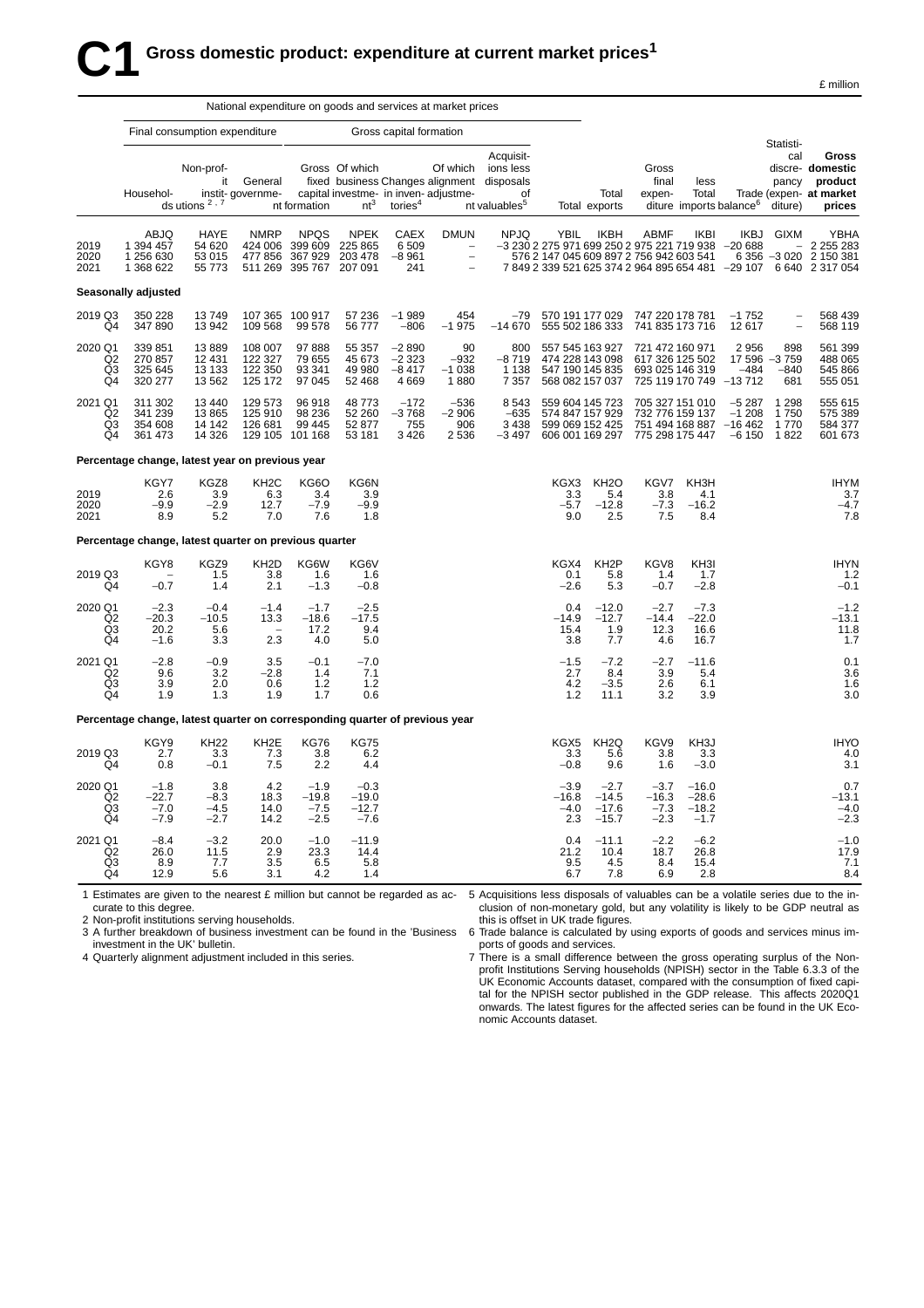# $\bullet$  Gross domestic product by category of expenditure: chained volume measures<sup>1</sup> Reference year 2019, £ million

|                                                   |                                                                             |                                          | National expenditure on goods and services at market prices |                                              |                                              |                                          |                                                                                                          |                                                                                                         |                                                                                                |                                                                          |                                                                          |                                         |                                           |                                      |                                                                                                                    |
|---------------------------------------------------|-----------------------------------------------------------------------------|------------------------------------------|-------------------------------------------------------------|----------------------------------------------|----------------------------------------------|------------------------------------------|----------------------------------------------------------------------------------------------------------|---------------------------------------------------------------------------------------------------------|------------------------------------------------------------------------------------------------|--------------------------------------------------------------------------|--------------------------------------------------------------------------|-----------------------------------------|-------------------------------------------|--------------------------------------|--------------------------------------------------------------------------------------------------------------------|
|                                                   |                                                                             | Final consumption expenditure            |                                                             |                                              |                                              | Gross capital formation                  |                                                                                                          |                                                                                                         |                                                                                                |                                                                          |                                                                          |                                         |                                           |                                      |                                                                                                                    |
|                                                   | Househol-                                                                   | Non-prof-<br>it<br>ds utions $2, 8$      | General<br>instit- governme-                                | nt formation                                 | Gross Of which<br>$nt^3$ $^7$                | tories $4$                               | Of which<br>capital investme- in inven- adjustme-                                                        | Acquisit-<br>ions less<br>fixed business Changes alignment disposals<br>of<br>nt valuables <sup>5</sup> |                                                                                                | Total<br>Total exports                                                   | Gross<br>final<br>expen-                                                 | less<br>Total                           | diture imports balance <sup>6</sup>       | Statisti-<br>cal<br>pancy<br>diture) | Gross<br>discre- domestic<br>product<br>Trade (expen- at market<br>prices                                          |
| 2019<br>2020<br>2021                              | ABJR<br>1 394 457<br>1 248 453<br>1 325 545                                 | <b>HAYO</b><br>54 620<br>47610<br>50 653 | <b>NMRY</b><br>424 006<br>398 917<br>456 149                | <b>NPQT</b><br>399 609<br>361 618<br>382 900 | <b>NPEL</b><br>225 865<br>199 909<br>201 547 | CAFU<br>6 5 0 9<br>$-8977$<br>219        | <b>DMUM</b><br>$\hspace{1.0cm} - \hspace{1.0cm}$<br>$\overline{\phantom{0}}$<br>$\overline{\phantom{a}}$ | <b>NPJR</b>                                                                                             | YBIM<br>-3 230 2 275 971 699 250 2 975 221 719 938<br>-927 2 046 694 608 618 2 655 312 606 413 | IKBK                                                                     | ABMG                                                                     | <b>IKBL</b>                             | IKBM<br>$-20688$                          | GIXS                                 | ABMI<br>2 2 5 2 8 3<br>2 205 -2 690 2 046 209<br>5 617 2 221 083 600 792 2 821 875 629 704 -28 912 6 302 2 198 473 |
|                                                   | <b>Seasonally adjusted</b>                                                  |                                          |                                                             |                                              |                                              |                                          |                                                                                                          |                                                                                                         |                                                                                                |                                                                          |                                                                          |                                         |                                           |                                      |                                                                                                                    |
| 2019 Q3<br>Q4                                     | 349 391<br>347 126                                                          | 13692<br>13 600                          | 107 960                                                     | 105 255 100 453<br>99 004                    | 56 853<br>56 698                             | $-518$<br>$-626$                         | 449<br>$-1967$                                                                                           | $-1059$<br>$-14656$                                                                                     |                                                                                                | 565 858 175 700<br>552 871 186 596                                       | 741 557 176 218<br>739 452 174 375                                       |                                         | $-518$<br>12 2 2 1                        | $\qquad \qquad -$<br>$\overline{a}$  | 565 362<br>565 109                                                                                                 |
| 2020 Q1<br>Q <sub>2</sub><br>Q3<br>Q4             | 337 517<br>270 117<br>323 033<br>317 786                                    | 12 846<br>9872<br>12 201<br>12 691       | 105 082<br>85 879<br>101 921<br>106 035                     | 96 379<br>78 666<br>91 617<br>94 956         | 55 060<br>44 779<br>48 806<br>51 264         | $-2460$<br>$-5928$<br>$-5706$<br>5 1 1 7 | 76<br>$-859$<br>$-1005$<br>1788                                                                          | 514<br>$-8899$<br>1 1 9 5<br>6 2 6 3                                                                    |                                                                                                | 549 878 162 907<br>429 707 144 458<br>524 261 145 835<br>542 848 155 418 | 712 785 162 831<br>574 165 126 930<br>670 096 147 383<br>698 266 169 269 |                                         | 76<br>17528<br>$-1548$<br>$-13851$        | 881<br>$-3418$<br>$-803$<br>650      | 550 835<br>443 817<br>521 910<br>529 647                                                                           |
| 2021 Q1<br>Q <sub>2</sub><br>Q <sub>3</sub><br>Q4 | 307 037<br>333 136<br>341 803<br>343 569                                    | 11750<br>12 6 25<br>13 187<br>13 091     | 107 137<br>116 262<br>115 529<br>117 221                    | 94 067<br>95 676<br>96 064<br>97 093         | 47 538<br>50 915<br>51 292<br>51 802         | 672<br>$-3754$<br>2011<br>1 2 9 0        | $-498$<br>$-2777$<br>880<br>2 3 9 5                                                                      | 6719<br>$-914$<br>3 0 21<br>$-3209$                                                                     |                                                                                                | 527 382 143 120<br>553 031 153 369<br>571 615 147 063<br>569 055 157 240 | 670 502 148 285<br>706 400 155 559<br>726 295 163 193                    | 718 678 162 667                         | $-5165$<br>$-2190$<br>$-15604$<br>$-5953$ | 1 2 2 3<br>1680<br>1689<br>1710      | 523 440<br>552 521<br>557700<br>564 812                                                                            |
|                                                   | Percentage change, latest year on previous year                             |                                          |                                                             |                                              |                                              |                                          |                                                                                                          |                                                                                                         |                                                                                                |                                                                          |                                                                          |                                         |                                           |                                      |                                                                                                                    |
| 2019<br>2020<br>2021                              | KGZ5<br>1.2<br>$-10.5$<br>6.2                                               | <b>KH26</b><br>2.1<br>$-12.8$<br>6.4     | KH <sub>2</sub><br>4.2<br>$-5.9$<br>14.3                    | KG7N<br>0.5<br>$-9.5$<br>5.9                 | KG7M<br>0.9<br>$-11.5$<br>0.8                |                                          |                                                                                                          |                                                                                                         | KGX9<br>1.6<br>$-10.1$<br>8.5                                                                  | KH <sub>2U</sub><br>3.4<br>$-13.0$<br>$-1.3$                             | KGW5<br>2.0<br>$-10.8$<br>6.3                                            | KH3N<br>2.9<br>$-15.8$<br>3.8           |                                           |                                      | <b>IHYP</b><br>1.7<br>$-9.3$<br>7.4                                                                                |
|                                                   | Percentage change, latest quarter on previous quarter                       |                                          |                                                             |                                              |                                              |                                          |                                                                                                          |                                                                                                         |                                                                                                |                                                                          |                                                                          |                                         |                                           |                                      |                                                                                                                    |
| 2019 Q3<br>Q4                                     | KGZ6<br>$-0.3$<br>$-0.6$                                                    | <b>KH27</b><br>$-0.7$<br>$-0.7$          | KH <sub>2</sub> J<br>0.1<br>2.6                             | KG7Q<br>1.2<br>$-1.4$                        | KG7P<br>1.2<br>$-0.3$                        |                                          |                                                                                                          |                                                                                                         | KGY2<br>$-0.9$<br>$-2.3$                                                                       | KH <sub>2</sub> V<br>5.2<br>6.2                                          | KGW6<br>0.5<br>$-0.3$                                                    | KH <sub>3</sub> O<br>0.5<br>$-1.0$      |                                           |                                      | <b>IHYQ</b><br>0.5                                                                                                 |
| 2020 Q1<br>Q2<br>Q3<br>Q <sub>4</sub>             | $-2.8$<br>$-20.0$<br>19.6<br>$-1.6$                                         | $-5.5$<br>$-23.2$<br>23.6<br>4.0         | $-2.7$<br>$-18.3$<br>18.7<br>4.0                            | $-2.7$<br>$-18.4$<br>16.5<br>3.6             | $-2.9$<br>$-18.7$<br>9.0<br>5.0              |                                          |                                                                                                          |                                                                                                         | $-0.5$<br>$-21.9$<br>22.0<br>3.5                                                               | $-12.7$<br>$-11.3$<br>1.0<br>6.6                                         | $-3.6$<br>$-19.4$<br>16.7<br>4.2                                         | $-6.6$<br>$-22.0$<br>16.1<br>14.8       |                                           |                                      | $-2.5$<br>$-19.4$<br>17.6<br>1.5                                                                                   |
| 2021 Q1<br>Q2<br>Q3<br>Q <sub>4</sub>             | $-3.4$<br>8.5<br>2.6<br>0.5                                                 | $-7.4$<br>7.4<br>4.5<br>$-0.7$           | 1.0<br>8.5<br>$-0.6$<br>1.5                                 | $-0.9$<br>1.7<br>0.4<br>1.1                  | $-7.3$<br>7.1<br>0.7<br>1.0                  |                                          |                                                                                                          |                                                                                                         | $-2.8$<br>4.9<br>3.4<br>$-0.4$                                                                 | $-7.9$<br>7.2<br>$-4.1$<br>6.9                                           | $-4.0$<br>5.4<br>1.7<br>1.1                                              | $-12.4$<br>4.9<br>4.6<br>0.3            |                                           |                                      | $-1.2$<br>5.6<br>0.9<br>1.3                                                                                        |
|                                                   | Percentage change, latest quarter on corresponding quarter of previous year |                                          |                                                             |                                              |                                              |                                          |                                                                                                          |                                                                                                         |                                                                                                |                                                                          |                                                                          |                                         |                                           |                                      |                                                                                                                    |
| 2019 Q3<br>Q4                                     | KGZ7<br>1.2<br>$-0.1$                                                       | <b>KH28</b><br>1.3<br>$-2.8$             | KH <sub>2</sub> K<br>3.5<br>5.4                             | KG7T<br>0.6<br>$-0.1$                        | KG7S<br>2.5<br>2.7                           |                                          |                                                                                                          |                                                                                                         | KGY3<br>1.0<br>$-2.5$                                                                          | KH <sub>2</sub> W<br>3.6<br>9.1                                          | KGW7<br>1.6<br>0.2                                                       | KH <sub>3</sub> P<br>1.7<br>$-2.8$      |                                           |                                      | <b>IHYR</b><br>1.6<br>1.2                                                                                          |
| 2020 Q1<br>Q2<br>Q <sub>3</sub><br>Q <sub>4</sub> | $-2.9$<br>$-22.9$<br>-7.5<br>$-8.5$                                         | $-5.2$<br>$-28.4$<br>$-10.9$<br>$-6.7$   | $-0.5$<br>$-18.4$<br>$-3.2$<br>$-1.8$                       | $-4.5$<br>$-20.8$<br>$-8.8$<br>$-4.1$        | $-1.9$<br>$-20.3$<br>$-14.2$<br>$-9.6$       |                                          |                                                                                                          |                                                                                                         | $-6.2$<br>$-24.7$<br>$-7.4$<br>$-1.8$                                                          | $-4.1$<br>$-13.5$<br>$-17.0$<br>$-16.7$                                  | $-5.7$<br>$-22.2$<br>$-9.6$<br>$-5.6$                                    | $-16.1$<br>$-27.6$<br>$-16.4$<br>$-2.9$ |                                           |                                      | $-2.0$<br>$-21.1$<br>-7.7<br>$-6.3$                                                                                |
| 2021 Q1<br>Q <sub>2</sub><br>$^{Q3}_{Q4}$         | $-9.0$<br>23.3<br>5.8<br>8.1                                                | $-8.5$<br>27.9<br>8.1<br>3.2             | 2.0<br>35.4<br>13.4<br>10.5                                 | $-2.4$<br>21.6<br>4.9<br>2.3                 | $-13.7$<br>13.7<br>5.1<br>1.0                |                                          |                                                                                                          |                                                                                                         | $-4.1$<br>28.7<br>9.0<br>4.8                                                                   | $-12.1$<br>6.2<br>0.8<br>1.2                                             | $-5.9$<br>23.0<br>7.3<br>4.0                                             | $-8.9$<br>22.6<br>10.4<br>$-3.6$        |                                           |                                      | $-5.0$<br>24.5<br>6.9<br>6.6                                                                                       |

1 Estimates are given to the nearest £ million but cannot be regarded as ac- 6 Trade balance is calculated by using exports of goods and services minus imcurate to this degree. ports of goods and services.

2 Non-profit institutions serving households.

3 A further breakdown of business investment can be found in the 'Business' investment in the UK' bulletin.

4 Quarterly alignment adjustment included in this series.

5 Acquisitions less disposals of valuables can be a volatile series due to the inclusion of non-monetary gold, but any volatility is likely to be GDP neutral as this is offset in UK trade figures

7 Whilst quality assuring the business investment dataset, a discrepancy was found where annual Non-Seasonally Adjusted CVM data does not equal annual Seasonally Adjusted CVM data for the years 1997 to 2019. The issue affects Business Investment and its component assets. The largest difference in any given year is -£9m in business investment and -£13m in the sub-components. The correct data series to use for the annual timeline is the Non-Seasonally Adjusted series, NPEN.

8 There is a small difference between the gross operating surplus of the Nonprofit Institutions Serving households (NPISH) sector in the Table 6.3.3 of the UK Economic Accounts dataset, compared with the consumption of fixed capital for the NPISH sector published in the GDP release. This affects 2020Q1 onwards. The latest figures for the affected series can be found in the UK Economic Accounts dataset.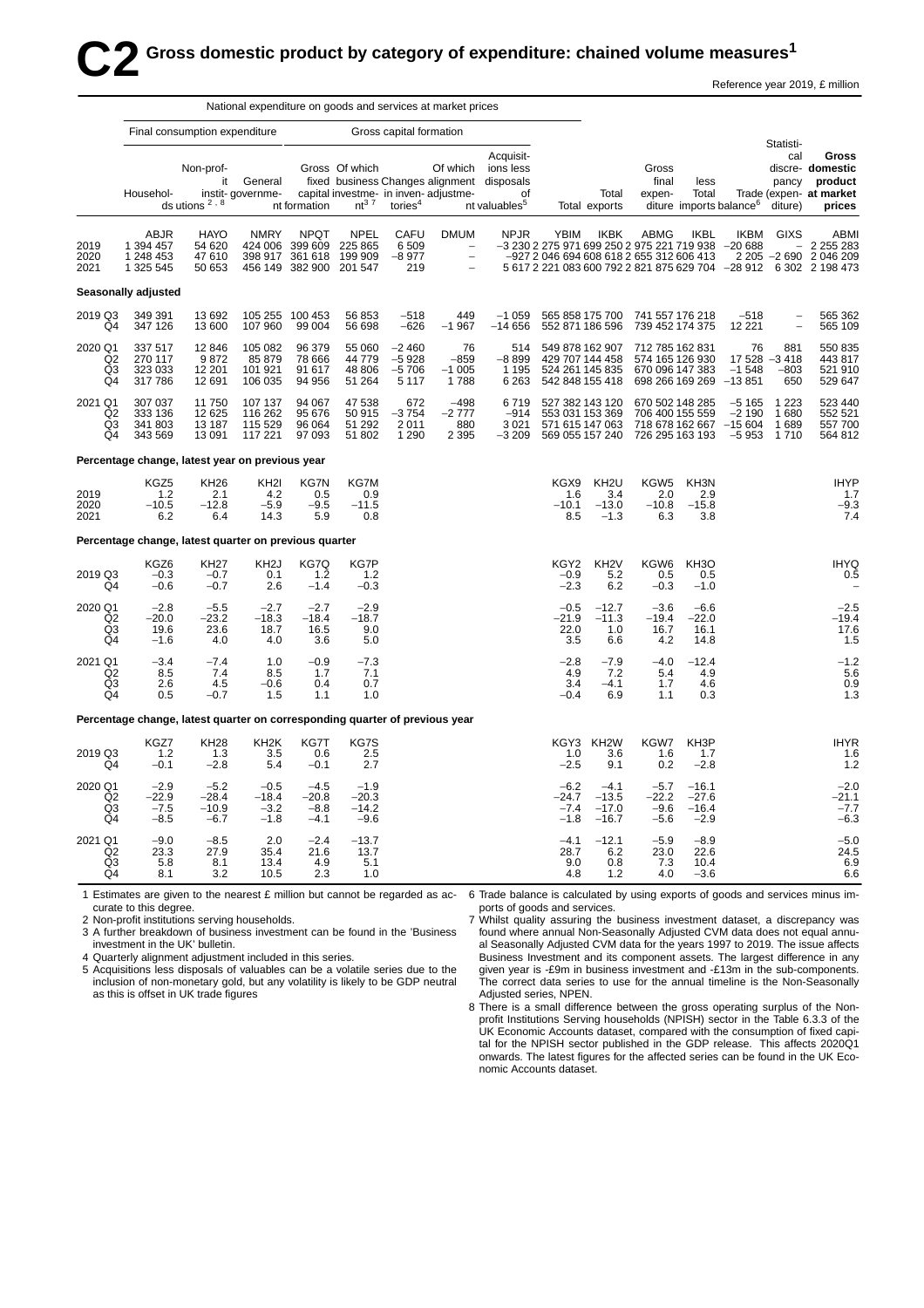Compen-

|  | £ million |
|--|-----------|
|  |           |

|                                       | sation of<br>employees                                                      |                                           |                                                                            | Gross operating surplus of corporations                         |                                                           |                                                              |                                     |                                                                  |                                         |                                                     |                                                                                  |                                     |                                                     |
|---------------------------------------|-----------------------------------------------------------------------------|-------------------------------------------|----------------------------------------------------------------------------|-----------------------------------------------------------------|-----------------------------------------------------------|--------------------------------------------------------------|-------------------------------------|------------------------------------------------------------------|-----------------------------------------|-----------------------------------------------------|----------------------------------------------------------------------------------|-------------------------------------|-----------------------------------------------------|
|                                       | Wages and<br><b>Salaries</b>                                                | Employers<br>social<br>contribut-<br>ions | Total                                                                      | Private<br>non-finan-<br>cial<br>corporati-<br>ons <sup>2</sup> | adjustment                                                | Of which Financial<br>alignment corporati- corporati-<br>ons | Public<br>ons                       | Total $3$                                                        | Other<br>income <sup>4</sup>            | Gross<br>value<br>factor<br>cost                    | Taxes on<br>products<br>&<br>added at production discrepan-<br>less<br>subsidies | Statistic-<br>al<br>CV<br>(income)  | Gross<br>domestic<br>product at<br>market<br>prices |
| 2019<br>2020<br>2021                  | <b>DTWL</b><br>897701<br>914 894<br>978 843                                 | <b>DTWP</b>                               | <b>DTWM</b><br>199 544 1 097 245<br>214 444 1 129 338<br>216 911 1 195 754 | CAER<br>401 012<br>396 829<br>415 438                           | <b>DMUQ</b><br>$\overline{a}$<br>$\overline{\phantom{0}}$ | <b>NHCZ</b><br>81 541<br>81 920<br>87 676                    | CAEQ<br>11 383                      | <b>CGBZ</b><br>493 936<br>11 233 489 982<br>12 310 515 424       | <b>CGBX</b><br>399 261<br>392 422       | CGCB<br>1 990 442<br>2 011 742<br>402 635 2 113 813 | <b>CMVL</b><br>264 841<br>132 229<br>205 276                                     | GIXQ<br>6410<br>$-2035$             | YBHA<br>2 2 5 2 8 3<br>2 150 381<br>2 317 054       |
|                                       | Seasonally adjusted                                                         |                                           |                                                                            |                                                                 |                                                           |                                                              |                                     |                                                                  |                                         |                                                     |                                                                                  |                                     |                                                     |
| 2019 Q3<br>Q4                         | 225 639<br>226 122                                                          | 50 888<br>52 043                          | 276 527<br>278 165                                                         | 104 043<br>100 101                                              | 1468<br>$-1949$                                           | 19442<br>21 4 8 4                                            |                                     | 2 955 126 440<br>2 904 124 489                                   | 99 178<br>100 004                       | 502 145<br>502 658                                  | 66 294<br>65 4 61                                                                | $\overline{\phantom{a}}$            | 568 439<br>568 119                                  |
| 2020 Q1<br>Q2<br>Q3<br>Q4             | 228 234<br>221 315<br>229 355<br>235 990                                    | 52 516<br>51 667<br>54 594<br>55 667      | 280 750<br>272 982<br>283 949<br>291 657                                   | 97 430<br>94 945<br>103 376<br>101 078                          | $-2799$<br>2 3 9 7<br>1073<br>$-671$                      | 20775<br>19584<br>19918<br>21 643                            |                                     | 2 733 120 938<br>2 497 117 026<br>2 914 126 208<br>3 089 125 810 | 99 107<br>96761<br>98 652<br>97 902     | 500 795<br>486769<br>508 809<br>515 369             | 62 296<br>$-2838$<br>34 293<br>38 478                                            | $-1692$<br>4 1 3 4<br>2764<br>1 204 | 561 399<br>488 065<br>545 866<br>555 051            |
| 2021 Q1<br>Q2<br>Q3<br>Q4             | 238 594<br>242 656<br>246 703<br>250 890                                    | 53 288<br>54 874<br>54 872<br>53 877      | 291 882<br>297 530<br>301 575<br>304 767                                   | 104 256<br>103 841<br>99 856<br>107 485                         | 1595<br>188<br>$-4053$<br>2 2 7 0                         | 21 7 34<br>22 131<br>21710<br>22 101                         | 3 0 21                              | 2 792 128 782<br>3 098 129 070<br>124 587<br>3 399 132 985       | 99 377<br>100 697<br>100 688<br>101 873 | 520 041<br>527 297<br>526 850<br>539 625            | 35 519<br>48 780<br>58 219<br>62 758                                             | 55<br>$-688$<br>$-692$<br>$-710$    | 555 615<br>575 389<br>584 377<br>601 673            |
|                                       | Percentage change, latest year on previous year                             |                                           |                                                                            |                                                                 |                                                           |                                                              |                                     |                                                                  |                                         |                                                     |                                                                                  |                                     |                                                     |
| 2019<br>2020<br>2021                  | <b>CWNH</b><br>3.7<br>1.9<br>7.0                                            | <b>CWNE</b><br>9.9<br>7.5<br>1.2          | KGI3<br>4.8<br>2.9<br>5.9                                                  | <b>KH59</b><br>4.8<br>$-1.0$<br>4.7                             |                                                           | KH5L<br>-3.6<br>0.5<br>7.0                                   | <b>KH53</b><br>3.4<br>$-1.3$<br>9.6 | KH4V<br>3.3<br>$-0.8$<br>5.2                                     | KH6T<br>2.4<br>$-1.7$<br>2.6            | KH6N<br>3.9<br>1.1<br>5.1                           | <b>KH65</b><br>2.4<br>$-50.1$<br>55.2                                            |                                     | <b>IHYM</b><br>3.7<br>$-4.7$<br>7.8                 |
|                                       | Percentage change, latest quarter on previous quarter                       |                                           |                                                                            |                                                                 |                                                           |                                                              |                                     |                                                                  |                                         |                                                     |                                                                                  |                                     |                                                     |
| 2019 Q3<br>Q4                         | <b>CWNI</b><br>0.8<br>0.2                                                   | <b>CWNF</b><br>2.5<br>2.3                 | KGI4<br>1.1<br>0.6                                                         | KH <sub>5</sub> A<br>6.9<br>$-3.8$                              |                                                           | KH5M<br>-0.6<br>10.5                                         | <b>KH54</b><br>2.2<br>$-1.7$        | KH4W<br>5.5<br>$-1.5$                                            | KH6U<br>$-0.9$<br>0.8                   | KH <sub>6</sub> O<br>1.8<br>0.1                     | <b>KH66</b><br>-2.6<br>$-1.3$                                                    |                                     | <b>IHYN</b><br>1.2<br>$-0.1$                        |
| 2020 Q1<br>Q2<br>Q3<br>Q4             | 0.9<br>$-3.0$<br>3.6<br>2.9                                                 | 0.9<br>$-1.6$<br>5.7<br>2.0               | 0.9<br>$-2.8$<br>4.0<br>2.7                                                | $-2.7$<br>$-2.6$<br>8.9<br>$-2.2$                               |                                                           | $-3.3$<br>$-5.7$<br>1.7<br>8.7                               | $-5.9$<br>$-8.6$<br>16.7<br>6.0     | $-2.9$<br>$-3.2$<br>7.8<br>$-0.3$                                | $-0.9$<br>$-2.4$<br>2.0<br>$-0.8$       | $-0.4$<br>$-2.8$<br>4.5<br>1.3                      | $-4.8$<br>$-104.6$<br>$-1308.4$<br>12.2                                          |                                     | $-1.2$<br>$-13.1$<br>11.8<br>1.7                    |
| 2021 Q1<br>Q <sub>2</sub><br>Q3<br>Q4 | 1.1<br>1.7<br>1.7<br>1.7                                                    | $-4.3$<br>3.0<br>$-1.8$                   | 0.1<br>1.9<br>1.4<br>1.1                                                   | 3.1<br>$-0.4$<br>$-3.8$<br>7.6                                  |                                                           | 0.4<br>1.8<br>$-1.9$<br>1.8                                  | $-9.6$<br>11.0<br>$-2.5$<br>12.5    | 2.4<br>0.2<br>$-3.5$<br>6.7                                      | 1.5<br>1.3<br>$\qquad \qquad -$<br>1.2  | 0.9<br>1.4<br>$-0.1$<br>2.4                         | $-7.7$<br>37.3<br>19.4<br>7.8                                                    |                                     | 0.1<br>3.6<br>1.6<br>3.0                            |
|                                       | Percentage change, latest quarter on corresponding quarter of previous year |                                           |                                                                            |                                                                 |                                                           |                                                              |                                     |                                                                  |                                         |                                                     |                                                                                  |                                     |                                                     |
| 2019 Q3<br>Q4                         | <b>CWNJ</b><br>3.6<br>2.2                                                   | <b>CWNG</b><br>10.8<br>9.7                | KG <sub>I5</sub><br>4.9<br>3.5                                             | KH <sub>5</sub> B<br>5.9<br>6.4                                 |                                                           | KH5N<br>$-0.8$<br>1.5                                        | <b>KH55</b><br>8.0<br>10.6          | KH4X<br>4.9<br>5.6                                               | KH <sub>6</sub> V<br>1.4<br>0.7         | KH <sub>6</sub> P<br>4.2<br>3.4                     | <b>KH67</b><br>2.4<br>1.0                                                        |                                     | <b>IHYO</b><br>4.0<br>3.1                           |
| 2020 Q1<br>Q2<br>Q3<br>Q4             | 2.8<br>$-1.2$<br>1.6<br>4.4                                                 | 11.8<br>4.1<br>7.3<br>7.0                 | 4.4<br>$-0.2$<br>2.7<br>4.9                                                | $-2.1$<br>$-2.5$<br>$-0.6$<br>1.0                               |                                                           | $-1.3$<br>0.1<br>2.4<br>0.7                                  | 3.8<br>$-13.6$<br>$-1.4$<br>6.4     | $-1.8$<br>$-2.3$<br>$-0.2$<br>1.1                                | $-0.9$<br>$-3.3$<br>$-0.5$<br>$-2.1$    | 1.7<br>$-1.3$<br>1.3<br>2.5                         | $-4.2$<br>$-104.2$<br>$-48.3$<br>$-41.2$                                         |                                     | 0.7<br>$-13.1$<br>$-4.0$<br>$-2.3$                  |
| 2021 Q1<br>Q2<br>Q3<br>Q <sub>4</sub> | 4.5<br>9.6<br>7.6<br>6.3                                                    | 1.5<br>6.2<br>0.5<br>$-3.2$               | 4.0<br>9.0<br>6.2<br>4.5                                                   | 7.0<br>9.4<br>$-3.4$<br>6.3                                     |                                                           | 4.6<br>13.0<br>9.0<br>2.1                                    | 2.2<br>24.1<br>3.7<br>10.0          | 6.5<br>10.3<br>$-1.3$<br>5.7                                     | 0.3<br>4.1<br>2.1<br>4.1                | 3.8<br>8.3<br>3.5<br>4.7                            | $-43.0$<br>$-1818.8$<br>69.8<br>63.1                                             |                                     | $-1.0$<br>17.9<br>7.1<br>8.4                        |

1 Estimates are given to the nearest  $E$  million but cannot be regarded as accurate to this degree. 3 Includes the operating surplus of financial corporations, private non-financial corporations and public corporations.

2 Quarterly alignment adjustment included in this series.

4 Includes mixed income and the operating surplus of the non-corporate sector.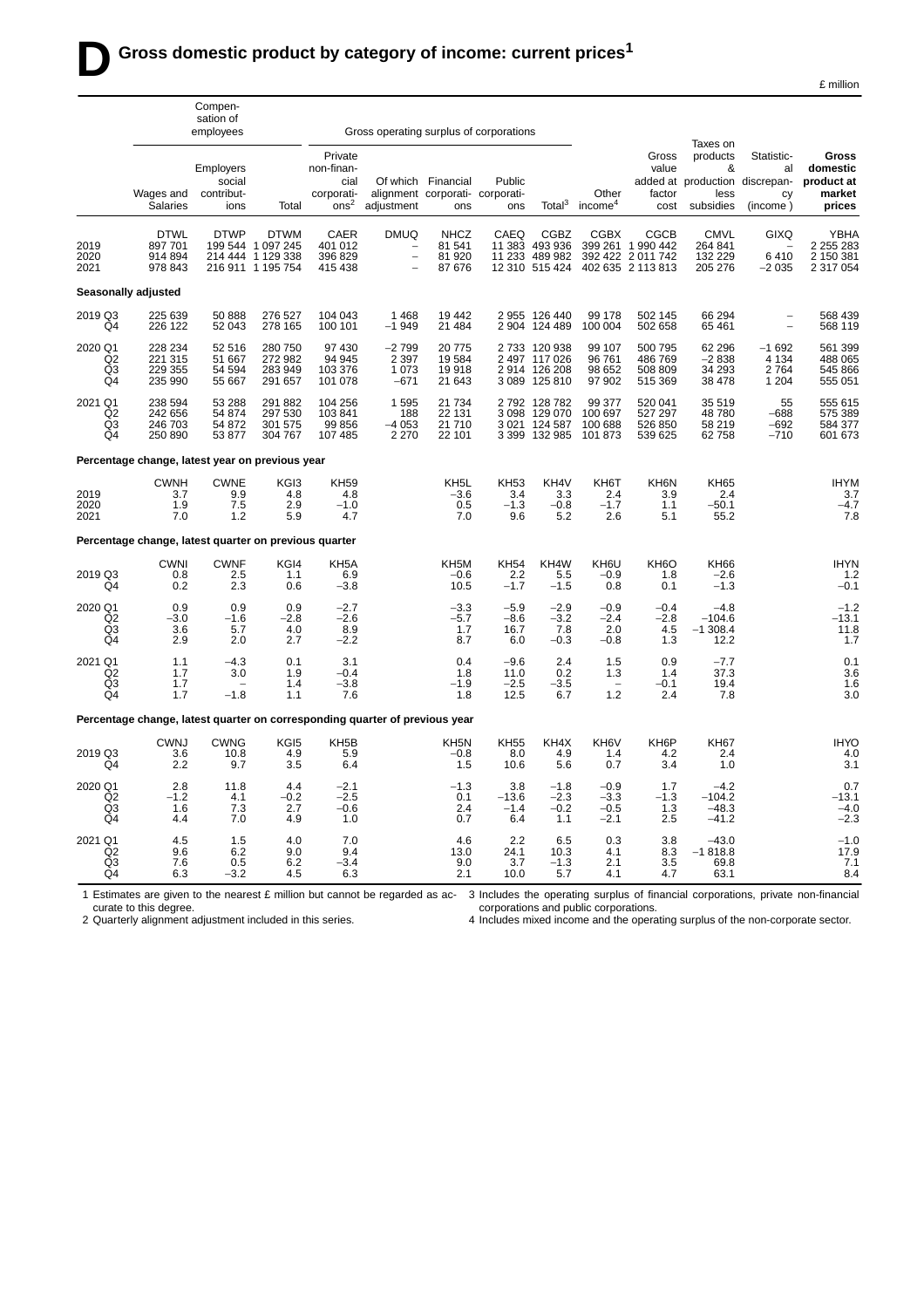| million<br>$\sim$<br>. . |
|--------------------------|
|--------------------------|

|                                       |                                                                             |                                  |                                                                                        |                                       |                                         |                                                         |                                                            | UK NATIONAL <sup>2</sup>              |                                                       |                                         |                                      |                                       |                                          |                                                                            |                                       |
|---------------------------------------|-----------------------------------------------------------------------------|----------------------------------|----------------------------------------------------------------------------------------|---------------------------------------|-----------------------------------------|---------------------------------------------------------|------------------------------------------------------------|---------------------------------------|-------------------------------------------------------|-----------------------------------------|--------------------------------------|---------------------------------------|------------------------------------------|----------------------------------------------------------------------------|---------------------------------------|
|                                       |                                                                             |                                  |                                                                                        |                                       |                                         |                                                         |                                                            |                                       | UK DOMESTIC <sup>3</sup>                              |                                         |                                      |                                       |                                          |                                                                            |                                       |
|                                       |                                                                             | Net<br>Total tourism             | Total                                                                                  | Food<br>&                             | &                                       | Alcohol Clothing<br>&<br>drink tobacco footwear Housing |                                                            | Household<br>goods &                  |                                                       | services Health Transport nication      | Commu-                               | Recreati-<br>on &                     | culture Education                        | Restau-<br>hotels                                                          | rants & Miscell-<br>aneous            |
| COICOP <sup>1</sup>                   |                                                                             |                                  | $\overline{0}$                                                                         | 01                                    | 02                                      | 03                                                      | 04                                                         | 05                                    | 06                                                    | 07                                      | 08                                   | 09                                    | 10                                       | 11                                                                         | 12                                    |
| 2019<br>2020<br>2021                  | ABJQ<br>1 394 457<br>1 256 630<br>1 368 622                                 | <b>ABTF</b>                      | ZAKV<br>15 366 1 379 091 109 843<br>6 275 1 250 355 118 948<br>5 611 1 363 011 117 973 | ZWUM                                  | ZAKX<br>46 554<br>53 261<br>54 30 5     | ZAKZ                                                    | ZAVN<br>69 743 351 482<br>60 432 357 334<br>68 280 366 448 | 68 911                                | ZAVV ZAWB<br>23 850<br>74 203 21 972<br>80 175 23 689 | ZAWL<br>192 803<br>134 943<br>154 938   | ZAWV<br>27 967<br>26 544<br>26 695   | ZAWZ<br>143 856<br>132 105<br>145 025 | ZWUS<br>33 010                           | ZAXR<br>31 354 137 548 175 180<br>79 284 158 319<br>35 417 117 773 172 293 | ZAYF                                  |
| Seasonally adjusted                   |                                                                             |                                  |                                                                                        |                                       |                                         |                                                         |                                                            |                                       |                                                       |                                         |                                      |                                       |                                          |                                                                            |                                       |
| 2019 Q3<br>Q4                         | 350 228<br>347 890                                                          | 4575<br>2780                     | 345 653<br>345 110                                                                     | 27 588<br>27 980                      | 11 660<br>11 662                        | 17 635<br>17 065                                        | 87811<br>88 002                                            | 17 208<br>16 695                      | 5 9 0 9<br>5761                                       | 48 288<br>48814                         | 7 0 48<br>6723                       | 36 112<br>36 360                      | 7896<br>8019                             | 34 729<br>34 269                                                           | 43769<br>43760                        |
| 2020 Q1<br>Q2<br>$^{Q3}_{Q4}$         | 339 851<br>270 857<br>325 645<br>320 277                                    | 4 2 8 5<br>53<br>876<br>1 0 6 1  | 335 566<br>270 804<br>324 769<br>319 216                                               | 29 540<br>30 377<br>29 617<br>29 4 14 | 11 983<br>13773<br>13 699<br>13 806     | 15 5 33<br>12 691<br>16 010<br>16 198                   | 88776<br>89 178<br>89 496<br>89 884                        | 17 655<br>17 320<br>19 944<br>19 284  | 6 0 7 5<br>4 4 0 0<br>5 4 2 2<br>6 0 7 5              | 43 062<br>19 25 6<br>37861<br>34 764    | 6655<br>6486<br>6821<br>6582         | 36 481<br>28 378<br>32 978<br>34 268  | 8 1 9 6<br>8 1 2 7<br>8 2 5 2<br>8 4 3 5 | 29 876<br>5 4 9 0<br>23725<br>20 193                                       | 41 734<br>35 328<br>40 944<br>40 313  |
| 2021 Q1<br>Q <sub>2</sub><br>Q3<br>Q4 | 311 302<br>341 239<br>354 608<br>361 473                                    | 825<br>171<br>1 7 1 3<br>2 9 0 2 | 310 477<br>341 068<br>352 895<br>358 571                                               | 30 372<br>29 516<br>28 917<br>29 1 68 | 13 655<br>13857<br>13 3 9 2<br>13 401   | 15 144<br>18 013<br>17 316<br>17807                     | 90 696<br>92 037<br>91 301<br>92 414                       | 18 991<br>21 371<br>19836<br>19 977   | 5 6 20<br>5 9 9 7<br>6 0 98<br>5974                   | 29 29 5<br>37511<br>42 937<br>45 195    | 6 5 0 3<br>6789<br>6711<br>6692      | 34 516<br>36 462<br>36 702<br>37 345  | 8614<br>8796<br>8933<br>9074             | 17 539<br>27 092<br>36 447<br>36 695                                       | 39 532<br>43 627<br>44 305<br>44 829  |
|                                       | Percentage change, latest year on previous year                             |                                  |                                                                                        |                                       |                                         |                                                         |                                                            |                                       |                                                       |                                         |                                      |                                       |                                          |                                                                            |                                       |
| 2019<br>2020<br>2021                  | KGY7<br>2.6<br>$-9.9$<br>8.9                                                |                                  | KG6U<br>2.7<br>-9.3<br>9.0                                                             | KG9N<br>3.9<br>8.3<br>$-0.8$          | KGF3<br>1.3<br>14.4<br>2.0              | KGF9<br>3.1<br>$-13.4$<br>13.0                          | KGG7<br>1.5<br>1.7<br>2.6                                  | KGH <sub>5</sub><br>7.6<br>7.7<br>8.0 | KGI6<br>$-0.2$<br>$-7.9$<br>7.8                       | KGJ4<br>4.1<br>$-30.0$<br>14.8          | KGK2<br>$-0.6$<br>$-5.1$<br>0.6      | KGK8<br>4.2<br>$-8.2$<br>9.8          | KGB2<br>4.5<br>5.3<br>7.3                | KGC6<br>3.6<br>$-42.4$<br>48.5                                             | $KGE2 0.2 -9.6$<br>8.8                |
|                                       | Percentage change, latest quarter on previous quarter                       |                                  |                                                                                        |                                       |                                         |                                                         |                                                            |                                       |                                                       |                                         |                                      |                                       |                                          |                                                                            |                                       |
| 2019 Q3<br>Q4                         | KGY8<br>$-0.7$                                                              |                                  | <b>KG74</b><br>$-0.1$<br>$-0.2$                                                        | KG9R<br>1.3<br>1.4                    | KGF4<br>0.7<br>$\overline{\phantom{a}}$ | KGG <sub>2</sub><br>$-0.3$<br>$-3.2$                    | KGG8<br>$-0.6$<br>0.2                                      | KGH <sub>6</sub><br>$-3.2$<br>$-3.0$  | KGI7<br>$-2.1$<br>$-2.5$                              | KGJ5<br>$-0.2$<br>1.1                   | KGK3<br>$-1.0$<br>$-4.6$             | KGK9<br>$-0.1$<br>0.7                 | KGB3<br>1.6<br>1.6                       | KGC7<br>0.7<br>$-1.3$                                                      | KGE3<br>0.6                           |
| 2020 Q1<br>Q2<br>Q3<br>Q4             | $-2.3$<br>$-20.3$<br>20.2<br>$-1.6$                                         |                                  | $-2.8$<br>$-19.3$<br>19.9<br>$-1.7$                                                    | 5.6<br>2.8<br>$-2.5$<br>$-0.7$        | 2.8<br>14.9<br>$-0.5$<br>0.8            | $-9.0$<br>$-18.3$<br>26.2<br>1.2                        | 0.9<br>0.5<br>0.4<br>0.4                                   | 5.8<br>$-1.9$<br>15.2<br>$-3.3$       | 5.5<br>$-27.6$<br>23.2<br>12.0                        | $-11.8$<br>-55.3<br>96.6<br>$-8.2$      | $-1.0$<br>$-2.5$<br>5.2<br>$-3.5$    | 0.3<br>$-22.2$<br>16.2<br>3.9         | 2.2<br>$-0.8$<br>1.5<br>2.2              | $-12.8$<br>$-81.6$<br>332.1<br>$-14.9$                                     | $-4.6$<br>$-15.3$<br>15.9<br>$-1.5$   |
| 2021 Q1<br>Q2<br>Q3<br>Q4             | $-2.8$<br>9.6<br>3.9<br>1.9                                                 |                                  | $-2.7$<br>9.9<br>3.5<br>1.6                                                            | 3.3<br>$-2.8$<br>$-2.0$<br>0.9        | $-1.1$<br>1.5<br>$-3.4$<br>0.1          | $-6.5$<br>18.9<br>$-3.9$<br>2.8                         | 0.9<br>1.5<br>$-0.8$<br>1.2                                | $-1.5$<br>12.5<br>$-7.2$<br>0.7       | $-7.5$<br>6.7<br>1.7<br>$-2.0$                        | $-15.7$<br>28.0<br>14.5<br>5.3          | $-1.2$<br>4.4<br>$-1.1$<br>$-0.3$    | 0.7<br>5.6<br>0.7<br>1.8              | 2.1<br>2.1<br>1.6<br>1.6                 | $-13.1$<br>54.5<br>34.5<br>0.7                                             | $-1.9$<br>10.4<br>1.6<br>1.2          |
|                                       | Percentage change, latest quarter on corresponding quarter of previous year |                                  |                                                                                        |                                       |                                         |                                                         |                                                            |                                       |                                                       |                                         |                                      |                                       |                                          |                                                                            |                                       |
| 2019 Q3<br>Q4                         | KGY9<br>2.7<br>0.8                                                          |                                  | KG7C<br>2.7<br>1.2                                                                     | KG9V<br>3.6<br>3.5                    | KGF5<br>0.7<br>0.7                      | KGG3<br>3.7<br>0.1                                      | KGG9<br>1.2<br>0.9                                         | KGH7<br>5.1<br>1.9                    | KG18<br>$-1.5$<br>$-5.2$                              | KGJ6<br>5.0<br>3.7                      | KGK4<br>0.9<br>$-4.7$                | KGL <sub>2</sub><br>5.1<br>3.2        | KGB4<br>5.4<br>6.1                       | KGC8<br>4.6<br>1.0                                                         | KGE4<br>$-1.1$<br>$-2.2$              |
| 2020 Q1<br>Q2<br>Q3<br>Q4             | $-1.8$<br>$-22.\overline{7}$<br>$-7.0$<br>$-7.9$                            |                                  | $-2.0$<br>$-21.8$<br>$-6.0$<br>$-7.5$                                                  | 9.3<br>11.5<br>7.4<br>5.1             | 2.9<br>18.9<br>17.5<br>18.4             | $-10.5$<br>$-28.3$<br>$-9.2$<br>$-5.1$                  | 1.7<br>0.9<br>1.9<br>2.1                                   | 2.5<br>$-2.6$<br>15.9<br>15.5         | $-27.1$<br>$-8.2$<br>5.5                              | $-9.0$<br>$-60.2$<br>$-21.6$<br>$-28.8$ | $-5.9$<br>$-8.9$<br>$-3.2$<br>$-2.1$ | $3.5 - 21.5$<br>$-8.7$<br>$-5.8$      | $6.9$<br>4.5<br>4.5<br>5.2               | $-12.3$<br>$-84.1$<br>$-31.7$<br>$-41.1$                                   | $-5.5$<br>$-18.8$<br>$-6.5$<br>$-7.9$ |
| 2021 Q1<br>Q2<br>Q3<br>Q4             | $-8.4$<br>26.0<br>8.9<br>12.9                                               |                                  | $-7.5$<br>25.9<br>8.7<br>12.3                                                          | 2.8<br>$-2.8$<br>$-2.4$<br>$-0.8$     | 14.0<br>0.6<br>$-2.2$<br>$-2.9$         | $-2.5$<br>41.9<br>8.2<br>9.9                            | 2.2<br>3.2<br>2.0<br>2.8                                   | 7.6<br>23.4<br>$-0.5$<br>3.6          | $-7.5$<br>36.3<br>12.5<br>$-1.7$                      | $-32.0$<br>94.8<br>13.4<br>30.0         | $-2.3$<br>4.7<br>$-1.6$<br>1.7       | $-5.4$<br>28.5<br>11.3<br>9.0         | 5.1<br>8.2<br>8.3<br>7.6                 | $-41.3$<br>393.5<br>53.6<br>81.7                                           | $-5.3$<br>$^{23.5}_{8.2}$<br>11.2     |

1 ESA 10 Classification of Individual Consumption by Purpose. 2 Final Consumption by UK Households in the UK & abroad.

3 Final consumption expenditure in the UK by UK & foreign households.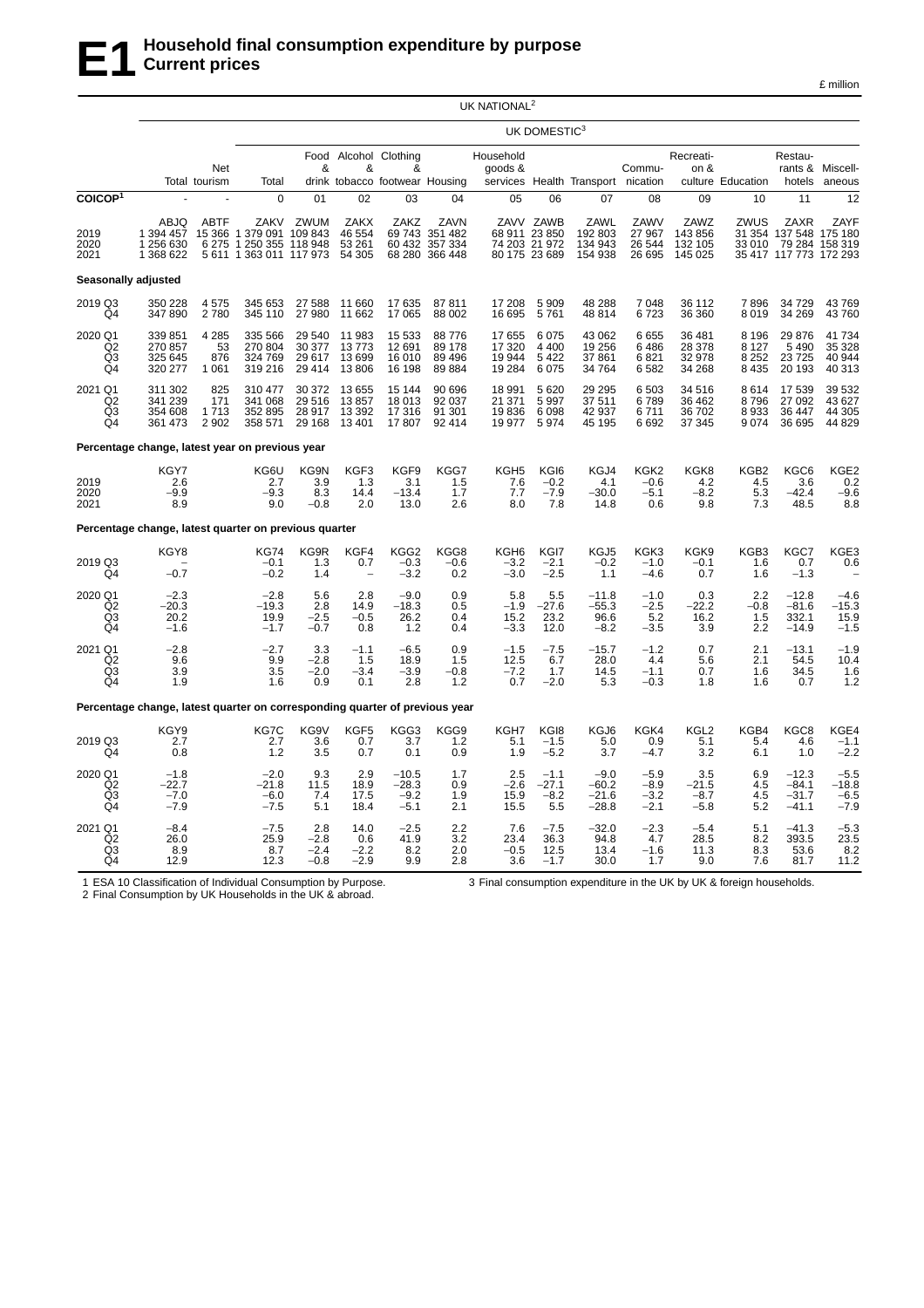|                                                   |                                                                             |                                          |                                             |                                          | UK NATIONAL <sup>2</sup>                     |                                           |                                       |                                              |
|---------------------------------------------------|-----------------------------------------------------------------------------|------------------------------------------|---------------------------------------------|------------------------------------------|----------------------------------------------|-------------------------------------------|---------------------------------------|----------------------------------------------|
|                                                   |                                                                             |                                          |                                             |                                          |                                              | UK DOMESTIC <sup>3</sup>                  |                                       |                                              |
|                                                   |                                                                             |                                          |                                             |                                          |                                              | Goods                                     |                                       |                                              |
|                                                   | Total                                                                       | Net tourism                              | Total                                       | Total                                    | Durable<br>goods                             | Semi-durable<br>goods                     | Non-durable<br>goods                  | Services                                     |
| COICOP <sup>1</sup>                               |                                                                             |                                          |                                             |                                          | D                                            | <b>SD</b>                                 | <b>ND</b>                             | S                                            |
| 2019<br>2020<br>2021                              | ABJQ<br>1 394 457<br>1 256 630<br>1 368 622                                 | <b>ABTF</b><br>15 366<br>6 2 7 5<br>5611 | ZAKV<br>1 379 091<br>1 250 355<br>1 363 011 | UTIF<br>566 671<br>563 919<br>597 878    | <b>UTIB</b><br>142 409<br>133 478<br>144 768 | UTIR<br>129 798<br>125 690<br>140 361     | UTIJ<br>294 464<br>304 751<br>312749  | <b>UTIN</b><br>812 420<br>686 436<br>765 133 |
| Seasonally adjusted                               |                                                                             |                                          |                                             |                                          |                                              |                                           |                                       |                                              |
| 2019 Q3<br>Q <sub>4</sub>                         | 350 228<br>347 890                                                          | 4575<br>2780                             | 345 653<br>345 110                          | 142 143<br>140 866                       | 35 884<br>34 735                             | 32 821<br>32 134                          | 73 4 38<br>73 997                     | 203 510<br>204 244                           |
| 2020 Q1<br>Q2<br>Q <sub>3</sub><br>Q4             | 339 851<br>270 857<br>325 645<br>320 277                                    | 4 2 8 5<br>53<br>876<br>1 0 6 1          | 335 566<br>270 804<br>324 769<br>319 216    | 139 910<br>127 676<br>150 099<br>146 234 | 31 713<br>26 0 26<br>39 605<br>36 134        | 31 295<br>27 327<br>33 360<br>33 708      | 76 902<br>74 323<br>77 134<br>76 392  | 195 656<br>143 128<br>174 670<br>172 982     |
| 2021 Q1<br>Q <sub>2</sub><br>Q <sub>3</sub><br>Q4 | 311 302<br>341 239<br>354 608<br>361 473                                    | 825<br>171<br>1713<br>2 9 0 2            | 310 477<br>341 068<br>352 895<br>358 571    | 140 675<br>154 997<br>149 767<br>152 439 | 31 600<br>38 087<br>37 070<br>38 011         | 32 409<br>37 404<br>35 002<br>35 546      | 76 666<br>79 506<br>77 695<br>78 882  | 169802<br>186 071<br>203 128<br>206 132      |
|                                                   | Percentage change, latest year on previous year                             |                                          |                                             |                                          |                                              |                                           |                                       |                                              |
| 2019<br>2020<br>2021                              | KGY7<br>2.6<br>$-9.9$<br>8.9                                                |                                          | KG6U<br>2.7<br>$-9.3$<br>9.0                | KHC <sub>9</sub><br>3.9<br>$-0.5$<br>6.0 | KHB <sub>5</sub><br>7.3<br>$-6.3$<br>8.5     | KHH <sub>5</sub><br>4.6<br>$-3.2$<br>11.7 | KHE <sub>5</sub><br>2.1<br>3.5<br>2.6 | KHF9<br>1.9<br>$-15.5$<br>11.5               |
|                                                   | Percentage change, latest quarter on previous quarter                       |                                          |                                             |                                          |                                              |                                           |                                       |                                              |
| 2019 Q3<br>Q4                                     | KGY8<br>$-0.7$                                                              |                                          | <b>KG74</b><br>$-0.1$<br>$-0.2$             | KHD <sub>2</sub><br>$-0.9$<br>$-0.9$     | KHB6<br>$-1.7$<br>$-3.2$                     | KHH <sub>6</sub><br>$-2.1$                | KHE6<br>$-0.9$<br>0.8                 | KHG2<br>0.4<br>0.4                           |
| 2020 Q1<br>Q <sub>2</sub><br>Q <sub>3</sub><br>Q4 | $-2.3$<br>$-20.3$<br>20.2<br>$-1.6$                                         |                                          | $-2.8$<br>$-19.3$<br>19.9<br>$-1.7$         | $-0.7$<br>$-8.7$<br>17.6<br>$-2.6$       | $-8.7$<br>$-17.9$<br>52.2<br>$-8.8$          | $-2.6$<br>$-12.7$<br>22.1<br>1.0          | 3.9<br>$-3.4$<br>3.8<br>$-1.0$        | $-4.2$<br>$-26.8$<br>22.0<br>$-1.0$          |
| 2021 Q1<br>Q <sub>2</sub><br>Q3<br>Q4             | $-2.8$<br>9.6<br>3.9<br>1.9                                                 |                                          | $-2.7$<br>9.9<br>3.5<br>1.6                 | $-3.8$<br>10.2<br>$-3.4$<br>1.8          | $-12.5$<br>20.5<br>$-2.7$<br>2.5             | $-3.9$<br>15.4<br>$-6.4$<br>1.6           | 0.4<br>3.7<br>$-2.3$<br>1.5           | $-1.8$<br>9.6<br>9.2<br>1.5                  |
|                                                   | Percentage change, latest quarter on corresponding quarter of previous year |                                          |                                             |                                          |                                              |                                           |                                       |                                              |
| 2019 Q3<br>Q4                                     | KGY9<br>2.7<br>0.8                                                          |                                          | KG7C<br>2.7<br>1.2                          | KHD3<br>4.3<br>1.1                       | KHB7<br>9.2<br>1.3                           | KHH7<br>6.4<br>0.9                        | KHE7<br>1.1<br>1.1                    | KHG3<br>1.6<br>1.3                           |
| 2020 Q1<br>Q <sub>2</sub><br>Q <sub>3</sub><br>Q4 | $-1.8$<br>$-22.7$<br>$-7.0$<br>$-7.9$                                       |                                          | $-2.0$<br>$-21.8$<br>$-6.0$<br>$-7.5$       | $-0.3$<br>$-11.0$<br>5.6<br>3.8          | $-10.1$<br>$-28.7$<br>10.4<br>4.0            | $-2.3$<br>$-16.7$<br>1.6<br>4.9           | 5.4<br>0.3<br>5.0<br>3.2              | $-3.1$<br>$-29.4$<br>$-14.2$<br>$-15.3$      |
| 2021 Q1<br>Q <sub>2</sub><br>Q3<br>Q4             | $-8.4$<br>26.0<br>8.9<br>12.9                                               |                                          | $-7.5$<br>25.9<br>8.7<br>12.3               | 0.5<br>21.4<br>$-0.2$<br>4.2             | $-0.4$<br>46.3<br>$-6.4$<br>5.2              | 3.6<br>36.9<br>4.9<br>5.5                 | $-0.3$<br>7.0<br>0.7<br>3.3           | $-13.2$<br>30.0<br>16.3<br>19.2              |

1 ESA 10 Classification of Individual Consumption by Purpose.

3 Final consumption expenditure in the UK by UK & foreign households.

2 Final Consumption by UK Households in the UK & abroad.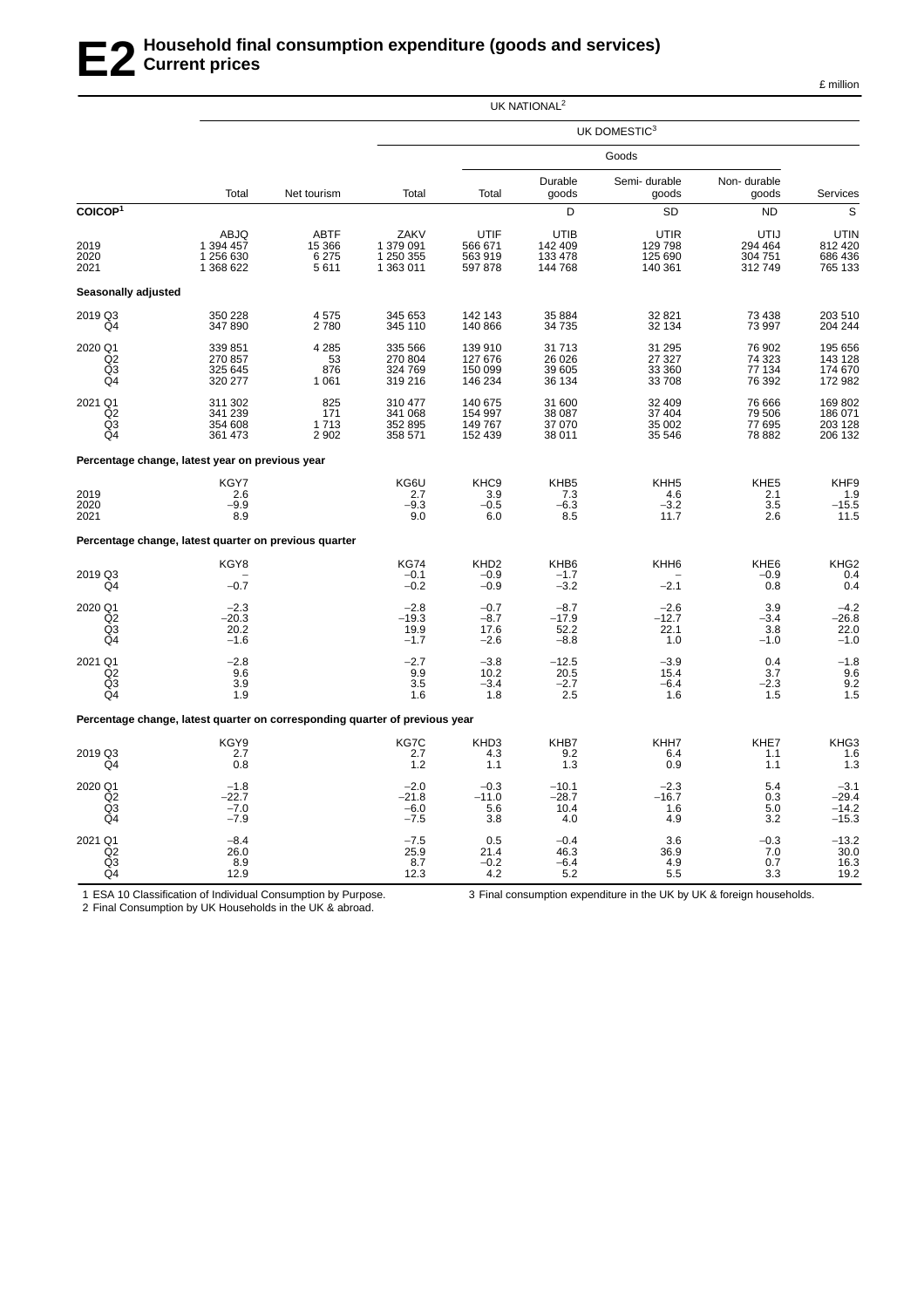Reference year 2019, £ million

|                                       |                                                                             |                                   |                                                                                               |                                       |                                      |                                                              |                                                     | UK NATIONAL <sup>2</sup>            |                                                              |                                          |                                       |                                       |                                    |                                                                 |                                       |
|---------------------------------------|-----------------------------------------------------------------------------|-----------------------------------|-----------------------------------------------------------------------------------------------|---------------------------------------|--------------------------------------|--------------------------------------------------------------|-----------------------------------------------------|-------------------------------------|--------------------------------------------------------------|------------------------------------------|---------------------------------------|---------------------------------------|------------------------------------|-----------------------------------------------------------------|---------------------------------------|
|                                       |                                                                             |                                   |                                                                                               |                                       |                                      |                                                              |                                                     |                                     | UK DOMESTIC <sup>3</sup>                                     |                                          |                                       |                                       |                                    |                                                                 |                                       |
|                                       |                                                                             | Net<br>Total tourism              | Total                                                                                         | &                                     | &                                    | Food Alcohol Clothing<br>&<br>drink tobacco footwear Housing |                                                     | Household<br>goods &                |                                                              | services Health Transport nication       | Commu-                                | Recreati-<br>on &                     | culture Education                  | Restau-<br>hotels                                               | rants & Miscell-<br>aneous            |
| COICOP <sup>1</sup>                   |                                                                             |                                   | $\Omega$                                                                                      | 01                                    | 02                                   | 03                                                           | 04                                                  | 05                                  | 06                                                           | 07                                       | 08                                    | 09                                    | 10                                 | 11                                                              | 12                                    |
| 2019<br>2020<br>2021                  | ABJR<br>1 394 457<br>1 248 453<br>1 325 545                                 | ABTH                              | <b>ZAKW</b><br>15 366 1 379 091 109 843<br>6 148 1 242 305 118 093<br>5 619 1 319 926 116 758 | ZWUN                                  | ZAKY<br>46 554<br>51 958<br>51 581   | <b>ZALA</b><br>69 743                                        | ZAVO<br>351 482<br>61 233 356 124<br>68 818 359 087 |                                     | ZAVW ZAWC<br>68 911 23 850<br>74 199 21 467<br>77 281 22 865 | ZAWM<br>192 803<br>133 369<br>143 866    | ZAWW<br>27 967<br>27 140<br>28 061    | ZAXA<br>143 856<br>129 968<br>138 858 | ZWUT<br>30 427                     | <b>ZAXS</b><br>31 354 137 548 175 180<br>33 118 111 021 168 612 | ZAYG<br>78 228 160 099                |
| Seasonally adjusted                   |                                                                             |                                   |                                                                                               |                                       |                                      |                                                              |                                                     |                                     |                                                              |                                          |                                       |                                       |                                    |                                                                 |                                       |
| 2019 Q3<br>Q4                         | 349 391<br>347 126                                                          | 4 1 4 1<br>3 2 6 8                | 345 252<br>343 856                                                                            | 27 528<br>27 851                      | 11 632<br>11 656                     | 17 624<br>17 009                                             | 87 642<br>87 908                                    | 17 197<br>16 598                    | 5888<br>5718                                                 | 48 386<br>48 103                         | 7 0 9 3<br>7 3 5 4                    | 36 114<br>36 230                      | 7856<br>8008                       | 34 489<br>33 945                                                | 43793<br>43 453                       |
| 2020 Q1<br>Q2<br>Q3<br>Q4             | 337 517<br>270 117<br>323 033<br>317 786                                    | 3569<br>189<br>1 3 1 8<br>1 0 7 2 | 333 948<br>269 928<br>321 715<br>316714                                                       | 29 435<br>29 854<br>29 410<br>29 3 94 | 11 925<br>13 349<br>13 299<br>13 385 | 15 634<br>13 177<br>16 021<br>16 401                         | 88 085<br>89 067<br>89 191<br>89781                 | 17 620<br>17 394<br>19787<br>19 398 | 5920<br>4 2 9 6<br>5 3 0 4<br>5947                           | 42 800<br>19560<br>37 262<br>33747       | 6742<br>6519<br>7 0 38<br>6841        | 36 116<br>27 922<br>32 382<br>33 548  | 8 0 61<br>7077<br>7501<br>7788     | 29 547<br>5 4 4 3<br>23 460<br>19778                            | 42 063<br>36 270<br>41 060<br>40 706  |
| 2021 Q1<br>Q2<br>Q3<br>Q4             | 307 037<br>333 136<br>341 803<br>343 569                                    | 509<br>409<br>2 0 8 0<br>2621     | 306 528<br>332 727<br>339 723<br>340 948                                                      | 30 509<br>29 278<br>28 613<br>28 358  | 13 127<br>13 217<br>12701<br>12 536  | 15 8 84<br>18 3 65<br>17 019<br>17 550                       | 89 905<br>90 683<br>89 354<br>89 145                | 18818<br>20746<br>19 003<br>18714   | 5 4 3 0<br>5788<br>5888<br>5759                              | 28 346<br>35 545<br>39 364<br>40 611     | 6798<br>7 1 4 3<br>7 0 7 0<br>7 0 5 0 | 33 588<br>35 121<br>34 977<br>35 172  | 7966<br>8 3 3 4<br>8414<br>8 4 0 4 | 16 959<br>25722<br>34 148<br>34 192                             | 39 198<br>42785<br>43 172<br>43 457   |
|                                       | Percentage change, latest year on previous year                             |                                   |                                                                                               |                                       |                                      |                                                              |                                                     |                                     |                                                              |                                          |                                       |                                       |                                    |                                                                 |                                       |
| 2019<br>2020<br>2021                  | KGZ5<br>1.2<br>$-10.5$<br>6.2                                               |                                   | KG7O<br>1.4<br>$-9.9$<br>6.2                                                                  | KG9Y<br>2.2<br>7.5<br>$-1.1$          | KGF6<br>$-2.1$<br>11.6<br>$-0.7$     | KGG4<br>3.6<br>$-12.2$<br>12.4                               | KGH <sub>2</sub><br>0.1<br>1.3<br>0.8               | KGH8<br>6.5<br>7.7<br>4.2           | KGI9<br>$-3.0$<br>$-10.0$<br>6.5                             | KGJ7<br>0.9<br>$-30.8$<br>7.9            | KGK5<br>13.2<br>$-3.0$<br>3.4         | KGL3<br>2.4<br>$-9.7$<br>6.8          | KGB8<br>1.8<br>$-3.0$<br>8.8       | KGD4<br>0.4<br>$-43.1$<br>41.9                                  | KGE8<br>0.8<br>$-8.6$<br>5.3          |
|                                       | Percentage change, latest quarter on previous quarter                       |                                   |                                                                                               |                                       |                                      |                                                              |                                                     |                                     |                                                              |                                          |                                       |                                       |                                    |                                                                 |                                       |
| 2019 Q3<br>Q4                         | KGZ6<br>$-0.3$<br>$-0.6$                                                    |                                   | KG7R<br>$-0.4$<br>$-0.4$                                                                      | KGA3<br>1.2<br>1.2                    | KGF7<br>0.8<br>0.2                   | KGG5<br>$-0.6$<br>$-3.5$                                     | KGH <sub>3</sub><br>$-0.5$<br>0.3                   | KGH9<br>$-3.5$<br>$-3.5$            | KGJ2<br>$-2.5$<br>$-2.9$                                     | KGJ8<br>$-0.7$<br>$-0.6$                 | KGK6<br>3.0<br>3.7                    | KGL4<br>$-0.3$<br>0.3                 | KGB9<br>1.1<br>1.9                 | KGD5<br>$-0.5$<br>$-1.6$                                        | KGE9<br>$-0.1$<br>$-0.8$              |
| 2020 Q1<br>Q2<br>Q <sub>3</sub><br>Q4 | $-2.8$<br>$-20.0$<br>19.6<br>$-1.6$                                         |                                   | $-2.9$<br>$-19.2$<br>19.2<br>$-1.6$                                                           | 5.7<br>1.4<br>$-1.5$<br>$-0.1$        | 2.3<br>11.9<br>$-0.4$<br>0.6         | $-8.1$<br>$-15.7$<br>21.6<br>2.4                             | 0.2<br>1.1<br>0.1<br>0.7                            | 6.2<br>$-1.3$<br>13.8<br>$-2.0$     | 3.5<br>$-27.4$<br>23.5<br>12.1                               | $-11.0$<br>$-54.3$<br>90.5<br>$-9.4$     | $-8.3$<br>$-3.3$<br>8.0<br>$-2.8$     | $-0.3$<br>$-22.7$<br>16.0<br>3.6      | 0.7<br>$-12.2$<br>6.0<br>3.8       | $-13.0$<br>$-81.6$<br>331.0<br>$-15.7$                          | $-3.2$<br>$-13.8$<br>13.2<br>$-0.9$   |
| 2021 Q1<br>Q <sub>2</sub><br>Q3<br>Q4 | $-3.4$<br>8.5<br>2.6<br>0.5                                                 |                                   | $-3.2$<br>8.5<br>2.1<br>0.4                                                                   | 3.8<br>$-4.0$<br>$-2.3$<br>$-0.9$     | $-1.9$<br>0.7<br>$-3.9$<br>$-1.3$    | $-3.2$<br>15.6<br>$-7.3$<br>3.1                              | 0.1<br>0.9<br>$-1.5$<br>$-0.2$                      | $-3.0$<br>10.2<br>$-8.4$<br>$-1.5$  | $-8.7$<br>6.6<br>1.7<br>$-2.2$                               | $-16.0$<br>25.4<br>10.7<br>3.2           | $-0.6$<br>5.1<br>$-1.0$<br>$-0.3$     | 0.1<br>4.6<br>$-0.4$<br>0.6           | 2.3<br>4.6<br>1.0<br>$-0.1$        | $-14.3$<br>51.7<br>32.8<br>0.1                                  | $-3.7$<br>9.2<br>$0.9$<br>$0.7$       |
|                                       | Percentage change, latest quarter on corresponding quarter of previous year |                                   |                                                                                               |                                       |                                      |                                                              |                                                     |                                     |                                                              |                                          |                                       |                                       |                                    |                                                                 |                                       |
| 2019 Q3<br>Q4                         | KGZ7<br>1.2<br>$-0.1$                                                       |                                   | KG7U<br>1.3<br>0.2                                                                            | KGA6<br>1.3<br>1.9                    | KGF8<br>$-2.4$<br>$-0.9$             | KGG6<br>3.9<br>$-0.3$                                        | KGH4<br>$-0.3$<br>0.1                               | KGI2<br>4.2<br>0.4                  | KGJ3<br>$-4.3$<br>$-7.2$                                     | KGJ9<br>1.7<br>0.4                       | KGK7<br>12.1<br>14.4                  | KGL5<br>3.5<br>1.9                    | KGC2<br>2.7<br>4.4                 | KGD6<br>1.0<br>$-2.1$                                           | KGF2<br>0.1<br>$-1.8$                 |
| 2020 Q1<br>Q <sub>2</sub><br>Q3<br>Q4 | $-2.9$<br>$-22.9$<br>$-7.5$<br>$-8.5$                                       |                                   | $-2.8$<br>$-22.1$<br>$-6.8$<br>$-7.9$                                                         | 8.0<br>9.8<br>6.8<br>5.5              | 1.7<br>15.7<br>14.3<br>14.8          | $-10.0$<br>$-25.7$<br>$-9.1$<br>$-3.6$                       | 0.3<br>1.1<br>1.8<br>2.1                            | 1.9<br>$-2.4$<br>15.1<br>16.9       | $-4.6$<br>$-28.8$<br>$-9.9$<br>4.0                           | $-10.1$<br>$-59.9$<br>$-23.0$<br>$-29.8$ | 1.7<br>$-5.4$<br>$-0.8$<br>$-7.0$     | 2.3<br>$-22.9$<br>$-10.3$<br>$-7.4$   | 4.4<br>$-8.9$<br>$-4.5$<br>$-2.7$  | $-14.2$<br>$-84.3$<br>$-32.0$<br>$-41.7$                        | $-4.6$<br>$-17.3$<br>$-6.2$<br>$-6.3$ |
| 2021 Q1<br>Q2<br>Q3<br>Q4             | $-9.0$<br>23.3<br>5.8<br>8.1                                                |                                   | $-8.2$<br>23.3<br>5.6<br>7.7                                                                  | 3.6<br>$-1.9$<br>$-2.7$<br>$-3.5$     | 10.1<br>$-1.0$<br>$-4.5$<br>$-6.3$   | 1.6<br>39.4<br>6.2<br>7.0                                    | 2.1<br>1.8<br>0.2<br>$-0.7$                         | 6.8<br>19.3<br>$-4.0$<br>$-3.5$     | $-8.3$<br>34.7<br>11.0<br>$-3.2$                             | $-33.8$<br>81.7<br>5.6<br>20.3           | 0.8<br>9.6<br>0.5<br>3.1              | $-7.0$<br>25.8<br>8.0<br>4.8          | $-1.2$<br>17.8<br>12.2<br>7.9      | $-42.6$<br>372.6<br>45.6<br>72.9                                | $-6.8$<br>18.0<br>5.1<br>6.8          |

1 ESA 10 Classification of Individual Consumption by Purpose. 2 Final consumption expenditure by UK households in the UK & abroad. 3 Final consumption expenditure in the UK by UK & foreign households.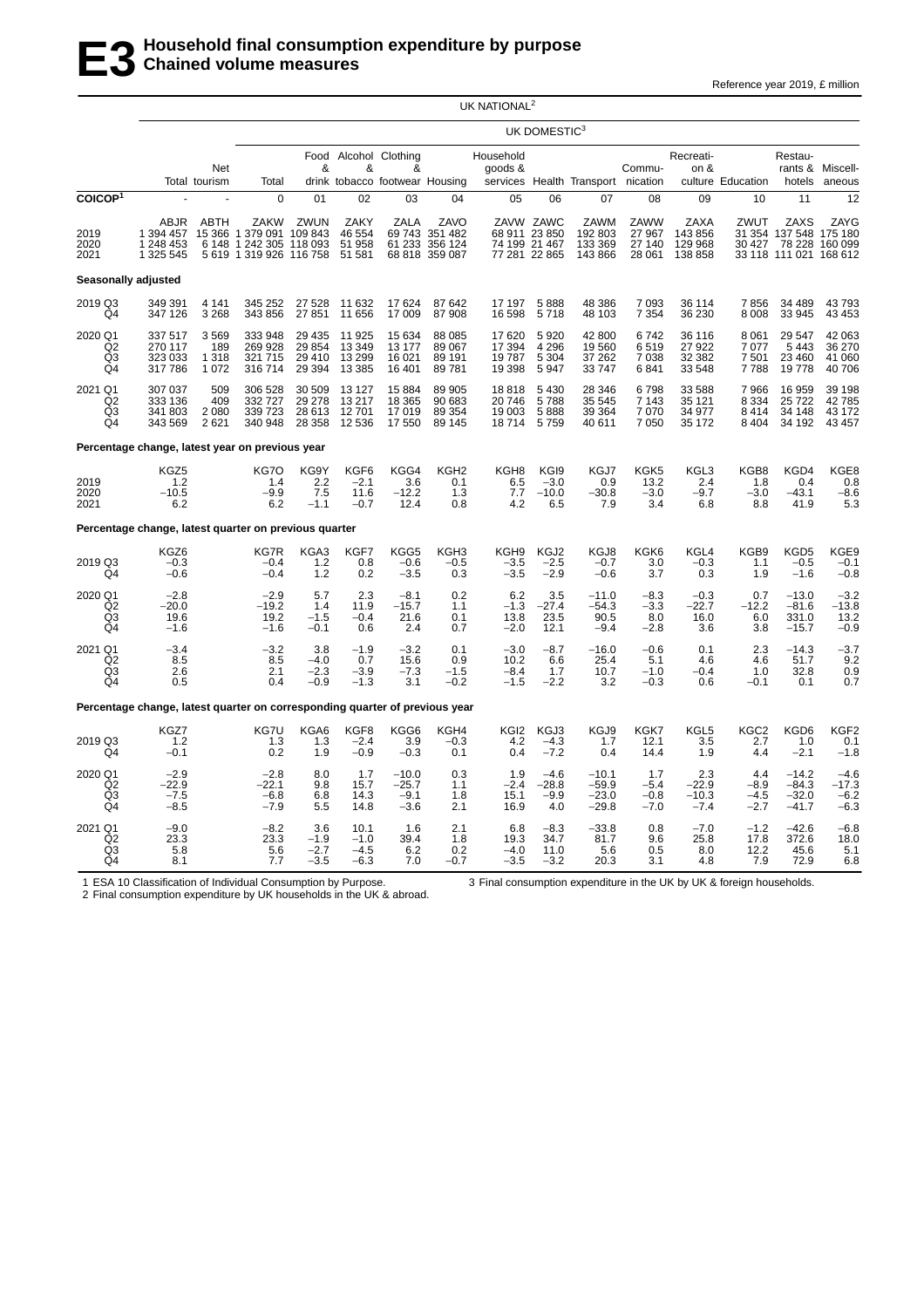Reference year 2019, £ million

|                                                               |                                                                             | UK NATIONAL <sup>2</sup>          |                                             |                                          |                                              |                                           |                                       |                                                   |  |  |  |  |
|---------------------------------------------------------------|-----------------------------------------------------------------------------|-----------------------------------|---------------------------------------------|------------------------------------------|----------------------------------------------|-------------------------------------------|---------------------------------------|---------------------------------------------------|--|--|--|--|
|                                                               |                                                                             |                                   |                                             |                                          |                                              | UK DOMESTIC <sup>3</sup>                  |                                       |                                                   |  |  |  |  |
|                                                               |                                                                             |                                   |                                             |                                          |                                              | Goods                                     |                                       |                                                   |  |  |  |  |
|                                                               | Total                                                                       | Net tourism                       | Total                                       | Total                                    | Durable<br>goods                             | Semi-durable<br>goods                     | Non-durable<br>goods                  | Services                                          |  |  |  |  |
| COICOP <sup>1</sup>                                           |                                                                             |                                   |                                             |                                          | D                                            | <b>SD</b>                                 | <b>ND</b>                             | S                                                 |  |  |  |  |
| 2019<br>2020<br>2021                                          | ABJR<br>1 394 457<br>1 248 453<br>1 325 545                                 | ABTH<br>15 366<br>6 1 4 8<br>5619 | ZAKW<br>1 379 091<br>1 242 305<br>1 319 926 | UTIH<br>566 671<br>561 673<br>579 359    | <b>UTID</b><br>142 409<br>130 463<br>134 661 | UTIT<br>129 798<br>126 079<br>138 793     | UTIL<br>294 464<br>305 131<br>305 905 | UTIP<br>812 420<br>680 632<br>740 567             |  |  |  |  |
| Seasonally adjusted                                           |                                                                             |                                   |                                             |                                          |                                              |                                           |                                       |                                                   |  |  |  |  |
| 2019 Q3<br>Q4                                                 | 349 391<br>347 126                                                          | 4 1 4 1<br>3 2 6 8                | 345 252<br>343 856                          | 142 169<br>140 206                       | 36 069<br>34 413                             | 32 882<br>32 033                          | 73 215<br>73760                       | 203 089<br>203 617                                |  |  |  |  |
| 2020 Q1<br>Q2<br>Q3<br>Q4                                     | 337 517<br>270 117<br>323 033<br>317 786                                    | 3569<br>189<br>1 3 1 8<br>1 0 7 2 | 333 948<br>269 928<br>321 715<br>316 714    | 139 149<br>127 586<br>149 118<br>145 820 | 31 620<br>25 760<br>38 452<br>34 631         | 31 365<br>27 647<br>33 171<br>33 896      | 76 164<br>74 179<br>77 495<br>77 293  | 194 799<br>142 342<br>172 597<br>170 894          |  |  |  |  |
| 2021 Q1<br>Q <sub>2</sub><br>Q <sub>3</sub><br>Q <sub>4</sub> | 307 037<br>333 136<br>341 803<br>343 569                                    | 509<br>409<br>2 0 8 0<br>2621     | 306 528<br>332 727<br>339 723<br>340 948    | 139 996<br>151 321<br>144 002<br>144 040 | 30 411<br>35 729<br>33 918<br>34 603         | 33 095<br>37 139<br>34 163<br>34 396      | 76 490<br>78 453<br>75 921<br>75 041  | 166 532<br>181 406<br>195 721<br>196 908          |  |  |  |  |
|                                                               | Percentage change, latest year on previous year                             |                                   |                                             |                                          |                                              |                                           |                                       |                                                   |  |  |  |  |
| 2019<br>2020<br>2021                                          | KGZ5<br>1.2<br>$-10.5$<br>6.2                                               |                                   | KG7O<br>1.4<br>$-9.9$<br>6.2                | KHD7<br>2.2<br>$-0.9$<br>3.1             | KHC <sub>3</sub><br>4.8<br>$-8.4$<br>3.2     | KH <sub>13</sub><br>4.3<br>$-2.9$<br>10.1 | KHF3<br>0.1<br>3.6<br>0.3             | KHG7<br>$-16.2$<br>8.8                            |  |  |  |  |
|                                                               | Percentage change, latest quarter on previous quarter                       |                                   |                                             |                                          |                                              |                                           |                                       |                                                   |  |  |  |  |
| 2019 Q3<br>Q4                                                 | KGZ6<br>$-0.3$<br>$-0.6$                                                    |                                   | KG7R<br>$-0.4$<br>$-0.4$                    | KHD8<br>$-0.7$<br>$-1.4$                 | KHC4<br>$-1.5$<br>$-4.6$                     | KHI4<br>$-2.6$                            | KHF4<br>$-0.6$<br>0.7                 | KHG8<br>$-0.1$<br>0.3                             |  |  |  |  |
| 2020 Q1<br>Q2<br>Q3<br>Q4                                     | $-2.8$<br>$-20.0$<br>19.6<br>$-1.6$                                         |                                   | $-2.9$<br>$-19.2$<br>19.2<br>$-1.6$         | $-0.8$<br>$-8.3$<br>16.9<br>$-2.2$       | $-8.1$<br>$-18.5$<br>49.3<br>$-9.9$          | $-2.1$<br>$-11.9$<br>20.0<br>2.2          | 3.3<br>$-2.6$<br>4.5<br>$-0.3$        | $-4.3$<br>$-26.9$<br>$21.3$<br>$-1.0$             |  |  |  |  |
| 2021 Q1<br>Q2<br>Q3<br>Q4                                     | $-3.4$<br>8.5<br>2.6<br>0.5                                                 |                                   | $-3.2$<br>8.5<br>2.1<br>0.4                 | $-4.0$<br>8.1<br>$-4.8$                  | $-12.2$<br>17.5<br>$-5.1$<br>2.0             | $-2.4$<br>12.2<br>$-8.0$<br>0.7           | $-1.0$<br>2.6<br>$-3.2$<br>$-1.2$     | $^{-2.6}_{8.9}$<br>7.9<br>0.6                     |  |  |  |  |
|                                                               | Percentage change, latest quarter on corresponding quarter of previous year |                                   |                                             |                                          |                                              |                                           |                                       |                                                   |  |  |  |  |
| 2019 Q3<br>Q4                                                 | KGZ7<br>1.2<br>$-0.1$                                                       |                                   | KG7U<br>1.3<br>0.2                          | KHD9<br>2.3<br>$-0.2$                    | KHC <sub>5</sub><br>6.2<br>$-0.5$            | KHI <sub>5</sub><br>6.2<br>0.2            | KHF5<br>$-1.1$<br>$-0.2$              | KHG9<br>$\begin{array}{c} 0.6 \\ 0.5 \end{array}$ |  |  |  |  |
| 2020 Q1<br>Q2<br>Q3<br>Q4                                     | $-2.9$<br>$-22.9$<br>$-7.5$<br>$-8.5$                                       |                                   | $-2.8$<br>$-22.1$<br>$-6.8$<br>$-7.9$       | $-1.4$<br>$-10.9$<br>4.9<br>4.0          | $-10.4$<br>$-29.7$<br>6.6<br>0.6             | $-2.0$<br>$-16.0$<br>0.9<br>5.8           | 3.1<br>0.7<br>5.8<br>4.8              | $-3.7$<br>$-30.0$<br>$-15.0$<br>$-16.1$           |  |  |  |  |
| 2021 Q1<br>Q2<br>$^{Q3}_{Q4}$                                 | $-9.0$<br>23.3<br>5.8<br>8.1                                                |                                   | $-8.2$<br>23.3<br>5.6<br>7.7                | 0.6<br>18.6<br>$-3.4$<br>$-1.2$          | $-3.8$<br>38.7<br>$-11.8$<br>$-0.1$          | 5.5<br>34.3<br>3.0<br>1.5                 | 0.4<br>5.8<br>$-2.0$<br>$-2.9$        | $-14.5$<br>27.4<br>13.4<br>15.2                   |  |  |  |  |

1 ESA 10 Classification of Individual Consumption by Purpose.

3 Final consumption expenditure in the UK by UK & foreign households.

2 Final consumption expenditure by UK households in the UK & abroad.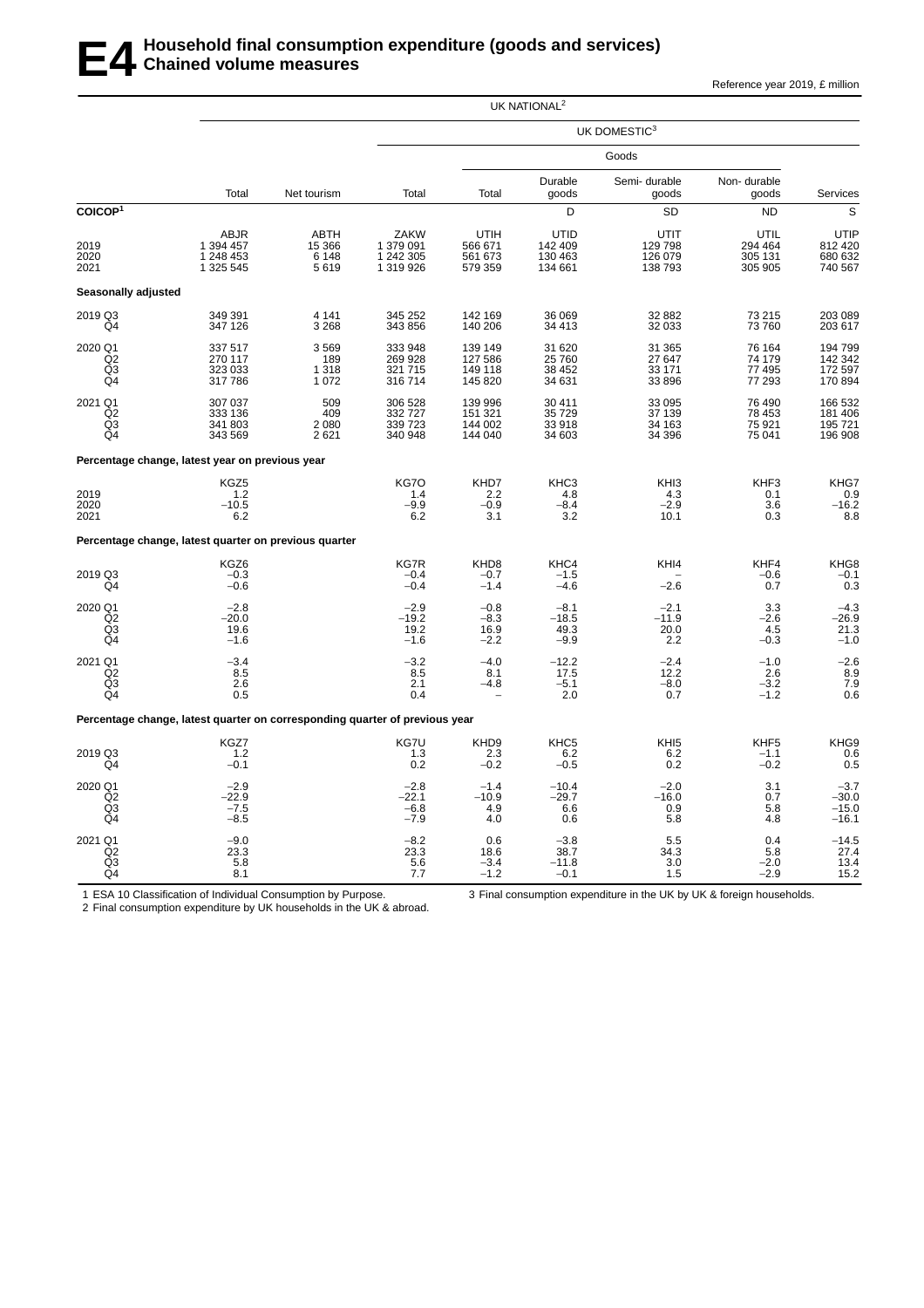|                                       | Analysis by sector                                                                                             |                                      |                                      |                                                             |                                      |                                                                           |                                                                   |                                          |                                                                                                                                            | Analysis by asset                     |                                        |                                                     |                                                                   |
|---------------------------------------|----------------------------------------------------------------------------------------------------------------|--------------------------------------|--------------------------------------|-------------------------------------------------------------|--------------------------------------|---------------------------------------------------------------------------|-------------------------------------------------------------------|------------------------------------------|--------------------------------------------------------------------------------------------------------------------------------------------|---------------------------------------|----------------------------------------|-----------------------------------------------------|-------------------------------------------------------------------|
|                                       |                                                                                                                |                                      | Public corporations <sup>2</sup>     |                                                             |                                      | <b>Private Sector</b>                                                     |                                                                   |                                          |                                                                                                                                            |                                       |                                        |                                                     |                                                                   |
|                                       | <b>Business</b><br>investment <sup>1</sup> government Dwellings <sup>4</sup> ced assets Dwellings <sup>4</sup> | General                              |                                      | Costs of<br>transfer<br>of<br>ownership<br>of<br>non-produ- |                                      | Costs of<br>transfer<br>οf<br>ownership<br>οf<br>non-produ-<br>ced assets |                                                                   | Transport                                | ICT<br>equipment<br>and other<br>machinery<br>and<br>Total equipment equipment <sup>3</sup> Dwellings <sup>4</sup> structures <sup>5</sup> |                                       | buildings                              | Other Intellect-<br>ual<br>and Property<br>Products | Total                                                             |
| 2019<br>2020<br>2021                  | <b>NPEK</b><br>225 865<br>203 478<br>207 091                                                                   | RPZG<br>62 108<br>65 25 2<br>72 453  | L62R<br>4680<br>4 3 2 0<br>5 2 7 8   | L62S<br>766<br>645<br>822                                   | L62T<br>82 628<br>74 145<br>86 420   | <b>L62U</b>                                                               | <b>NPQS</b><br>23 563 399 609<br>20 089 367 929<br>23 703 395 767 | <b>TLPX</b><br>19877<br>15 348<br>14 080 | <b>TLPW</b><br>65 098<br>57 135<br>63 628                                                                                                  | GGAE<br>87 306<br>78 284<br>91 698    | EQED<br>139 686<br>127 107<br>137 956  | <b>TLPK</b>                                         | <b>NPQS</b><br>87 643 399 609<br>90 055 367 929<br>88 405 395 767 |
|                                       | <b>Seasonally adjusted</b>                                                                                     |                                      |                                      |                                                             |                                      |                                                                           |                                                                   |                                          |                                                                                                                                            |                                       |                                        |                                                     |                                                                   |
| 2019 Q3<br>Q4                         | 57 236<br>56777                                                                                                | 15 5 62<br>15 4 53                   | 1 1 7 7<br>1 2 2 6                   | 193<br>187                                                  | 20 9 26<br>20 319                    | 5 6 1 6                                                                   | 5 823 100 917<br>99 578                                           | 5756<br>4 9 6 9                          | 16 483<br>15916                                                                                                                            | 22 103<br>21 544                      | 34 347<br>34 987                       | 22 162                                              | 22 228 100 917<br>99 578                                          |
| 2020 Q1<br>Q <sub>2</sub><br>Q3<br>Q4 | 55 357<br>45 673<br>49 980<br>52 4 68                                                                          | 15618<br>16 28 6<br>16 479<br>16869  | 1 1 7 0<br>967<br>1 0 7 2<br>1 1 1 1 | 185<br>142<br>145<br>173                                    | 19 935<br>11 927<br>21 053<br>21 230 | 5 6 2 3<br>4 6 6 0<br>4612<br>5 1 9 4                                     | 97 888<br>79 655<br>93 341<br>97 045                              | 4649<br>2 3 7 5<br>4 1 5 9<br>4 1 6 5    | 15 1 15<br>12 971<br>13947<br>15 102                                                                                                       | 20 9 24<br>12894<br>22 1 25<br>22 341 | 34 455<br>29 119<br>30 757<br>32 776   | 22745<br>22 29 6<br>22 353<br>22 661                | 97888<br>79 655<br>93 341<br>97 045                               |
| 2021 Q1<br>Q <sub>2</sub><br>Q3<br>Q4 | 48 773<br>52 260<br>52 877<br>53 181                                                                           | 20 4 24<br>17 221<br>17 320<br>17488 | 1 1 1 3<br>1313<br>1 3 7 4<br>1478   | 188<br>199<br>208<br>227                                    | 20 458<br>21 254<br>21 611<br>23 097 | 5962<br>5989<br>6 0 5 5                                                   | 96 918<br>98 236<br>99 445<br>5 697 101 168                       | 2985<br>3715<br>3 3 0 5<br>4 0 7 5       | 15 541<br>15 5 85<br>16 4 46<br>16 056                                                                                                     | 21 571<br>22 567<br>22 985<br>24 575  | 35 290<br>34 250<br>34 512<br>33 904   | 21 531<br>22 119<br>22 197                          | 96918<br>98 236<br>99 4 45<br>22 558 101 168                      |
|                                       | Percentage change, latest year on previous year                                                                |                                      |                                      |                                                             |                                      |                                                                           |                                                                   |                                          |                                                                                                                                            |                                       |                                        |                                                     |                                                                   |
| 2019<br>2020<br>2021                  | KG6N<br>3.9<br>$-9.9$<br>1.8                                                                                   | KH7N<br>8.6<br>5.1<br>11.0           | L64E<br>1.3<br>$-7.7$<br>22.2        | L64H<br>1.1<br>$-15.8$<br>27.4                              | L64K<br>2.4<br>$-10.3$<br>16.6       | L64N<br>$-9.2$<br>$-14.7$<br>18.0                                         | KG6O<br>3.4<br>-7.9<br>7.6                                        | KG6T<br>$-4.8$<br>$-22.8$<br>$-8.3$      | KG6S<br>2.0<br>$-12.2$<br>11.4                                                                                                             | KH7X<br>2.4<br>$-10.3$<br>17.1        | KH7W<br>5.9<br>-9.0<br>8.5             | KG6R<br>3.6<br>2.8<br>$-1.8$                        | KG6O<br>3.4<br>$-7.9$<br>7.6                                      |
|                                       | Percentage change, latest quarter on previous quarter                                                          |                                      |                                      |                                                             |                                      |                                                                           |                                                                   |                                          |                                                                                                                                            |                                       |                                        |                                                     |                                                                   |
| 2019 Q3<br>Q4                         | KG6V<br>1.6<br>$-0.8$                                                                                          | KH7P<br>3.3<br>$-0.7$                | L64F<br>2.2<br>4.2                   | L64I<br>$-5.4$<br>$-3.1$                                    | L64L<br>0.6<br>$-2.9$                | L64O<br>1.9<br>$-3.6$                                                     | KG6W<br>1.6<br>$-1.3$                                             | <b>KG73</b><br>15.4<br>$-13.7$           | <b>KG72</b><br>2.1<br>$-3.4$                                                                                                               | <b>KH83</b><br>0.7<br>$-2.5$          | <b>KH82</b><br>$-0.4$<br>1.9           | KG6Z<br>2.4<br>$-0.3$                               | KG6W<br>1.6<br>$-1.3$                                             |
| 2020 Q1<br>Q <sub>2</sub><br>Q3<br>Q4 | $-2.5$<br>$-17.5$<br>9.4<br>5.0                                                                                | 1.1<br>4.3<br>1.2<br>2.4             | $-4.6$<br>$-17.4$<br>10.9<br>3.6     | $-1.1$<br>$-23.2$<br>2.1<br>19.3                            | $-1.9$<br>$-40.2$<br>76.5<br>0.8     | 0.1<br>$-17.1$<br>$-1.0$<br>12.6                                          | $-1.7$<br>$-18.6$<br>17.2<br>4.0                                  | $-6.4$<br>$-48.9$<br>75.1<br>0.1         | $-5.0$<br>$-14.2$<br>7.5<br>8.3                                                                                                            | $-2.9$<br>$-38.4$<br>71.6<br>1.0      | $-1.5$<br>$-15.5$<br>5.6<br>6.6        | 2.6<br>$-2.0$<br>0.3<br>1.4                         | $-1.7$<br>$-18.6$<br>17.2<br>4.0                                  |
| 2021 Q1<br>Q2<br>Q3<br>Q4             | $-7.0$<br>7.1<br>$1.2$<br>0.6                                                                                  | 21.1<br>$-15.7$<br>0.6<br>1.0        | 0.2<br>18.0<br>4.6<br>7.6            | 8.7<br>5.9<br>4.5<br>9.1                                    | $-3.6$<br>3.9<br>1.7<br>6.9          | 14.8<br>0.5<br>1.1<br>$-5.9$                                              | $-0.1$<br>1.4<br>1.2<br>1.7                                       | $-28.3$<br>24.5<br>$-11.0$<br>23.3       | 2.9<br>0.3<br>5.5<br>$-2.4$                                                                                                                | $-3.4$<br>4.6<br>1.9<br>6.9           | 7.7<br>$-2.9$<br>0.8<br>$-1.8$         | $-5.0$<br>2.7<br>0.4<br>1.6                         | $-0.1$<br>1.4<br>1.2<br>1.7                                       |
|                                       | Percentage change, latest quarter on corresponding quarter of previous year                                    |                                      |                                      |                                                             |                                      |                                                                           |                                                                   |                                          |                                                                                                                                            |                                       |                                        |                                                     |                                                                   |
| 2019 Q3<br>Q4                         | <b>KG75</b><br>6.2<br>4.4                                                                                      | KH7R<br>5.7<br>6.3                   | L64G<br>4.2<br>14.3                  | L64J<br>$-2.5$<br>$-3.1$                                    | L64M<br>2.7<br>$-0.6$                | L64P<br>$-15.7$<br>$-1/6$                                                 | <b>KG76</b><br>3.8<br>2.2                                         | KG7B<br>$-1.7$<br>-23.5                  | KG7A<br>3.1<br>$-0.8$                                                                                                                      | <b>KH87</b><br>2.8<br>0.1             | <b>KH86</b><br>5.1<br>გ.               | <b>KG79</b><br>4.7<br>4.6                           | KG76<br>3.8<br>2.2                                                |
| 2020 Q1<br>Q2<br>Q3<br>Q4             | $-0.3$<br>$-19.0$<br>$-12.7$<br>$-7.6$                                                                         | $-2.5$<br>8.1<br>5.9<br>9.2          | 4.0<br>$-16.1$<br>$-8.9$<br>$-9.4$   | 1.6<br>$-30.4$<br>$-24.9$<br>$-7.5$                         | $-3.1$<br>$-42.7$<br>0.6<br>4.5      | $-12.3$<br>$-18.4$<br>$-20.8$<br>$-7.5$                                   | $-1.9$<br>$-19.8$<br>$-7.5$<br>$-2.5$                             | 11.7<br>$-52.4$<br>$-27.7$<br>$-16.2$    | $-8.7$<br>$-19.6$<br>$-15.4$<br>$-5.1$                                                                                                     | $-3.6$<br>$-41.3$<br>0.1<br>3.7       | $-3.9$<br>$-15.6$<br>$-10.5$<br>$-6.3$ | 5.6<br>2.7<br>0.6<br>2.3                            | $-1.9$<br>$-19.8$<br>$-7.5$<br>$-2.5$                             |
| 2021 Q1<br>Q2<br>Q <sub>3</sub><br>Q4 | $-11.9$<br>14.4<br>5.8<br>1.4                                                                                  | 30.8<br>5.7<br>5.1<br>3.7            | $-4.9$<br>35.8<br>28.2<br>33.0       | 1.6<br>40.1<br>43.4<br>31.2                                 | 2.6<br>$^{78.2}_{2.7}$<br>8.8        | 6.0<br>28.5<br>31.3<br>9.7                                                | $-1.0$<br>23.3<br>6.5<br>4.2                                      | $-35.8$<br>56.4<br>$-20.5$<br>$-2.2$     | 2.8<br>20.2<br>17.9<br>6.3                                                                                                                 | 3.1<br>75.0<br>$\frac{3.9}{10.0}$     | 2.4<br>17.6<br>12.2<br>3.4             | $-5.3$<br>$-0.8$<br>$-0.7$<br>$-0.5$                | $-1.0$<br>23.3<br>$6.5$<br>$4.2$                                  |

1 Not including expenditure on dwellings, land and existing buildings and Not including expenditure on dwellings, land and existing buildings and 4 Includes new dwellings and improvements to dwellings.<br>costs associated with the transfer of ownership of non-produced assets.  $5$  Including costs as

2 Remaining investment by public non-financial corporations included within business investment.

5 Including costs associated with the transfer of ownership of buildings, dwellings and non-produced assets.

£ million

3 Includes cultivated biological resources (AN.115) and weapons (AN.114).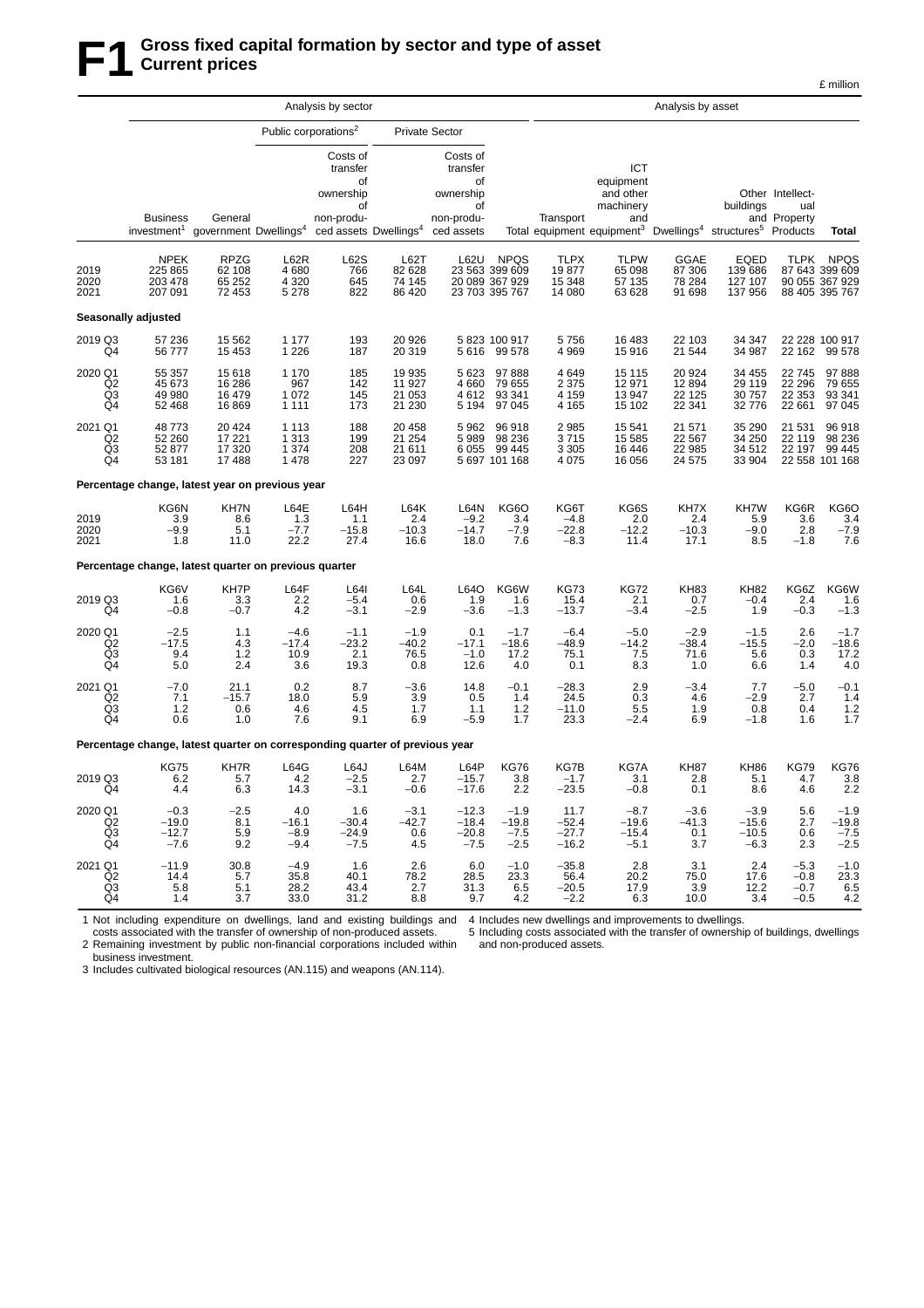## **F2 Gross fixed capital formation by sector and type of asset Chained volume measures**

Reference year 2019, £ million

| Analysis by sector'                          |                                          |                               |                                                                                                                                                                                                                                                                                |                                                                                                                                                                       |                                         |                                                                                                                                                                                                                                                                                                                                                                                     | Analysis by asset                                                                                                       |                                          |                                                                                                                                            |                              |                                      |                                                                                                                                                                                                                                                                                                                                              |
|----------------------------------------------|------------------------------------------|-------------------------------|--------------------------------------------------------------------------------------------------------------------------------------------------------------------------------------------------------------------------------------------------------------------------------|-----------------------------------------------------------------------------------------------------------------------------------------------------------------------|-----------------------------------------|-------------------------------------------------------------------------------------------------------------------------------------------------------------------------------------------------------------------------------------------------------------------------------------------------------------------------------------------------------------------------------------|-------------------------------------------------------------------------------------------------------------------------|------------------------------------------|--------------------------------------------------------------------------------------------------------------------------------------------|------------------------------|--------------------------------------|----------------------------------------------------------------------------------------------------------------------------------------------------------------------------------------------------------------------------------------------------------------------------------------------------------------------------------------------|
|                                              |                                          |                               |                                                                                                                                                                                                                                                                                |                                                                                                                                                                       |                                         |                                                                                                                                                                                                                                                                                                                                                                                     |                                                                                                                         |                                          |                                                                                                                                            |                              |                                      |                                                                                                                                                                                                                                                                                                                                              |
|                                              |                                          |                               | Costs of<br>transfer                                                                                                                                                                                                                                                           |                                                                                                                                                                       | Costs of<br>transfer                    |                                                                                                                                                                                                                                                                                                                                                                                     |                                                                                                                         |                                          |                                                                                                                                            |                              |                                      |                                                                                                                                                                                                                                                                                                                                              |
| <b>Business</b><br>investment <sup>16</sup>  | General                                  |                               | ownership<br>οf<br>non-produ-                                                                                                                                                                                                                                                  |                                                                                                                                                                       | ownership<br>οf<br>non-produ-           |                                                                                                                                                                                                                                                                                                                                                                                     | Transport                                                                                                               | machinery<br>and                         |                                                                                                                                            |                              | ual                                  | Total                                                                                                                                                                                                                                                                                                                                        |
| <b>NPEL</b><br>225 865<br>199 909<br>201 547 | <b>DLWF</b><br>62 108<br>63739<br>69 878 |                               | L635<br>592<br>482<br>599                                                                                                                                                                                                                                                      | 82 627<br>73 221<br>82 977                                                                                                                                            |                                         | <b>NPQT</b>                                                                                                                                                                                                                                                                                                                                                                         | <b>DLWL</b><br>19877<br>15 046<br>13761                                                                                 | <b>DLWO</b><br>65 097<br>56 347<br>63739 | <b>DFEG</b><br>87 307<br>77 306<br>88 049                                                                                                  | DLWT<br>139 685<br>124 939   | <b>EQDO</b>                          | <b>NPQT</b><br>87 643 399 609<br>87 980 361 618<br>85 521 382 900                                                                                                                                                                                                                                                                            |
|                                              |                                          |                               |                                                                                                                                                                                                                                                                                |                                                                                                                                                                       |                                         |                                                                                                                                                                                                                                                                                                                                                                                     |                                                                                                                         |                                          |                                                                                                                                            |                              |                                      |                                                                                                                                                                                                                                                                                                                                              |
| 56 853<br>56 698                             | 15 5 65<br>15 2 20                       | 1 2 4 0                       | 149<br>144                                                                                                                                                                                                                                                                     | 20 091                                                                                                                                                                |                                         |                                                                                                                                                                                                                                                                                                                                                                                     | 5751<br>5 1 8 5                                                                                                         | 16 501<br>15 379                         | 22 008<br>21 331                                                                                                                           | 34 081<br>35 206             |                                      | 22 097 100 453<br>99 004                                                                                                                                                                                                                                                                                                                     |
| 55 060<br>44 779<br>48 806<br>51 264         | 14 653<br>16 4 64<br>16 220<br>16 402    | 1 1 9 9<br>1019<br>1 0 8 5    | 140<br>104<br>108<br>130                                                                                                                                                                                                                                                       | 19729<br>11769<br>20 8 25<br>20 898                                                                                                                                   | 5 5 9 8<br>4588<br>4639                 | 96 379<br>78 666<br>91 617<br>94 956                                                                                                                                                                                                                                                                                                                                                | 4726<br>2 2 5 9<br>3989<br>4 0 7 2                                                                                      | 14 866<br>12 845<br>13 659<br>14 977     | 20748<br>12731<br>21844<br>21 983                                                                                                          | 33 598<br>29 0 25<br>31 956  | 22 441<br>21 806<br>21 765<br>21 968 | 96 379<br>78 666<br>91 617<br>94 956                                                                                                                                                                                                                                                                                                         |
| 47 538<br>50 915<br>51 292<br>51 802         | 19 352<br>16815<br>16910<br>16 801       | 1 1 6 0<br>1 2 8 3<br>1 3 0 5 | 138<br>145<br>151<br>165                                                                                                                                                                                                                                                       | 20 061<br>20 660<br>20 621<br>21 635                                                                                                                                  | 5818<br>5858<br>5785                    | 94 067<br>95 676<br>96 064<br>97 093                                                                                                                                                                                                                                                                                                                                                | 2883<br>3541<br>3 1 4 6<br>4 1 9 1                                                                                      | 15 290<br>15 633<br>16 530<br>16 286     | 21 221<br>21 943<br>21926<br>22 959                                                                                                        | 33 827<br>33 075             | 20 846<br>21 484                     | 94 067<br>95 676<br>96 064<br>21 727 97 093                                                                                                                                                                                                                                                                                                  |
|                                              |                                          |                               |                                                                                                                                                                                                                                                                                |                                                                                                                                                                       |                                         |                                                                                                                                                                                                                                                                                                                                                                                     |                                                                                                                         |                                          |                                                                                                                                            |                              |                                      |                                                                                                                                                                                                                                                                                                                                              |
| KG7M<br>0.9<br>$-11.5$<br>0.8                | <b>KH92</b><br>5.0<br>2.6<br>9.6         |                               | <b>L64W</b><br>$-3.9$<br>$-18.6$<br>24.3                                                                                                                                                                                                                                       | $-0.1$                                                                                                                                                                | $-10.6$<br>$-15.7$<br>14.1              | KG7N<br>0.5<br>$-9.5$<br>5.9                                                                                                                                                                                                                                                                                                                                                        | <b>KH95</b><br>$-4.9$<br>$-24.3$<br>$-8.5$                                                                              | $-0.9$<br>$-13.4$<br>13.1                | KH8Y<br>$-0.1$<br>$-11.5$<br>13.9                                                                                                          | <b>KH97</b><br>2.5           | <b>KH98</b><br>0.6<br>0.4<br>$-2.8$  | KG7N<br>0.5<br>$-9.5$<br>5.9                                                                                                                                                                                                                                                                                                                 |
|                                              |                                          |                               |                                                                                                                                                                                                                                                                                |                                                                                                                                                                       |                                         |                                                                                                                                                                                                                                                                                                                                                                                     |                                                                                                                         |                                          |                                                                                                                                            |                              |                                      |                                                                                                                                                                                                                                                                                                                                              |
| KG7P<br>$1.2$<br>$-0.3$                      | KH <sub>9</sub> C<br>2.8<br>$-2.2$       | 7.5                           | L64X<br>$-5.7$<br>$-3.4$                                                                                                                                                                                                                                                       | L655<br>$-0.1$<br>$-3.7$                                                                                                                                              | L652<br>2.6<br>$-4.4$                   | KG7Q<br>1.2<br>$-1.4$                                                                                                                                                                                                                                                                                                                                                               | KH9F<br>20.9<br>$-9.8$                                                                                                  | KH9G<br>2.5<br>$-6.8$                    | KH9A<br>$-0.2$<br>$-3.1$                                                                                                                   |                              | KH <sub>9</sub><br>1.6<br>$-0.8$     | KG7Q<br>1.2<br>$-1.4$                                                                                                                                                                                                                                                                                                                        |
| $-2.9$<br>$-18.7$<br>9.0<br>5.0              | $-3.7$<br>12.4<br>$-1.5$<br>1.1          |                               | $-2.8$<br>$-25.7$<br>3.8<br>20.4                                                                                                                                                                                                                                               | 76.9                                                                                                                                                                  | $-0.3$<br>$-18.0$<br>1.1<br>11.6        | $-2.7$<br>$-18.4$<br>16.5<br>3.6                                                                                                                                                                                                                                                                                                                                                    | $-8.9$<br>-52.2<br>76.6<br>2.1                                                                                          | 9.6                                      | $-2.7$<br>-38.6<br>71.6<br>0.6                                                                                                             |                              | 2.4<br>$-2.8$<br>$-0.2$<br>0.9       | $-2.7$<br>$-18.4$<br>16.5<br>3.6                                                                                                                                                                                                                                                                                                             |
| $-7.3$<br>7.1<br>0.7<br>1.0                  | 18.0<br>$-13.1$<br>0.6<br>$-0.6$         |                               | 6.2<br>5.1<br>4.1<br>9.3                                                                                                                                                                                                                                                       |                                                                                                                                                                       | 12.4<br>0.7<br>$-1.2$<br>-7.2           | $-0.9$<br>1.7<br>0.4<br>1.1                                                                                                                                                                                                                                                                                                                                                         | $-29.2$<br>22.8<br>$-11.2$<br>33.2                                                                                      | 2.1<br>2.2                               | $-3.5$<br>3.4<br>$-0.1$<br>4.7                                                                                                             | $-2.2$                       | $-5.1$<br>3.1<br>$-0.1$<br>1.2       | $-0.9$<br>1.7<br>0.4<br>1.1                                                                                                                                                                                                                                                                                                                  |
|                                              |                                          |                               |                                                                                                                                                                                                                                                                                |                                                                                                                                                                       |                                         |                                                                                                                                                                                                                                                                                                                                                                                     |                                                                                                                         |                                          |                                                                                                                                            |                              |                                      |                                                                                                                                                                                                                                                                                                                                              |
| KG7S<br>2.5<br>2.7                           | KH9M<br>2.2<br>1.8                       |                               | L64Y<br>$-2.0$<br>$-2.7$                                                                                                                                                                                                                                                       |                                                                                                                                                                       | L653<br>$-16.8$<br>$-19.2$              | KG7T<br>0.6<br>$-0.1$                                                                                                                                                                                                                                                                                                                                                               | KH9P<br>$-1.2$<br>$-20.7$                                                                                               | 0.2<br>$-6.4$                            | KH9K<br>0.3<br>$-2.5$                                                                                                                      | KH9R<br>0.7<br>7.7           | KH9S<br>1.5<br>1.5                   | KG7T<br>0.6<br>$-0.1$                                                                                                                                                                                                                                                                                                                        |
| $-1.9$<br>$-20.3$<br>$-14.2$<br>$-9.6$       | $-9.5$<br>8.8<br>4.2<br>7.8              |                               | $-0.7$<br>$-34.2$<br>$-27.5$<br>$-9.7$                                                                                                                                                                                                                                         | $-0.1$<br>4.0                                                                                                                                                         | $-14.1$<br>$-19.9$<br>$-21.1$<br>$-7.8$ | $-4.5$<br>$-20.8$<br>$-8.8$<br>$-4.1$                                                                                                                                                                                                                                                                                                                                               | 13.0<br>$-52.5$<br>$-30.6$<br>$-21.5$                                                                                   |                                          | $-5.3$<br>$-42.3$<br>$-0.7$<br>3.1                                                                                                         | -16.1<br>$-10.9$<br>$-9.2$   | 2.6<br>0.2<br>$-1.5$<br>0.2          | $-4.5$<br>$-20.8$<br>$-8.8$<br>$-4.1$                                                                                                                                                                                                                                                                                                        |
| $-13.7$<br>13.7<br>5.1<br>1.0                | 32.1<br>2.1<br>4.3                       |                               | $-1.4$<br>39.4<br>39.8<br>26.9                                                                                                                                                                                                                                                 |                                                                                                                                                                       | 3.9<br>27.7<br>24.7<br>3.7              | $-2.4$<br>21.6<br>4.9<br>2.3                                                                                                                                                                                                                                                                                                                                                        | $-39.0$<br>56.8<br>$-21.1$<br>2.9                                                                                       | 2.9                                      | 2.3<br>72.4<br>0.4<br>4.4                                                                                                                  | 0.7<br>14.0<br>8.7<br>$-0.1$ | $-7.1$<br>$-1.5$<br>$-1.4$<br>$-1.1$ | $-2.4$<br>21.6<br>4.9<br>2.3                                                                                                                                                                                                                                                                                                                 |
|                                              | <b>Seasonally adjusted</b>               |                               | 4678<br>4 2 6 5<br>5072<br>1 1 5 3<br>962<br>1 3 2 4<br>L64T<br>$-1.2$<br>$-8.8$<br>18.9<br><b>L64U</b><br>$-2.0$<br>$-3.3$<br>$-19.8$<br>5.9<br>6.5<br>6.9<br>10.6<br>1.7<br>1.5<br>L64V<br>0.8<br>11.6<br>8.1<br>$-11.6$<br>$-12.5$<br>$-3.3$<br>33.4<br>28.1<br>2.4<br>22.0 | Public corporations <sup>2</sup><br>of<br>L634<br>Percentage change, latest year on previous year<br>Percentage change, latest quarter on previous quarter<br>$-18.2$ |                                         | <b>Private Sector</b><br>οf<br>government Dwellings <sup>4</sup> ced assets Dwellings <sup>4</sup> ced assets<br>L636<br>20 854<br>L654<br>$-11.4$<br>13.3<br>$-1.8$<br>-40.3<br>0.4<br>$-4.0$<br>3.0<br>$-0.2$<br>4.9<br>Percentage change, latest quarter on corresponding quarter of previous year<br>L656<br>0.3<br>$-3.3$<br>$-5.2$<br>$-43.6$<br>1.7<br>75.5<br>$-1.0$<br>3.5 | L637<br>23 738 399 609<br>20 002 361 618<br>22 827 382 900<br>5 878 100 453<br>5 617 99 004<br>5 177<br>5 3 6 6<br>L64Z |                                          | ICT<br>equipment<br>and other<br>KH <sub>96</sub><br>$-3.3$<br>$-13.6$<br>6.3<br>5.7<br>$-1.5$<br>KH9Q<br>$-17.2$<br>$-2.6$<br>21.7<br>8.7 | $-13.1$<br>$-20.2$<br>21.0   |                                      | Other Intellect-<br>buildings<br>and Property<br>Total equipment equipment <sup>3</sup> Dwellings <sup>4</sup> structures <sup>5</sup> Products<br>131 830<br>21 9 20<br>30 360<br>32 998<br>21 4 64<br>31 930<br>$-10.6$<br>5.5<br>KH <sub>9</sub> H<br>$-1.4$<br>3.3<br>$-4.6$<br>-13.6<br>4.6<br>5.3<br>5.9<br>$-0.2$<br>$-3.2$<br>$-6.2$ |

1 Not including expenditure on dwellings, land and existing buildings and 4 Includes new dwellings and improvements to dwellings.

costs associated with the transfer of ownership of non-produced assets. 2 Remaining investment by public non-financial corporations included within business investment.

3 Includes cultivated biological resources (AN.115) and weapons (AN.114)

5 Including costs associated with the transfer of ownership of buildings, dwellings and non-produced assets.

6 Whilst quality assuring the business investment dataset, a discrepancy was found where annual Non-Seasonally Adjusted CVM data does not equal annual Seasonally Adjusted CVM data for the years 1997 to 2019. This issue affects Business Investment and its component assets. The largest difference in any given year is -£9m in business investment and -£13m in the sub-components. The correct data series to use for the annual timeline is the Non-Seasonally Adjusted series, NPEN.

7 During quality assurance of the ANA21 GFCF dataset, an issue has been identified that affects the chained volume measure of costs of ownership transfer of non-produced assets in the private sector and the public corporations sector. As a result, £175 million has been erroneously removed from public corporations and added to the private sector estimate for costs of ownership transfer of non-produced assets in 2019.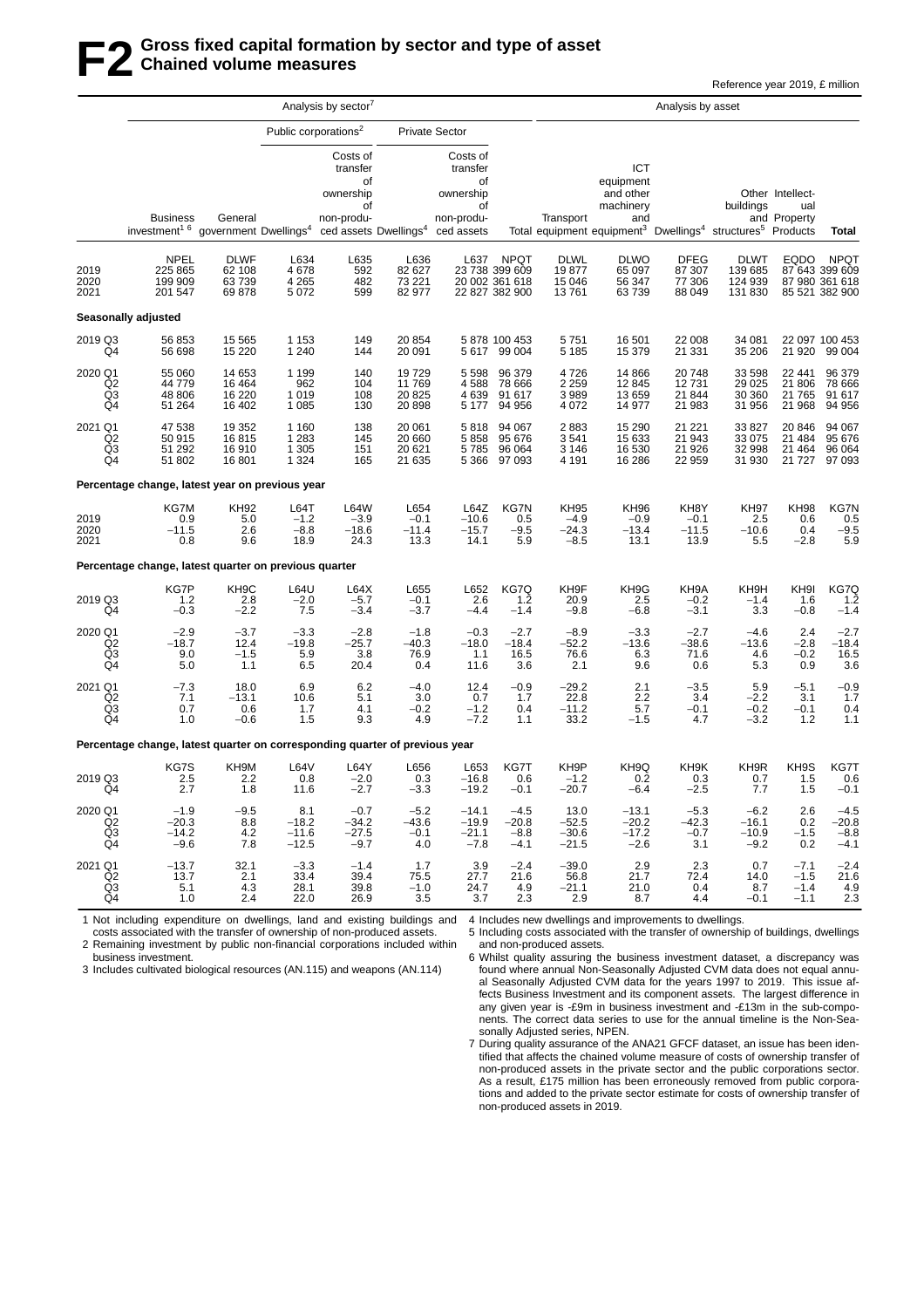# $G1$  Changes in inventories at current prices <sup>1</sup>

|                                                                |                                      |                                          | Manufacturing industries                    |                                          |                                           | Elect-                                  | Distributive trades                    |                                        |                                              |                                           |
|----------------------------------------------------------------|--------------------------------------|------------------------------------------|---------------------------------------------|------------------------------------------|-------------------------------------------|-----------------------------------------|----------------------------------------|----------------------------------------|----------------------------------------------|-------------------------------------------|
|                                                                | Mining<br>and<br>quarrying           | <b>Materials</b><br>and fuel             | Work in<br>progress                         | Finished<br>goods                        | Total                                     | ricity,<br>gas and<br>water<br>supply   | Wholesale <sup>2</sup>                 | Retail <sup>2</sup>                    | Other<br>industries <sup>3</sup>             | Changes<br>in<br>inventories <sup>3</sup> |
| <b>Level of inventories</b><br>held at<br>end-December<br>2019 | 555                                  | 28 4 19                                  | 19 0 68                                     | 21 578                                   | 69 065                                    | 354                                     | 43 107                                 | 34 887                                 | 63 662                                       | 211 630                                   |
| 2019<br>2020<br>2021                                           | <b>FAHS</b><br>357<br>404<br>$-1054$ | <b>FAGF</b><br>5486<br>$-231$<br>1 4 6 0 | <b>FADY</b><br>$-974$<br>$-3265$<br>2 1 3 4 | <b>FALR</b><br>$-1376$<br>806<br>5 2 7 1 | <b>NZTP</b><br>3 1 3 6<br>$-2690$<br>8865 | <b>FAGI</b><br>1 1 8 3<br>$-1627$<br>58 | <b>FBHE</b><br>1930<br>$-1554$<br>2938 | <b>FAHA</b><br>440<br>$-484$<br>$-358$ | <b>CWVD</b><br>$-537$<br>$-3010$<br>$-10208$ | <b>CAEX</b><br>6509<br>$-8961$<br>241     |
| Seasonally adjusted                                            |                                      |                                          |                                             |                                          |                                           |                                         |                                        |                                        |                                              |                                           |
| 2019 Q3<br>Q4                                                  | 252<br>119                           | 369<br>441                               | $-958$<br>894                               | $-938$<br>135                            | $-1527$<br>1470                           | 553<br>200                              | $-142$<br>$-285$                       | $-508$<br>165                          | $-617$<br>$-2475$                            | $-1989$<br>$-806$                         |
| 2020 Q1<br>Q2<br>Q <sub>3</sub><br>Q4                          | 457<br>1 2 2 3<br>$-1174$<br>$-102$  | $-360$<br>565<br>$-445$<br>9             | $-48$<br>$-318$<br>$-2778$<br>$-121$        | $-391$<br>629<br>$-443$<br>1011          | $-799$<br>876<br>$-3666$<br>899           | $-501$<br>914<br>$-2230$<br>190         | $-2388$<br>$-493$<br>479<br>848        | $-1425$<br>$-715$<br>810<br>846        | 1766<br>$-4128$<br>$-2636$<br>1988           | $-2890$<br>$-2323$<br>$-8417$<br>4669     |
| 2021 Q1<br>Q <sub>2</sub><br>Q3<br>Q <sub>4</sub>              | $-1014$<br>112<br>$-165$<br>13       | $-1147$<br>1 3 7 9<br>854<br>374         | 1 3 1 3<br>815<br>69<br>$-63$               | 2506<br>$-344$<br>1889<br>1 2 2 0        | 2672<br>1850<br>2812<br>1531              | $-481$<br>879<br>$-865$<br>525          | 545<br>203<br>670<br>1520              | 74<br>412<br>447<br>$-1291$            | $-1968$<br>$-7224$<br>$-2144$<br>1 1 2 8     | $-172$<br>$-3768$<br>755<br>3426          |

1 Estimates are given to the nearest £ million but cannot be regarded as ac-

curate to this degree.

2 Wholesaling and retailing estimates exclude the motor trades. 3 Quarterly alignment adjustment included in this series.

£ million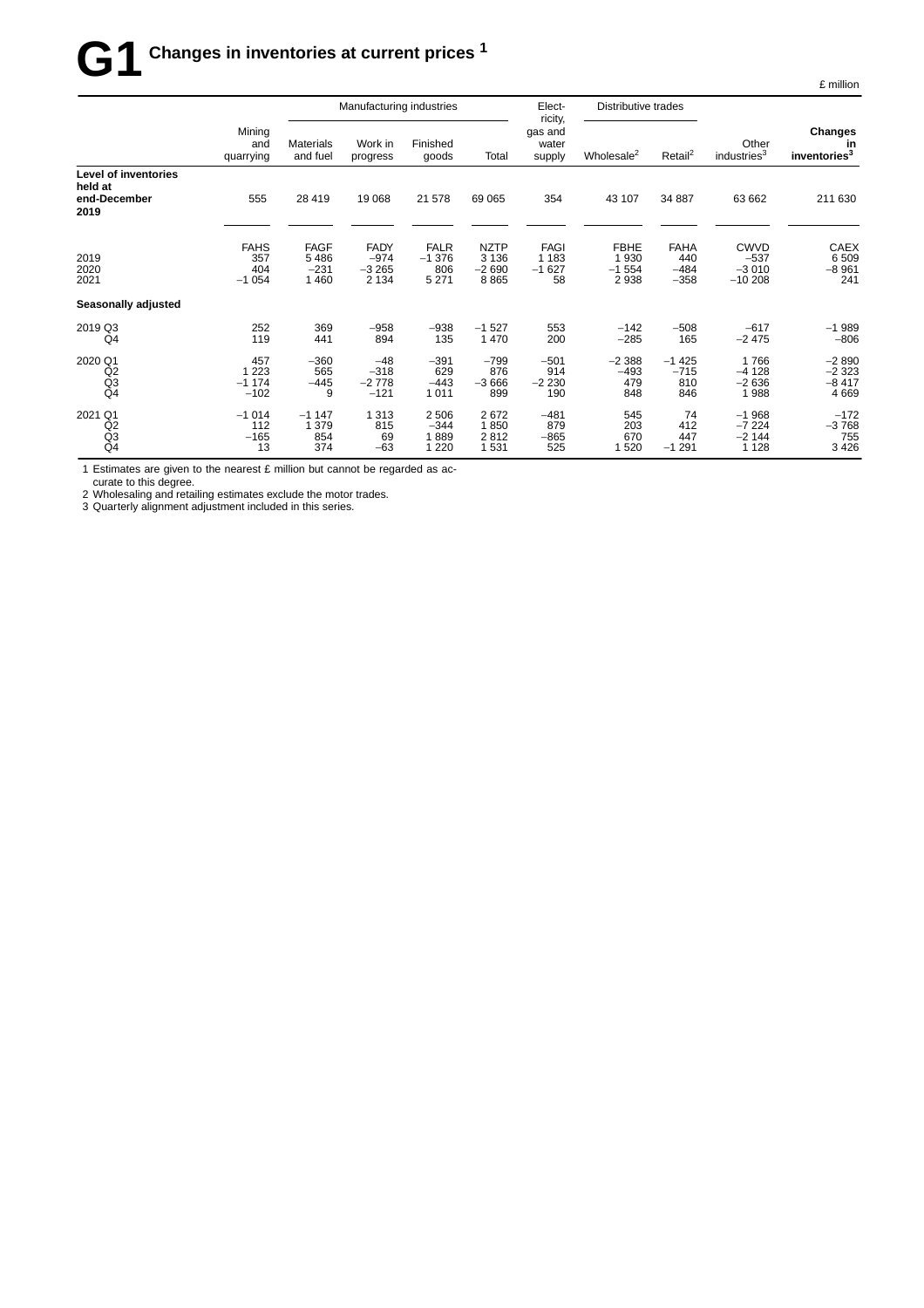# $\mathbf{G2}$  Changes in inventories at chained volume measures<sup>1</sup>

Reference year 2019, £ million

|                                                   |                                         |                                      | Manufacturing industries                 |                                           |                                           | Elect-<br>ricity,                   | Distributive trades                      |                                         |                                              |                                           |
|---------------------------------------------------|-----------------------------------------|--------------------------------------|------------------------------------------|-------------------------------------------|-------------------------------------------|-------------------------------------|------------------------------------------|-----------------------------------------|----------------------------------------------|-------------------------------------------|
|                                                   | Mining<br>and<br>quarrying              | <b>Materials</b><br>and fuel         | Work in<br>progress                      | Finished<br>goods                         | Total                                     | gas and<br>water<br>supply          | Wholesale <sup>2</sup>                   | Retail <sup>2</sup>                     | Other<br>industries <sup>3</sup>             | Changes<br>in<br>inventories <sup>3</sup> |
| Level of inventories<br>held at                   |                                         |                                      |                                          |                                           |                                           |                                     |                                          |                                         |                                              |                                           |
| end-December<br>2019                              | 555                                     | 28 4 19                              | 19 0 68                                  | 21 578                                    | 69 0 65                                   | 354                                 | 43 107                                   | 34 887                                  | 63 662                                       | 211 630                                   |
| 2019<br>2020<br>2021                              | <b>FAEA</b><br>357<br>1 1 3 8<br>$-477$ | <b>FBNF</b><br>5486<br>150<br>1932   | <b>FBNG</b><br>$-974$<br>$-4834$<br>1804 | <b>FBNH</b><br>$-1.376$<br>276<br>5 0 0 7 | <b>DHBM</b><br>3 1 3 6<br>$-4408$<br>8743 | <b>FAEB</b><br>1 1 8 3<br>702<br>49 | <b>FAJX</b><br>1930<br>$-333$<br>3 2 9 4 | <b>FBYN</b><br>440<br>$-3552$<br>$-744$ | <b>DLWX</b><br>$-537$<br>$-2524$<br>$-10646$ | CAFU<br>6509<br>$-8977$<br>219            |
| Seasonally adjusted                               |                                         |                                      |                                          |                                           |                                           |                                     |                                          |                                         |                                              |                                           |
| 2019 Q3<br>Q4                                     | 212<br>127                              | 451<br>779                           | $-552$<br>$-80$                          | $-912$<br>$-299$                          | $-1019$<br>390                            | 549<br>175                          | $-267$<br>687                            | $-361$<br>797                           | 325<br>$-2811$                               | $-518$<br>$-626$                          |
| 2020 Q1<br>Q <sub>2</sub><br>Q3<br>Q <sub>4</sub> | 509<br>874<br>$-550$<br>305             | $-93$<br>$-307$<br>$-597$<br>1 1 4 7 | $-726$<br>$-742$<br>$-2847$<br>$-519$    | 229<br>$-388$<br>$-959$<br>1 3 9 4        | $-590$<br>$-1437$<br>$-4403$<br>2022      | 20<br>673<br>$-1391$<br>1 4 0 0     | $-1484$<br>$-178$<br>827<br>502          | $-1703$<br>$-1554$<br>$-140$<br>$-155$  | 788<br>$-4306$<br>$-49$<br>1 0 4 3           | $-2460$<br>$-5928$<br>$-5706$<br>5 1 1 7  |
| 2021 Q1<br>Q2<br>Q3<br>Q4                         | $-671$<br>$-38$<br>636<br>$-404$        | $-863$<br>1 3 4 0<br>1 2 6 6<br>189  | 1 2 1 2<br>957<br>71<br>$-436$           | 2 3 3 8<br>$-304$<br>2 1 3 9<br>834       | 2687<br>1993<br>3476<br>587               | $-278$<br>928<br>$-939$<br>338      | 686<br>280<br>717<br>1611                | 32<br>352<br>317<br>$-1445$             | $-1784$<br>$-7269$<br>$-2196$<br>603         | 672<br>$-3754$<br>2011<br>1 2 9 0         |

1 Estimates are given to the nearest £ million but cannot be regarded as ac-

curate to this degree.

2 Wholesaling and retailing estimates exclude the motor trades. 3 Quarterly alignment adjustment included in this series.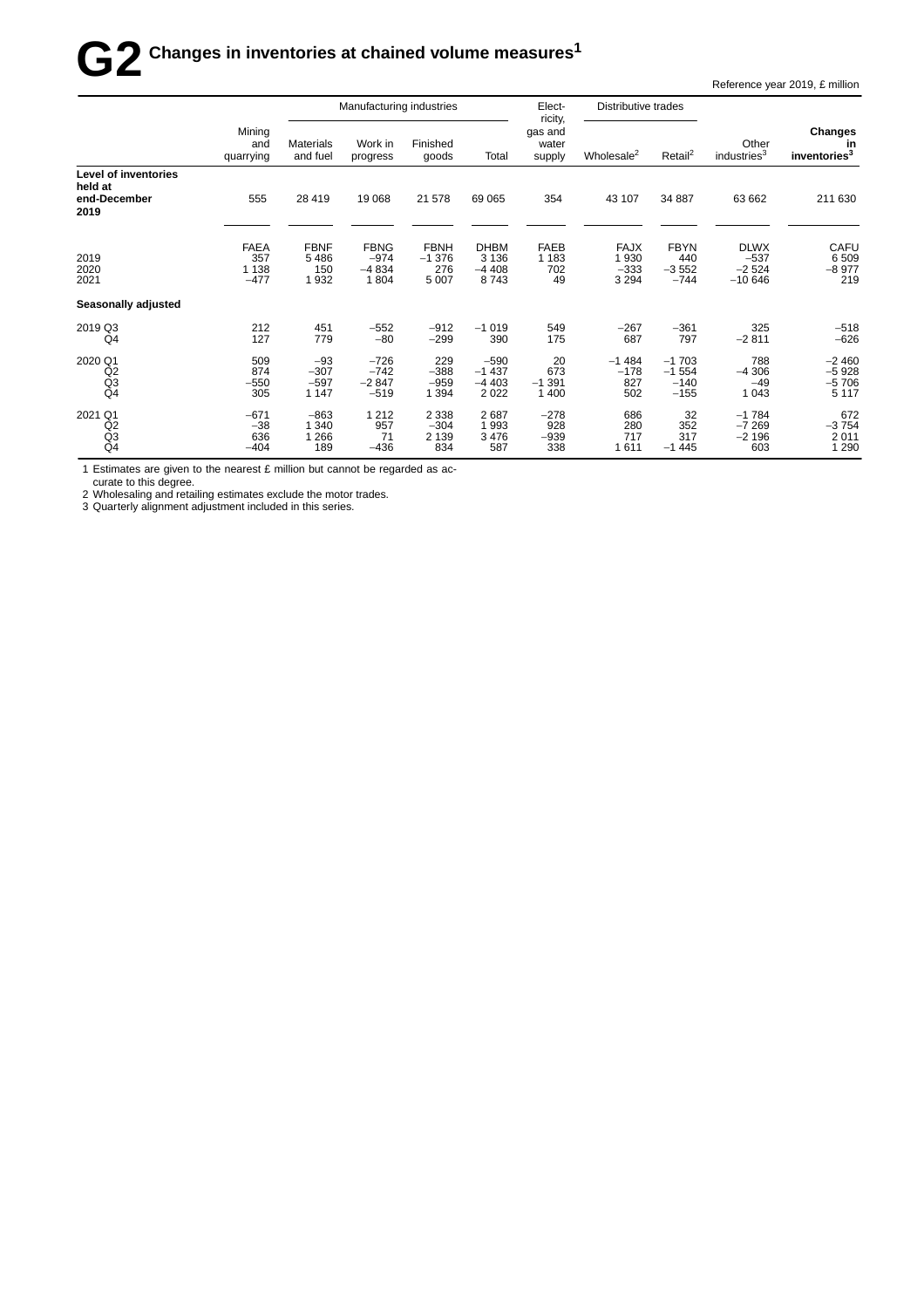# **H**1<sup>2</sup> Exports and imports of goods and services<br> **H**1<sup>2</sup> Current market prices **Current market prices**

|                                              |                                                                             |                                              |                                              |                                             |                                              |                                              |                                                    |                                              | £ million                                     |
|----------------------------------------------|-----------------------------------------------------------------------------|----------------------------------------------|----------------------------------------------|---------------------------------------------|----------------------------------------------|----------------------------------------------|----------------------------------------------------|----------------------------------------------|-----------------------------------------------|
|                                              |                                                                             | Exports                                      |                                              |                                             | Imports                                      |                                              |                                                    | Balance                                      |                                               |
|                                              | Goods                                                                       | Services                                     | Total                                        | Goods                                       | <b>Services</b>                              | Total                                        | Goods                                              | Services                                     | Total <sup>1</sup>                            |
| 2019<br>2020<br>2021                         | <b>BOKG</b><br>371 955<br>309 016<br>321 792                                | <b>IKBB</b><br>327 295<br>300 881<br>303 582 | <b>IKBH</b><br>699 250<br>609 897<br>625 374 | <b>BOKH</b><br>510 169<br>438 321<br>477858 | <b>IKBC</b><br>209 769<br>165 220<br>176 623 | <b>IKBI</b><br>719 938<br>603 541<br>654 481 | <b>BOKI</b><br>$-138214$<br>$-129305$<br>$-156066$ | <b>IKBD</b><br>117 526<br>135 661<br>126 959 | <b>IKBJ</b><br>$-20688$<br>6 3 5 6<br>-29 107 |
| Seasonally adjusted                          |                                                                             |                                              |                                              |                                             |                                              |                                              |                                                    |                                              |                                               |
| 2019 Q3<br>Q4                                | 93 455<br>101 072                                                           | 83 574<br>85 261                             | 177 029<br>186 333                           | 125 206<br>119 039                          | 53 575<br>54 677                             | 178 781<br>173716                            | $-31751$<br>$-17967$                               | 29 999<br>30 584                             | -1 752<br>12 617                              |
| 2020 Q1<br>Q <sub>2</sub><br>Q3<br>Q4        | 82 427<br>72 306<br>73 597<br>80 686                                        | 81 500<br>70 792<br>72 238<br>76 351         | 163 927<br>143 098<br>145 835<br>157 037     | 112 443<br>87 262<br>107 669<br>130 947     | 48 528<br>38 240<br>38 650<br>39 802         | 160 971<br>125 502<br>146 319<br>170 749     | $-300016$<br>$-14956$<br>$-34072$<br>$-50261$      | 32 972<br>32 552<br>33 588<br>36 549         | 2956<br>17596<br>$-484$<br>$-13712$           |
| 2021 Q1<br>Q <sub>2</sub><br>Q3<br>Q4        | 72744<br>83 194<br>77 068<br>88786                                          | 72979<br>74 735<br>75 357<br>80 511          | 145 723<br>157 929<br>152 425<br>169 297     | 111 092<br>116 843<br>122 619<br>127 304    | 39 918<br>42 294<br>46 268<br>48 143         | 151 010<br>159 137<br>168 887<br>175 447     | $-38348$<br>$-33649$<br>$-45551$<br>$-38518$       | 33 061<br>32 441<br>29 089<br>32 368         | $-5287$<br>$-1208$<br>$-16462$<br>$-6150$     |
|                                              | Percentage change, latest year on previous year                             |                                              |                                              |                                             |                                              |                                              |                                                    |                                              |                                               |
| 2019<br>2020<br>2021                         | KG9K<br>6.0<br>$-16.9$<br>4.1                                               | <b>KH35</b><br>4.7<br>$-8.1$<br>0.9          | KH <sub>2</sub> O<br>5.4<br>$-12.8$<br>2.5   | KG9L<br>3.5<br>$-14.1$<br>9.0               | KH3W<br>5.7<br>$-21.2$<br>6.9                | KH3H<br>4.1<br>$-16.2$<br>8.4                |                                                    |                                              |                                               |
|                                              | Percentage change, latest quarter on previous quarter                       |                                              |                                              |                                             |                                              |                                              |                                                    |                                              |                                               |
| 2019 Q3<br>Q4                                | KG9O<br>7.6<br>8.2                                                          | KH36<br>3.9<br>2.0                           | KH <sub>2</sub> P<br>5.8<br>5.3              | KG9P<br>1.1<br>$-4.9$                       | KH3X<br>$\frac{10}{3.2}$<br>2.1              | KH3I<br>1.7<br>$-2.8$                        |                                                    |                                              |                                               |
| 2020 Q1<br>Q <sub>2</sub><br>$\frac{Q3}{Q4}$ | $-18.4$<br>$-12.3$<br>1.8<br>9.6                                            | $-4.4$<br>$-13.1$<br>2.0<br>5.7              | $-12.0$<br>$-12.7$<br>1.9<br>7.7             | $-5.5$<br>$-22.4$<br>23.4<br>21.6           | $-11.2$<br>$-21.2$<br>1.1<br>3.0             | $-7.3$<br>$-22.0$<br>16.6<br>16.7            |                                                    |                                              |                                               |
| 2021 Q1<br>Q <sub>2</sub><br>Q3<br>Q4        | $-9.8$<br>14.4<br>$-7.4$<br>15.2                                            | $-4.4$<br>2.4<br>0.8<br>6.8                  | $-7.2$<br>8.4<br>$-3.5$<br>11.1              | $-15.2$<br>5.2<br>4.9<br>3.8                | 0.3<br>6.0<br>9.4<br>4.1                     | $-11.6$<br>5.4<br>6.1<br>3.9                 |                                                    |                                              |                                               |
|                                              | Percentage change, latest quarter on corresponding quarter of previous year |                                              |                                              |                                             |                                              |                                              |                                                    |                                              |                                               |
| 2019 Q3<br>Q4                                | KG9S<br>3.7<br>14.9                                                         | <b>KH37</b><br>7.8<br>3.9                    | KH <sub>2</sub> Q<br>5.6<br>9.6              | KG9T<br>1.1<br>$-5.9$                       | KH3Y<br>9.0<br>3.9                           | KH3J<br>3.3<br>$-3.0$                        |                                                    |                                              |                                               |
| 2020 Q1<br>Q2<br>Q3<br>Q4                    | $-9.0$<br>$-16.8$<br>$-21.2$<br>$-20.2$                                     | $4.5 - 12.0$<br>$-13.6$<br>$-10.5$           | $-2.7$<br>$-14.5$<br>$-17.6$<br>$-15.7$      | $-20.9$<br>$-29.5$<br>$-14.0$<br>10.0       | $-2.2$<br>$-26.3$<br>$-27.9$<br>$-27.2$      | $-16.0$<br>$-28.6$<br>$-18.2$<br>$-1.7$      |                                                    |                                              |                                               |
| 2021 Q1<br>Q2<br>Q3<br>$\overline{Q4}$       | $-11.7$<br>15.1<br>4.7<br>10.0                                              | $-10.5$<br>5.6<br>4.3<br>5.4                 | $-11.1$<br>10.4<br>4.5<br>7.8                | $-1.2$<br>33.9<br>13.9<br>$-2.8$            | $-17.7$<br>10.6<br>19.7<br>21.0              | $-6.2$<br>26.8<br>15.4<br>2.8                |                                                    |                                              |                                               |

1 Trade balance is calculated by using exports of goods and services minus imports of goods and services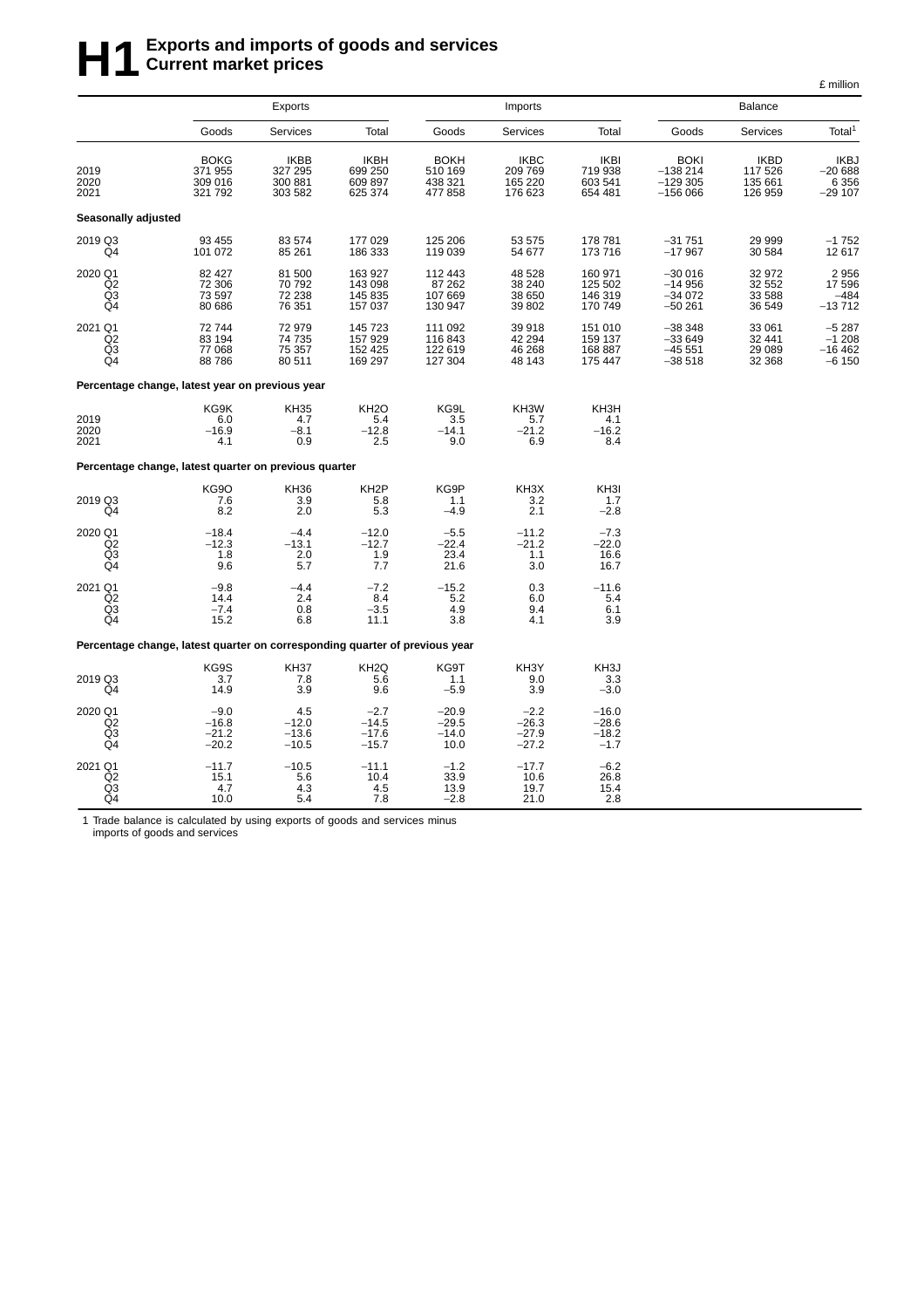# **H2** Exports and imports of goods and services<br> **H2** Chained volume measures **Chained volume measures**

Reference year 2019, £ million

|                                                                             | Exports                                      |                                              |                                              |                                              |                                              | Balance                                      |                                                |
|-----------------------------------------------------------------------------|----------------------------------------------|----------------------------------------------|----------------------------------------------|----------------------------------------------|----------------------------------------------|----------------------------------------------|------------------------------------------------|
|                                                                             | Goods                                        | Services                                     | Total                                        | Goods                                        | Services                                     | Total                                        | Total <sup>1</sup>                             |
| 2019<br>2020<br>2021                                                        | <b>BQKQ</b><br>371 955<br>319 364<br>314 862 | <b>IKBE</b><br>327 295<br>289 254<br>285 930 | IKBK<br>699 250<br>608 618<br>600 792        | <b>BQKO</b><br>510 169<br>442 533<br>462 849 | <b>IKBF</b><br>209 769<br>163 880<br>166 855 | <b>IKBL</b><br>719 938<br>606 413<br>629 704 | <b>IKBM</b><br>$-20688$<br>2 2 0 5<br>$-28912$ |
| Seasonally adjusted                                                         |                                              |                                              |                                              |                                              |                                              |                                              |                                                |
| 2019 Q3<br>Q <sub>4</sub>                                                   | 92 553<br>101 796                            | 83 156<br>84 796                             | 175 700<br>186 596                           | 123 034<br>119 950                           | 53 199<br>54 382                             | 176 218<br>174 375                           | $-518$<br>12 2 2 1                             |
| 2020 Q1<br>Q <sub>2</sub><br>Q <sub>3</sub><br>Q4                           | 83 401<br>77 156<br>75973<br>82 834          | 79 506<br>67 302<br>69 862<br>72 584         | 162 907<br>144 458<br>145 835<br>155 418     | 113 507<br>89 569<br>109 213<br>130 244      | 49 324<br>37 361<br>38 170<br>39 025         | 162 831<br>126 930<br>147 383<br>169 269     | 76<br>17 528<br>$-1548$<br>$-13851$            |
| 2021 Q1<br>Q <sub>2</sub><br>Q <sub>3</sub><br>Q4                           | 73618<br>82 460<br>75744<br>83 040           | 69 502<br>70 909<br>71 319<br>74 200         | 143 120<br>153 369<br>147 063<br>157 240     | 110512<br>115 125<br>118 591<br>118 621      | 37 773<br>40 434<br>44 076<br>44 572         | 148 285<br>155 559<br>162 667<br>163 193     | $-5165$<br>$-2190$<br>$-15604$<br>$-5953$      |
| Percentage change, latest year on previous year                             |                                              |                                              |                                              |                                              |                                              |                                              |                                                |
| 2019<br>2020<br>2021                                                        | KG9X<br>3.9<br>$-14.1$<br>$-1.4$             | KH3B<br>2.7<br>$-11.6$<br>$-1.1$             | KH <sub>2U</sub><br>3.4<br>$-13.0$<br>$-1.3$ | KG9W<br>2.5<br>$-13.3$<br>4.6                | <b>KH44</b><br>4.0<br>$-21.9$<br>1.8         | KH3N<br>2.9<br>$-15.8$<br>3.8                |                                                |
| Percentage change, latest quarter on previous quarter                       |                                              |                                              |                                              |                                              |                                              |                                              |                                                |
| 2019 Q3<br>Q <sub>4</sub>                                                   | KGA2<br>7.4<br>10.0                          | KH <sub>3</sub> C<br>2.9<br>2.0              | KH <sub>2</sub> V<br>5.2<br>6.2              | KG9Z<br>$-0.4$<br>$-2.5$                     | <b>KH45</b><br>2.8<br>2.2                    | KH <sub>3</sub> O<br>0.5<br>$-1.0$           |                                                |
| 2020 Q1<br>Q <sub>2</sub><br>Q <sub>3</sub><br>Q4                           | $-18.1$<br>$-7.5$<br>$-1.5$<br>9.0           | $-6.2$<br>$-15.3$<br>3.8<br>3.9              | $-12.7$<br>$-11.3$<br>1.0<br>6.6             | $-5.4$<br>$-21.1$<br>21.9<br>19.3            | $-9.3$<br>$-24.3$<br>2.2<br>2.2              | $-6.6$<br>$-22.0$<br>16.1<br>14.8            |                                                |
| 2021 Q1<br>Q <sub>2</sub><br>Q <sub>3</sub><br>Q4                           | $-11.1$<br>12.0<br>$-8.1$<br>9.6             | $-4.2$<br>2.0<br>0.6<br>4.0                  | $-7.9$<br>7.2<br>$-4.1$<br>6.9               | $-15.2$<br>$\overline{4.2}$<br>3.0<br>L.     | $-3.2$<br>7.0<br>9.0<br>1.1                  | $-12.4$<br>4.9<br>4.6<br>0.3                 |                                                |
| Percentage change, latest quarter on corresponding quarter of previous year |                                              |                                              |                                              |                                              |                                              |                                              |                                                |
| 2019 Q3<br>Q4                                                               | KGA5<br>2.4<br>15.5                          | KH3D<br>5.1<br>2.3                           | KH <sub>2</sub> W<br>3.6<br>9.1              | KGA4<br>$-0.2$<br>$-5.2$                     | <b>KH46</b><br>6.4<br>2.7                    | KH3P<br>1.7<br>$-2.8$                        |                                                |
| 2020 Q1<br>Q2<br>Q3<br>Q <sub>4</sub>                                       | $-8.7$<br>$-10.5$<br>$-17.9$<br>$-18.6$      | 1.2<br>$-16.7$<br>$-16.0$<br>$-14.4$         | $-4.1$<br>$-13.5$<br>$-17.0$<br>$-16.7$      | $-21.0$<br>$-27.5$<br>$-11.2$<br>8.6         | $-2.2$<br>$-27.8$<br>$-28.3$<br>$-28.2$      | $-16.1$<br>$-27.6$<br>$-16.4$<br>$-2.9$      |                                                |
| 2021 Q1<br>Q2<br>Q3<br>Q4                                                   | $-11.7$<br>6.9<br>$-0.3$<br>0.2              | $-12.6$<br>5.4<br>2.1<br>2.2                 | $-12.1$<br>6.2<br>0.8<br>1.2                 | $-2.6$<br>28.5<br>8.6<br>$-8.9$              | $-23.4$<br>8.2<br>15.5<br>14.2               | $-8.9$<br>22.6<br>10.4<br>$-3.6$             |                                                |

1 Trade balance is calculated by using exports of goods and services minus imports of goods and services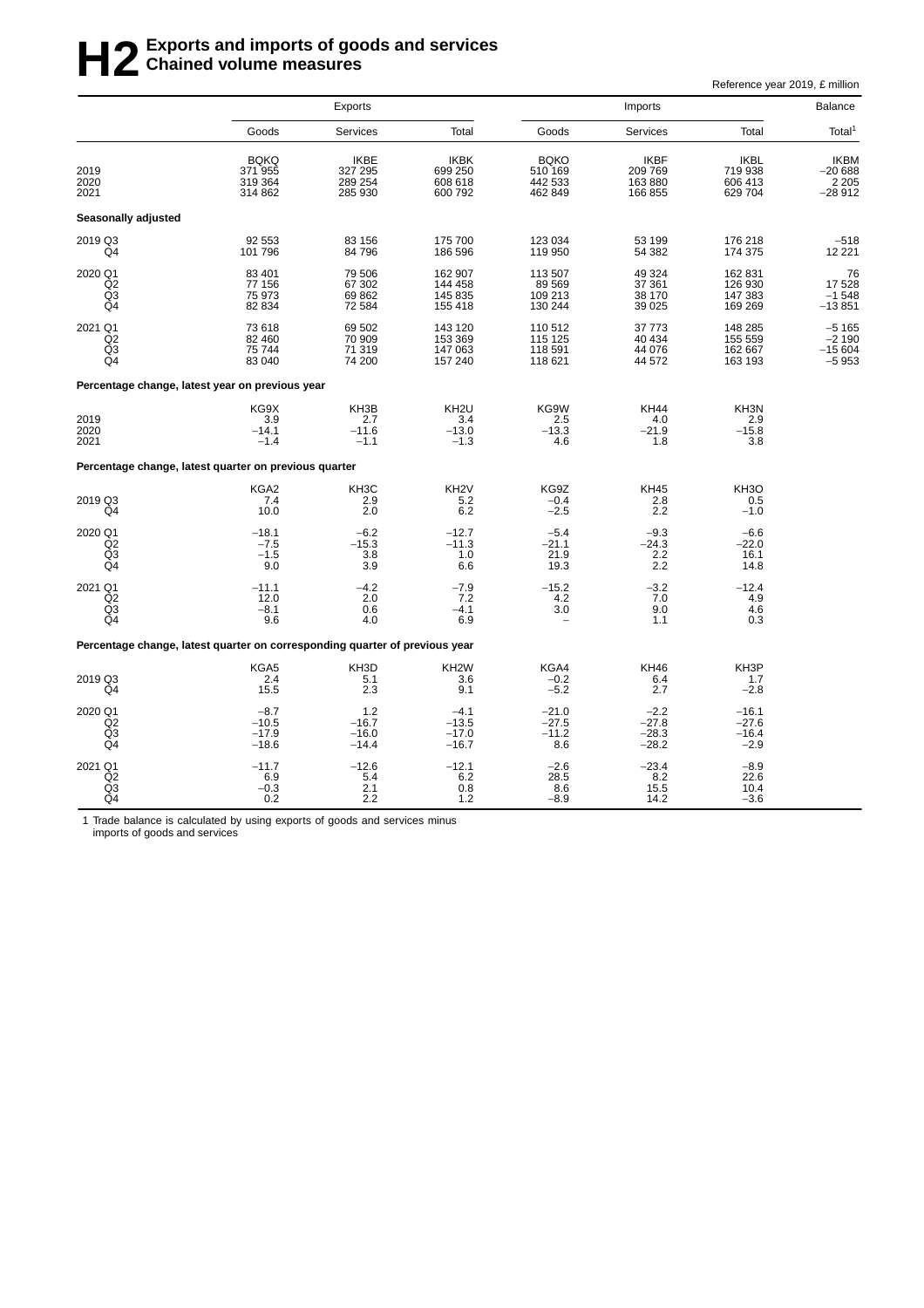### **L Gross value added at basic prices: individual measures**

|                     |                                                                             | £ million                         |                              |                                | Index numbers $(2019 = 100)^3$    |                              |                                   |                                           |                              |  |  |
|---------------------|-----------------------------------------------------------------------------|-----------------------------------|------------------------------|--------------------------------|-----------------------------------|------------------------------|-----------------------------------|-------------------------------------------|------------------------------|--|--|
|                     | Expenditure-<br>based                                                       | At current prices                 |                              |                                | Value indices at current prices   |                              |                                   | Chained volume indices                    |                              |  |  |
|                     | estimate<br>at chained<br>volume<br>measures                                | Expenditure-<br>based<br>estimate | Income-<br>based<br>estimate | Residual<br>error <sup>1</sup> | Expenditure-<br>based<br>estimate | Income-<br>based<br>estimate | Expenditure-<br>based<br>estimate | Income-<br>based<br>estimate <sup>2</sup> | Output-<br>based<br>estimate |  |  |
|                     | CAGR                                                                        | CAGQ                              | CAGS                         | <b>DJDS</b>                    | <b>IHYA</b>                       | <b>IHYB</b>                  | <b>IHYC</b>                       | <b>IHYD</b>                               | YBFR                         |  |  |
| 2019                | 2 017 344                                                                   | 2 017 344                         | 2 017 344                    |                                | 100.0                             | 100.0                        | 100.0                             | 100.0                                     | 100.0                        |  |  |
| 2020                | 1832058                                                                     | 1 947 230                         | 1937800                      | 9 4 3 0                        | 96.5                              | 96.1                         | 90.8                              | 90.4                                      | 90.8                         |  |  |
| 2021                | 1959 172                                                                    | 2 077 188                         | 2 085 863                    | $-8675$                        | 103.0                             | 103.4                        | 97.1                              | 97.5                                      | 97.6                         |  |  |
| Seasonally adjusted |                                                                             |                                   |                              |                                |                                   |                              |                                   |                                           |                              |  |  |
| 2019 Q3             | 505 505                                                                     | 508 813                           | 508 813                      |                                | 100.9                             | 100.9                        | 100.2                             | 100.2                                     | 100.2                        |  |  |
| Q4                  | 505 310                                                                     | 509 329                           | 509 329                      |                                | 101.0                             | 101.0                        | 100.2                             | 100.2                                     | 100.2                        |  |  |
| 2020 Q1             | 491 767                                                                     | 502 251                           | 504 841                      | $-2590$                        | 99.6                              | 100.1                        | 97.5                              | 98.0                                      | 97.5                         |  |  |
| Q <sub>2</sub>      | 400 135                                                                     | 448 175                           | 440 282                      | 7893                           | 88.9                              | 87.3                         | 79.3                              | 77.9                                      | 78.7                         |  |  |
| Q3                  | 467 308                                                                     | 496 127                           | 492 523                      | 3604                           | 98.4                              | 97.7                         | 92.7                              | 92.0                                      | 92.9                         |  |  |
| Q4                  | 472 848                                                                     | 500 677                           | 500 154                      | 523                            | 99.3                              | 99.2                         | 93.8                              | 93.6                                      | 94.2                         |  |  |
| 2021 Q1             | 466 726                                                                     | 500 876                           | 502 119                      | $-1243$                        | 99.3                              | 99.6                         | 92.5                              | 92.8                                      | 93.0                         |  |  |
| Q2                  | 492 268                                                                     | 514 254                           | 516 692                      | $-2438$                        | 102.0                             | 102.4                        | 97.6                              | 98.1                                      | 98.1                         |  |  |
| Q3                  | 496 907                                                                     | 521 932                           | 524 394                      | $-2462$                        | 103.5                             | 104.0                        | 98.5                              | 99.0                                      | 99.1                         |  |  |
| Q4                  | 503 271                                                                     | 540 126                           | 542 658                      | $-2532$                        | 107.1                             | 107.6                        | 99.8                              | 100.3                                     | 100.3                        |  |  |
|                     | Percentage change, latest year on previous year                             |                                   |                              |                                |                                   |                              |                                   |                                           |                              |  |  |
|                     | KH4D                                                                        | <b>KH47</b>                       | <b>KH68</b>                  |                                | <b>KH47</b>                       | KH68                         | KH4D                              | KH6E                                      | <b>GDPQ</b>                  |  |  |
| 2019                | 1.8                                                                         | 3.8                               | 3.8                          |                                | 3.8                               | 3.8                          | 1.8                               | 1.8                                       | 1.8                          |  |  |
| 2020                | $-9.2$                                                                      | $-3.5$                            | $-3.9$                       |                                | $-3.5$                            | $-3.9$                       | $-9.2$                            | $-9.6$                                    | $-9.2$                       |  |  |
| 2021                | 6.9                                                                         | 6.7                               | 7.6                          |                                | 6.7                               | 7.6                          | 6.9                               | 7.9                                       | 7.5                          |  |  |
|                     | Percentage change, latest quarter on previous quarter                       |                                   |                              |                                |                                   |                              |                                   |                                           |                              |  |  |
|                     | KH4F                                                                        | <b>KH49</b>                       | KH6A                         |                                | <b>KH49</b>                       | KH6A                         | KH4F                              | KH6G                                      |                              |  |  |
| 2019 Q3             | 0.3                                                                         | 1.6                               | 1.6                          |                                | 1.6                               | 1.6                          | 0.3                               | 0.3                                       | 0.3                          |  |  |
| Q4                  | $\overline{\phantom{0}}$                                                    | 0.1                               | 0.1                          |                                | 0.1                               | 0.1                          | $\overline{\phantom{0}}$          | $\overline{a}$                            |                              |  |  |
| 2020 Q1             | $-2.7$                                                                      | $-1.4$                            | $-0.9$                       |                                | $-1.4$                            | $-0.9$                       | $-2.7$                            | $-2.2$                                    | $-2.7$                       |  |  |
| Q2                  | $-18.6$                                                                     | $-10.8$                           | $-12.8$                      |                                | $-10.8$                           | $-12.8$                      | $-18.6$                           | $-20.5$                                   | $-19.3$                      |  |  |
| Q3                  | 16.8                                                                        | 10.7                              | 11.9                         |                                | 10.7                              | 11.9                         | 16.8                              | 18.0                                      | 17.9                         |  |  |
| Q4                  | $1.2$                                                                       | 0.9                               | 1.5                          |                                | 0.9                               | 1.5                          | 1.2                               | 1.8                                       | 1.5                          |  |  |
| 2021 Q1             | $-1.3$                                                                      | $\overline{\phantom{m}}$          | 0.4                          |                                | $\overline{\phantom{m}}$          | 0.4                          | $-1.3$                            | $-0.9$                                    | $-1.3$                       |  |  |
| Q <sub>2</sub>      | 5.5                                                                         | 2.7                               | 2.9                          |                                | 2.7                               | 2.9                          | 5.5                               | 5.7                                       | 5.5                          |  |  |
| Q3                  | 0.9                                                                         | 1.5                               | 1.5                          |                                | 1.5                               | 1.5                          | 0.9                               | 0.9                                       | 0.9                          |  |  |
| Q4                  | 1.3                                                                         | 3.5                               | 3.5                          |                                | 3.5                               | 3.5                          | 1.3                               | 1.3                                       | 1.3                          |  |  |
|                     | Percentage change, latest quarter on corresponding quarter of previous year |                                   |                              |                                |                                   |                              |                                   |                                           |                              |  |  |
|                     | KH4H                                                                        | KH4B                              | KH <sub>6</sub> C            |                                | KH4B                              | KH6C                         | KH4H                              | KH <sub>6</sub>                           | <b>GDPR</b>                  |  |  |
| 2019 Q3             | 1.6                                                                         | 4.1                               | 4.1                          |                                | 4.1                               | 4.1                          | 1.6                               | 1.6                                       | 1.6                          |  |  |
| Q4                  | 1.1                                                                         | 3.4                               | 3.4                          |                                | 3.4                               | 3.4                          | 1.1                               | 1.1                                       | 1.1                          |  |  |
| 2020 Q1             | $-2.2$                                                                      | 0.7                               | 1.3                          |                                | 0.7                               | 1.3                          | $-2.2$                            | $-1.7$                                    | $-2.2$                       |  |  |
| Q2                  | $-20.6$                                                                     | $-10.5$                           | $-12.1$                      |                                | $-10.5$                           | $-12.1$                      | $-20.6$                           | $-22.0$                                   | $-21.2$                      |  |  |
| Q <sub>3</sub>      | $-7.6$                                                                      | $-2.5$                            | $-3.2$                       |                                | $-2.5$                            | $-3.2$                       | $-7.6$                            | $-8.3$                                    | $-7.4$                       |  |  |
| Q4                  | $-6.4$                                                                      | $-1.7$                            | $-1.8$                       |                                | $-1.7$                            | $-1.8$                       | $-6.4$                            | $-6.6$                                    | $-6.0$                       |  |  |
| 2021 Q1             | $-5.1$                                                                      | $-0.3$                            | $-0.5$                       |                                | $-0.3$                            | $-0.5$                       | $-5.1$                            | $-5.3$                                    | $-4.6$                       |  |  |
| Q <sub>2</sub>      | 23.0                                                                        | 14.7                              | 17.4                         |                                | 14.7                              | 17.4                         | 23.0                              | 25.8                                      | 24.7                         |  |  |
| Q3                  | 6.3                                                                         | 5.2                               | 6.5                          |                                | 5.2                               | 6.5                          | 6.3                               | 7.6                                       | 6.7                          |  |  |
| Q4                  | 6.4                                                                         | 7.9                               | 8.5                          |                                | 7.9                               | 8.5                          | 6.4                               | 7.1                                       | 6.5                          |  |  |

1 The residual error is, by convention, the amount by which the expenditure -based approach to measuring GDP exceeds the income-based estimate. It is also the sum of two components: the statistical discrepancy (expenditure) with sign reversed, and the statistical discrepancy (income) with natural sign.

2 Income data deflated by the implied GDP deflator, based on expenditure data. 3 The growth rates of index numbers are calculated using unrounded data.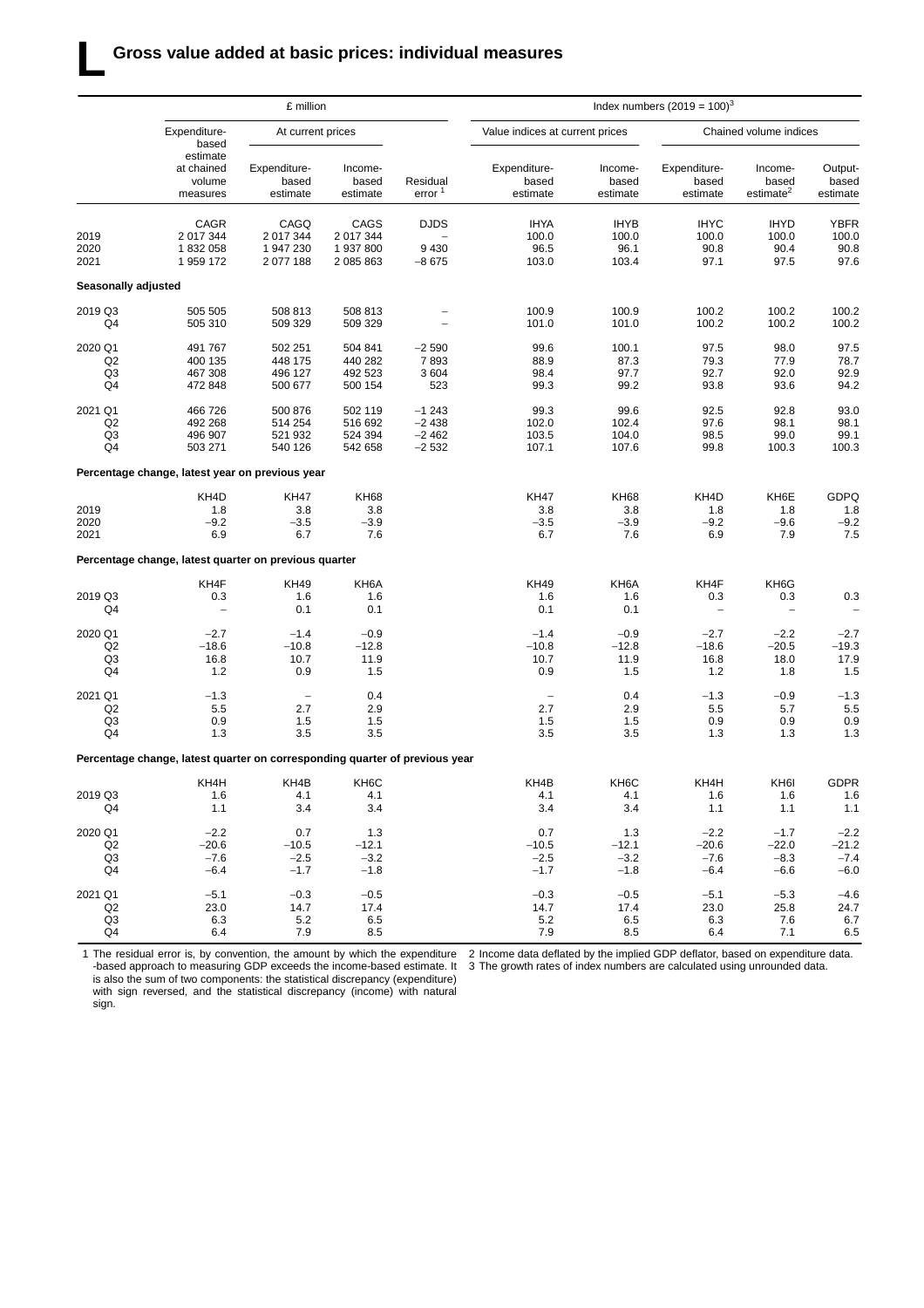|                     |                   | Changes in inventories                           |                                                                               |
|---------------------|-------------------|--------------------------------------------------|-------------------------------------------------------------------------------|
|                     | At current prices | Chained volume measures (Reference year<br>2019) | Gross operating surplus of<br>non-financial corporations<br>at current prices |
| Seasonally adjusted | <b>DMUN</b>       | <b>DMUM</b>                                      | <b>DMUQ</b>                                                                   |
| 2019 Q3             | 454               | 449                                              | 1468                                                                          |
| Q4                  | $-1975$           | $-1967$                                          | $-1949$                                                                       |
| 2020 Q1             | 90                | 76                                               | $-2799$                                                                       |
| Q2                  | $-932$            | $-859$                                           | 2 3 9 7                                                                       |
| Q <sub>3</sub>      | $-1038$           | $-1005$                                          | 1 0 7 3                                                                       |
| Q4                  | 1880              | 1788                                             | $-671$                                                                        |
| 2021 Q1             | $-536$            | $-498$                                           | 595                                                                           |
| Q <sub>2</sub>      | $-2906$           | $-2777$                                          | 188                                                                           |
| Q <sub>3</sub>      | 906               | 880                                              | $-4053$                                                                       |
| Q4                  | 2 5 3 6           | 2 3 9 5                                          | 2 2 7 0                                                                       |

1 Estimates are given to the nearest  $E$  million but cannot be regarded as accurate to this degree.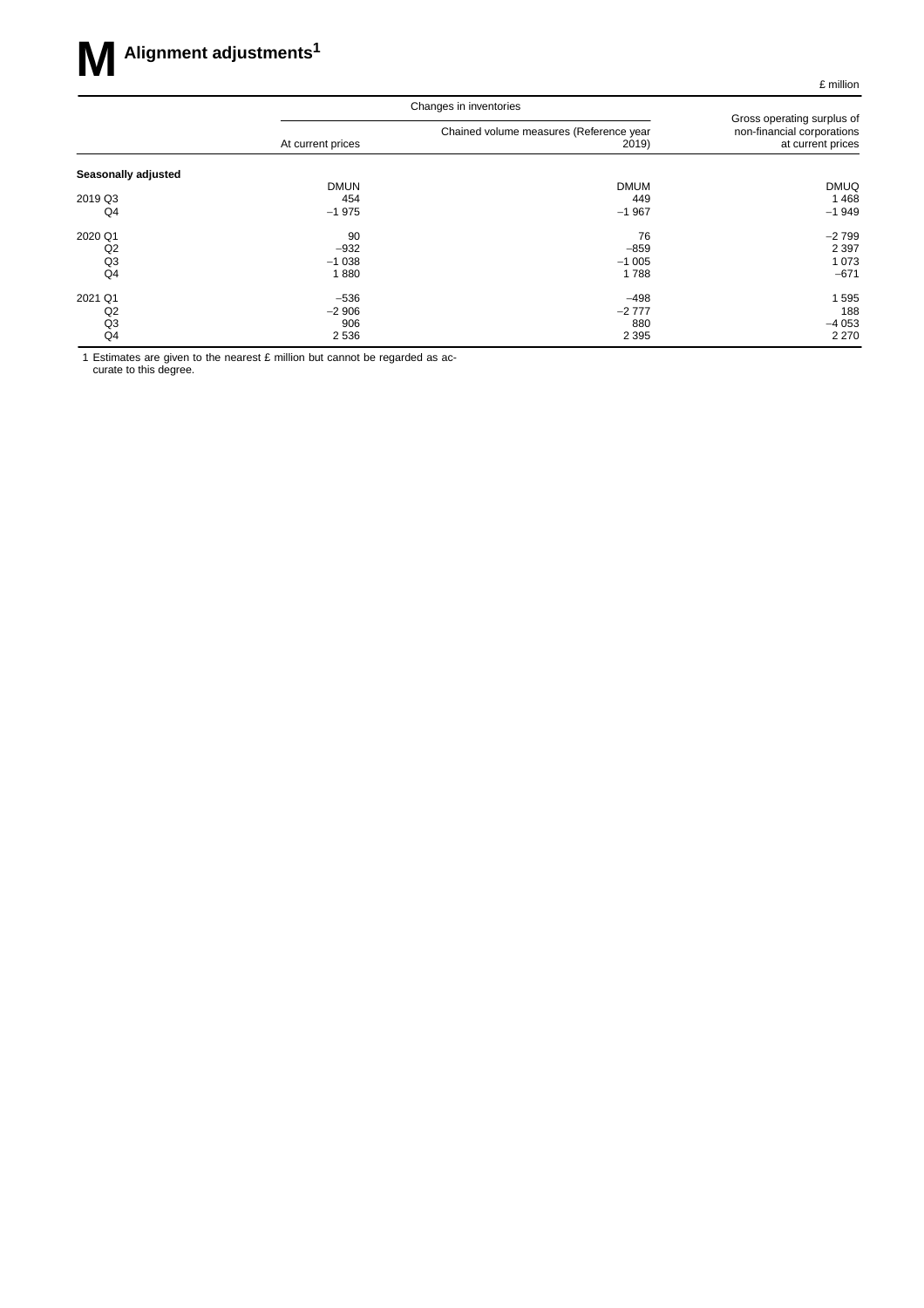|                                       |                                                       |                                                                                   | <b>Current prices</b>                         |                                                                             |                                                                 | Chained Volume Measures (reference year 2019)       |                                               |                                                              |                                                                 |                                                                 |
|---------------------------------------|-------------------------------------------------------|-----------------------------------------------------------------------------------|-----------------------------------------------|-----------------------------------------------------------------------------|-----------------------------------------------------------------|-----------------------------------------------------|-----------------------------------------------|--------------------------------------------------------------|-----------------------------------------------------------------|-----------------------------------------------------------------|
|                                       | Gross<br>domestic<br>product<br>at market<br>prices   | Gross<br>domestic<br>product<br>at market<br>prices non<br>seasonally<br>adjusted | Gross<br>value<br>added<br>at basic<br>prices | General<br>government<br>final<br>consumption<br>expenditure                | General<br>government<br>gross<br>fixed<br>capital<br>formation | Gross<br>domestic<br>product<br>at market<br>prices | Gross<br>value<br>added<br>at basic<br>prices | General<br>government<br>final<br>consumption<br>expenditure | General<br>government<br>gross<br>fixed<br>capital<br>formation | Implied<br>GDP<br>deflator<br>at market<br>prices <sup>34</sup> |
| 2019/20<br>2020/21                    | YBHA<br>2 2 5 9 4 3 3<br>2 144 597                    | <b>BKTL</b><br>2 2 6 0 6 1 4<br>2 140 996                                         | ABML<br>2 0 21 9 0 2<br>1 943 235             | <b>NMRP</b><br>428 350<br>499 422                                           | <b>RPZG</b><br>61702<br>70 058                                  | ABMI<br>2 244 085<br>2 018 814                      | ABMM<br>2 007 248<br>1804669                  | <b>NMRY</b><br>423 492<br>400 972                            | <b>DLWF</b><br>60 577<br>68 438                                 | L8GG<br>94.6557<br>100.0000                                     |
| <b>Seasonally adjusted</b>            |                                                       |                                                                                   |                                               |                                                                             |                                                                 |                                                     |                                               |                                                              |                                                                 |                                                                 |
| 2019 Q3<br>Q4                         | 568 439<br>568 119                                    | 563 283<br>576 734                                                                | 508 813<br>509 329                            | 107 365<br>109 568                                                          | 15 5 62<br>15 4 53                                              | 565 362<br>565 109                                  | 505 505<br>505 310                            | 105 255<br>107 960                                           | 15 5 65<br>15 2 20                                              | 94.5180<br>94.5071                                              |
| 2020 Q1<br>Q2<br>Q3<br>Q4             | 561 399<br>488 065<br>545 866<br>555 051              | 566 340<br>484 182<br>537 153<br>562 706                                          | 503 149<br>444 416<br>495 287<br>501 358      | 108 007<br>122 327<br>122 350<br>125 172                                    | 15618<br>16 28 6<br>16 479<br>16869                             | 550 835<br>443 817<br>521 910<br>529 647            | 492 648<br>396 717<br>466 505<br>473 498      | 105 082<br>85 879<br>101 921<br>106 035                      | 14 653<br>16 4 64<br>16 2 20<br>16 402                          | 95.8092<br>103.3787<br>98.3213<br>98.5153                       |
| 2021 Q1<br>Q2<br>Q3<br>Q4             | 555 615<br>575 389<br>584 377<br>601 673              | 556 955<br>572 747<br>579 636<br>607 716                                          | 502 174<br>516 004<br>523 702<br>541 948      | 129 573<br>125 910<br>126 681<br>129 105                                    | 20 4 24<br>17 221<br>17 3 20<br>17488                           | 523 440<br>552 521<br>557 700<br>564 812            | 467949<br>493 948<br>498 596<br>504 981       | 107 137<br>116 262<br>115 529<br>117 221                     | 19 3 5 2<br>16815<br>16910<br>16801                             | 99.7848<br>97.8971<br>98.5030<br>100.1414                       |
|                                       |                                                       |                                                                                   |                                               | Percentage change, latest financial year on previous financial year         |                                                                 |                                                     |                                               |                                                              |                                                                 |                                                                 |
| 2019/20<br>2020/21                    | 2.9<br>$-5.1$                                         | 2.8<br>$-5.3$                                                                     | 3.1<br>$-3.9$                                 | 6.1<br>16.6                                                                 | 4.1<br>13.5                                                     | 0.6<br>$-10.0$                                      | 0.7<br>$-10.1$                                | 3.0<br>$-5.3$                                                | $-0.7$<br>13.0                                                  | 2.3<br>5.6                                                      |
|                                       | Percentage change, latest quarter on previous quarter |                                                                                   |                                               |                                                                             |                                                                 |                                                     |                                               |                                                              |                                                                 |                                                                 |
| 2019 Q3<br>Q4                         | <b>IHYN</b><br>1.2<br>$-0.1$                          | A8L9<br>1.6<br>2.4                                                                | KGL8<br>1.6<br>0.1                            | KH <sub>2</sub> D<br>3.8<br>2.1                                             | KH7P<br>3.3<br>$-0.7$                                           | <b>IHYQ</b><br>0.5<br>$\overline{\phantom{0}}$      | KGM9<br>0.3<br>$\overline{\phantom{a}}$       | KH <sub>2</sub> J<br>0.1<br>2.6                              | KH9C<br>2.8<br>$-2.2$                                           | L8GH<br>0.8                                                     |
| 2020 Q1<br>Q2<br>Q3<br>Q4             | $-1.2$<br>$-13.1$<br>11.8<br>1.7                      | $-1.8$<br>$-14.5$<br>10.9<br>4.8                                                  | $-1.2$<br>$-11.7$<br>11.4<br>1.2              | $-1.4$<br>13.3<br>$\qquad \qquad -$<br>2.3                                  | 1.1<br>4.3<br>1.2<br>2.4                                        | $-2.5$<br>$-19.4$<br>17.6<br>1.5                    | $-2.5$<br>$-19.5$<br>17.6<br>1.5              | $-2.7$<br>$-18.3$<br>18.7<br>4.0                             | $-3.7$<br>12.4<br>$-1.5$<br>1.1                                 | 1.4<br>7.9<br>$-4.9$<br>0.2                                     |
| 2021 Q1<br>Q2<br>Q3<br>Q4             | 0.1<br>3.6<br>1.6<br>3.0                              | $-1.0$<br>2.8<br>1.2<br>4.8                                                       | 0.2<br>2.8<br>1.5<br>3.5                      | 3.5<br>$-2.8$<br>0.6<br>1.9                                                 | 21.1<br>$-15.7$<br>0.6<br>1.0                                   | $-1.2$<br>5.6<br>0.9<br>1.3                         | $-1.2$<br>5.6<br>0.9<br>1.3                   | 1.0<br>8.5<br>$-0.6$<br>1.5                                  | 18.0<br>$-13.1$<br>0.6<br>$-0.6$                                | 1.3<br>$-1.9$<br>0.6<br>1.7                                     |
|                                       |                                                       |                                                                                   |                                               | Percentage change, latest quarter on corresponding quarter of previous year |                                                                 |                                                     |                                               |                                                              |                                                                 |                                                                 |
| 2019 Q3<br>Q4                         | <b>IHYO</b><br>4.0<br>3.1                             | A8LA<br>3.8<br>3.1                                                                | KGM2<br>4.1<br>3.4                            | KH <sub>2</sub> E<br>7.3<br>7.5                                             | KH7R<br>5.7<br>6.3                                              | <b>IHYR</b><br>1.6<br>1.2                           | KGN3<br>1.6<br>1.1                            | KH <sub>2</sub> K<br>3.5<br>5.4                              | KH9M<br>2.2<br>1.8                                              | L8GI<br>2.3<br>1.9                                              |
| 2020 Q1<br>Q2<br>Q <sub>3</sub><br>Q4 | 0.7<br>$-13.1$<br>$-4.0$<br>$-2.3$                    | 1.0<br>$-12.6$<br>$-4.6$<br>$-2.4$                                                | 0.9<br>$-11.2$<br>$-2.7$<br>$-1.6$            | 4.2<br>18.3<br>14.0<br>14.2                                                 | $-2.5$<br>8.1<br>5.9<br>9.2                                     | $-2.0$<br>$-21.1$<br>$-7.7$<br>$-6.3$               | $-2.0$<br>$-21.3$<br>$-7.7$<br>$-6.3$         | $-0.5$<br>$-18.4$<br>$-3.2$<br>$-1.8$                        | $-9.5$<br>8.8<br>4.2<br>7.8                                     | 2.8<br>10.2<br>4.0<br>4.2                                       |
| 2021 Q1<br>Q2<br>Q3<br>Q4             | $-1.0$<br>17.9<br>7.1<br>8.4                          | $-1.7$<br>18.3<br>7.9<br>8.0                                                      | $-0.2$<br>16.1<br>5.7<br>8.1                  | 20.0<br>2.9<br>3.5<br>3.1                                                   | 30.8<br>5.7<br>5.1<br>3.7                                       | $-5.0$<br>24.5<br>6.9<br>6.6                        | $-5.0$<br>24.5<br>6.9<br>6.6                  | 2.0<br>35.4<br>13.4<br>10.5                                  | 32.1<br>2.1<br>4.3<br>2.4                                       | 4.1<br>$-5.3$<br>0.2<br>1.7                                     |

1 Financial year £ millions estimates are the sum of the 4 quarters which make up that financial year.

pur poses, whereas in table A1 it is expressed as  $2019 = 100$ .

2 All data are seasonally adjusted unless otherwise specified. 3 Implied deflator is expressed in terms of 2020/2021 =100 for presentational

4 Implied deflator is displayed with 4 decimal places to replace a GDP deflator in index form series previously calculated by HM Treasury. Data are only considered accurate to 1 decimal place.

£ millions except deflator index which is  $2020/21 = 100$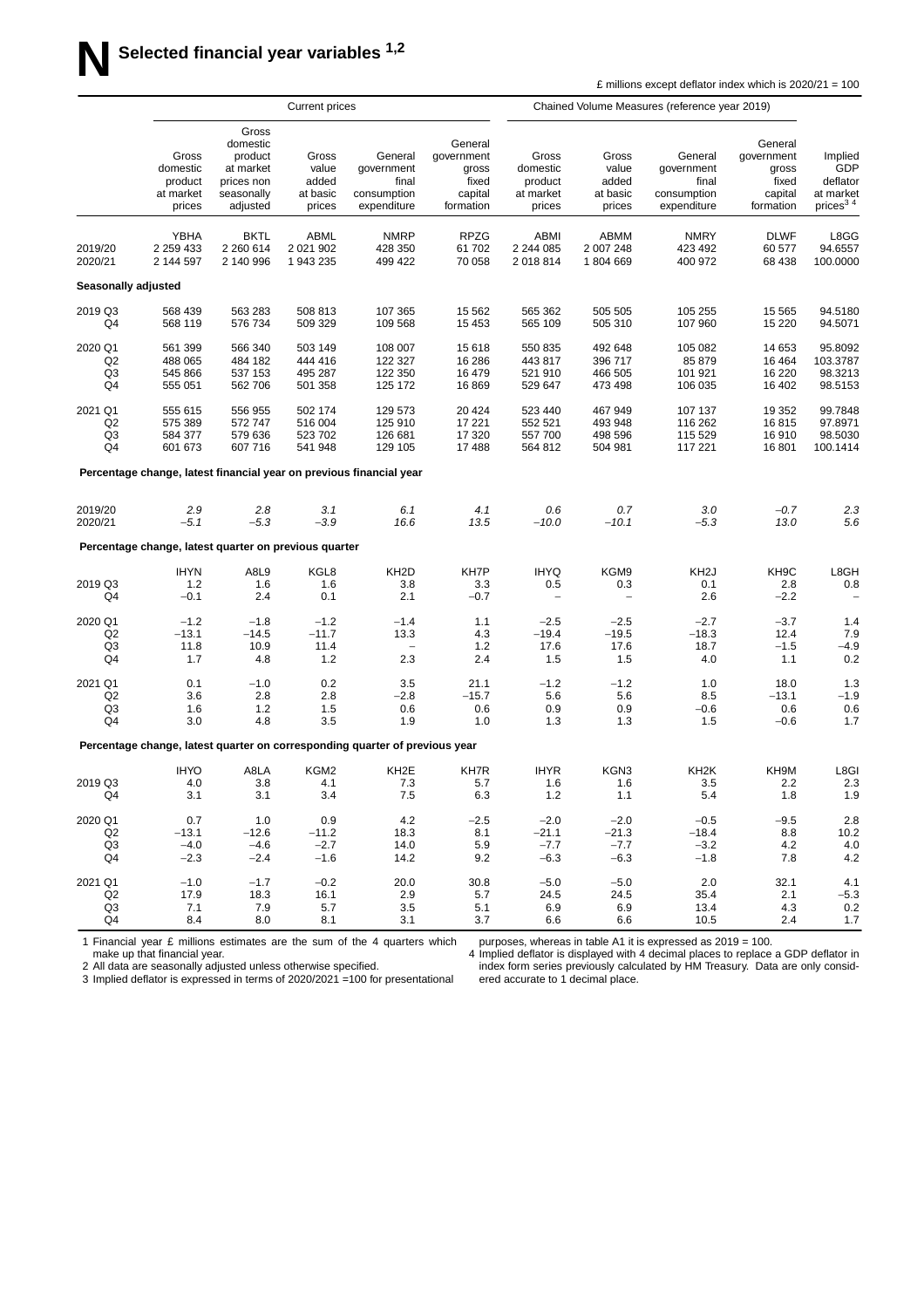|                                                                             | Implied deflators <sup>2</sup>                     |                                                               |                                            |  |  |  |
|-----------------------------------------------------------------------------|----------------------------------------------------|---------------------------------------------------------------|--------------------------------------------|--|--|--|
|                                                                             | Gross<br>national<br>expenditure                   | Gross<br>domestic<br>product at<br>market prices <sup>3</sup> | Gross value<br>added at<br>basic<br>prices |  |  |  |
| 2019<br>2020<br>2021                                                        | MNE <sub>2</sub><br>94.9445<br>99.8640<br>100.0000 | MNF <sub>2</sub><br>94.8763<br>99.9238<br>100.0000            | MNX5<br>94.3081<br>100.4889<br>100.0000    |  |  |  |
| Seasonally adjusted                                                         |                                                    |                                                               |                                            |  |  |  |
| 2019 Q3<br>Q4                                                               | 95.6599<br>95.3847                                 | 95.3941<br>95.3831                                            | 94.9268<br>95.0597                         |  |  |  |
| 2020 Q1<br>Q2<br>Q <sub>3</sub><br>Q4                                       | 96.2566<br>104.7687<br>99.0849<br>99.3459          | 96.6973<br>104.3369<br>99.2327<br>99.4284                     | 96.3199<br>105.6489<br>100.1282<br>99.8587 |  |  |  |
| 2021 Q1<br>Q2<br>$\overline{Q3}$<br>Q4                                      | 100.7332<br>98.6779<br>99.4925<br>101.0965         | 100.7097<br>98.8046<br>99.4161<br>101.0697                    | 101.2073<br>98.5208<br>99.0584<br>101.2135 |  |  |  |
| Percentage change, latest year on previous year                             |                                                    |                                                               |                                            |  |  |  |
| 2019<br>2020<br>2021                                                        | MNE3<br>1.8<br>5.2<br>0.1                          | MNF3<br>2.0<br>5.3<br>0.1                                     | MNX6<br>2.0<br>6.6<br>$-0.5$               |  |  |  |
| Percentage change, latest quarter on previous quarter                       |                                                    |                                                               |                                            |  |  |  |
| 2019 Q3<br>Q4                                                               | MNE4<br>1.0<br>$-0.3$                              | MNF4<br>0.8                                                   | MNX7<br>1.3<br>0.1                         |  |  |  |
| 2020 Q1<br>Q2<br>Q <sub>3</sub><br>Q <sub>4</sub>                           | 0.9<br>8.8<br>$-5.4$<br>0.3                        | 1.4<br>7.9<br>$-4.9$<br>0.2                                   | 1.3<br>9.7<br>$-5.2$<br>$-0.3$             |  |  |  |
| 2021 Q1<br>Q2<br>$\frac{Q3}{Q4}$                                            | 1.4<br>$-2.0$<br>0.8<br>1.6                        | 1.3<br>$-1.9$<br>0.6<br>1.7                                   | 1.4<br>$-2.7$<br>0.5<br>2.2                |  |  |  |
| Percentage change, latest quarter on corresponding quarter of previous year |                                                    |                                                               |                                            |  |  |  |
| 2019 Q3<br>Q4                                                               | MNE <sub>5</sub><br>2.2<br>1.7                     | MNF <sub>5</sub><br>2.3<br>1.9                                | MNX8<br>2.4<br>2.3                         |  |  |  |
| 2020 Q1<br>Q2<br>Q <sub>3</sub><br>Q4                                       | 2.4<br>10.6<br>3.6<br>4.2                          | 2.8<br>10.2<br>4.0<br>4.2                                     | 3.0<br>12.7<br>5.5<br>5.0                  |  |  |  |
| 2021 Q1<br>Q2<br>Q3<br>Q4                                                   | 4.7<br>$-5.8$<br>0.4<br>1.8                        | 4.1<br>$-5.3$<br>0.2<br>1.7                                   | 5.1<br>$-6.7$<br>$-1.1$<br>1.4             |  |  |  |

1 Implied deflator is expressed in terms of 2021 = 100, whereas in table A1 it

is expressed as 2019 = 100.

2 Data are only considered accurate to 1 decimal place.

3 Implied deflator is displayed with 4 decimal places to replace a GDP defla-

tor in index form series previously calculated by HM Treasury.

 $2021 = 100$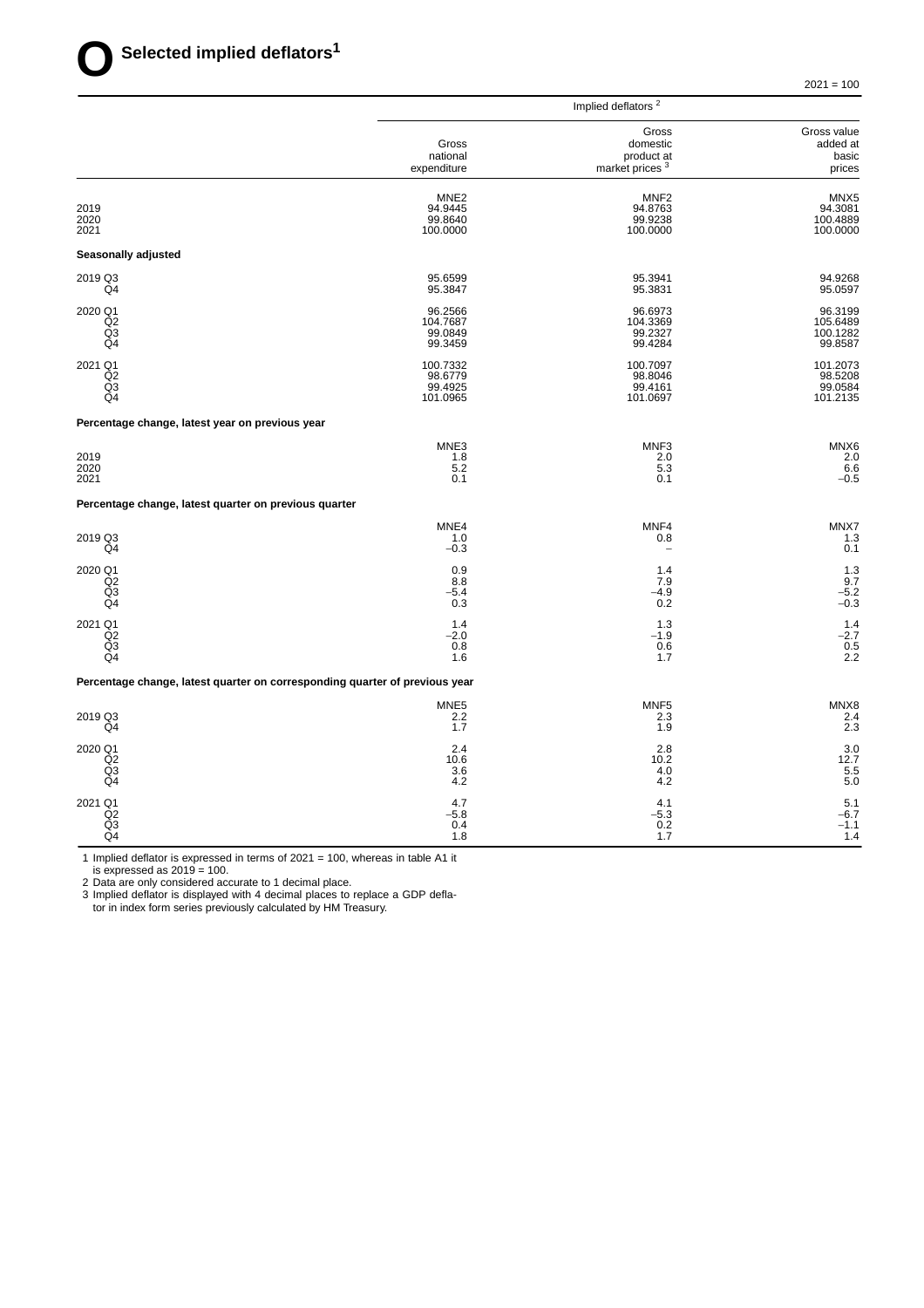

|                                       | UK resident<br>population                                                   |                                                         | <b>Current Prices</b>                     | Chained volume measures (Reference year 2019)           |                                          |  |  |
|---------------------------------------|-----------------------------------------------------------------------------|---------------------------------------------------------|-------------------------------------------|---------------------------------------------------------|------------------------------------------|--|--|
|                                       | mid-year estimates<br>(persons thousands) $^2$                              | Gross domestic product<br>at market prices <sup>3</sup> | Gross domestic product<br>per head        | Gross domestic product<br>at market prices <sup>3</sup> | Gross domestic product<br>per head       |  |  |
| 2019<br>2020<br>2021                  | EBAQ<br>66 797<br>67 081<br>67 531                                          | YBHA<br>2 255 283<br>2 150 381<br>2 317 054             | <b>IHXT</b><br>33 763<br>32 056<br>34 311 | ABMI<br>2 255 283<br>2 046 209<br>2 198 473             | <b>IHXW</b><br>33763<br>30 504<br>32 555 |  |  |
| <b>Seasonally adjusted</b>            |                                                                             |                                                         |                                           |                                                         |                                          |  |  |
| 2019 Q3<br>Q4                         | 66 868<br>66 939                                                            | 568 439<br>568 119                                      | 8501<br>8 4 8 7                           | 565 362<br>565 109                                      | 8 4 5 5<br>8 4 4 2                       |  |  |
| 2020 Q1<br>Q <sub>2</sub><br>Q3<br>Q4 | 67 010<br>67 081<br>67 193<br>67 30 6                                       | 561 399<br>488 065<br>545 866<br>555 051                | 8 3 7 8<br>7 2 7 6<br>8 1 2 4<br>8 2 4 7  | 550 835<br>443 817<br>521 910<br>529 647                | 8 2 2 0<br>6616<br>7767<br>7869          |  |  |
| 2021 Q1<br>Q2<br>Q <sub>3</sub><br>Q4 | 67418<br>67 531<br>67 547<br>67 563                                         | 555 615<br>575 389<br>584 377<br>601 673                | 8 2 4 1<br>8520<br>8651<br>8 9 0 5        | 523 440<br>552 521<br>557 700<br>564 812                | 7764<br>8 1 8 2<br>8 2 5 6<br>8 3 6 0    |  |  |
|                                       | Percentage change, latest year on previous year                             |                                                         |                                           |                                                         |                                          |  |  |
| 2019<br>2020<br>2021                  |                                                                             | <b>IHYM</b><br>3.7<br>$-4.7$<br>7.8                     | N3Y3<br>3.2<br>$-5.1$<br>7.0              | <b>IHYP</b><br>1.7<br>$-9.3$<br>7.4                     | N3Y6<br>$1.1 - 9.7$<br>6.7               |  |  |
|                                       | Percentage change, latest quarter on previous quarter                       |                                                         |                                           |                                                         |                                          |  |  |
| 2019 Q3<br>Q4                         |                                                                             | <b>IHYN</b><br>1.2<br>$-0.1$                            | <b>N3Y4</b><br>1.1<br>$-0.2$              | <b>IHYQ</b><br>0.5<br>$\overline{\phantom{a}}$          | <b>N3Y7</b><br>0.4<br>$-0.2$             |  |  |
| 2020 Q1<br>Q <sub>2</sub><br>Q3<br>Q4 |                                                                             | $-1.2$<br>$-13.1$<br>11.8<br>1.7                        | $-1.3$<br>$-13.2$<br>11.7<br>1.5          | $-2.5$<br>$-19.4$<br>17.6<br>1.5                        | $-2.6$<br>-19.5<br>17.4<br>1.3           |  |  |
| 2021 Q1<br>Q2<br>Q <sub>3</sub><br>Q4 |                                                                             | 0.1<br>3.6<br>1.6<br>3.0                                | $-0.1$<br>3.4<br>1.5<br>2.9               | $-1.2$<br>5.6<br>0.9<br>1.3                             | $-1.3$<br>5.4<br>0.9<br>1.3              |  |  |
|                                       | Percentage change, latest quarter on corresponding quarter of previous year |                                                         |                                           |                                                         |                                          |  |  |
| 2019 Q3<br>Q4                         |                                                                             | <b>IHYO</b><br>4.0<br>3.1                               | N3Y5<br>3.4<br>2.6                        | <b>IHYR</b><br>1.6<br>1.2                               | N3Y8<br>1.1<br>0.7                       |  |  |
| 2020 Q1<br>Q2<br>Q3<br>Q4             |                                                                             | 0.7<br>$-13.1$<br>$-4.0$<br>$-2.3$                      | 0.3<br>$-13.4$<br>$-4.4$<br>$-2.8$        | $-2.0$<br>$-21.1$<br>$-7.7$<br>$-6.3$                   | $-2.4$<br>$-21.5$<br>$-8.1$<br>$-6.8$    |  |  |
| 2021 Q1<br>Q <sub>2</sub><br>Q3<br>Q4 |                                                                             | $-1.0$<br>17.9<br>7.1<br>8.4                            | $-1.6$<br>17.1<br>6.5<br>8.0              | $^{-5.0}_{24.5}$<br>6.9<br>6.6                          | $\frac{-5.5}{23.7}$<br>6.3<br>6.2        |  |  |

1 This data uses the latest population estimates with the exception of the latest year where populations projections are used. The quarterly data in this

table does not sum to annuals (excluding GDP at market prices) 2 This data uses the UK resident population mid-year estimates published 25

June 2021

3 GDP is presented in £ million; also published in table A2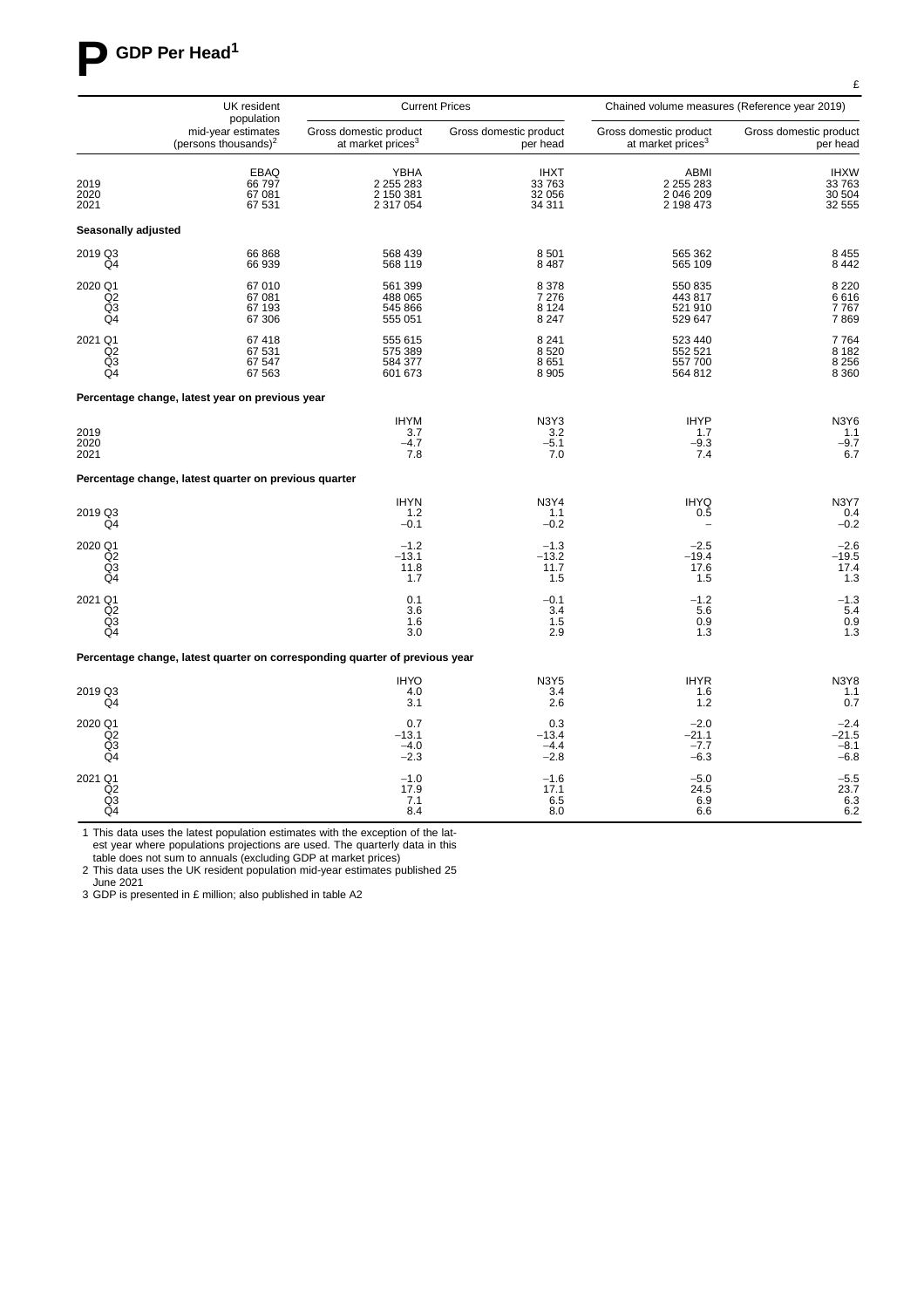|                                                |      |          | £ million |
|------------------------------------------------|------|----------|-----------|
|                                                |      | 2020     | 2021      |
| Latest less previously published levels of GDP |      |          |           |
| at current market prices                       |      |          |           |
| National accounts aggregates                   |      |          |           |
| at current prices (Table A2)                   |      |          |           |
| Gross domestic product at market prices        | KB7D | $-2265$  | $-613$    |
| less Basic price adjustment                    | KB7E | 122      | 2996      |
| Gross value added at basic prices              | KB7F | $-2387$  | $-3609$   |
| <b>Gross domestic product:</b>                 |      |          |           |
| expenditure at current prices (Table C1)       |      |          |           |
| National expenditure on goods and services     |      |          |           |
| at market prices                               |      |          |           |
| Households                                     | KB7K | $-845$   | 807       |
| Non-profit institutions serving households     | KB7L | $-2475$  | $-1033$   |
| General government                             | KB7M | $-3200$  | $-9799$   |
| Gross fixed capital formation                  | KB7N | $-307$   | 1 2 2 7   |
| Changes in inventories                         | KB70 | 500      | 301       |
| Acquisitions less disposals of valuables       | KB7P | $-124$   | 2 2 3 9   |
| Total                                          | KB70 | $-6451$  | $-6258$   |
| Total exports                                  | KB7R | 4 5 5 5  | 6 4 0 7   |
| Total imports                                  | KB7S | 1 0 5 8  | 6753      |
| Statistical discrepancy (expenditure)          | KB7T | 689      | 5 9 9 1   |
| Gross domestic product:                        |      |          |           |
| income at current prices (Table D)             |      |          |           |
| Compensation of employees                      | KB7U | 161      | $-1427$   |
| Gross operating surplus of corporations        | KB7V | 320      | 83        |
| Other income                                   | KB7W | 153      | $-507$    |
| Gross value added at factor cost               | KB7X | 634      | $-1851$   |
| Taxes on products & production less Subsidies  | KB7Y | $-756$   | 3 1 0 1   |
| Statistical discrepancy (income)               | KB7Z | $-2$ 143 | $-1863$   |

1 Estimates are given to the nearest £ million but cannot be regarded as accurate to this degree.

|                                                       |             | 2020   | 2021                     |
|-------------------------------------------------------|-------------|--------|--------------------------|
| Latest less previously published growth rates for GDP |             |        |                          |
| in chained volume terms                               |             |        |                          |
| Percentage changes in volume of GDP (Table A2)        |             |        |                          |
| Gross domestic product chained volume measures        |             |        |                          |
| Year on year growth                                   | <b>KB82</b> | 0.1    | $-0.1$                   |
| Percentage changes in volume                          |             |        |                          |
| of GVA output components (Table B1)                   |             |        |                          |
| GVA at basic prices                                   |             |        |                          |
| Agriculture, forestry and fishing                     | <b>KB83</b> | $-0.8$ | 4.4                      |
| Mining and quarrying inc oil & gas extraction         | <b>KB84</b> | $-0.4$ | 2.1                      |
| Manufacturing                                         | <b>KB85</b> | 0.1    | 0.4                      |
| Electricity, gas, steam and air                       | <b>KB86</b> | 0.1    | $-0.8$                   |
| Water supply, sewerage                                | KNT7        | $-0.1$ | 0.8                      |
| <b>Total Production</b>                               | <b>KB87</b> |        | 0.4                      |
| Construction                                          | <b>KB88</b> |        | 0.2                      |
| Distribution, hotels and restaurants                  | <b>KB89</b> | $-0.2$ | $\overline{\phantom{0}}$ |
| Transport storage and communications                  | KB8A        | $-0.5$ | 1.2                      |
| Business services and finance                         | KB8B        | $-0.2$ | 0.4                      |
| Government and other services                         | KB8C        | 0.9    | $-0.6$                   |
| <b>Total services</b>                                 | KB8D        | 0.1    | 0.1                      |
| <b>Total GVA</b>                                      | KB8E        | 0.2    | $-0.1$                   |
| Total GVA excluding Oil                               | KB8F        | 0.1    | $-0.1$                   |
| Percentage changes in volume                          |             |        |                          |
| of GDP expenditure components (Table C2)              |             |        |                          |
| National expenditure on goods and services            |             |        |                          |
| at market prices                                      |             |        |                          |
| Households                                            | KB8G        |        | 0.1                      |
| Non-profit institutions serving households            | KB8H        | $-2.9$ | 0.5                      |
| General government                                    | KB8I        | $-0.5$ | $-0.2$                   |
| Gross fixed capital formation                         | KB8J        | $-0.1$ | 0.6                      |
| Total                                                 | KB8K        | $-0.2$ | 0.1                      |
| <b>Total exports</b>                                  | KB8L        | 0.9    | $-0.2$                   |
| Total imports                                         | KB8M        | 0.1    | 0.8                      |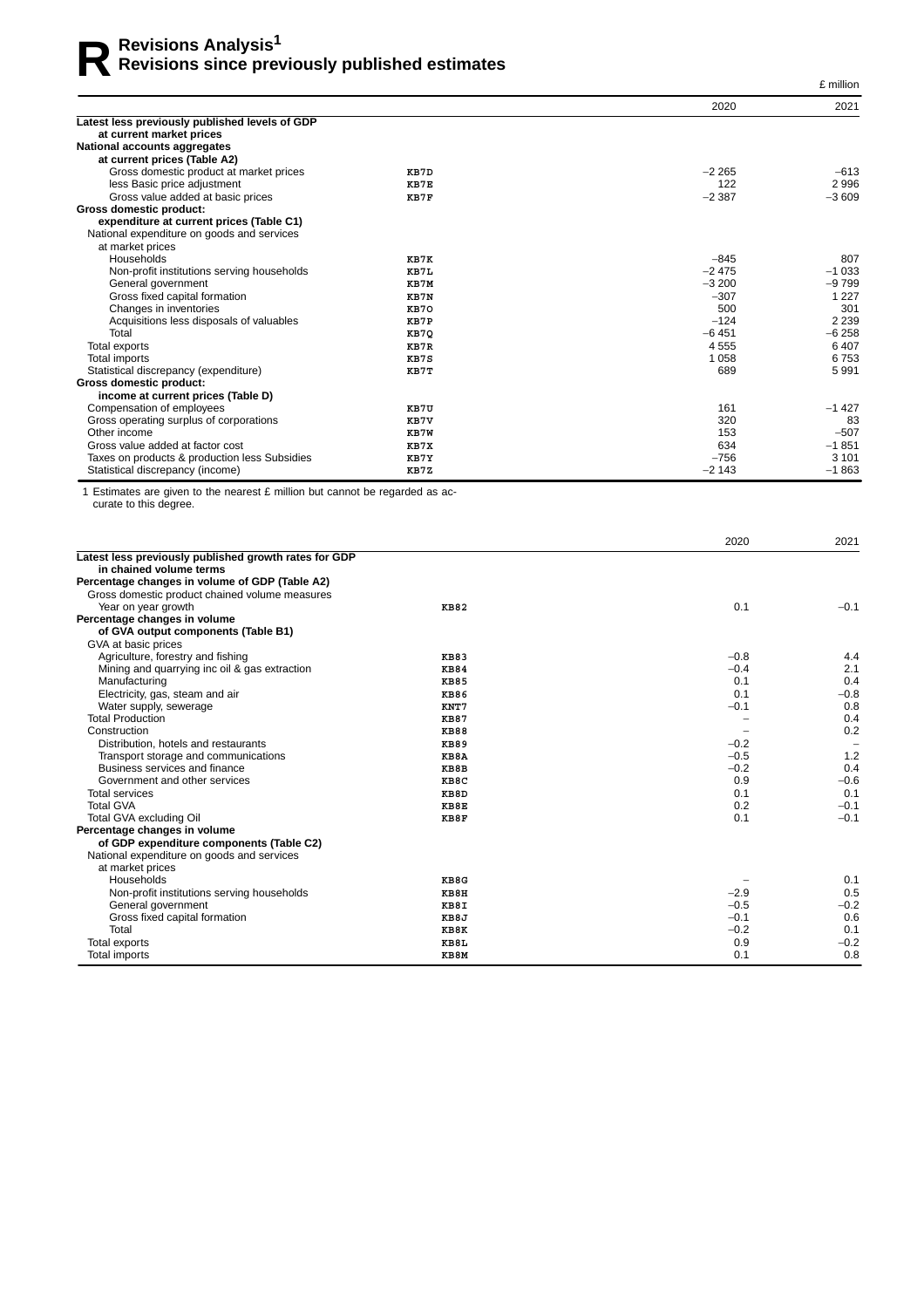# **Revisions Analysis<sup>1</sup>**<br>Revisions since prev

#### **Revisions since previously published estimates**

| continued                                      |      |                        |            |                        |                        |                        |            |                        | £ million              |
|------------------------------------------------|------|------------------------|------------|------------------------|------------------------|------------------------|------------|------------------------|------------------------|
|                                                |      | 2020<br>Q <sub>1</sub> | 2020<br>Q2 | 2020<br>Q <sub>3</sub> | 2020<br>Q <sub>4</sub> | 2021<br>Q <sub>1</sub> | 2021<br>Q2 | 2021<br>Q <sub>3</sub> | 2021<br>Q <sub>4</sub> |
| Latest less previously published levels of GDP |      |                        |            |                        |                        |                        |            |                        |                        |
| at current market prices                       |      |                        |            |                        |                        |                        |            |                        |                        |
| National accounts aggregates                   |      |                        |            |                        |                        |                        |            |                        |                        |
| at current prices (Table A2)                   |      |                        |            |                        |                        |                        |            |                        |                        |
| Gross domestic product at market prices        | KB7D | $-819$                 | $-517$     | $-637$                 | $-292$                 | $-701$                 | $-3191$    | $-2519$                | 5798                   |
| less Basic price adjustment                    | KB7E | 453                    | 191        | 66                     | $-588$                 | 82                     | 609        | 541                    | 1764                   |
| Gross value added at basic prices              | KB7F | $-1272$                | $-708$     | $-703$                 | 296                    | $-783$                 | $-3800$    | $-3060$                | 4 0 34                 |
| Gross domestic product:                        |      |                        |            |                        |                        |                        |            |                        |                        |
| expenditure at current prices (Table C1)       |      |                        |            |                        |                        |                        |            |                        |                        |
| National expenditure on goods and services     |      |                        |            |                        |                        |                        |            |                        |                        |
| at market prices                               |      |                        |            |                        |                        |                        |            |                        |                        |
| Households                                     | KB7K | $-1594$                | $-598$     | 576                    | 771                    | 311                    | $-261$     | $-352$                 | 1 1 0 9                |
| Non-profit institutions serving households     | KB7L | $-45$                  | $-1.347$   | $-726$                 | $-357$                 | $-668$                 | $-283$     | $-95$                  | 13                     |
| General government                             | KB7M | $-224$                 | $-1112$    | $-1.365$               | $-499$                 | $-1675$                | $-1.356$   | $-2412$                | $-4356$                |
| Gross fixed capital formation                  | KB7N | $-148$                 | $-217$     | 15                     | 43                     | 289                    | 73         | 675                    | 190                    |
| Changes in inventories                         | KB70 | $-704$                 | 2 1 9 5    | $-1803$                | 812                    | $-1000$                | $-2307$    | $-975$                 | 4583                   |
| Acquisitions less disposals of valuables       | KB7P | $-8$                   | $-422$     | 680<br>1               | $-1.374$               | 139                    | $-16$      | $-197$                 | 2 3 1 3                |
| Total                                          | KB7Q | $-2723$                | $-1501$    | $-1623$                | $-604$                 | $-2604$                | $-4150$    | $-3356$                | 3852                   |
| Total exports                                  | KB7R | 602                    | 904        | 1 4 4 1                | 1 608                  | $-283$                 | $-86$      | 1 1 2 6                | 5 6 5 0                |
| <b>Total imports</b>                           | KB7S | $-1223$                | $-385$     | 627                    | 2 0 3 9                | $-746$                 | 436        | 1799                   | 5 2 6 4                |
| Statistical discrepancy (expenditure)          | KB7T | 79                     | $-305$     | 172                    | 743                    | 1440                   | 1481       | 1510                   | 1560                   |
| Gross domestic product:                        |      |                        |            |                        |                        |                        |            |                        |                        |
| income at current prices (Table D)             |      |                        |            |                        |                        |                        |            |                        |                        |
| Compensation of employees                      | KB7U | 116                    | $-261$     | 38                     | 268                    | 173                    | $-520$     | $-851$                 | $-229$                 |
| Gross operating surplus of corporations        | KB7V | $-674$                 | 637        | $-456$                 | 813                    | 374                    | $-2765$    | $-1576$                | 4 0 5 0                |
| Other income                                   | KB7W | 47                     | 44         | 27                     | 35                     | $-19$                  | $-73$      | $-179$                 | $-236$                 |
| Gross value added at factor cost               | KB7X | $-511$                 | 420        | $-391$                 | 1 1 1 6                | 528                    | $-3358$    | $-2606$                | 3585                   |
| Taxes on products & production less Subsidies  | KB7Y | 401                    | $-60$      | $-233$                 | $-864$                 | $-177$                 | 425        | 356                    | 2 4 9 7                |
| Statistical discrepancy (income)               | KB7Z | $-709$                 | $-877$     | $-13$                  | $-544$                 | $-1052$                | $-258$     | $-269$                 | $-284$                 |

1 Estimates are given to the nearest £ million but cannot be regarded as accurate to this degree.

|                                                |             | 2020<br>Q <sub>1</sub>   | 2020<br>Q2               | 2020<br>Q <sub>3</sub>   | 2020<br>Q <sub>4</sub>   | 2021<br>Q <sub>1</sub>   | 2021<br>Q2               | 2021<br>Q <sub>3</sub>   | 2021<br>Q <sub>4</sub>   |
|------------------------------------------------|-------------|--------------------------|--------------------------|--------------------------|--------------------------|--------------------------|--------------------------|--------------------------|--------------------------|
| Latest less previously published growth rates  |             |                          |                          |                          |                          |                          |                          |                          |                          |
| for GDP in chained volume terms                |             |                          |                          |                          |                          |                          |                          |                          |                          |
| Percentage changes in volume of GDP (Table A2) |             |                          |                          |                          |                          |                          |                          |                          |                          |
| Gross domestic product chained volume measures |             |                          |                          |                          |                          |                          |                          |                          |                          |
| Quarter on quarter growth                      | <b>KB82</b> | 0.1                      |                          |                          |                          |                          |                          | $-0.1$                   | 0.3                      |
| Quarter on same quarter a year earlier         | <b>KB94</b> | 0.1                      | 0.1                      | 0.1                      | 0.1                      | $\overline{\phantom{0}}$ | $-0.1$                   | $-0.1$                   | 0.1                      |
| Percentage changes in volume                   |             |                          |                          |                          |                          |                          |                          |                          |                          |
| of GVA output components (Table B1)            |             |                          |                          |                          |                          |                          |                          |                          |                          |
| GVA at basic prices quarter on quarter growth  |             |                          |                          |                          |                          |                          |                          |                          |                          |
| Agriculture, forestry and fishing              | <b>KB83</b> | 0.3                      | 0.8                      | $-2.1$                   | $-3.1$                   | 5.1                      | $\qquad \qquad -$        | 4.3                      | 0.8                      |
| Mining and quarrying inc oil & gas extraction  | <b>KB84</b> | 0.1                      | $-1.5$                   | 0.7                      | 0.6                      | 2.5                      | 0.1                      | $-1.1$                   | $-0.8$                   |
| Manufacturing                                  | <b>KB85</b> | $\overline{\phantom{m}}$ | $-0.3$                   | 0.8                      | 0.3                      | $-0.3$                   | $-0.2$                   | 0.7                      | 0.4                      |
| Electricity, gas, steam and air                | <b>KB86</b> | $-0.1$                   | 0.6                      | $-0.6$                   | $-0.5$                   | 0.1                      | 0.3                      | $-1.1$                   | $-0.6$                   |
| Water supply, sewerage                         | KNT7        | $\overline{\phantom{0}}$ | $-0.5$                   | 0.5                      | 0.2                      | 1.1                      | $-0.5$                   | $-1.0$                   | 0.9                      |
| <b>Total Production</b>                        | <b>KB87</b> | $-0.1$                   | $-0.4$                   | 0.6                      | 0.2                      | $\overline{\phantom{m}}$ | $-0.1$                   | 0.2                      | 0.2                      |
| Construction                                   | <b>KB88</b> | $-0.3$                   | 0.1                      | 0.2                      | 0.3                      | $-0.6$                   | 0.6                      | $-0.1$                   | $\overline{\phantom{m}}$ |
| Distribution, hotels and restaurants           | <b>KB89</b> | $-0.3$                   | $\overline{\phantom{0}}$ | $-0.1$                   | 0.2                      | 0.1                      | $-0.2$                   | $-0.5$                   | 0.1                      |
| Transport storage and communications           | KB8A        | $-0.5$                   | $-0.2$                   | 0.2                      | 0.2                      | 0.2                      | 0.8                      | 0.3                      | 0.5                      |
| Business services and finance                  | KB8B        | $-0.1$                   | $-0.2$                   | $-0.2$                   | 0.1                      | 0.2                      | 0.2                      | 0.1                      | 0.4                      |
| Government and other services                  | KB8C        | 0.5                      | $-0.1$                   | 1.9                      | $-0.8$                   | $-0.2$                   | $-0.6$                   | $-0.6$                   | 0.5                      |
| <b>Total services</b>                          | KB8D        | $\overline{\phantom{m}}$ | $-0.1$                   | 0.3                      | $-0.1$                   | 0.1                      | $\overline{\phantom{m}}$ | $-0.1$                   | 0.3                      |
| <b>Total GVA</b>                               | KB8E        | 0.1                      | $\overline{\phantom{a}}$ | $\overline{\phantom{a}}$ | $\overline{\phantom{0}}$ | $\overline{\phantom{0}}$ | $-0.1$                   | $-0.1$                   | 0.3                      |
| Total GVA excluding Oil                        | KB8F        | 0.1                      | 0.1                      | $-0.1$                   |                          | $\overline{\phantom{0}}$ | $-0.1$                   | $\overline{\phantom{m}}$ | 0.3                      |
| Percentage changes in volume of GDP            |             |                          |                          |                          |                          |                          |                          |                          |                          |
| expenditure components (Table C2)              |             |                          |                          |                          |                          |                          |                          |                          |                          |
| National expenditure on goods and services     |             |                          |                          |                          |                          |                          |                          |                          |                          |
| at market prices quarter on quarter growth     |             |                          |                          |                          |                          |                          |                          |                          |                          |
| Households                                     | KB8G        | $-0.1$                   |                          | -                        | -                        | 0.5                      | $-0.3$                   | $-0.3$                   | $-0.7$                   |
| Non-profit institutions serving households     | KB8H        | $-1.4$                   | $-4.5$                   | 5.5                      | $\overline{\phantom{0}}$ | $-2.8$                   | 2.7                      | 1.3                      | 0.7                      |
| General government                             | KB8I        | $-0.6$                   | $-0.4$                   | 0.6                      | 0.3                      | $-0.7$                   | 0.8                      | $-0.6$                   | $-0.4$                   |
| Gross fixed capital formation                  | KB8J        | $-0.2$                   | -                        | 0.4                      | $-0.1$                   | 0.8                      | $-0.4$                   | 0.6                      | $-1.1$                   |
| Total                                          | KB8K        | $-0.3$                   | $\overline{\phantom{0}}$ | 0.3                      | 0.2                      | $-0.3$                   | 0.1                      | 0.1                      | 0.3                      |
| Total exports                                  | KB8L        | 0.9                      | 0.1                      | 0.3                      | $-0.3$                   | $-0.9$                   | 0.2                      | 0.6                      | 2.0                      |
| <b>Total imports</b>                           | KB8M        | $-0.5$                   | -                        | 1.3                      | 0.8                      | $-1.4$                   | 0.6                      | 1.0                      | 1.8                      |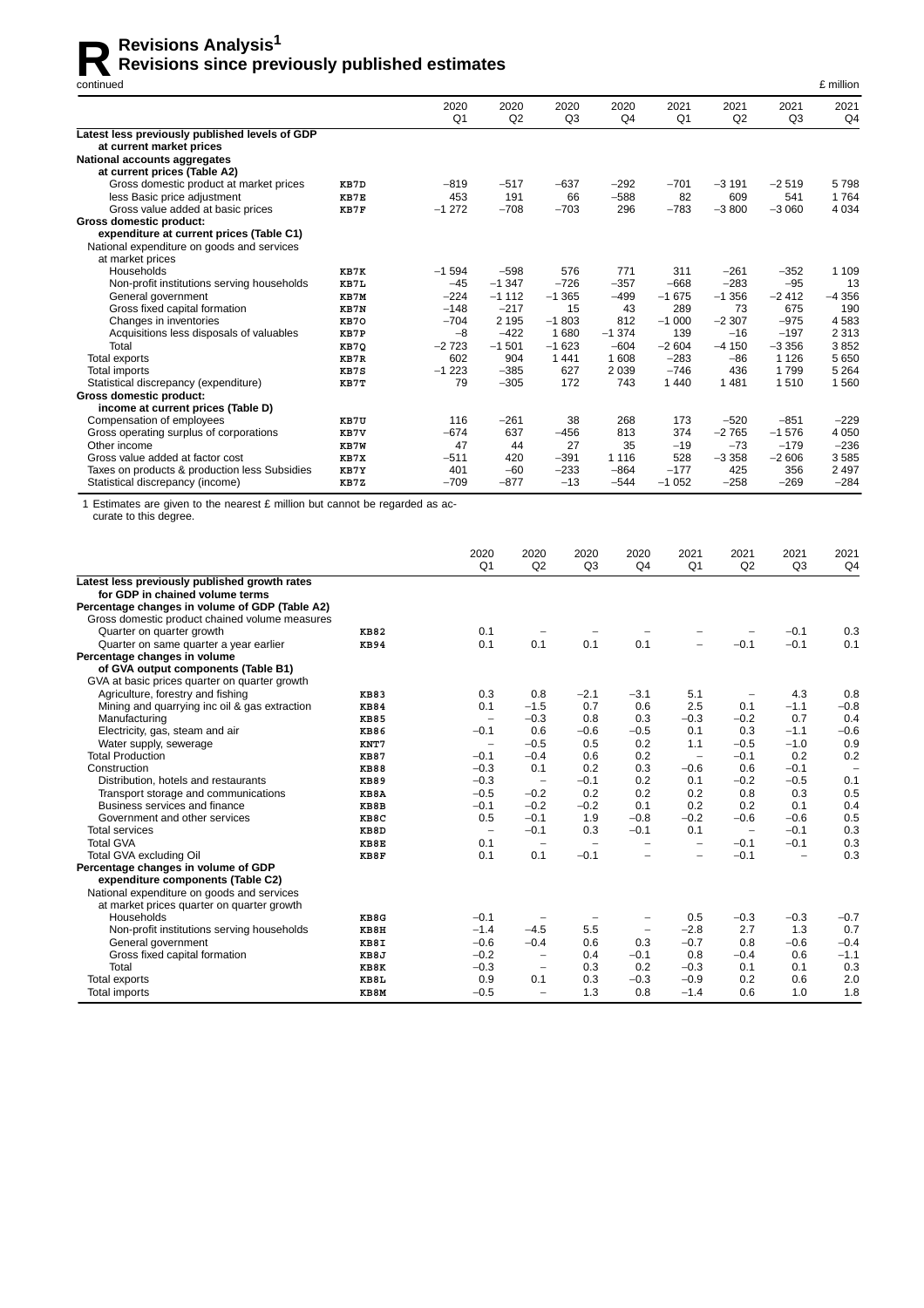# AA Annex A - Growth and contributions to growth - output components of GDP<sup>1,2</sup><br>Seasonally adjusted data **Chained Volume Measures**

|                                                    |                                                  | Seasonally adjusted data                                                    |                                                      |                                          |                                       |                                    |                                          |                                           |                                               |                                                    |                                               | Reference year 2019                      |
|----------------------------------------------------|--------------------------------------------------|-----------------------------------------------------------------------------|------------------------------------------------------|------------------------------------------|---------------------------------------|------------------------------------|------------------------------------------|-------------------------------------------|-----------------------------------------------|----------------------------------------------------|-----------------------------------------------|------------------------------------------|
|                                                    | Agri-<br>culture,<br>forestry,<br>and<br>fishing | Total<br>Production                                                         | Mining &<br>quarrying<br>inc oil<br>& gas<br>extract | Manu-<br>facturing                       | Electric,<br>gas,<br>steam &<br>air   | Water<br>supply,<br>sewerage       | Constr<br>uction $3, 4$                  | Total<br>Services                         | Distri-<br>bution,<br>hotels &<br>restaurants | Transport<br>storage<br>and<br>commu-<br>nications | <b>Business</b><br>services<br>and<br>finance | Govern-<br>ment and<br>other<br>services |
|                                                    |                                                  | Percentage change, latest year on previous year                             |                                                      |                                          |                                       |                                    |                                          |                                           |                                               |                                                    |                                               |                                          |
| Growth<br>2019<br>2020<br>2021                     | L3BB<br>15.9<br>$-9.8$<br>4.0                    | L3BG<br>3.6<br>$-8.4$<br>5.1                                                | L3BH<br>1.3<br>$-19.4$<br>$-11.3$                    | L3BN<br>3.1<br>-8.9<br>7.2               | L3DM<br>12.9<br>$^{-2.2}_{1.0}$       | L3DQ<br>$-0.5$<br>$-1.8$<br>6.0    | L3DW<br>$-0.1$<br>$-16.1$<br>12.9        | L3E2<br>1.6<br>$-8.7$<br>7.5              | L3GP<br>0.6<br>$-15.3$<br>12.4                | KI8L<br>5.4<br>$-10.0$<br>6.9                      | KI8N<br>0.2<br>$-5.4$<br>3.5                  | KI8P<br>2.6<br>$-9.4$<br>11.6            |
| <b>Contributions to growth</b>                     |                                                  |                                                                             |                                                      |                                          |                                       |                                    |                                          |                                           |                                               |                                                    |                                               |                                          |
| 2019<br>2020<br>2021                               | ZZ3V<br>0.10<br>$-0.07$<br>0.03                  | ZZ3W<br>0.49<br>$-1.15$<br>0.66                                             | ZZ3Y<br>0.02<br>$-0.21$<br>$-0.08$                   | ZZ3X<br>0.31<br>$-0.89$<br>0.68          | ZZ3Z<br>0.17<br>$-0.03$<br>0.02       | ZZ42<br>$-0.01$<br>$-0.02$<br>0.07 | ZZ43<br>$-0.01$<br>$-1.03$<br>0.73       | ZZ44<br>1.24<br>$-6.92$<br>5.94           | ZZ45<br>0.08<br>$-2.05$<br>1.46               | ZZ46<br>0.54<br>$-1.01$<br>0.67                    | ZZ47<br>0.06<br>$-1.63$<br>1.34               | ZZ48<br>$0.55$<br>-2.07<br>2.70          |
|                                                    |                                                  | Percentage change, latest quarter on previous quarter                       |                                                      |                                          |                                       |                                    |                                          |                                           |                                               |                                                    |                                               |                                          |
| Growth                                             |                                                  |                                                                             |                                                      |                                          |                                       |                                    |                                          |                                           |                                               |                                                    |                                               |                                          |
| 2019 Q3<br>Q4                                      | L3BB<br>11.5<br>2.2                              | L3BG<br>$-0.1$<br>$-0.1$                                                    | L3BH<br>$-2.9$<br>$-7.5$                             | L3BN<br>0.2<br>0.1                       | L3DM<br>$-0.9$<br>4.9                 | L3DQ<br>$-0.7$<br>$-1.2$           | L3DW<br>$-3.6$<br>$-1.9$                 | L3E2<br>0.7<br>0.1                        | L3GP<br>$-0.4$                                | KI8L<br>0.4<br>$-0.5$                              | KI8N<br>0.9<br>$-0.2$                         | KI8P<br>0.8<br>0.9                       |
| 2020 Q1<br>Q2<br>Q3<br>Q4                          | $-7.4$<br>$-15.1$<br>4.0<br>$-1.2$               | $-2.5$<br>$-17.7$<br>17.1<br>2.6                                            | $-3.6$<br>$-2.5$<br>$-3.6$<br>$-2.6$                 | $-2.2$<br>$-22.0$<br>22.5<br>4.1         | $-5.2$<br>$-7.9$<br>10.4<br>$-2.3$    | 0.6<br>$-5.8$<br>5.4<br>1.1        | $-1.9$<br>$-35.6$<br>41.6<br>5.1         | $-2.7$<br>$-18.3$<br>16.7<br>1.0          | $-5.0$<br>$-34.1$<br>50.6<br>$-7.0$           | $-3.1$<br>$-16.1$<br>10.1<br>2.7                   | $-1.0$<br>$-9.8$<br>4.7<br>2.1                | $-3.8$<br>$-23.3$<br>25.3<br>3.5         |
| 2021 Q1<br>Q2<br>Q3<br>$\overline{Q4}$             | 2.8<br>2.7<br>4.6<br>0.5                         | $-0.3$<br>0.7<br>0.3<br>$-0.2$                                              | $-3.3$<br>$-17.8$<br>26.0<br>$-5.3$                  | $-0.9$<br>1.8<br>0.4                     | 2.9<br>3.3<br>$-8.6$<br>$-3.8$        | 2.4<br>0.4<br>$\frac{0.9}{2.7}$    | 1.0<br>4.0<br>$-1.5$<br>1.0              | $-1.6$<br>6.5<br>$\frac{1.2}{1.5}$        | $-7.7$<br>21.7<br>3.2<br>$-1.2$               | $-0.3$<br>3.7<br>2.3<br>3.6                        | 1.1<br>0.4<br>0.8<br>1.8                      | $-3.1$<br>9.5<br>0.1<br>2.0              |
| <b>Contributions to growth</b>                     |                                                  |                                                                             |                                                      |                                          |                                       |                                    |                                          |                                           |                                               |                                                    |                                               |                                          |
| 2019 Q3<br>Q4                                      | ZZ2F<br>0.08<br>0.02                             | ZZ2G<br>$-0.02$<br>$-0.01$                                                  | ZZ2I<br>$-0.03$<br>$-0.08$                           | ZZ2H<br>0.02<br>0.01                     | ZZ2J<br>$-0.01$<br>0.07               | ZZ2K<br>$-0.01$<br>$-0.01$         | ZZ2L<br>$-0.23$<br>$-0.12$               | ZZ2M<br>0.51<br>0.07                      | ZZ2N<br>$-0.02$                               | ZZ <sub>20</sub><br>0.04<br>$-0.05$                | ZZ2P<br>0.30<br>$-0.04$                       | ZZ2Q<br>0.17<br>0.19                     |
| 2020 Q1<br>Q <sub>2</sub><br>Q <sub>3</sub><br>Q4  | $-0.05$<br>$-0.11$<br>0.03<br>$-0.01$            | $-0.33$<br>$-2.40$<br>2.38<br>0.36                                          | $-0.03$<br>$-0.02$<br>$-0.04$<br>$-0.02$             | $-0.22$<br>$-2.19$<br>2.16<br>0.41       | $-0.08$<br>$-0.12$<br>0.18<br>$-0.04$ | 0.01<br>$-0.07$<br>0.08<br>0.01    | $-0.12$<br>$-2.23$<br>2.08<br>0.31       | $-2.15$<br>$-14.50$<br>13.45<br>0.82      | $-0.67$<br>$-4.44$<br>5.36<br>$-0.94$         | $-0.30$<br>$-1.62$<br>1.05<br>0.27                 | $-0.34$<br>$-3.01$<br>1.71<br>0.72            | $-0.85$<br>$-5.10$<br>5.25<br>0.77       |
| 2021 Q1<br>Q2<br>Q3<br>Q4                          | 0.02<br>0.02<br>0.03                             | $-0.04$<br>0.09<br>0.04<br>$-0.02$                                          | $-0.02$<br>$-0.11$<br>0.12<br>$-0.03$                | $-0.09$<br>0.18<br>0.04                  | 0.04<br>0.05<br>$-0.13$<br>$-0.05$    | 0.03<br>0.01<br>0.03               | 0.06<br>0.24<br>$-0.09$<br>0.06          | $-1.29$<br>5.08<br>0.95<br>1.22           | $-0.92$<br>2.40<br>0.41<br>$-0.14$            | $-0.02$<br>0.35<br>0.23<br>0.35                    | 0.36<br>0.22<br>0.32<br>0.59                  | $-0.76$<br>2.28<br>0.02<br>0.50          |
|                                                    |                                                  | Percentage change, latest quarter on corresponding quarter of previous year |                                                      |                                          |                                       |                                    |                                          |                                           |                                               |                                                    |                                               |                                          |
| Growth                                             |                                                  |                                                                             |                                                      |                                          |                                       |                                    |                                          |                                           |                                               |                                                    |                                               |                                          |
| 2019 Q3<br>Q4                                      | L3ZZ<br>18.4<br>26.6                             | L426<br>1.3<br>$-0.5$                                                       | L427<br>$-18.8$<br>$-37.0$                           | L42D<br>2.2<br>2.4                       | <b>L44C</b><br>12.9<br>15.9           | <b>L44G</b><br>$-1.0$<br>$-0.8$    | L44M<br>$-1.3$<br>$-2.8$                 | L44Q<br>1.8<br>1.5                        | L47F<br>0.6<br>0.4                            | KII <sub>2</sub><br>4.6<br>2.5                     | KIH <sub>9</sub><br>0.7<br>0.4                | KIH <sub>8</sub><br>2.9<br>3.3           |
| 2020 Q1<br>Q <sub>2</sub><br>$^{Q3}_{Q4}$          | 10.2<br>$-10.5$<br>$-16.5$<br>$-19.3$            | $-4.4$<br>$-19.8$<br>$-6.0$<br>$-3.4$                                       | $-30.6$<br>$-15.6$<br>$-16.2$<br>$-11.7$             | $-3.0$<br>$-23.5$<br>$-6.5$<br>$-2.8$    | 5.5<br>$-9.2$<br>1.1<br>$-5.8$        | 0.2<br>$-7.0$<br>$-1.3$<br>1.0     | $-4.8$<br>$-40.3$<br>$-12.2$<br>$-6.0$   | $-1.7$<br>$-19.9$<br>$-7.1$<br>$-6.3$     | $-5.2$<br>$-37.6$<br>$-6.1$<br>$-12.4$        | $-2.2$<br>$-18.8$<br>$-11.0$<br>$-8.0$             | $-0.4$<br>$-10.1$<br>$-6.7$<br>$-4.6$         | $-1.4$<br>$-25.0$<br>$-6.8$<br>$-4.4$    |
| 2021 Q1<br>Q <sub>2</sub><br>Q3<br>Q4              | $-10.4$<br>8.4<br>9.1<br>11.0                    | $-1.3$<br>20.6<br>3.3<br>0.5                                                | $-11.5$<br>$-25.3$<br>$-2.4$<br>$-5.1$               | $-1.5$<br>28.7<br>5.0<br>1.3             | 2.3<br>14.7<br>$-5.0$<br>$-6.6$       | 2.9<br>9.6<br>5.0<br>6.6           | $-3.2$<br>56.3<br>8.7<br>4.5             | $-5.2$<br>23.5<br>7.1<br>7.7              | $-14.9$<br>57.3<br>7.8<br>14.6                | $-5.4$<br>16.8<br>8.6<br>9.5                       | $-2.5$<br>8.5<br>4.5<br>4.1                   | $-3.7$<br>37.6<br>9.9<br>8.4             |
| <b>Contributions to growth</b>                     |                                                  |                                                                             |                                                      |                                          |                                       |                                    |                                          |                                           |                                               |                                                    |                                               |                                          |
| 2019 Q3<br>Q4                                      | ZZ36<br>0.12<br>0.17                             | ZZ37<br>0.18<br>$-0.07$                                                     | ZZ39<br>$-0.26$<br>$-0.60$                           | ZZ38<br>0.22<br>0.24                     | ZZ3A<br>0.17<br>0.21                  | ZZ3B<br>$-0.01$<br>$-0.01$         | ZZ3C<br>$-0.08$<br>$-0.18$               | ZZ3D<br>1.40<br>1.17                      | ZZ3E<br>0.07<br>0.07                          | ZZ3F<br>0.47<br>0.25                               | ZZ3G<br>0.25<br>0.17                          | ZZ3H<br>0.62<br>0.71                     |
| 2020 Q1<br>Q <sub>2</sub><br>$\overline{Q3}$<br>Q4 | 0.06<br>$-0.07$<br>$-0.12$<br>$-0.14$            | $-0.61$<br>$-2.71$<br>$-0.81$<br>$-0.47$                                    | $-0.40$<br>$-0.16$<br>$-0.16$<br>$-0.11$             | $-0.30$<br>$-2.33$<br>$-0.64$<br>$-0.28$ | 0.08<br>$-0.14$<br>0.02<br>$-0.09$    | $-0.09$<br>$-0.02$<br>0.01         | $-0.31$<br>$-2.66$<br>$-0.78$<br>$-0.37$ | $-1.31$<br>$-15.75$<br>$-5.65$<br>$-4.97$ | $-0.70$<br>$-5.04$<br>$-0.81$<br>$-1.66$      | $-0.21$<br>$-1.90$<br>$-1.11$<br>$-0.81$           | $-0.19$<br>$-3.07$<br>$-2.00$<br>$-1.25$      | $-0.32$<br>$-5.47$<br>$-1.50$<br>$-0.99$ |
| 2021 Q1<br>Q2<br>$^{Q3}_{Q4}$                      | $-0.07$<br>0.06<br>0.06<br>0.06                  | $-0.17$<br>2.66<br>0.43<br>0.06                                             | $-0.07$<br>$-0.20$<br>$-0.02$<br>$-0.03$             | $-0.14$<br>2.60<br>0.47<br>0.13          | 0.03<br>0.24<br>$-0.08$<br>$-0.10$    | 0.03<br>0.13<br>0.06<br>0.08       | $-0.19$<br>2.70<br>0.50<br>0.27          | $-4.09$<br>18.69<br>5.60<br>6.01          | $-1.84$<br>5.77<br>1.02<br>1.73               | $-0.52$<br>1.69<br>0.82<br>0.92                    | $-0.56$<br>3.15<br>1.61<br>1.52               | $-0.89$<br>8.37<br>2.36<br>2.04          |

1 Estimates are accurate to 1 decimal place and contributions are available from 1997. Output data are available from 1990 in table B1

2 Contributions are to output gross value added and therefore may not sum to the percentage change in average GDP. More information on the difference between the 3 measures can be found in the Short Guide to National Accounts

3 For the most accurate figures on construction, please refer to the Construction output in Great Britain release

4 Please note, as part of Blue Book 2021 double-deflated industry-level GVA was introduced for the first time. As a result, volume estimates in the monthly GDP and construction outputs releases will differ from 1997 to 2019 because the construction publication measures the volume of construction work (output), while the GDP series measures GVA (that is, output minus intermediate consumption). Construction GVA estimates from January 2020 will be informed by the construction output release but may not exactly align.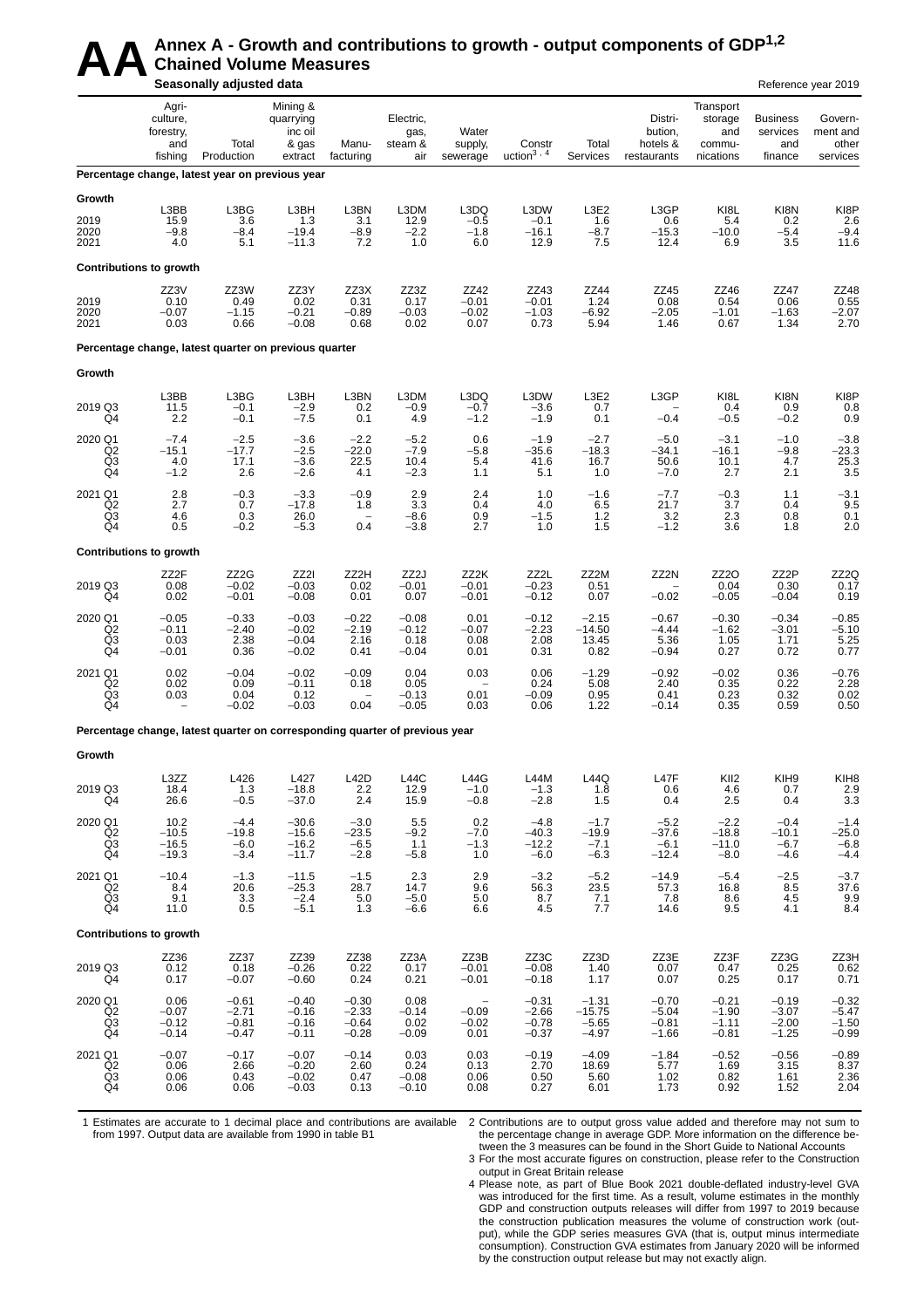#### **Annex B - Growth and contributions to growth - expenditure components of GDP<sup>1,2</sup><br>Chained Volume Measures<br>Seasonally adjusted data Chained Volume Measures Seasonally adjusted data**

|                                       |                                                 | Final consumption expenditure                                               |                                          |                                       |                                          |                                                 |                                              |                                          |                                       |
|---------------------------------------|-------------------------------------------------|-----------------------------------------------------------------------------|------------------------------------------|---------------------------------------|------------------------------------------|-------------------------------------------------|----------------------------------------------|------------------------------------------|---------------------------------------|
|                                       | House-<br>holds                                 | Non-prof-<br>it<br>instit-<br>utions $3, 5$                                 | General<br>govern-<br>ment               | Gross capital<br>formation            | Gross fixed<br>capital<br>formation      | <b>Business</b><br>investme-<br>nt <sup>4</sup> | Total<br>exports                             | less<br>Total<br>imports                 | Net trade                             |
|                                       | Percentage change, latest year on previous year |                                                                             |                                          |                                       |                                          |                                                 |                                              |                                          |                                       |
| Growth                                |                                                 |                                                                             |                                          |                                       |                                          |                                                 |                                              |                                          |                                       |
| 2019<br>2020<br>2021                  | KGZ5<br>1.2<br>$-10.5$<br>6.2                   | <b>KH26</b><br>2.1<br>$-12.8$<br>6.4                                        | KH <sub>2</sub><br>4.2<br>$-5.9$<br>14.3 | ZZ6H<br>$-0.1$<br>$-12.7$<br>10.5     | <b>KG7N</b><br>0.5<br>$-9.5$<br>5.9      | KG7M<br>0.9<br>$-11.5$<br>0.8                   | KH <sub>2U</sub><br>3.4<br>$-13.0$<br>$-1.3$ | KH3N<br>2.9<br>$-15.8$<br>3.8            |                                       |
| <b>Contributions to growth</b>        |                                                 |                                                                             |                                          |                                       |                                          |                                                 |                                              |                                          |                                       |
| 2019<br>2020<br>2021                  | ZZ6M<br>0.77<br>-6.47<br>3.61                   | ZZ6N<br>0.05<br>$-0.31$<br>0.16                                             | ZZ6O<br>0.77<br>$-1.11$<br>3.19          | ZZ6P<br>$-0.01$<br>$-2.27$<br>1.76    | ZZ6Q<br>0.10<br>$-1.68$<br>1.01          | ZZ6R<br>0.09<br>$-1.15$<br>0.08                 | ZZ6S<br>1.02<br>$-4.02$<br>$-0.36$           | ZZ6T<br>0.93<br>$-5.03$<br>1.08          | ZZ6U<br>0.09<br>1.02<br>$-1.44$       |
|                                       |                                                 | Percentage change, latest quarter on previous quarter                       |                                          |                                       |                                          |                                                 |                                              |                                          |                                       |
| Growth                                |                                                 |                                                                             |                                          |                                       |                                          |                                                 |                                              |                                          |                                       |
| 2019 Q3<br>Q4                         | KGZ6<br>$-0.3$<br>$-0.6$                        | KH27<br>$-0.7$<br>$-0.7$                                                    | KH <sub>2</sub> J<br>0.1<br>2.6          | ZZ5H<br>$-3.9$<br>$-13.6$             | KG7Q<br>1.2<br>$-1.4$                    | KG7P<br>1.2<br>$-0.3$                           | KH <sub>2</sub> V<br>5.2<br>6.2              | KH <sub>3</sub> O<br>0.5<br>$-1.0$       |                                       |
| 2020 Q1<br>Q <sub>2</sub><br>Q3<br>Q4 | $-2.8$<br>$-20.0$<br>19.6<br>$-1.6$             | $-5.5$<br>$-23.2$<br>23.6<br>4.0                                            | $-2.7$<br>$-18.3$<br>18.7<br>4.0         | 12.0<br>$-32.4$<br>36.4<br>22.1       | $-2.7$<br>$-18.4$<br>16.5<br>3.6         | $-2.9$<br>$-18.7$<br>9.0<br>5.0                 | $-12.7$<br>$-11.3$<br>1.0<br>6.6             | $-6.6$<br>$-22.0$<br>16.1<br>14.8        |                                       |
| 2021 Q1<br>Q <sub>2</sub><br>Q3<br>Q4 | $-3.4$<br>8.5<br>2.6<br>0.5                     | $-7.4$<br>7.4<br>4.5<br>$-0.7$                                              | 1.0<br>8.5<br>$-0.6$<br>1.5              | $-4.6$<br>$-10.3$<br>11.1<br>$-5.9$   | $-0.9$<br>1.7<br>0.4<br>1.1              | $-7.3$<br>7.1<br>0.7<br>1.0                     | $-7.9$<br>7.2<br>$-4.1$<br>6.9               | $-12.4$<br>4.9<br>4.6<br>0.3             |                                       |
| <b>Contributions to growth</b>        |                                                 |                                                                             |                                          |                                       |                                          |                                                 |                                              |                                          |                                       |
| 2019 Q3<br>Q4                         | ZZ5M<br>$-0.18$<br>$-0.40$                      | ZZ5N<br>$-0.02$<br>$-0.02$                                                  | ZZ5O<br>0.01<br>0.48                     | ZZ5P<br>$-0.70$<br>$-2.33$            | ZZ5Q<br>0.21<br>$-0.25$                  | ZZ5R<br>0.12<br>$-0.03$                         | ZZ5S<br>1.55<br>1.93                         | ZZ5T<br>0.17<br>$-0.33$                  | ZZ5U<br>1.37<br>2.26                  |
| 2020 Q1<br>Q2<br>Q3<br>Q4             | $-1.70$<br>$-12.24$<br>11.92<br>$-1.01$         | $-0.13$<br>$-0.54$<br>0.52<br>0.09                                          | $-0.51$<br>$-3.49$<br>3.61<br>0.79       | 1.79<br>$-5.55$<br>5.24<br>3.68       | $-0.46$<br>$-3.22$<br>2.92<br>0.64       | $-0.29$<br>-1.87<br>0.91<br>0.47                | $-4.19$<br>$-3.35$<br>0.31<br>1.84           | $-2.04$<br>$-6.52$<br>4.61<br>4.19       | $-2.15$<br>3.17<br>$-4.30$<br>$-2.36$ |
| 2021 Q1<br>Q <sub>2</sub><br>Q3<br>Q4 | $-1.94$<br>4.78<br>1.50<br>0.30                 | $-0.19$<br>0.18<br>0.11<br>$-0.02$                                          | 0.24<br>1.99<br>$-0.15$<br>0.35          | $-0.90$<br>$-1.94$<br>1.78<br>$-1.03$ | $-0.16$<br>0.30<br>0.07<br>0.18          | $-0.68$<br>0.62<br>0.07<br>0.09                 | $-2.21$<br>1.87<br>$-1.09$<br>1.74           | $-3.75$<br>1.32<br>1.22<br>0.09          | 1.54<br>0.55<br>$-2.31$<br>1.65       |
| Growth                                |                                                 | Percentage change, latest quarter on corresponding quarter of previous year |                                          |                                       |                                          |                                                 |                                              |                                          |                                       |
| 2019 Q3<br>Q4                         | KGZ7<br>1.2<br>$-0.1$                           | KH <sub>28</sub><br>1.3<br>$-2.\overline{8}$                                | KH <sub>2</sub> K<br>$\frac{3.5}{5.4}$   | ZZ5Y<br>$-3.0$<br>$-17.6$             | KG7T<br>0.6<br>$-0.1$                    | KG7S<br>$2.5$<br>$2.7$                          | KH <sub>2</sub> W<br>3.6<br>9.1              | KH3P<br>1.7<br>$-2.8$                    |                                       |
| 2020 Q1<br>Q2<br>Q3<br>Q4             | $-2.9$<br>$-22.9$<br>$-7.5$<br>$-8.5$           | $-5.2$<br>$-28.4$<br>$-10.9$<br>$-6.7$                                      | $-0.5$<br>$-18.4$<br>$-3.2$<br>$-1.8$    | $-20.9$<br>$-37.1$<br>$-10.8$<br>26.1 | $-4.5$<br>$-20.8$<br>$-8.8$<br>$-4.1$    | $-1.9$<br>$-20.3$<br>$-14.2$<br>$-9.6$          | $-4.1$<br>$-13.5$<br>$-17.0$<br>$-16.7$      | $-16.1$<br>$-27.6$<br>$-16.4$<br>$-2.9$  |                                       |
| 2021 Q1<br>$^{Q2}_{Q3}$<br>Q4         | $-9.0$<br>$^{23.3}_{5.8}$<br>8.1                | $-8.5$<br>27.9<br>8.1<br>3.2                                                | 2.0<br>35.4<br>13.4<br>10.5              | 7.4<br>42.6<br>16.1<br>$-10.5$        | $-2.4$<br>21.6<br>4.9<br>2.3             | $-13.7$<br>$13.7$<br>5.1<br>1.0                 | $-12.1$<br>6.2<br>0.8<br>$1.2$               | $-8.9$<br>22.6<br>10.4<br>$-3.6$         |                                       |
| <b>Contributions to growth</b>        |                                                 |                                                                             |                                          |                                       |                                          |                                                 |                                              |                                          |                                       |
| 2019 Q3<br>Q4                         | ZZ65<br>0.73<br>$-0.06$                         | ZZ66<br>0.03<br>$-0.07$                                                     | ZZ67<br>0.64<br>0.98                     | ZZ68<br>$-0.53$<br>$-3.19$            | ZZ69<br>0.11<br>$-0.02$                  | ZZ6A<br>0.25<br>0.27                            | ZZ6B<br>1.11<br>2.78                         | ZZ6C<br>0.54<br>$-0.92$                  | ZZ6D<br>0.57<br>3.69                  |
| 2020 Q1<br>Q2<br>$^{Q3}_{Q4}$         | $-1.78$<br>$-14.27$<br>$-4.66$<br>$-5.19$       | $-0.12$<br>$-0.70$<br>$-0.26$<br>$-0.16$                                    | $-0.09$<br>$-3.43$<br>$-0.59$<br>$-0.34$ | $-4.45$<br>$-6.70$<br>$-1.86$<br>3.90 | $-0.80$<br>$-3.66$<br>$-1.56$<br>$-0.72$ | $-0.19$<br>$-2.03$<br>$-1.42$<br>$-0.96$        | $-1.25$<br>$-4.01$<br>$-5.28$<br>$-5.52$     | $-5.56$<br>$-8.59$<br>$-5.10$<br>$-0.90$ | 4.31<br>4.58<br>$-0.18$<br>$-4.61$    |
| 2021 Q1<br>Q <sub>2</sub><br>Q3<br>Q4 | $-5.30$<br>13.60<br>3.44<br>4.66                | $-0.21$<br>0.66<br>0.20<br>0.08                                             | 0.43<br>7.80<br>2.97<br>2.41             | 1.24<br>5.95<br>2.61<br>$-2.05$       | $-0.41$<br>3.71<br>0.82<br>0.39          | $-1.32$<br>1.34<br>0.46<br>0.10                 | $-3.43$<br>1.91<br>0.22<br>0.33              | $-2.50$<br>6.11<br>2.77<br>$-1.09$       | $-0.92$<br>$-4.19$<br>$-2.55$<br>1.41 |

1 Estimates are accurate to 1 decimal place and contributions are available from 1997. Expenditure data are available from 1948 annually and 1955 quarterly in table C2 2 This table does not include the contribution from the statistical discrepancy 4 Whilst quality assuring the business investment dataset, a discrepancy was found where annual Non-Seasonally Adjusted CVM data does not equal annual Seasonally Adjusted CVM data for the years 1997 to 2019. This issue af-

and components may not sum to the percentage change in average GDP. Chained volume measure data for this component are available in table C2 3 Non-profit institutions serving households

fects Business Investment and its component assets. The largest difference in any given year is -£9m in business investment and -£13m in the sub-components. The correct data series to use for the annual timeline is the Non-Seasonally Adjusted series, NPEN. 5 There is a small difference between the gross operating surplus of the Non-

profit Institutions Serving households (NPISH) sector in the Table 6.3.3 of the UK Economic Accounts dataset, compared with the consumption of fixed capital for the NPISH sector published in the GDP release. This affects 2020Q1 onwards. The latest figures for the affected series can be found in the UK Economic Accounts dataset.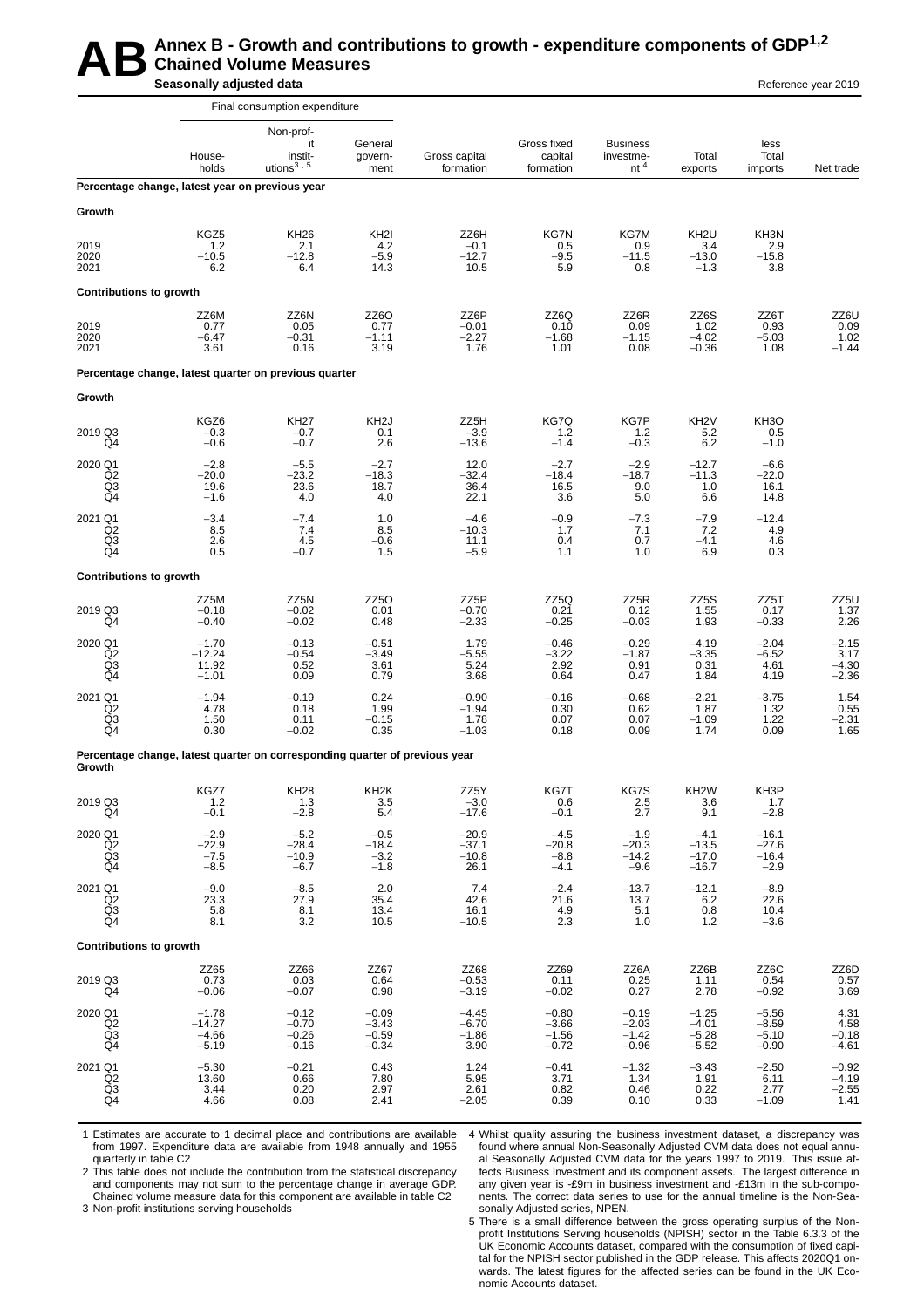# AC Annex C - Growth and contributions to growth - income components of GDP<sup>1,2</sup><br>Seasonally adjusted data **Current Prices**

**Seasonally adjusted data**

|                                                        | Compen-<br>sation of<br>employees                                           | Gross operating<br>surplus of<br>corporations <sup>3</sup> | Other income <sup>4</sup>                | Taxes on products<br>& production<br>less subsidies |
|--------------------------------------------------------|-----------------------------------------------------------------------------|------------------------------------------------------------|------------------------------------------|-----------------------------------------------------|
| Percentage change, latest year on previous year        |                                                                             |                                                            |                                          |                                                     |
| Growth                                                 |                                                                             |                                                            |                                          |                                                     |
| 2019<br>2020<br>2021                                   | KGI3<br>4.8<br>2.9<br>5.9                                                   | KH4V<br>3.3<br>$-0.8$<br>5.2                               | KH6T<br>2.4<br>$-1.7$<br>2.6             | <b>KH65</b><br>2.4<br>$-50.1$<br>55.2               |
| <b>Contributions to growth</b>                         |                                                                             |                                                            |                                          |                                                     |
| 2019<br>2020<br>2021                                   | ZZ7H<br>2.28<br>1.44<br>3.11                                                | ZZ7I<br>0.72<br>$-0.18$<br>1.19                            | ZZ7J<br>0.43<br>$-0.31$<br>0.48          | ZZ7K<br>0.28<br>$-5.94$<br>3.42                     |
| Percentage change, latest quarter on previous quarter  |                                                                             |                                                            |                                          |                                                     |
| Growth                                                 |                                                                             |                                                            |                                          |                                                     |
| 2019 Q3<br>Q4                                          | KGI4<br>1.1<br>0.6                                                          | KH4W<br>5.5<br>$-1.5$                                      | KH6U<br>$-0.9$<br>0.8                    | <b>KH66</b><br>$-2.6$<br>$-1.\overline{3}$          |
| 2020 Q1<br>Q2<br>Q3<br>Q4                              | 0.9<br>$-2.8$<br>4.0<br>2.7                                                 | $-2.9$<br>$-3.2$<br>7.8<br>$-0.3$                          | $-0.9$<br>$-2.4$<br>2.0<br>$-0.8$        | $-4.8$<br>$-104.6$<br>$-1$ 308.4<br>12.2            |
| 2021 Q1<br>$_{\tiny{\textrm{Q3}}}^{\mathsf{Q2}}$<br>Q4 | 0.1<br>1.9<br>1.4<br>1.1                                                    | 2.4<br>0.2<br>$-3.5$<br>6.7                                | 1.5<br>1.3<br>$\qquad \qquad -$<br>1.2   | $-7.7$<br>37.3<br>19.4<br>7.8                       |
| <b>Contributions to growth</b>                         |                                                                             |                                                            |                                          |                                                     |
| 2019 Q3<br>Q4                                          | ZZ6Z<br>0.51<br>0.51                                                        | ZZ72<br>1.14<br>$-0.61$                                    | ZZ73<br>$-0.15$<br>0.26                  | ZZ74<br>$-0.30$<br>$-0.26$                          |
| 2020 Q1<br>Q <sub>2</sub><br>Q3<br>Q4                  | 0.46<br>$-1.39$<br>2.24<br>1.43                                             | $-0.63$<br>$-0.70$<br>1.87<br>$-0.07$                      | $-0.16$<br>$-0.42$<br>0.39<br>$-0.14$    | $-0.57$<br>$-11.64$<br>7.58<br>0.77                 |
| 2021 Q1<br>Q <sub>2</sub><br>Q3<br>Q4                  | 0.04<br>1.03<br>0.72<br>0.55                                                | 0.53<br>0.05<br>$-0.80$<br>1.46                            | 0.26<br>0.24<br>0.21                     | $-0.52$<br>2.41<br>1.68<br>0.79                     |
|                                                        | Percentage change, latest quarter on corresponding quarter of previous year |                                                            |                                          |                                                     |
| Growth                                                 | KGI5                                                                        | KH4X                                                       | KH6V                                     | <b>KH67</b>                                         |
| 2019 Q3<br>Q4                                          | 4.9<br>3.5                                                                  | 4.9<br>5.6                                                 | 1.4<br>0.7                               | 2.4<br>1.0                                          |
| 2020 Q1<br>Q2<br>$_{\mathsf{Q4}}^{\mathsf{Q3}}$        | 4.4<br>$^{-0.2}_{2.7}$<br>4.9                                               | $-1.8$<br>$-2.3$<br>$-0.2$<br>1.1                          | $-0.9$<br>$-3.3$<br>$-0.5$<br>$-2.1$     | $-4.2$<br>$-104.2$<br>$-48.3$<br>$-41.2$            |
| 2021 Q1<br>Q <sub>2</sub><br>$\frac{Q3}{Q4}$           | 4.0<br>9.0<br>6.2<br>4.5                                                    | 6.5<br>10.3<br>$-1.3$<br>5.7                               | 0.3<br>4.1<br>2.1<br>4.1                 | $-43.0$<br>$-1818.8$<br>69.8<br>63.1                |
| <b>Contributions to growth</b>                         |                                                                             |                                                            |                                          |                                                     |
| 2019 Q3<br>Q4                                          | ZZ79<br>2.38<br>1.68                                                        | ZZ7A<br>1.08<br>1.18                                       | ZZ7B<br>0.25<br>0.12                     | ZZ7C<br>0.28<br>0.12                                |
| 2020 Q1<br>Q2<br>$\overline{Q3}$<br>Q4                 | 1.98<br>$-0.10$<br>$\frac{1.32}{2.37}$                                      | $-0.38$<br>$-0.49$<br>$-0.04$<br>0.23                      | $-0.15$<br>$-0.59$<br>$-0.09$<br>$-0.37$ | $-0.46$<br>$-12.65$<br>$-5.67$<br>$-4.75$           |
| 2021 Q1<br>Q2<br>Q3<br>Q4                              | $1.92$<br>$5.03$<br>$3.25$<br>$2.36$                                        | 1.36<br>2.47<br>$-0.30$<br>1.29                            | 0.05<br>0.81<br>0.38<br>0.72             | $-4.63$<br>10.58<br>4.41<br>4.37                    |

1 Estimates are accurate to 1 decimal place and contributions are available from 1997. Income data are available from 1948 annually and 1955 quar-

Current price data for this component are available in table D

3 Includes the operating surplus of financial corporations, private non-financial corporations and public corporations

terly in table D 2 This table does not include the contribution from the statistical discrepancy and components may not sum to the percentage change in average GDP.

4 Includes mixed income and the operating surplus of the non-corporate sector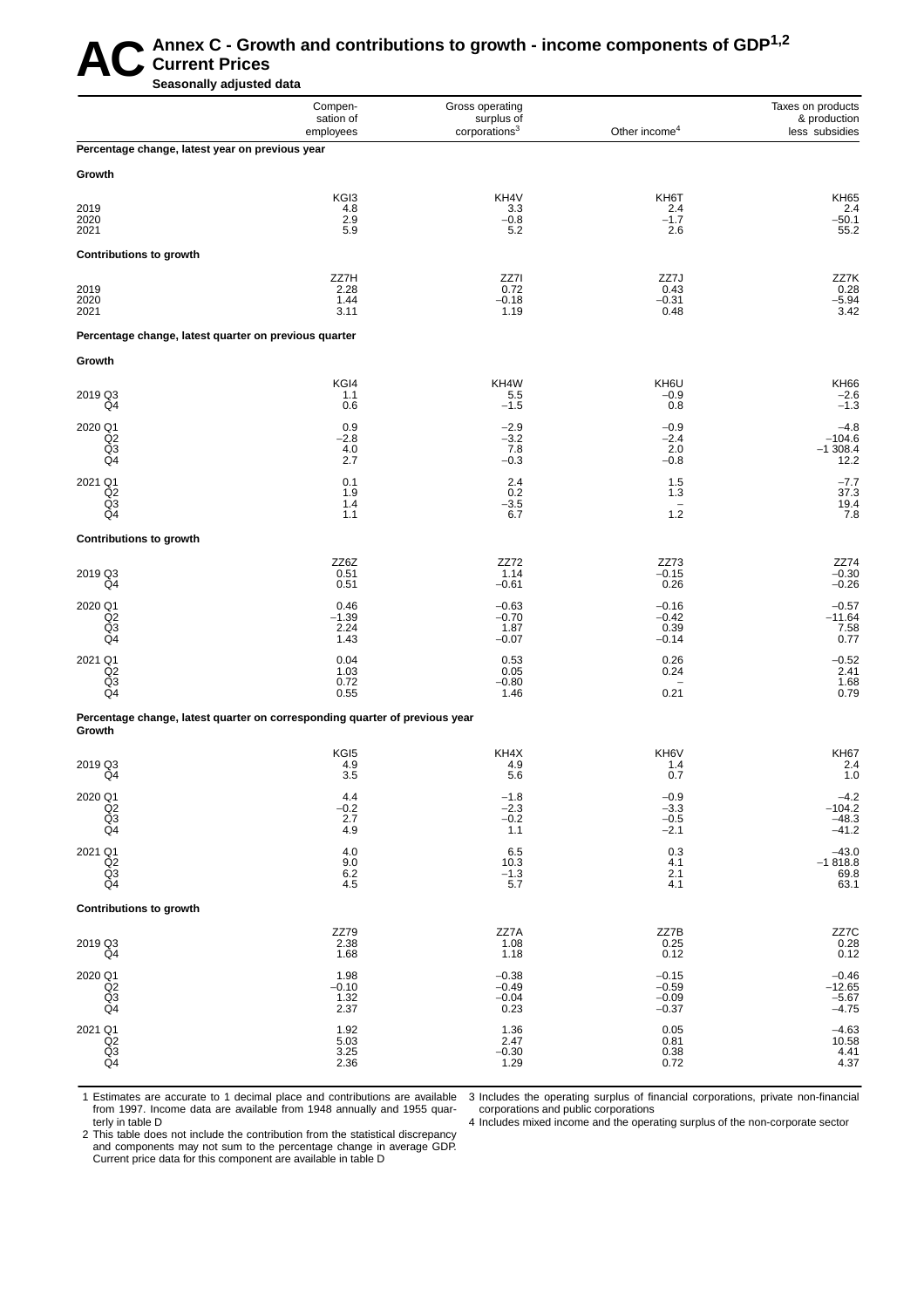# **AD** Annex D - Implied GDP deflator growths- Expenditure components of GDP<sup>1</sup> Reference year 2019

|                                                                             |                                         | Final consumption expenditure                     |                                     |                                |                                  |                                  |                                |
|-----------------------------------------------------------------------------|-----------------------------------------|---------------------------------------------------|-------------------------------------|--------------------------------|----------------------------------|----------------------------------|--------------------------------|
|                                                                             | House-<br>holds                         | Non-prof-<br>it<br>instit-<br>utions <sup>2</sup> | General<br>govern-<br>ment          | Gross<br>capital<br>formation  | Gross fixed capital<br>formation | Total<br>exports                 | less<br>Total<br>imports       |
| Percentage change, latest year on previous year                             |                                         |                                                   |                                     |                                |                                  |                                  |                                |
| 2019<br>2020<br>2021                                                        | ZZ93<br>1.3<br>0.7<br>2.6               | ZZ94<br>1.8<br>11.4<br>$-1.1$                     | ZZ95<br>2.0<br>19.8<br>$-6.4$       | ZZ96<br>3.0<br>2.2<br>1.6      | <b>ZZ97</b><br>2.8<br>1.7<br>1.6 | <b>ZZ98</b><br>2.0<br>0.2<br>3.9 | ZZ99<br>1.1<br>$-0.5$<br>4.4   |
| Percentage change, latest quarter on previous quarter                       |                                         |                                                   |                                     |                                |                                  |                                  |                                |
| 2019 Q3<br>Q4                                                               | ZZ8N<br>0.3<br>$\overline{\phantom{0}}$ | ZZ8O<br>2.2<br>2.1                                | ZZ8P<br>3.8<br>$-0.5$               | ZZ8Q<br>0.1<br>$-1.5$          | ZZ8R<br>0.4<br>0.1               | ZZ8S<br>0.6<br>$-0.9$            | ZZ8T<br>1.2<br>$-1.8$          |
| 2020 Q1<br>Q2<br>Q <sub>3</sub><br>Q <sub>4</sub>                           | 0.5<br>$-0.4$<br>0.5<br>$\overline{a}$  | 5.5<br>16.5<br>$-14.5$<br>$-0.7$                  | 1.3<br>38.6<br>$-15.7$<br>$-1.7$    | 1.7<br>5.9<br>$-8.1$<br>3.8    | 1.0<br>$-0.3$<br>0.6<br>0.3      | 0.8<br>$-1.6$<br>1.0<br>1.0      | $-0.8$<br>0.4<br>1.6           |
| 2021 Q1<br>Q2<br>Q3<br>Q <sub>4</sub>                                       | 0.6<br>1.0<br>1.3<br>1.4                | 7.0<br>$-4.0$<br>$-2.3$<br>2.0                    | 2.5<br>$-10.5$<br>1.3<br>0.4        | 1.2<br>$-0.6$<br>$-0.6$<br>3.6 | 0.8<br>$-0.3$<br>0.8<br>0.7      | 0.8<br>1.1<br>0.7<br>3.9         | 1.0<br>0.5<br>1.5<br>3.5       |
| Percentage change, latest quarter on corresponding quarter of previous year |                                         |                                                   |                                     |                                |                                  |                                  |                                |
| 2019 Q3<br>Q <sub>4</sub>                                                   | ZZ8U<br>1.5<br>0.9                      | ZZ8V<br>1.9<br>2.8                                | ZZ8W<br>3.7<br>2.1                  | ZZ8X<br>4.2<br>3.1             | ZZ8Y<br>3.2<br>2.3               | ZZ8Z<br>1.9<br>0.5               | ZZ92<br>1.6<br>$-0.2$          |
| 2020 Q1<br>Q2<br>Q <sub>3</sub><br>Q <sub>4</sub>                           | 1.1<br>0.3<br>0.6<br>0.6                | 9.4<br>28.1<br>7.2<br>4.2                         | 4.7<br>44.9<br>17.7<br>16.3         | 3.4<br>6.2<br>$-2.4$<br>2.8    | 2.6<br>1.2<br>1.4<br>1.6         | 1.5<br>$-1.1$<br>$-0.8$<br>1.2   | 0.1<br>$-1.4$<br>$-2.1$<br>1.3 |
| 2021 Q1<br>Q2<br>Q3<br>Q <sub>4</sub>                                       | 0.7<br>2.2<br>2.9<br>4.4                | 5.8<br>$-12.8$<br>$-0.4$<br>2.4                   | 17.7<br>$-24.0$<br>$-8.7$<br>$-6.7$ | 2.3<br>$-4.1$<br>3.8<br>3.6    | 1.4<br>1.4<br>1.6<br>2.0         | 1.2<br>4.0<br>3.6<br>6.6         | 3.0<br>3.5<br>4.6<br>6.6       |

1 Estimates are accurate to 1 decimal place and are available from 1997. Current price and chained volume measure data are available from 1948

annually and 1955 quarterly in tables C1 and C2 respectively

2 Non-profit institutions serving households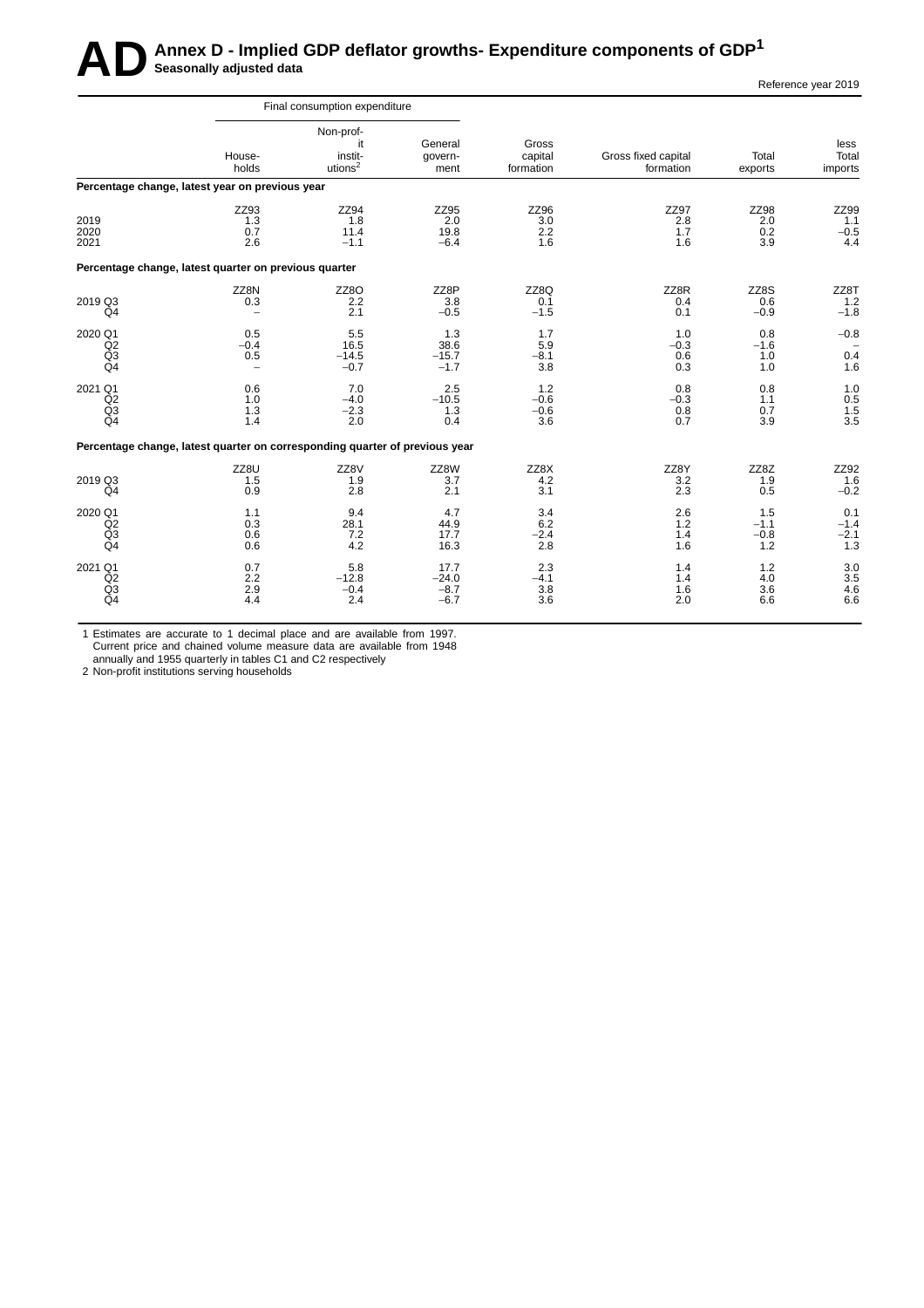# AE<sup>Annex E - Output components of GDP- growths and revisions from previous<br>seasonally adjusted data</sup> **estimate1,2, Chained Volume Measures**

|                                       |                                                  | Seasonally adjusted data                                     |                                                      |                                                     |                                     |                                 |                                                     |                                  |                                               |                                                     | Reference year 2019                           |                                                   |
|---------------------------------------|--------------------------------------------------|--------------------------------------------------------------|------------------------------------------------------|-----------------------------------------------------|-------------------------------------|---------------------------------|-----------------------------------------------------|----------------------------------|-----------------------------------------------|-----------------------------------------------------|-----------------------------------------------|---------------------------------------------------|
|                                       | Agri-<br>culture,<br>forestry,<br>and<br>fishing | Total<br>Production                                          | Mining &<br>quarrying<br>inc oil<br>& gas<br>extract | Manu-<br>facturing                                  | Electric,<br>gas,<br>steam &<br>air | Water<br>supply,<br>sewerage    | Constr-<br>uction                                   | Total<br>Services                | Distri-<br>bution,<br>hotels &<br>restaurants | Transport,<br>storage<br>and<br>commu-<br>nications | <b>Business</b><br>services<br>and<br>finance | Govern-<br>ment &<br>other<br>services            |
| Current estimates <sup>3</sup>        |                                                  | Percentage change, latest year on previous year              |                                                      |                                                     |                                     |                                 |                                                     |                                  |                                               |                                                     |                                               |                                                   |
| 2019<br>2020<br>2021                  | L3BB<br>15.9<br>$-9.8$<br>4.0                    | L3BG<br>3.6<br>$-8.4$<br>5.1                                 | L3BH<br>1.3<br>$-19.4$<br>$-11.3$                    | L3BN<br>3.1<br>$-8.9$<br>7.2                        | L3DM<br>12.9<br>$-2.2$<br>1.0       | L3DQ<br>$-0.5$<br>$-1.8$<br>6.0 | L3DW<br>$-0.1$<br>$-16.1$<br>12.9                   | L3E2<br>1.6<br>$-8.7$<br>7.5     | L3GP<br>0.6<br>$-15.3$<br>12.4                | KI8L<br>5.4<br>$-10.0$<br>6.9                       | KI8N<br>0.2<br>-5.4<br>3.5                    | KI8P<br>2.6<br>$-9.4$<br>11.6                     |
| Previous estimates $2$                |                                                  |                                                              |                                                      |                                                     |                                     |                                 |                                                     |                                  |                                               |                                                     |                                               |                                                   |
| 2019<br>2020<br>2021                  | A2EQ<br>15.9<br>$-9.0$<br>$-0.4$                 | A <sub>2</sub> ER<br>3.6<br>$-8.4$<br>4.7                    | A <sub>2</sub> ET<br>1.3<br>$-19.0$<br>$-13.4$       | A2ES<br>3.1<br>$-9.0$<br>6.8                        | A2EU<br>12.9<br>$-2.3$<br>1.8       | A2EV<br>$-0.5$<br>$-1.7$<br>5.2 | A2EW<br>$-0.1$<br>$-16.1$<br>12.7                   | A2EY<br>1.6<br>$-8.8$<br>7.4     | A <sub>2F2</sub><br>0.6<br>$-15.1$<br>12.4    | A <sub>2F3</sub><br>5.4<br>$-9.5$<br>5.7            | A <sub>2F4</sub><br>0.2<br>$-5.2$<br>3.1      | A <sub>2F5</sub><br>$2.6 - 10.3$<br>12.2          |
| <b>Revisions</b>                      |                                                  |                                                              |                                                      |                                                     |                                     |                                 |                                                     |                                  |                                               |                                                     |                                               |                                                   |
| 2019<br>2020                          | ZZ52<br>$-0.8$                                   | ZZ53<br>$\overline{\phantom{0}}$                             | ZZ55<br>$-0.4$                                       | ZZ54<br>0.1                                         | ZZ56<br>0.1                         | ZZ57<br>$-0.1$                  | ZZ58<br>$\overline{\phantom{m}}$                    | ZZ59<br>0.1                      | ZZ5A<br>$-0.2$                                | ZZ5B<br>$-0.5$                                      | ZZ5C<br>$-0.2$                                | ZZ5D<br>0.9                                       |
| 2021                                  | 4.4                                              | 0.4<br>Percentage change, latest quarter on previous quarter | 2.1                                                  | 0.4                                                 | $-0.8$                              | 0.8                             | 0.2                                                 | 0.1                              |                                               | 1.2                                                 | 0.4                                           | $-0.6$                                            |
| Current estimates <sup>3</sup>        |                                                  |                                                              |                                                      |                                                     |                                     |                                 |                                                     |                                  |                                               |                                                     |                                               |                                                   |
| 2019 Q3<br>Q4                         | L3BB<br>11.5<br>2.2                              | L3BG<br>$-0.1$<br>$-0.1$                                     | L3BH<br>$-2.9$<br>$-7.5$                             | L3BN<br>0.2<br>0.1                                  | L3DM<br>$-0.9$<br>4.9               | L3DQ<br>$-0.7$<br>$-1.2$        | L3DW<br>$-3.6$<br>$-1.9$                            | L3E2<br>0.7<br>0.1               | L3GP<br>$-0.4$                                | KI8L<br>0.4<br>$-0.5$                               | KI8N<br>0.9<br>$-0.2$                         | KI8P<br>0.8<br>0.9                                |
| 2020 Q1<br>Q2<br>Q3<br>Q4             | $-7.4$<br>$-15.1$<br>4.0<br>$-1.2$               | $-2.5$<br>$-17.7$<br>17.1<br>2.6                             | $-3.6$<br>$-2.5$<br>$-3.6$<br>$-2.6$                 | $-2.2$<br>$-22.0$<br>22.5<br>4.1                    | $-5.2$<br>$-7.9$<br>10.4<br>$-2.3$  | 0.6<br>$-5.8$<br>5.4<br>1.1     | $-1.9$<br>$-35.6$<br>41.6<br>5.1                    | $-2.7$<br>$-18.3$<br>16.7<br>1.0 | $-5.0$<br>$-34.1$<br>50.6<br>$-7.0$           | $-3.1$<br>$-16.1$<br>10.1<br>2.7                    | $-1.0$<br>$-9.8$<br>4.7<br>2.1                | $-3.8$<br>$-23.3$<br>25.3<br>3.5                  |
| 2021 Q1<br>Q <sub>2</sub><br>Q3<br>Q4 | 2.8<br>2.7<br>4.6<br>0.5                         | $-0.3$<br>0.7<br>0.3<br>$-0.2$                               | $-3.3$<br>$-17.8$<br>26.0<br>$-5.3$                  | $-0.9$<br>1.8<br>$\overline{\phantom{a}}$<br>0.4    | 2.9<br>3.3<br>$-8.6$<br>$-3.8$      | 2.4<br>0.4<br>0.9<br>2.7        | 1.0<br>4.0<br>$-1.5$<br>1.0                         | $-1.6$<br>6.5<br>$1.2$<br>1.5    | $-7.7$<br>21.7<br>3.2<br>$-1.2$               | $-0.3$<br>3.7<br>2.3<br>3.6                         | 1.1<br>0.4<br>0.8<br>1.8                      | $-3.1$<br>9.5<br>0.1<br>2.0                       |
| Previous estimates $2$                |                                                  |                                                              |                                                      |                                                     |                                     |                                 |                                                     |                                  |                                               |                                                     |                                               |                                                   |
| 2019 Q3<br>Q4                         | A <sub>2</sub> CX<br>11.5<br>2.2                 | A2CY<br>$-0.1$<br>$-0.1$                                     | A <sub>2</sub> DO<br>$-2.9$<br>$-7.5$                | A2DL<br>0.2<br>0.1                                  | A2DR<br>-0.9<br>4.9                 | A2DS<br>$-0.7$<br>$-1.2$        | A <sub>2</sub> DT<br>$-3.6$<br>$-1.9$               | A2DU<br>0.7<br>0.1               | A2DV<br>$-0.4$                                | A2DW<br>0.4<br>$-0.5$                               | A2DX<br>0.9<br>$-0.2$                         | A2DY<br>0.8<br>0.9                                |
| 2020 Q1<br>Q <sub>2</sub><br>Q3<br>Q4 | $-7.7$<br>$-15.9$<br>6.1<br>1.9                  | $-2.4$<br>$-17.3$<br>16.5<br>2.4                             | $-3.7$<br>$-1.0$<br>$-4.3$<br>$-3.2$                 | $-2.2$<br>$-21.7$<br>21.7<br>3.8                    | $-5.1$<br>$-8.5$<br>11.0<br>$-1.8$  | 0.6<br>$-5.3$<br>4.9<br>0.9     | $-1.6$<br>$-35.7$<br>41.4<br>4.8                    | $-2.7$<br>$-18.2$<br>16.4<br>1.1 | $-4.7$<br>$-34.1$<br>50.7<br>$-7.2$           | $-2.6$<br>$-15.9$<br>9.9<br>2.5                     | $-0.9$<br>$-9.6$<br>4.9<br>2.0                | $-4.3$<br>$-23.2$<br>23.4<br>4.3                  |
| 2021 Q1<br>Q <sub>2</sub><br>Q3<br>Q4 | $-2.3$<br>2.7<br>0.3<br>$-0.3$                   | $-0.3$<br>0.8<br>0.1<br>$-0.4$                               | $-5.8$<br>-17.9<br>27.1<br>$-4.5$                    | $-0.6$<br>2.0<br>$-0.7$<br>$\overline{\phantom{m}}$ | 2.8<br>3.0<br>$-7.5$<br>$-3.2$      | 1.3<br>0.9<br>1.9<br>1.8        | 1.6<br>3.4<br>$-1.4$<br>1.0                         | $-1.7$<br>6.5<br>1.3<br>1.2      | $-7.8$<br>21.9<br>3.7<br>$-1.3$               | $-0.5$<br>2.9<br>2.0<br>3.1                         | 0.9<br>0.2<br>0.7<br>1.4                      | $-2.9$<br>10.1<br>0.7<br>1.5                      |
| <b>Revisions</b>                      |                                                  |                                                              |                                                      |                                                     |                                     |                                 |                                                     |                                  |                                               |                                                     |                                               |                                                   |
| 2019 Q3<br>Q4                         | ZZ4A<br>$\sim$ $-$<br>$\sim$ $-$                 | ZZ4B<br>$\Box$ $\Box$                                        | ZZ4D<br>$\sim$ $-$                                   | ZZ4C<br>$\sim$ $-$                                  | ZZ4E<br>$\sim$ $-$                  | ZZ4F<br>$\sim$ $-$              | ZZ4G<br>$\sim$ $-$                                  | ZZ4H<br>$\sim$ $-$               | ZZ4I<br>$\sim$                                | ZZ4J<br>$\sim$ $-$<br>$\sim$ $-$                    | ZZ4K<br>$\sim$                                | ZZ4L<br>$\hspace{0.1mm}-\hspace{0.1mm}$<br>$\sim$ |
| 2020 Q1<br>Q2<br>Q3<br>Q4             | 0.3<br>0.8<br>$-2.1$<br>$-3.1$                   | $-0.1$<br>$-0.4$<br>0.6<br>0.2                               | 0.1<br>$-1.5$<br>0.7<br>0.6                          | $-0.3$<br>0.8<br>0.3                                | $-0.1$<br>0.6<br>$-0.6$<br>$-0.5$   | $\sim$<br>$-0.5$<br>0.5<br>0.2  | $-0.3$<br>0.1<br>0.2<br>0.3                         | $-0.1$<br>0.3<br>$-0.1$          | $-0.3$<br>$\sim$ $-$<br>$-0.1$<br>$0.2\,$     | $-0.5$<br>$-0.2$<br>0.2<br>0.2                      | $-0.1$<br>$-0.2$<br>$-0.2$<br>0.1             | 0.5<br>$-0.1$<br>1.9<br>$-0.8$                    |
| 2021 Q1<br>Q2<br>Q3<br>Q4             | 5.1<br>$\sim$<br>4.3<br>0.8                      | $\sim$<br>$-0.1$<br>0.2<br>0.2                               | 2.5<br>0.1<br>$-1.1$<br>$-0.8$                       | $-0.3$<br>$-0.2$<br>0.7<br>0.4                      | 0.1<br>0.3<br>$-1.1$<br>$-0.6$      | 1.1<br>$-0.5$<br>$-1.0$<br>0.9  | $-0.6$<br>0.6<br>$-0.1$<br>$\overline{\phantom{0}}$ | 0.1<br>$\sim$<br>$-0.1$<br>0.3   | 0.1<br>$-0.2$<br>$-0.5$<br>0.1                | 0.2<br>0.8<br>0.3<br>0.5                            | 0.2<br>0.2<br>0.1<br>0.4                      | $-0.2$<br>$-0.6$<br>$-0.6$<br>0.5                 |

1 Estimates are accurate to 1 decimal place, previous estimates and revisions are available from 1997. Output data are available from 1990 in table  $\overline{B1}$ 

3 Current estimate refers to the estimates released within this publication (Quarterly National Accounts)

2 Previous estimate refers to estimates from the GDP first quarterly estimate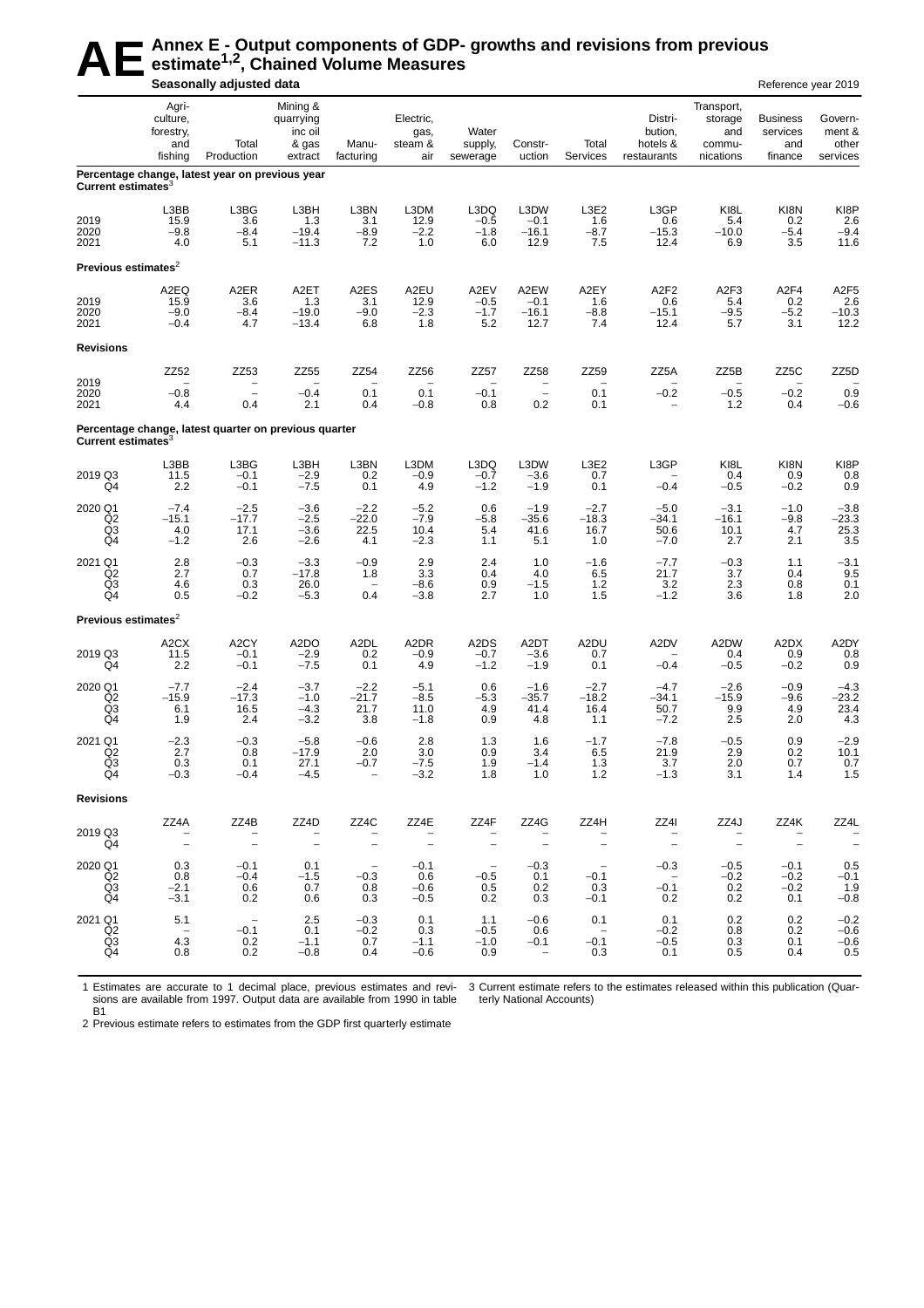# **AE** Annex E - Output components of GDP- growths and revisions from previous estimate<sup>1,2</sup>, Chained Volume Measures<br>Seasonally adjusted data **estimate1,2, Chained Volume Measures**

| continued                                         |                                                  | Seasonally adjusted data                                                     |                                                      |                                       |                                                     |                                 |                                                  |                                                                    |                                               |                                                     | Reference year 2019                                  |                                        |
|---------------------------------------------------|--------------------------------------------------|------------------------------------------------------------------------------|------------------------------------------------------|---------------------------------------|-----------------------------------------------------|---------------------------------|--------------------------------------------------|--------------------------------------------------------------------|-----------------------------------------------|-----------------------------------------------------|------------------------------------------------------|----------------------------------------|
|                                                   | Agri-<br>culture,<br>forestry,<br>and<br>fishing | Total<br>Production                                                          | Mining &<br>quarrying<br>inc oil<br>& gas<br>extract | Manu-<br>facturing                    | Electric,<br>gas,<br>steam &<br>air                 | Water<br>supply,<br>sewerage    | Constr-<br>uction                                | Total<br><b>Services</b>                                           | Distri-<br>bution,<br>hotels &<br>restaurants | Transport,<br>storage<br>and<br>commu-<br>nications | <b>Business</b><br>services<br>and<br>finance        | Govern-<br>ment &<br>other<br>services |
| Current estimates <sup>3</sup>                    |                                                  | Percentage growths, latest quarter on corresponding quarter of previous year |                                                      |                                       |                                                     |                                 |                                                  |                                                                    |                                               |                                                     |                                                      |                                        |
| 2019 Q3<br>Q4                                     | L3ZZ<br>18.4<br>26.6                             | L426<br>1.3<br>$-0.5$                                                        | L427<br>$-18.8$<br>$-37.0$                           | L42D<br>2.2<br>2.4                    | L44C<br>12.9<br>15.9                                | <b>L44G</b><br>$-1.0$<br>$-0.8$ | <b>L44M</b><br>$-1.3$<br>$-2.8$                  | L44Q<br>1.8<br>1.5                                                 | L47F<br>0.6<br>0.4                            | KII <sub>2</sub><br>4.6<br>2.5                      | KIH9<br>0.7<br>0.4                                   | KIH <sub>8</sub><br>2.9<br>3.3         |
| 2020 Q1<br>Q2<br>Q3<br>Q <sub>4</sub>             | 10.2<br>$-10.5$<br>$-16.5$<br>$-19.3$            | $-4.4$<br>$-19.8$<br>$-6.0$<br>$-3.4$                                        | $-30.6$<br>$-15.6$<br>$-16.2$<br>$-11.7$             | $-3.0$<br>$-23.5$<br>$-6.5$<br>$-2.8$ | 5.5<br>$-9.2$<br>1.1<br>$-5.8$                      | 0.2<br>$-7.0$<br>$-1.3$<br>1.0  | $-4.8$<br>$-40.3$<br>$-12.2$<br>$-6.0$           | $-1.7$<br>$-19.9$<br>$-7.1$<br>$-6.3$                              | $-5.2$<br>$-37.6$<br>$-6.1$<br>$-12.4$        | $-2.2$<br>$-18.8$<br>$-11.0$<br>$-8.0$              | $-0.4$<br>$-10.1$<br>$-6.7$<br>$-4.6$                | $-1.4$<br>$-25.0$<br>$-6.8$<br>$-4.4$  |
| 2021 Q1<br>Q2<br>Q <sub>3</sub><br>Q <sub>4</sub> | $-10.4$<br>8.4<br>9.1<br>11.0                    | $-1.3$<br>20.6<br>3.3<br>0.5                                                 | $-11.5$<br>$-25.3$<br>$-2.4$<br>$-5.1$               | $-1.5$<br>28.7<br>5.0<br>1.3          | 2.3<br>14.7<br>$-5.0$<br>$-6.6$                     | 2.9<br>9.6<br>5.0<br>6.6        | $-3.2$<br>56.3<br>8.7<br>4.5                     | $-5.2$<br>23.5<br>7.1<br>7.7                                       | $-14.9$<br>57.3<br>7.8<br>14.6                | $-5.4$<br>16.8<br>8.6<br>9.5                        | $-2.5$<br>8.5<br>4.5<br>4.1                          | $-3.7$<br>37.6<br>9.9<br>8.4           |
| Previous estimates <sup>2</sup>                   |                                                  |                                                                              |                                                      |                                       |                                                     |                                 |                                                  |                                                                    |                                               |                                                     |                                                      |                                        |
| 2019 Q3<br>Q4                                     | A2DZ<br>18.4<br>26.6                             | A <sub>2</sub> E <sub>2</sub><br>1.3<br>$-0.5$                               | A <sub>2E4</sub><br>$-18.8$<br>$-37.0$               | A2E3<br>2.2<br>2.4                    | A2E5<br>12.9<br>15.9                                | A2EE<br>$-1.0$<br>$-0.8$        | A2EK<br>$-1.3$<br>$-2.8$                         | A2EL<br>1.8<br>1.5                                                 | A2EM<br>0.6<br>0.4                            | A2EN<br>4.6<br>2.5                                  | A2EO<br>0.7<br>0.4                                   | A <sub>2</sub> EP<br>2.9<br>3.3        |
| 2020 Q1<br>Q2<br>Q3<br>Q4                         | 9.9<br>$-11.6$<br>$-15.8$<br>$-16.0$             | $-4.3$<br>$-19.5$<br>$-6.1$<br>$-3.7$                                        | $-30.7$<br>$-14.4$<br>$-15.6$<br>$-11.7$             | $-3.0$<br>$-23.1$<br>$-6.7$<br>$-3.2$ | 5.7<br>$-9.7$<br>1.1<br>$-5.4$                      | 0.2<br>$-6.5$<br>$-1.2$<br>0.9  | $-4.6$<br>$-40.2$<br>$-12.3$<br>$-6.3$           | $-1.7$<br>$-19.9$<br>$-7.3$<br>$-6.4$                              | $-4.9$<br>$-37.5$<br>$-5.8$<br>$-12.2$        | $-1.7$<br>$-18.2$<br>$-10.4$<br>$-7.6$              | $-0.3$<br>$-9.8$<br>$-6.3$<br>$-4.3$                 | $-1.9$<br>$-25.3$<br>$-8.5$<br>$-5.5$  |
| 2021 Q1<br>Q2<br>Q3<br>Q <sub>4</sub>             | $-11.2$<br>8.5<br>2.6<br>0.4                     | $-1.6$<br>19.9<br>3.0<br>0.1                                                 | $-13.6$<br>$-28.3$<br>$-4.8$<br>$-6.0$               | $-1.6$<br>28.1<br>4.6<br>0.7          | 2.5<br>15.3<br>$-3.9$<br>$-5.2$                     | 1.6<br>8.2<br>5.2<br>6.1        | $-3.2$<br>55.6<br>8.6<br>4.6                     | $-5.4$<br>23.1<br>7.2<br>7.4                                       | $-15.1$<br>57.1<br>8.1<br>14.9                | $-5.6$<br>15.4<br>7.1<br>7.7                        | $-2.5$<br>8.2<br>3.9<br>3.3                          | $-4.1$<br>37.4<br>12.1<br>9.1          |
| <b>Revisions</b>                                  |                                                  |                                                                              |                                                      |                                       |                                                     |                                 |                                                  |                                                                    |                                               |                                                     |                                                      |                                        |
| 2019 Q3<br>Q4                                     | ZZ4N<br>$\overline{\phantom{0}}$                 | ZZ4O<br>$\overline{\phantom{0}}$                                             | ZZ4Q<br>$\equiv$                                     | ZZ4P<br>$\sim$                        | ZZ4R<br>$\equiv$                                    | ZZ4S<br>$\equiv$                | ZZ4T<br>$\equiv$                                 | ZZ4U<br>$\overline{\phantom{0}}$                                   | ZZ4V<br>$\overline{\phantom{0}}$              | ZZ4W<br>$\overline{\phantom{a}}$                    | ZZ4X<br>$\overline{\phantom{a}}$                     | ZZ4Y<br>L,                             |
| 2020 Q1<br>Q2<br>Q3<br>Q <sub>4</sub>             | 0.3<br>1.1<br>$-0.7$<br>$-3.3$                   | $-0.1$<br>$-0.3$<br>0.1<br>0.3                                               | 0.1<br>$-1.2$<br>$-0.6$<br>$\overline{\phantom{m}}$  | $-0.4$<br>0.2<br>0.4                  | $-0.2$<br>0.5<br>$\overline{\phantom{a}}$<br>$-0.4$ | $-0.5$<br>$-0.1$<br>0.1         | $-0.2$<br>$-0.1$<br>0.1<br>0.3                   | $\overline{\phantom{a}}$<br>$\overline{\phantom{a}}$<br>0.2<br>0.1 | $-0.3$<br>$-0.1$<br>$-0.3$<br>$-0.2$          | $-0.5$<br>$-0.6$<br>$-0.6$<br>$-0.4$                | $-0.1$<br>$-0.3$<br>$-0.4$<br>$-0.3$                 | 0.5<br>0.3<br>1.7<br>1.1               |
| 2021 Q1<br>Q2<br>Q <sub>3</sub><br>Q <sub>4</sub> | 0.8<br>$-0.1$<br>6.5<br>10.6                     | 0.3<br>0.7<br>0.3<br>0.4                                                     | 2.1<br>3.0<br>2.4<br>0.9                             | 0.1<br>0.6<br>0.4<br>0.6              | $-0.2$<br>$-0.6$<br>$-1.1$<br>$-1.4$                | 1.3<br>1.4<br>$-0.2$<br>0.5     | $\overline{\phantom{a}}$<br>0.7<br>0.1<br>$-0.1$ | 0.2<br>0.4<br>$-0.1$<br>0.3                                        | 0.2<br>0.2<br>$-0.3$<br>$-0.3$                | 0.2<br>1.4<br>1.5<br>1.8                            | $\hspace{0.1mm}-\hspace{0.1mm}$<br>0.3<br>0.6<br>0.8 | 0.4<br>0.2<br>$-2.2$<br>$-0.7$         |

1 Estimates are accurate to 1 decimal place, previous estimates and revisions are available from 1997. Output data are available from 1990 in table B1 3 Current estimate refers to the estimates released within this publication (Quarterly National Accounts)

2 Previous estimate refers to estimates from the GDP first quarterly estimate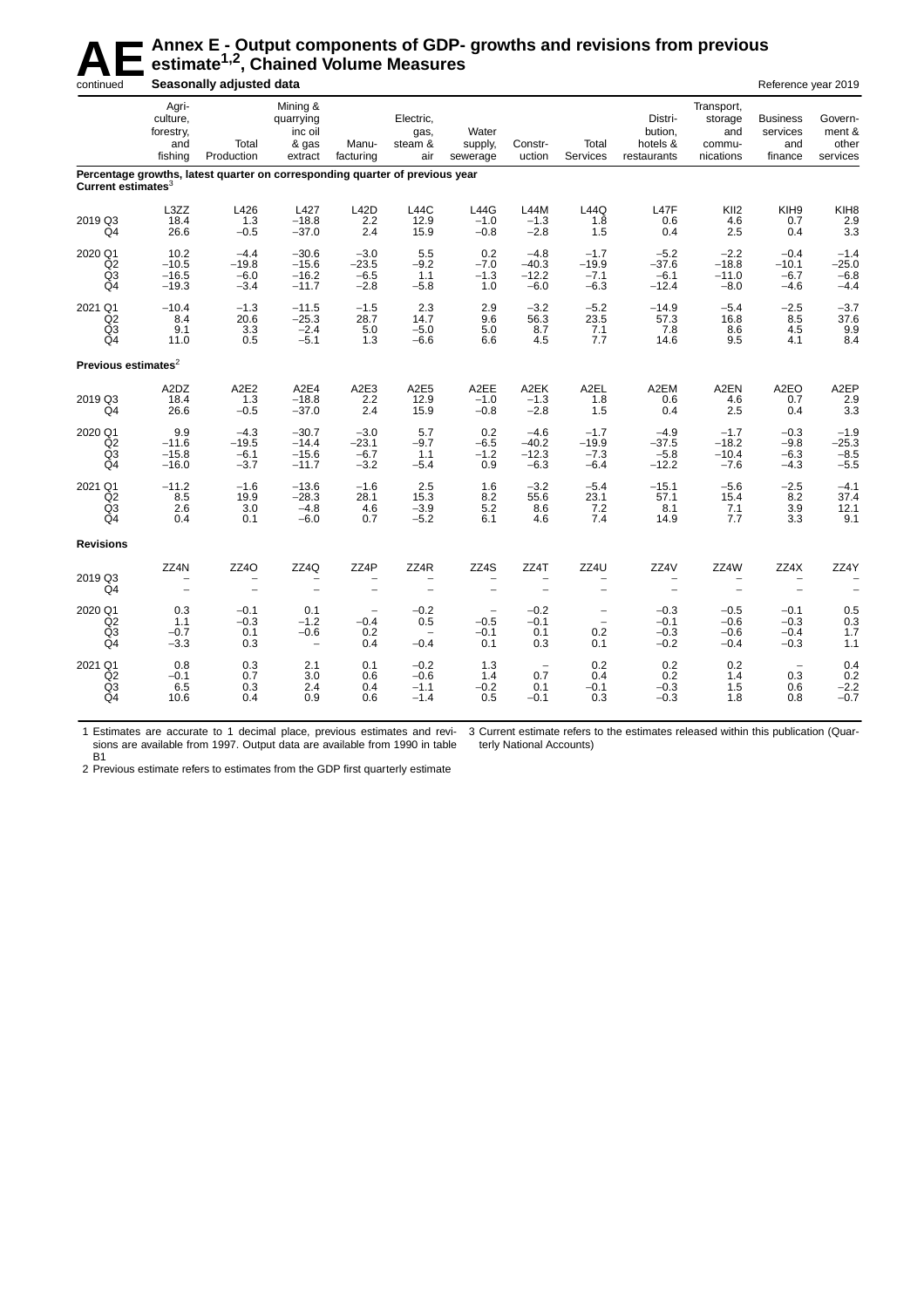#### AF Annex F - Expenditure components of GDP- growths and revisions from previous<br>
Seasonally adjusted data **estimate1,2, Chained Volume Measures Seasonally adjusted data Reference year 2019 Reference year 2019**

|                                 |                                                       | Final consumption expenditure   |                                        |                            |                                            |                                       |                          |                          |
|---------------------------------|-------------------------------------------------------|---------------------------------|----------------------------------------|----------------------------|--------------------------------------------|---------------------------------------|--------------------------|--------------------------|
|                                 |                                                       | Non-prof-                       |                                        |                            |                                            |                                       |                          |                          |
|                                 | House-<br>holds                                       | it<br>instit-<br>utions $3, 6$  | General<br>govern-<br>ment             | Gross Capital<br>Formation | <b>Gross Fixed</b><br>Capital<br>Formation | <b>Business</b><br>investme<br>$nt^5$ | Total<br>exports         | less<br>Total<br>imports |
| <b>Current estimates</b>        | Percentage change, latest year on previous year       |                                 |                                        |                            |                                            |                                       |                          |                          |
|                                 | KGZ5                                                  | <b>KH26</b>                     | KH <sub>2</sub>                        | ZZ6H                       | KG7N                                       | KG7M                                  | KH <sub>2U</sub>         | KH3N                     |
| 2019                            | 1.2                                                   | 2.1                             | 4.2                                    | $-0.1$                     | 0.5                                        | 0.9                                   | 3.4                      | 2.9                      |
| 2020                            | $-10.5$                                               | $-12.8$                         | $-5.9$                                 | $-12.7$                    | $-9.5$                                     | $-11.5$                               | $-13.0$                  | $-15.8$                  |
| 2021                            | 6.2                                                   | 6.4                             | 14.3                                   | 10.5                       | 5.9                                        | 0.8                                   | $-1.3$                   | 3.8                      |
| Previous estimates $2$          |                                                       |                                 |                                        |                            |                                            |                                       |                          |                          |
|                                 | A275                                                  | A276                            | A289                                   | A28J                       | A28L                                       | A29D                                  | A29F                     | A <sub>2</sub> CK        |
| 2019<br>2020                    | 1.2<br>$-10.5$                                        | 2.1<br>$-9.9$                   | 4.2<br>$-5.4$                          | $-0.1$<br>$-12.7$          | 0.5<br>$-9.4$                              | 0.9<br>$-11.4$                        | 3.4<br>$-13.9$           | 2.9<br>$-15.9$           |
| 2021                            | 6.1                                                   | 5.9                             | 14.5                                   | 10.0                       | 5.3                                        | $-0.7$                                | $-1.1$                   | 3.0                      |
| <b>Revisions</b>                |                                                       |                                 |                                        |                            |                                            |                                       |                          |                          |
|                                 | ZZ83                                                  | ZZ84                            | ZZ85                                   | ZZ86                       | ZZ87                                       | ZZ88                                  | ZZ89                     | ZZ8A                     |
| 2019                            | $\qquad \qquad -$                                     |                                 | -                                      | $\qquad \qquad -$          | $\overline{\phantom{0}}$                   | $\overline{\phantom{0}}$              |                          |                          |
| 2020<br>2021                    | $\overline{\phantom{a}}$<br>0.1                       | $-2.9$<br>0.5                   | $-0.5$<br>$-0.2$                       | $\equiv$<br>0.5            | $-0.1$<br>0.6                              | $-0.1$<br>1.5                         | 0.9<br>$-0.2$            | 0.1<br>0.8               |
| Current estimates <sup>4</sup>  | Percentage change, latest quarter on previous quarter |                                 |                                        |                            |                                            |                                       |                          |                          |
|                                 |                                                       |                                 |                                        |                            |                                            |                                       |                          |                          |
| 2019 Q3                         | KGZ6<br>$-0.3$                                        | <b>KH27</b><br>$-0.7$           | KH <sub>2</sub> J<br>0.1               | ZZ5H<br>$-3.9$             | KG7Q<br>1.2                                | KG7P<br>1.2                           | KH <sub>2</sub> V<br>5.2 | KH <sub>3</sub> O<br>0.5 |
| Q4                              | $-0.6$                                                | $-0.7$                          | 2.6                                    | $-13.6$                    | $-1.4$                                     | $-0.3$                                | 6.2                      | $-1.0$                   |
| 2020 Q1                         | $-2.8$                                                | $-5.5$                          | $-2.7$                                 | 12.0                       | $-2.7$                                     | $-2.9$                                | $-12.7$                  | $-6.6$                   |
| Q2                              | $-20.0$                                               | $-23.2$                         | $-18.3$                                | $-32.4$                    | $-18.4$                                    | $-18.7$                               | $-11.3$                  | $-22.0$                  |
| Q3                              | 19.6                                                  | 23.6                            | 18.7                                   | 36.4                       | 16.5                                       | 9.0                                   | 1.0                      | 16.1                     |
| Q4                              | $-1.6$                                                | 4.0                             | 4.0                                    | 22.1                       | 3.6                                        | 5.0                                   | 6.6                      | 14.8                     |
| 2021 Q1                         | $-3.4$                                                | $-7.4$                          | 1.0                                    | $-4.6$                     | $-0.9$                                     | $-7.3$                                | $-7.9$                   | $-12.4$                  |
| Q <sub>2</sub>                  | 8.5                                                   | 7.4                             | 8.5                                    | $-10.3$                    | 1.7                                        | 7.1                                   | 7.2                      | 4.9                      |
| Q3<br>Q4                        | 2.6<br>0.5                                            | 4.5<br>$-0.7$                   | $-0.6$<br>1.5                          | 11.1<br>$-5.9$             | 0.4<br>1.1                                 | 0.7<br>1.0                            | $-4.1$<br>6.9            | 4.6<br>0.3               |
| Previous estimates <sup>2</sup> |                                                       |                                 |                                        |                            |                                            |                                       |                          |                          |
|                                 | A24M                                                  | A24X                            | A24Y                                   | A25I                       | A25J                                       | A25M                                  | A264                     | A268                     |
| 2019 Q3                         | $-0.3$                                                | $-0.7$                          | 0.1                                    | $-3.9$                     | 1.2                                        | 1.2                                   | 5.2                      | 0.5                      |
| Q4                              | $-0.6$                                                | $-0.7$                          | 2.6                                    | $-13.6$                    | $-1.4$                                     | $-0.3$                                | 6.2                      | $-1.0$                   |
| 2020 Q1                         | $-2.7$                                                | $-4.1$                          | $-2.1$                                 | 13.3                       | $-2.5$                                     | $-2.6$                                | $-13.6$                  | $-6.1$                   |
| Q2                              | $-20.0$                                               | $-18.7$                         | $-17.9$                                | $-33.2$                    | $-18.4$                                    | $-18.6$                               | $-11.4$                  | $-22.0$                  |
| Q3                              | 19.6                                                  | 18.1                            | 18.1                                   | 36.3                       | 16.1                                       | 8.6                                   | 0.7                      | 14.8                     |
| Q4                              | $-1.6$                                                | 4.0                             | 3.7                                    | 21.3                       | 3.7                                        | 5.0                                   | 6.9                      | 14.0                     |
| 2021 Q1                         | $-3.9$                                                | $-4.6$                          | 1.7                                    | $-2.4$                     | $-1.7$                                     | $-8.6$                                | $-7.0$                   | $-11.0$                  |
| Q2                              | 8.8                                                   | 4.7                             | 7.7                                    | $-10.0$                    | 2.1                                        | 8.4                                   | 7.0                      | 4.3                      |
| Q3<br>Q4                        | 2.9<br>1.2                                            | 3.2<br>$-1.4$                   | $\hspace{0.1mm}-\hspace{0.1mm}$<br>1.9 | 8.9<br>$-10.1$             | $-0.2$<br>2.2                              | $-0.8$<br>0.9                         | $-4.7$<br>4.9            | 3.6<br>$-1.5$            |
| <b>Revisions</b>                |                                                       |                                 |                                        |                            |                                            |                                       |                          |                          |
|                                 | ZZ7L                                                  | ZZ7M                            | ZZ7N                                   | ZZ7O                       | ZZ7P                                       | ZZ7Q                                  | ZZ7R                     | ZZ7S                     |
| 2019 Q3                         | $\qquad \qquad -$                                     |                                 |                                        |                            |                                            |                                       |                          |                          |
| Q4                              | $\overline{\phantom{0}}$                              | $\qquad \qquad -$               | $\overline{\phantom{a}}$               | $\qquad \qquad -$          | $\overline{\phantom{a}}$                   | $\overline{\phantom{a}}$              | $\overline{\phantom{m}}$ | $\overline{a}$           |
| 2020 Q1                         | $-0.1$                                                | $-1.4$                          | $-0.6$                                 | $-1.3$                     | $-0.2$                                     | $-0.3$                                | 0.9                      | $-0.5$                   |
| Q2                              | $\hspace{1.0cm} - \hspace{1.0cm}$                     | $-4.5$                          | $-0.4$                                 | 0.8                        | $\overline{\phantom{m}}$                   | $-0.1$                                | 0.1                      |                          |
| Q <sub>3</sub><br>Q4            | $\overline{\phantom{0}}$<br>$\overline{\phantom{a}}$  | 5.5<br>$\overline{\phantom{a}}$ | 0.6<br>0.3                             | 0.1<br>0.8                 | 0.4<br>$-0.1$                              | 0.4<br>$\bar{\mathcal{A}}$            | 0.3<br>$-0.3$            | 1.3<br>0.8               |
|                                 |                                                       |                                 |                                        |                            |                                            |                                       |                          |                          |
| 2021 Q1                         | 0.5                                                   | $-2.8$                          | $-0.7$                                 | $-2.2$                     | 0.8                                        | 1.3                                   | $-0.9$                   | $-1.4$                   |
| Q2<br>Q3                        | $-0.3$<br>$-0.3$                                      | 2.7<br>1.3                      | 0.8<br>$-0.6$                          | $-0.3$<br>2.2              | $-0.4$<br>0.6                              | $-1.3$<br>1.5                         | 0.2<br>0.6               | 0.6<br>1.0               |
| Q4                              | $-0.7$                                                | 0.7                             | $-0.4$                                 | 4.2                        | $-1.1$                                     | 0.1                                   | 2.0                      | 1.8                      |
|                                 |                                                       |                                 |                                        |                            |                                            |                                       |                          |                          |

1 Estimates are accurate to 1 decimal place, previous estimates and revisions are available from 1997. Expenditure data are available from 1948 annually and 1955 quarterly in table C2

2 Previous estimate refers to estimates from the GDP first quarterly estimate

3 Non-profit institutions serving households

4 Current estimates refer to the estimates within this publication (Quarterly National Accounts)

5 Whilst quality assuring the business investment dataset, a discrepancy was found where annual Non-Seasonally Adjusted CVM data does not equal annual Seasonally Adjusted CVM data for the years 1997 to 2019. This issue affects Business Investment and its component assets. The largest difference in any given year is -£9m in business investment and -£13m in the sub-components. The correct data series to use for the annual timeline is the Non-Seasonally Adjusted series, NPEN.

6 There is a small difference between the gross operating surplus of the Nonprofit Institutions Serving households (NPISH) sector in the Table 6.3.3 of the UK Economic Accounts dataset, compared with the consumption of fixed capital for the NPISH sector published in the GDP release. This affects 2020Q1 onwards. The latest figures for the affected series can be found in the UK Economic Accounts dataset.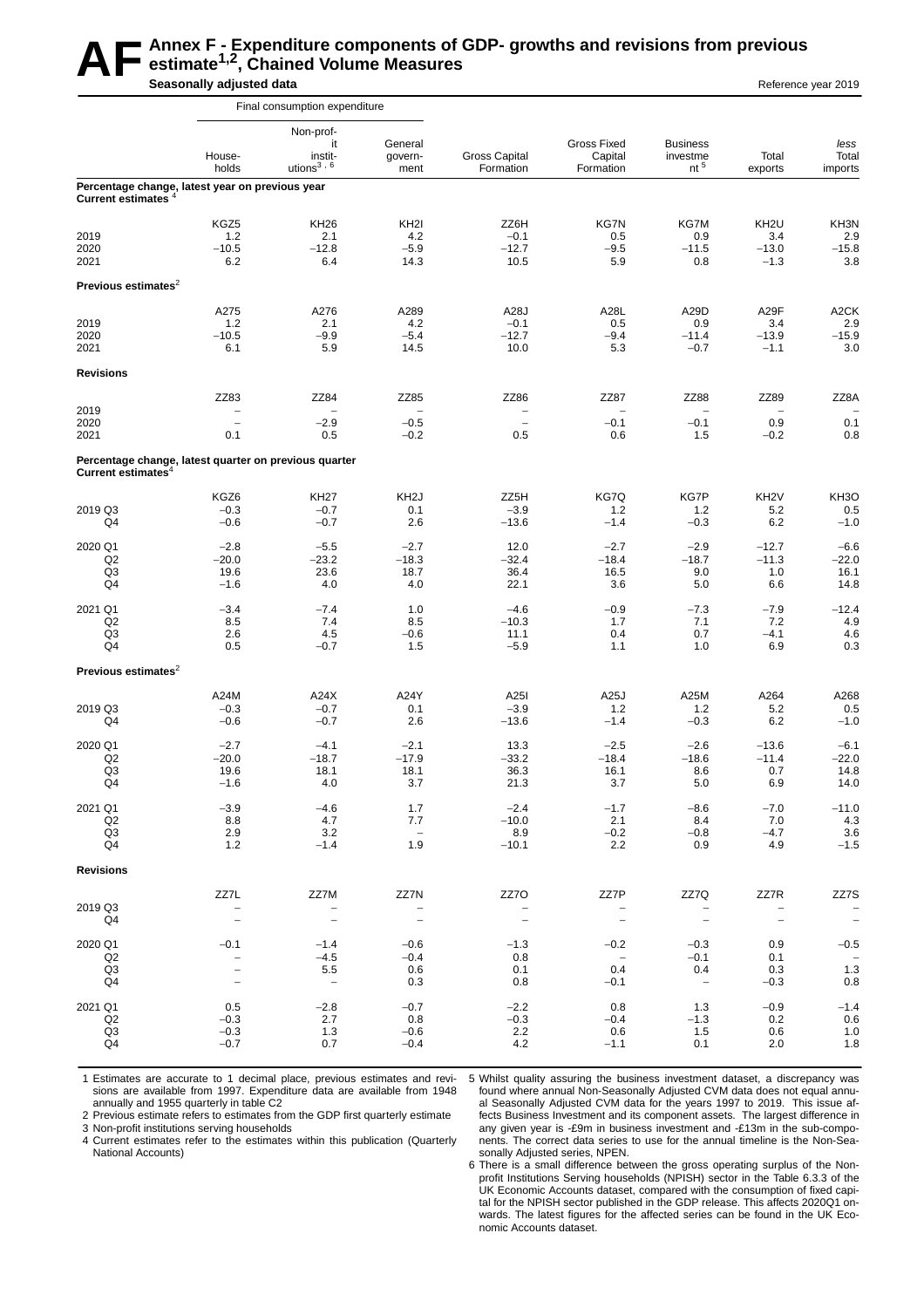

# **AF** Annex F - Expenditure components of GDP- growths and revisions from previous<br>estimate<sup>1,2</sup>, Chained Volume Measures<br>Reference **estimate1,2, Chained Volume Measures**

continued **Seasonally adjusted data Reference year 2019** Continued **Seasonally adjusted data** 

|                                                   |                                                                                 | Final consumption expenditure                     |                                                         |                                       |                                                     |                                                                          |                                         |                                         |
|---------------------------------------------------|---------------------------------------------------------------------------------|---------------------------------------------------|---------------------------------------------------------|---------------------------------------|-----------------------------------------------------|--------------------------------------------------------------------------|-----------------------------------------|-----------------------------------------|
|                                                   | House-<br>holds                                                                 | Non-prof-<br>it<br>instit-<br>utions <sup>3</sup> | General<br>qovern-<br>ment                              | Gross capital<br>formation            | Gross fixed<br>capital<br>formation                 | <b>Business</b><br>investme<br>$nt^5$                                    | Total<br>exports                        | less<br>Total<br>imports                |
| Current estimates $4$                             | Percentage change, latest quarter on corresponding quarter of the previous year |                                                   |                                                         |                                       |                                                     |                                                                          |                                         |                                         |
| 2019 Q3<br>Q4                                     | KGZ7<br>1.2<br>$-0.1$                                                           | <b>KH28</b><br>1.3<br>$-2.8$                      | KH <sub>2</sub> K<br>3.5<br>5.4                         | ZZ5Y<br>$-3.0$<br>$-17.6$             | KG7T<br>0.6<br>$-0.1$                               | KG7S<br>2.5<br>2.7                                                       | KH <sub>2</sub> W<br>3.6<br>9.1         | KH3P<br>1.7<br>$-2.8$                   |
| 2020 Q1<br>Q2<br>Q <sub>3</sub><br>Q <sub>4</sub> | $-2.9$<br>$-22.9$<br>$-7.5$<br>$-8.5$                                           | $-5.2$<br>$-28.4$<br>$-10.9$<br>$-6.7$            | $-0.5$<br>$-18.4$<br>$-3.2$<br>$-1.8$                   | $-20.9$<br>$-37.1$<br>$-10.8$<br>26.1 | $-4.5$<br>$-20.8$<br>$-8.8$<br>$-4.1$               | $-1.9$<br>$-20.3$<br>$-14.2$<br>$-9.6$                                   | $-4.1$<br>$-13.5$<br>$-17.0$<br>$-16.7$ | $-16.1$<br>$-27.6$<br>$-16.4$<br>$-2.9$ |
| 2021 Q1<br>Q2<br>Q3<br>Q <sub>4</sub>             | $-9.0$<br>23.3<br>5.8<br>8.1                                                    | $-8.5$<br>27.9<br>8.1<br>3.2                      | 2.0<br>35.4<br>13.4<br>10.5                             | 7.4<br>42.6<br>16.1<br>$-10.5$        | $-2.4$<br>21.6<br>4.9<br>2.3                        | $-13.7$<br>13.7<br>5.1<br>1.0                                            | $-12.1$<br>6.2<br>0.8<br>1.2            | $-8.9$<br>22.6<br>10.4<br>$-3.6$        |
| Previous estimates $2$                            |                                                                                 |                                                   |                                                         |                                       |                                                     |                                                                          |                                         |                                         |
| 2019 Q3<br>Q4                                     | A26C<br>1.2<br>$-0.1$                                                           | A <sub>26</sub> H<br>1.3<br>$-2.8$                | A26I<br>3.5<br>5.4                                      | A26J<br>$-3.0$<br>$-17.6$             | A26K<br>0.6<br>$-0.1$                               | A26L<br>2.5<br>2.7                                                       | A26M<br>3.6<br>9.1                      | A26N<br>1.7<br>$-2.8$                   |
| 2020 Q1<br>Q2<br>Q3<br>Q4                         | $-2.8$<br>$-22.9$<br>$-7.6$<br>$-8.5$                                           | $-3.7$<br>$-23.1$<br>$-8.6$<br>$-4.2$             | $\overline{\phantom{0}}$<br>$-17.5$<br>$-2.6$<br>$-1.5$ | $-20.0$<br>$-37.2$<br>$-10.9$<br>25.1 | $-4.3$<br>$-20.6$<br>$-8.9$<br>$-4.1$               | $-1.6$<br>$-20.0$<br>$-14.2$<br>$-9.6$                                   | $-5.2$<br>$-14.4$<br>$-18.1$<br>$-17.5$ | $-15.6$<br>$-27.1$<br>$-16.8$<br>$-4.1$ |
| 2021 Q1<br>Q2<br>Q <sub>3</sub><br>Q <sub>4</sub> | $-9.6$<br>23.0<br>5.8<br>8.9                                                    | $-4.7$<br>22.7<br>7.2<br>1.6                      | 2.3<br>34.2<br>13.6<br>11.6                             | 7.7<br>45.2<br>16.0<br>$-14.0$        | $-3.3$<br>20.9<br>$3.9\,$<br>2.3                    | $-15.2$<br>13.0<br>3.2<br>$-0.8$                                         | $-11.2$<br>7.2<br>1.4<br>$-0.6$         | $-9.1$<br>21.6<br>$\frac{9.7}{-5.3}$    |
| <b>Revisions</b>                                  |                                                                                 |                                                   |                                                         |                                       |                                                     |                                                                          |                                         |                                         |
| 2019 Q3<br>Q4                                     | ZZ7T                                                                            | ZZ7U                                              | ZZ7V                                                    | ZZ7W                                  | ZZ7X                                                | ZZ7Y                                                                     | ZZ7Z<br>$\overline{\phantom{0}}$        | ZZ82                                    |
| 2020 Q1<br>Q2<br>Q3<br>Q <sub>4</sub>             | $-0.1$<br>0.1<br>$\overline{\phantom{m}}$                                       | $-1.5$<br>$-5.3$<br>$-2.3$<br>$-2.5$              | $-0.5$<br>$-0.9$<br>$-0.6$<br>$-0.3$                    | $-0.9$<br>0.1<br>0.1<br>1.0           | $-0.2$<br>$-0.2$<br>0.1<br>$\overline{\phantom{m}}$ | $-0.3$<br>$-0.3$<br>$\overline{\phantom{0}}$<br>$\overline{\phantom{a}}$ | 1.1<br>0.9<br>1.1<br>0.8                | $-0.5$<br>$-0.5$<br>0.4<br>1.2          |
| 2021 Q1<br>Q2<br>$^{Q3}_{Q4}$                     | 0.6<br>0.3<br>$-0.8$                                                            | $-3.8$<br>5.2<br>0.9<br>1.6                       | $-0.3$<br>1.2<br>$-0.2$<br>$-1.1$                       | $-0.3$<br>$-2.6$<br>0.1<br>3.5        | 0.9<br>0.7<br>1.0<br>$\overline{\phantom{a}}$       | 1.5<br>0.7<br>1.9<br>1.8                                                 | $-0.9$<br>$-1.0$<br>$-0.6$<br>1.8       | 0.2<br>1.0<br>0.7<br>1.7                |

1 Estimates are accurate to 1 decimal place, previous estimates and revisions are available from 1997. Expenditure data are available from 1948 annually and 1955 quarterly in table C2

2 Previous estimate refers to estimates from the GDP first quarterly estimate

3 Non-profit institutions serving households

4 Current estimates refer to the estimates within this publication (Quarterly National Accounts)

5 Whilst quality assuring the business investment dataset, a discrepancy was found where annual Non-Seasonally Adjusted CVM data does not equal annual Seasonally Adjusted CVM data for the years 1997 to 2019. This issue affects Business Investment and its component assets. The largest difference in any given year is -£9m in business investment and -£13m in the sub-components. The correct data series to use for the annual timeline is the Non-Seasonally Adjusted series, NPEN.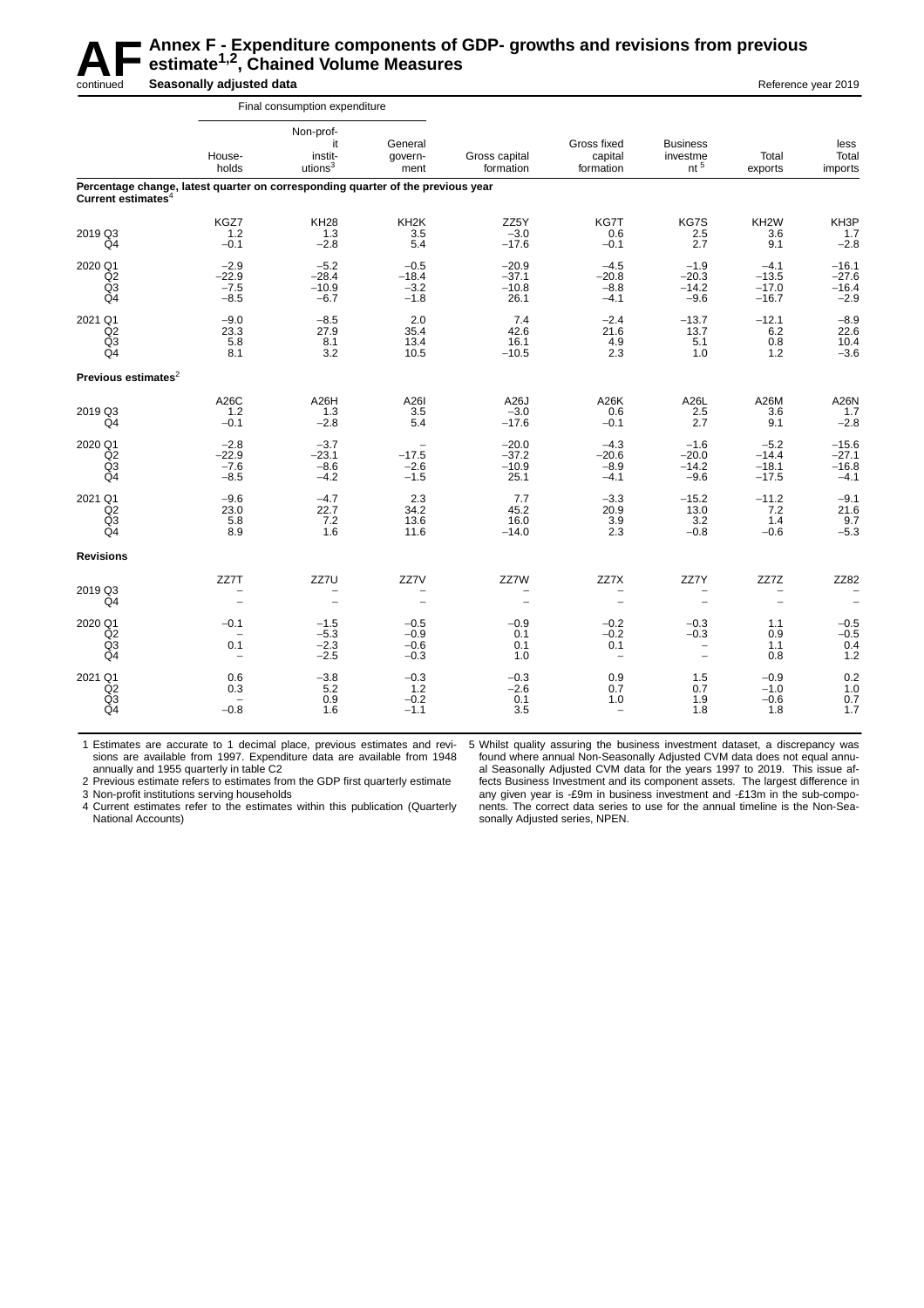# AG Annex G - Income components of GDP- growths and revisions from previous<br>Seasonally adjusted data **estimate1,2, Current Prices**

**Seasonally adjusted data**

|                                                                                   | Compen-<br>sation of<br>employees  | Gross operating<br>surplus of<br>corporations | Other income                    | Taxes on products<br>& production<br>less subsidies |
|-----------------------------------------------------------------------------------|------------------------------------|-----------------------------------------------|---------------------------------|-----------------------------------------------------|
| Percentage change, latest year on previous year<br>Current estimates <sup>3</sup> |                                    |                                               |                                 |                                                     |
|                                                                                   | KGI3                               | KH4V                                          | KH6T                            | <b>KH65</b>                                         |
| 2019                                                                              | 4.8                                | 3.3                                           | 2.4                             | 2.4                                                 |
| 2020                                                                              | 2.9                                | $-0.8$                                        | $-1.7$                          | $-50.1$                                             |
| 2021                                                                              | 5.9                                | 5.2                                           | 2.6                             | 55.2                                                |
| Previous estimates <sup>2</sup>                                                   |                                    |                                               |                                 |                                                     |
|                                                                                   | A <sub>2</sub> CT                  | A <sub>2</sub> CU                             | A2CV                            | A2CW                                                |
| 2019                                                                              | 4.8                                | 3.3                                           | 2.4                             | 2.4                                                 |
| 2020                                                                              | 2.9                                | $-0.9$                                        | $-1.8$                          | $-49.8$                                             |
| 2021                                                                              | 6.0                                | 5.2                                           | 2.8                             | 52.0                                                |
| <b>Revisions</b>                                                                  |                                    |                                               |                                 |                                                     |
|                                                                                   | ZZ8J                               | ZZ8K                                          | ZZ8L                            | ZZ8M                                                |
| 2019                                                                              | $\qquad \qquad -$                  | -                                             | $\qquad \qquad -$               |                                                     |
| 2020<br>2021                                                                      | $\overline{\phantom{a}}$<br>$-0.1$ | 0.1<br>$\overline{\phantom{0}}$               | 0.1<br>$-0.2$                   | $-0.3$<br>3.2                                       |
| Percentage change, latest quarter on previous quarter                             |                                    |                                               |                                 |                                                     |
| Current estimates <sup>3</sup>                                                    |                                    |                                               |                                 |                                                     |
|                                                                                   | KGI4                               | KH4W                                          | KH6U                            | <b>KH66</b>                                         |
| 2019 Q3                                                                           | 1.1                                | 5.5                                           | $-0.9$                          | $-2.6$                                              |
| Q4                                                                                | 0.6                                | $-1.5$                                        | 0.8                             | $-1.3$                                              |
| 2020 Q1                                                                           | 0.9                                | $-2.9$                                        | $-0.9$                          | $-4.8$                                              |
| Q2                                                                                | $-2.8$                             | $-3.2$                                        | $-2.4$                          | $-104.6$                                            |
| Q3<br>Q4                                                                          | 4.0<br>2.7                         | 7.8<br>$-0.3$                                 | 2.0<br>$-0.8$                   | $-1$ 308.4<br>12.2                                  |
|                                                                                   |                                    |                                               |                                 |                                                     |
| 2021 Q1                                                                           | 0.1                                | 2.4                                           | 1.5                             | $-7.7$                                              |
| Q2                                                                                | 1.9                                | 0.2                                           | 1.3                             | 37.3                                                |
| Q3<br>Q4                                                                          | 1.4<br>1.1                         | $-3.5$<br>6.7                                 | $\overline{\phantom{a}}$<br>1.2 | 19.4<br>7.8                                         |
| Previous estimates <sup>2</sup>                                                   |                                    |                                               |                                 |                                                     |
|                                                                                   |                                    | A <sub>2</sub> CM                             |                                 |                                                     |
| 2019 Q3                                                                           | A <sub>2</sub> CL<br>1.1           | 5.5                                           | A <sub>2</sub> CN<br>$-0.9$     | A <sub>2</sub> CO<br>$-2.6$                         |
| Q4                                                                                | 0.6                                | $-1.5$                                        | 0.8                             | $-1.3$                                              |
| 2020 Q1                                                                           | 0.9                                | $-2.3$                                        | $-0.9$                          | $-5.4$                                              |
| Q2                                                                                | $-2.6$                             | $-4.3$                                        | $-2.4$                          | $-104.5$                                            |
| Q3                                                                                | 3.9                                | 8.8                                           | 2.0                             | $-1$ 342.8                                          |
| Q4                                                                                | 2.6                                | $-1.3$                                        | $-0.8$                          | 13.9                                                |
| 2021 Q1                                                                           | 0.1                                | 2.7                                           | 1.6                             | $-9.3$                                              |
| Q2                                                                                | 2.2                                | 2.7                                           | 1.4                             | 35.5                                                |
| Q3                                                                                | $1.5$                              | $-4.3$                                        | 0.1                             | 19.7                                                |
| Q4                                                                                | 0.8                                | 2.2                                           | $1.2$                           | 4.1                                                 |
| <b>Revisions</b>                                                                  |                                    |                                               |                                 |                                                     |
|                                                                                   | ZZ8B                               | ZZ8C                                          | ZZ8D                            | ZZ8E                                                |
| 2019 Q3                                                                           |                                    |                                               |                                 | $\qquad \qquad -$                                   |
| Q4                                                                                | $\overline{\phantom{a}}$           | $\overline{\phantom{a}}$                      |                                 | $\overline{\phantom{a}}$                            |
| 2020 Q1                                                                           | $\overline{\phantom{a}}$           | $-0.6$                                        |                                 | 0.6                                                 |
| Q2                                                                                | $-0.2$                             | 1.1                                           |                                 | $-0.1$                                              |
| Q3                                                                                | 0.1                                | $-1.0$                                        |                                 | 34.4                                                |
| Q4                                                                                | 0.1                                | 1.0                                           | $\overline{\phantom{a}}$        | $-1.7$                                              |
| 2021 Q1                                                                           | $\overline{\phantom{a}}$           | $-0.3$                                        | $-0.1$                          | 1.6                                                 |
| $_{\mathsf{Q3}}^{\mathsf{Q2}}$                                                    | $-0.3$                             | $-2.5$                                        | $-0.1$                          | 1.8                                                 |
|                                                                                   | $-0.1$                             | 0.8                                           | $-0.1$                          | $-0.3$                                              |
| Q4                                                                                | 0.3                                | 4.5                                           | $\overline{\phantom{a}}$        | 3.7                                                 |

1 Estimates are accurate to 1 decimal place, previous estimates and revisions are available from 1997. Income data are available from 1948 annually and 1955 quarterly in table D

2 Previous estimate refers to estimates from the GDP first quarterly estimate 3 Current estimates refer to estimates within this publication (Quarterly National Accounts)